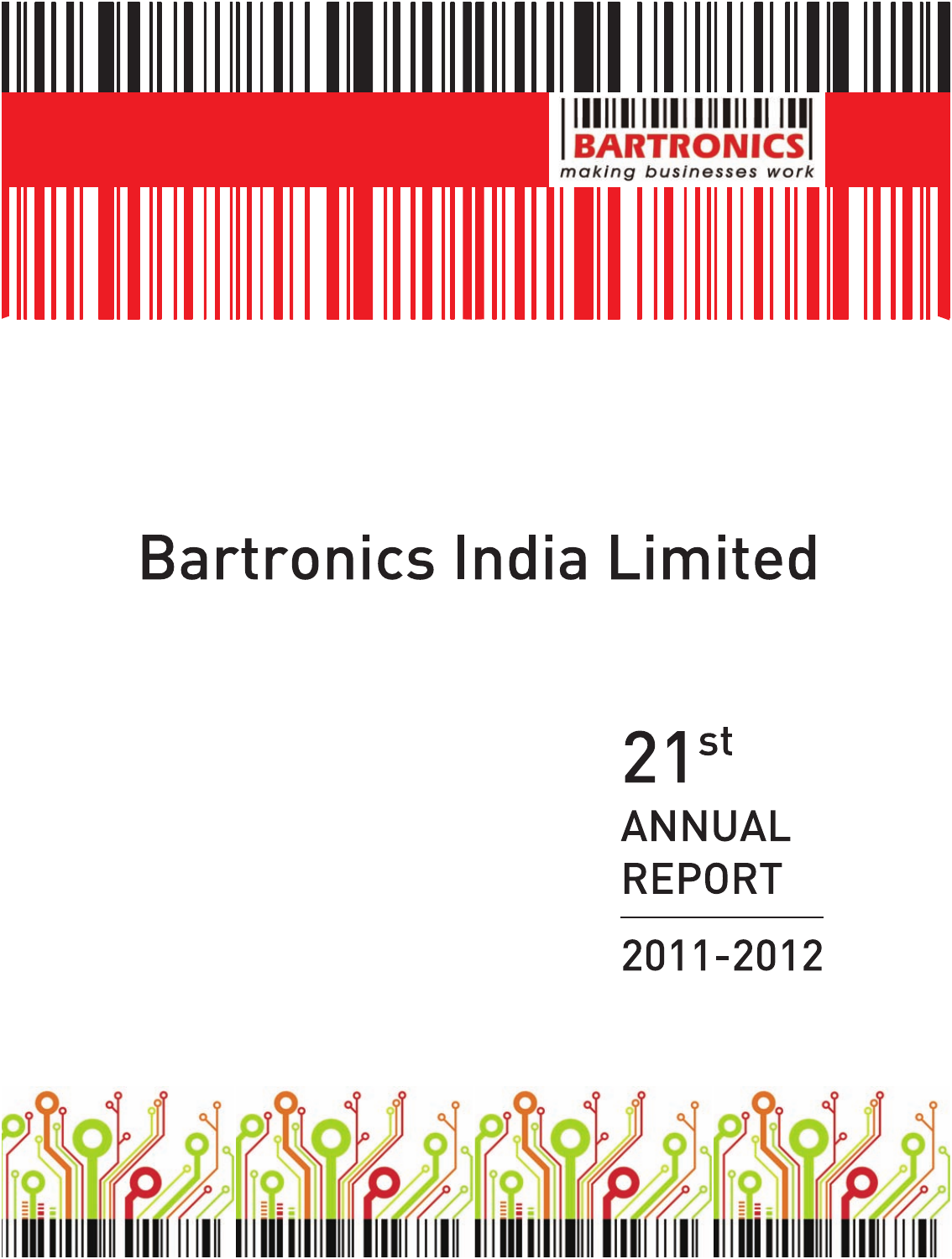# **Contents**

| Page No. |
|----------|
|          |
|          |
|          |
|          |
|          |
|          |
|          |
|          |
|          |
|          |
|          |
|          |
|          |
|          |
|          |
|          |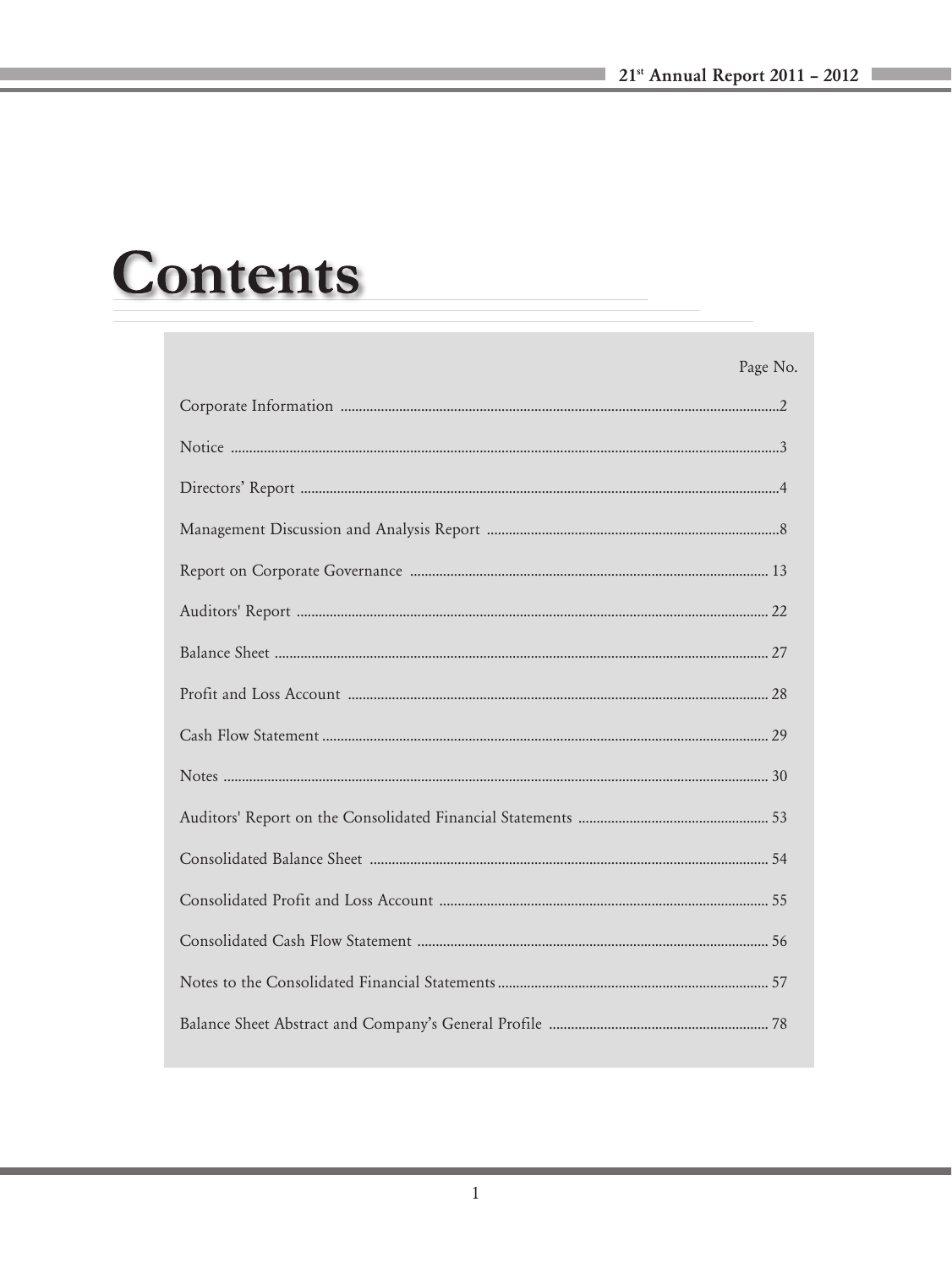# CORPORATE INFORMATION

| <b>Board of Directors</b>       | ÷ | Mr. Sudhir Rao, Managing Director                 |
|---------------------------------|---|---------------------------------------------------|
|                                 |   | Mr. A.B. Satyavas Reddy, Director                 |
|                                 |   | Mr. Y. Raghavendra Rao, Independent Director      |
|                                 |   | Mr. R.V. Panchapakesan, Independent Director      |
|                                 |   | Mr. M.M. Yesaw, Independent Director              |
|                                 |   | Mr. A. Subrahmanyam, Nominee Director (EXIM Bank) |
| <b>Management Committee</b>     |   | Mr. Sudhir Rao, Chairman                          |
|                                 |   | Mr. R.V. Panchapakesan, Member                    |
| <b>Audit Committee</b>          |   | Mr. R.V. Panchapakesan, Chairman                  |
|                                 |   | Mr. Y. Raghavendra Rao, Member                    |
|                                 |   | Mr. A.B. Satyavas Reddy, Member                   |
|                                 |   | Mr. M.M. Yesaw, Member                            |
| Remuneration/                   |   |                                                   |
| <b>Compensation Committee</b>   |   | Mr. R. V. Panchapakesan, Chairman                 |
|                                 |   | Mr. Y. Raghavendra Rao, Member                    |
|                                 |   | Mr. A.B. Satyavas Reddy, Member                   |
| <b>Share Transfer Committee</b> |   | Mr. A.B. Satyavas Reddy, Chairman                 |
|                                 |   | Mr. Sudhir Rao, Member                            |
|                                 |   | Mr. R.V. Panchapakesan, Member                    |
| <b>Company Secretary</b>        |   | Mr. A. Chand Basha                                |
|                                 |   |                                                   |

# Registered Office Survey No. 351, Raj Bollaram village,

Medchal Mandal, R.R. Dist., Andhra Pradesh - 501 401

Internal Auditors M/s. BDO Consulting Pvt. Ltd.

Statutory Auditors M/s. T. Raghavendra & Associates Chartered Accountants

M/s. Deloitte Haskins & Sells Chartered Accountants

#### Listing

Bombay Stock Exchange Limited (BSE) National Stock Exchange of India Limited (NSE)

#### Bankers

Andhra Bank Bank of Baroda Bank of India Barclays Bank Plc Exim Bank HSBC Bank Limited Indian Bank IDBI Bank Limited

# Registrars and Share Transfer Agents

M/s. Bighshare Services Private Limited E — 23, Ansa Industrial Estate, Sakivihar Road, Sakinaka, Andheri (E) , Mumbai -400072 Tel: 022-2847 0652, Fax : 022-28475207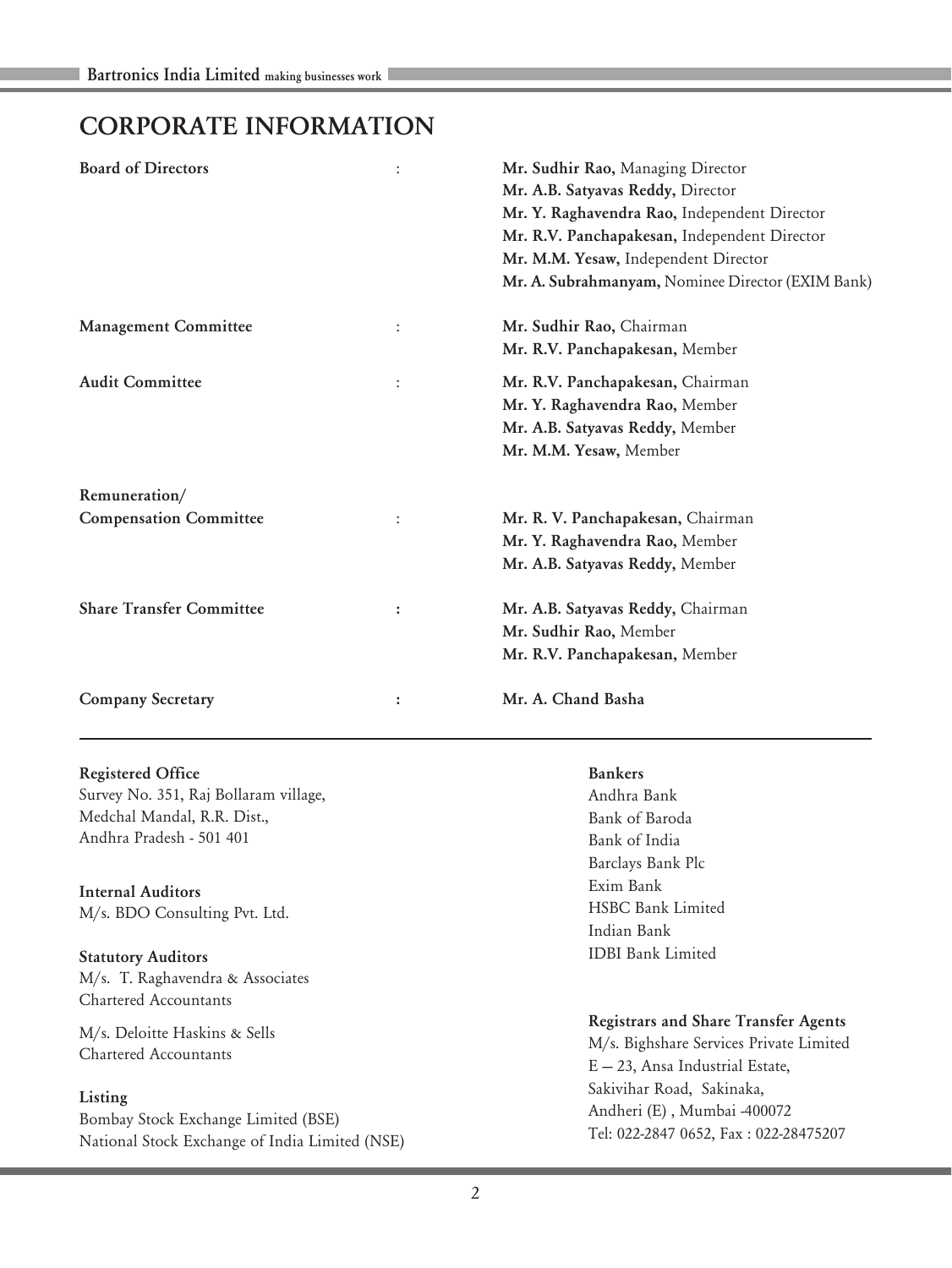# NOTICE OF 21st ANNUAL GENERAL MEETING

Notice is hereby given that the 21<sup>st</sup> Annual General Meeting of the members of the Company will be held on Monday, December 24, 2012 at 11 A.M. at the Registered Office of the Company situated at Survey No. 351, Raj Bollaram Village, Medchal Mandal, Ranga Reddy Dist. Andhra Pradesh — 501 401 to transact the following business:

# ORDINARY BUSINESS

- 1. To receive, consider and adopt the audited balance sheet as at September 30, 2012 and the profit and loss account for the period ended on that date along with the reports of the directors and auditors thereon.
- 2. To appoint a Director in place of Mr. A.B. Satyavas Reddy who retires by rotation and being eligible offers himself for re-appointment.
- 3. To appoint a Director in place of Mr. Y. Raghavendra Rao who retires by rotation and being eligible offers himself for re- appointment.
- 4. To appoint M/s T. Raghavendra & Associates, Chartered Accountants, Hyderabad as the Statutory Auditors of the Company to hold office from the conclusion of this Annual General Meeting, until the conclusion of the next Annual General Meeting and to authorize the Board of Directors to fix their remuneration.

#### BY ORDER OF THE BOARD

# For BARTRONICS INDIA LIMITED

| Place: Hyderabad        | <b>SUDHIR RAO</b> |
|-------------------------|-------------------|
| Date: November 24, 2012 | MANAGING DIRECTOR |

#### Notes:

1. A member entitled to attend and vote is entitled to appoint a proxy to attend and vote instead of himself/herself and such proxy need not be a member of the Company.

> Proxies in order to be effective must be received at the registered office of the company, not less than 48 hours before the commencement of the Annual General Meeting.

- 2. Corporate members are requested to send a duly certified copy of the board resolution, pursuant to Section 187 of the Companies Act, 1956 authorizing their representative to attend and vote at the Annual General Meeting.
- 3. Members/proxies should bring their duly filled attendance slips sent herewith for attending the Annual General Meeting.
- 4. Members who hold shares in dematerialized form are requested to bring their Client ID and DP ID numbers for easy identification and attendance at the meeting.
- 5. The Register of Members and Share Transfer books of the Company will remain closed during the period from December 20, 2012 to December 24, 2012 (both days inclusive).
- 6. The Register of Directors' Shareholding maintained under Section 307 of the Companies Act, 1956 would be available for inspection at the venue of the Annual General Meeting of the Company during the Annual General Meeting. The Register of Directors' Shareholding is also available for inspection of the members at the Registered Office of the Company, fourteen days before and Three days after, the date of the Annual General Meeting of the Company.
- 8. The Ministry of Corporate Affairs (MCA) has taken an initiative in respect of 'Green Initiative in the Corporate Governance' by allowing the Companies to send the notices/documents including annual reports to the members through electronic mode by giving an advance opportunity to the members for registering their e-mail addresses with the Company/ Depository from time to time for receiving the same. In this connection, the members are requested to register their e-mail addresses by sending an e-mail with the following details to 'shareholders@ bartronicsindia.com' or by visiting our website 'bartronics.com'

| Name<br>of the<br>member | Son of/<br>Daughter of/<br>Wife of | Client ID/<br>Ledger<br>Folio No. | No. of<br><b>Shares</b><br>held | Pan No.<br>(mandatory in<br>case of Demat<br>holders) | E-mail<br>address |
|--------------------------|------------------------------------|-----------------------------------|---------------------------------|-------------------------------------------------------|-------------------|
|                          |                                    |                                   |                                 |                                                       |                   |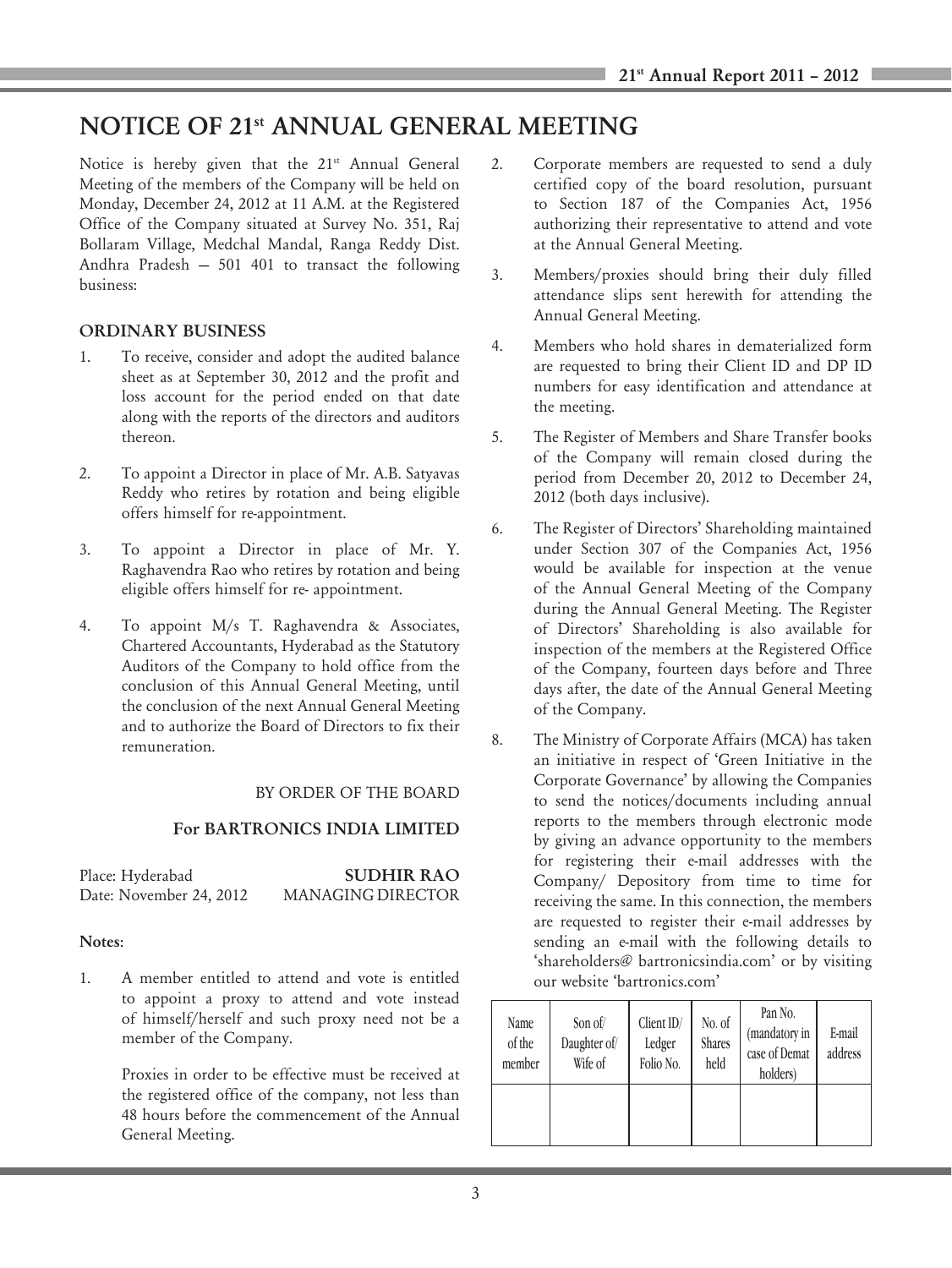# Additional Information

Details of Directors seeking appointment/reappointment at the 21<sup>st</sup> Annual General Meeting (Pursuant to clause 49 of the listing agreement)

#### 1. Mr. A.B. Satyavas Reddy

Mr. A.B. Satyavas Reddy aged about 49 years is a Mechanical Engineer from Osmania University and has rich experience in the engineering industry. Mr. Satyavas Reddy is the Promoter Director of Bartronics India Limited.

#### 2. Mr. Y. Raghavendra Rao

Mr. Y. Rahavendra Rao aged about 64 years is an Engineer from USA having rich experience in IT and Telecommunication Networking. Mr. Rahavendra Rao has over 35 years of vast experience with various Government departments in areas like Project Development, Planning, Marketing and Project Implementation. He is at present serving as Advisor for Ministry of Shipping, government of India on implementation of software and automation of ports.

# DIRECTORS' REPORT

#### To the Members

Your Directors have pleasure in presenting the 21<sup>st</sup> Annual Report together with the Audited Accounts for the Financial Year ended on September 30, 2012 comprising of eighteen (18) months from 01.04.2011 to 30.09.2012.

#### Company Performance

Your Directors hereby report that the Company has achieved a turnover of Rs. 116,320.33 lakhs upto September 30, 2012 consisting of eighteen months, as against Rs. 88,818.88 lakhs for the previous year ended March 31, 2011 consisting of twelve months. The highlights of the financial results are given below:

Rupees in Lakhs

#### CONSOLIDATED FINANCIAL RESULTS

| Particulars                    | Year<br>2011-12 | Year<br>2010-11 |
|--------------------------------|-----------------|-----------------|
| Net Sales                      | 116,320.33      | 88,818.88       |
| Other Income                   | 3,375.57        | 943.12          |
| Total Income                   | 119,695.90      | 89,762.00       |
| Total Expenditure              | 111,726.83      | 68,374.36       |
| <b>EBIDTA</b>                  | 7,969.07        | 21,387.64       |
| Interest                       | 7,345.90        | 6,016.18        |
| PBDT                           | 623.17          | 15,371.46       |
| Depreciation &<br>Amortization | 734.37          | 5,361.02        |
| <b>PBT</b>                     | (6,718.20)      | 10,010.44       |
| Tax Expense                    | (418.91)        | (988.17)        |
| <b>PAT</b>                     | (7, 137.11)     | 10,998.61       |
| Appropriation as under:        |                 |                 |
| Transfer to General Reserve    |                 |                 |
| Proposed Dividend              |                 | 340.49          |
| Tax on Dividend                |                 | 56.55           |
| Balance C/F to next year       |                 | 21965.10        |

# CAPITAL STRUCTURE

Foreign Currency Convertible Bonds

Your Company, during 2007-08 has successfully issued Foreign Currency Convertible Bonds (FCCBs) as under: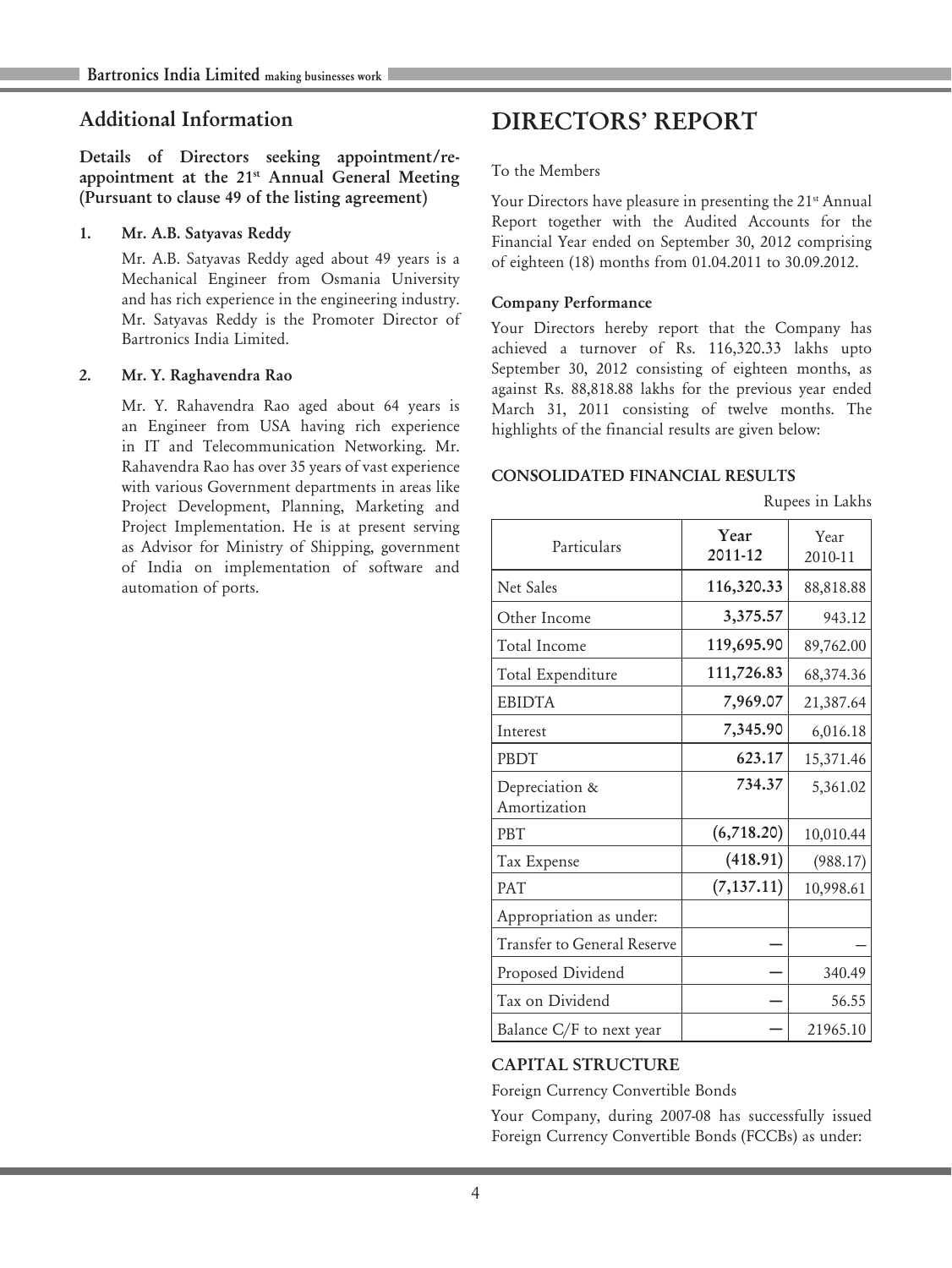| Particulars      | Year of Issue | Size of Issue<br>(In Million US\$) |
|------------------|---------------|------------------------------------|
| <b>FCCB 2013</b> | 2007-08       | 50                                 |

| Conversion Period                                                                                     | Conversion Price per<br>Equity Shares (Rs)        |
|-------------------------------------------------------------------------------------------------------|---------------------------------------------------|
| FCCB 2013 (January 09, 2008)<br>and January 23, 2013)                                                 | 191.25                                            |
| Number of shares converted till   Outstanding FCCBs<br>September 30, 2012 out of FCCB<br>$2013$ issue | as on September 30,<br>2012<br>(In Millions US\$) |
|                                                                                                       | 50                                                |

The Foreign Currency Convertible Bonds (FCCB's) are listed on the Singapore Stock Exchange.

#### CHANGES TO SHARE CAPITAL

At present the Authorized Share Capital of the Company stands at Rs. 110 crores and the paid up capital stands that 34.04 crores there has been no change in the share capital during the year ended September 30, 2012.

#### EXTENSION OF FINANCIAL YEAR

The Company had extended the financial year upto September 30, 2012 with the permission of the Registrar of Companies, to complete the internal re-organization of the Company. The financial period consists of eighteen months (i.e April 1, 2011 to September 30, 2012).

#### SUBSIDIARY COMPANIES

Your Company has two subsidiary companies viz., Bartronics Asia Pte. Limited and Bartronics Middle East FZE and five step down subsidiary companies viz., Bartronics America Inc, Bartronics Hongkong Ltd, Bartronics Global Solutions Limited, Veneta Holding Ltd and Burbank Holdings Ltd.

#### Bartronics Asia Pte Limited

The Company was incorporated as a wholly owned subsidiary of Bartronics India Limited on 14th June 2007, in the Republic of Singapore with a Share Capital of US\$ 769500. Bartronics Asia Pte Limited (BAPL) acquired the only issued share of Cason Limited on December 21, 2007; subsequently the name of the Company was change to Bartronics Hong Kong Limited with effect from 15th October 2008. In the month of April 2011, BAPL acquired the entire share capital of Veneta Holdings Limited, Mauritius making it its wholly owned subsidiary. BAPL had during the financial period incorporated another subsidiary in Mauritius named Burbank Holding Limited, the operations of which are yet to be commenced.

#### Bartronics Middle East FZE

Bartronics Middle East FZE, Sharjah, UAE was incorporated on June 22, 2010 as a wholly owned subsidiary of Bartronics India Limited with a share capital of AED 1,50,000 Shares.

#### Bartronics America Inc.

Bartronics America Inc, which was earlier a wholly owned subsidiary of the Company, has become a subsidiary of BAPL w.e.f April 1, 2011, after BAPL issued 150,000 equity shares to Bartronics America Inc. Bartronics America Inc has two subsidiaries namely Quality E People and Performica Software Private Limited.

#### Roi Public Relation Pvt Ltd

The Company had earlier written off an advance of Rs. 6.50 lakhs given to ROI, and has written off the investment of Rs. 3,12,500/- during the financial period. ROI has been closed down under the Easy Exit scheme of the MCA.

#### CONSOLIDATED ACCOUNTS

Consolidated Financial Statements have been prepared by the Company in accordance with the requirements of AS-21, Consolidated Financial Statements, notified by the Companies (Accounting Standards) Rules, 2006.

Your Company has availed the general exemption from attaching a copy of the Balance Sheet, Profit & Loss Account, Director's Report and Auditor's Report of the Subsidiaries Companies and other documents required to be attached under Section 212(1) of the Companies Act, 1956 to the Balance Sheet of your Company.

The said exemption is granted vide circular issued by MCA dated February 8, 2011. Accordingly, the said documents of the subsidiaries are not being attached with the Balance Sheet of the Company. A gist of the financial performance of the subsidiaries is contained in the report. The Annual Accounts of the subsidiaries are open for inspection by any member at the Company's Corporate Office and the Company will make available these documents and the related detailed information upon request by any investor of the Company or any investor of the Subsidiary Company who may be interested in obtaining the same.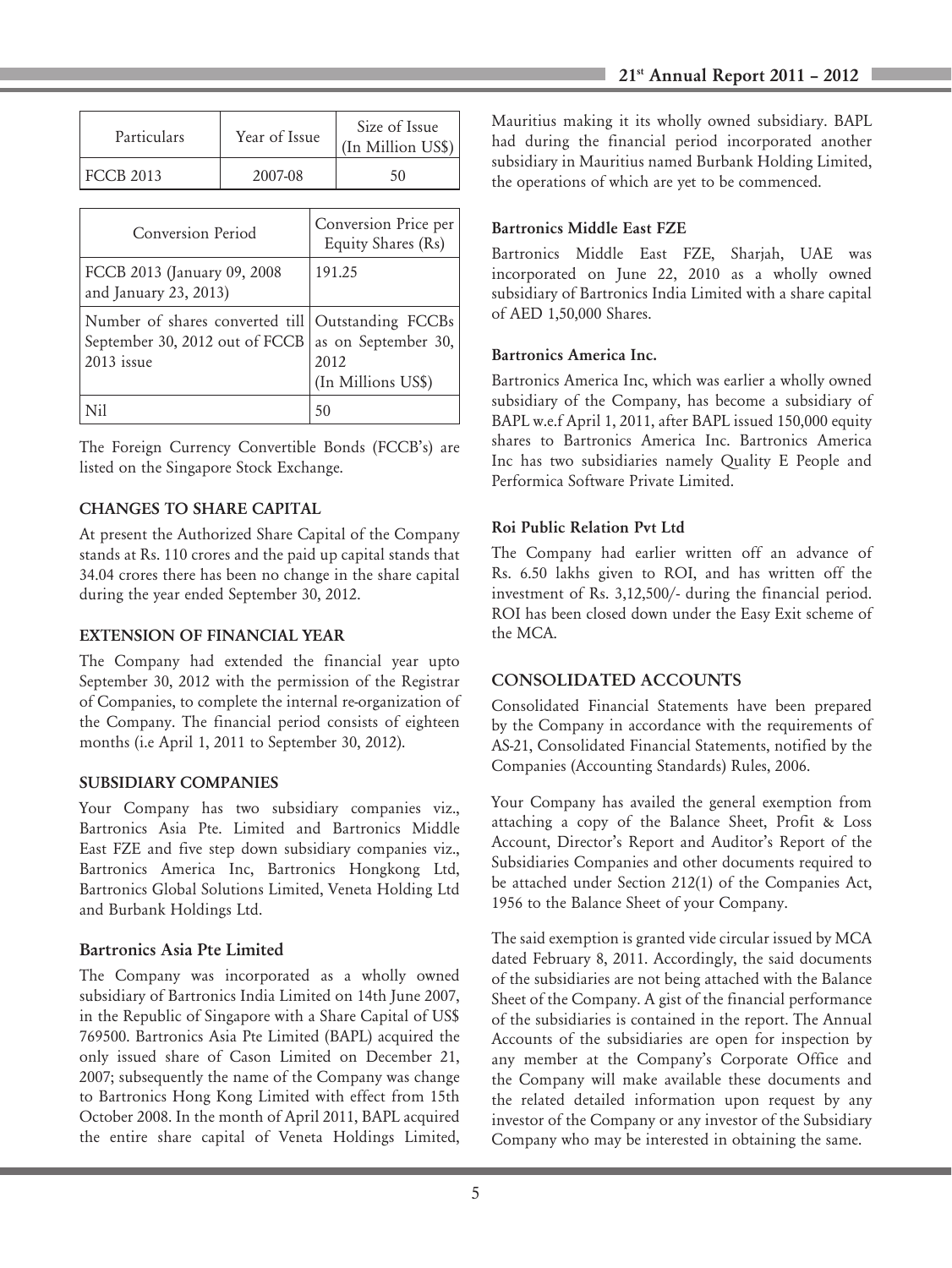Statement pursuant to Section 212 of the Companies Act, 1956 is given in Annexure - A of this report.

#### COMPANY OVERVIEW

Presently your Company offers the following business activities:

- Providing solutions using umbrella of AIDC technologies and smart card manufacturing.
- Financial Inclusion Division for implementing the FI projects as per the guidelines of RBI.
- Providing solutions in Radio Frequency Identification and Data Capture (RFID) Technology.

Your Company continues to see strong growth traction across existing business and expects the momentum to continue in future also.

#### **DIRECTORS**

In accordance with the Articles of Association of the Company, Mr. A.B. Satyavas Reddy and Mr. Y. Raghavendra Rao are liable to retire by rotation and being eligible, offer themselves for reappointment. During the year Mr. A. Subrahmanyam has been appointed as a nominee director of Export Import Bank of India w.e.f. May 5, 2012.

#### HUMAN RESOURCE MANAGEMENT

The Company believes and considers its human resources as the most valuable asset. The Management is committed to providing an empowered, performance oriented and stimulating work environment to its employees to enable them realize their full potential. Robust HR processes and initiatives adopted by the Company helped in containing the attrition of executives. Industrial Relations remained cordial and harmonious during the year.

#### CONSERVATION OF ENERGY, TECHNOLOGY ABSORPTION AND FOREIGN EXCHANGE EARNING AND OUTGO

Information relating to Conservation of Energy, Technology Absorption and Foreign Exchange Earnings and Outgo required to be made pursuant to section 217(1) (e) of the Companies Act, 1956 read with Companies (Disclosure of Particulars in the Report of Board of Directors) Rules, 1988 is set out as Annexure - B and forms part of this Report.

#### PARTICULARS OF EMPLOYEES

In accordance with the provisions of Section 217(2A) of the Companies Act, 1956, and the rules framed there under, the names and other particulars of employees are set out in the Annexure to the Director's Report. In terms of the provisions of Section 219 (1)(b)(iv) of the Companies Act, 1956, the Director's Report is being sent excluding the aforesaid annexure. The annexure is available for inspection at the Registered Office of the Company. Any shareholder interested in obtaining a copy of the said annexure may write to the Company Secretary at the Registered Office of the Company.

# MANAGEMENT DISCUSSION & ANALYSIS

Notes on Management Discussion & Analysis of the financial position of the Company have been given separately and form part of this Report.

#### AUDITORS

One of the Joint Statutory Auditors, M/s. Deloitte Haskins & Sells have resigned w.e.f November 21, 2012. The other Joint Statutory Auditors, M/s. T. Raghavendra & Associates, Chartered Accountants, Hyderabad (being joint statutory auditors with M/s. Deloitte Haskins & Sells till November 21, 2012) continued as the Statutory Auditors of the Company for the year 2011-12 (basing on the resolution passed by the members through postal ballot on October 16, 2012) and will retire at the ensuing Annual General Meeting and being eligible offer themselves for re-appointment.

#### CORPORATE GOVERNANCE

A separate section on Corporate Governance is attached to this Report as Annexure - C.

A certificate from Mr. Y. Ravi Prasada Reddy, Practicing Company Secretary regarding compliance of conditions of Corporate Governance as stipulated under clause 49 of the Listing Agreements with Stock Exchanges is enclosed as Annexure - D.

The Board has laid down a code of conduct for all Board and Senior Managerial Personnel's of the Company. The code of conduct has been posted on the Company's website. Board Members and Senior Managerial Personnel's have affirmed compliance with the code for the financial year 2011-12.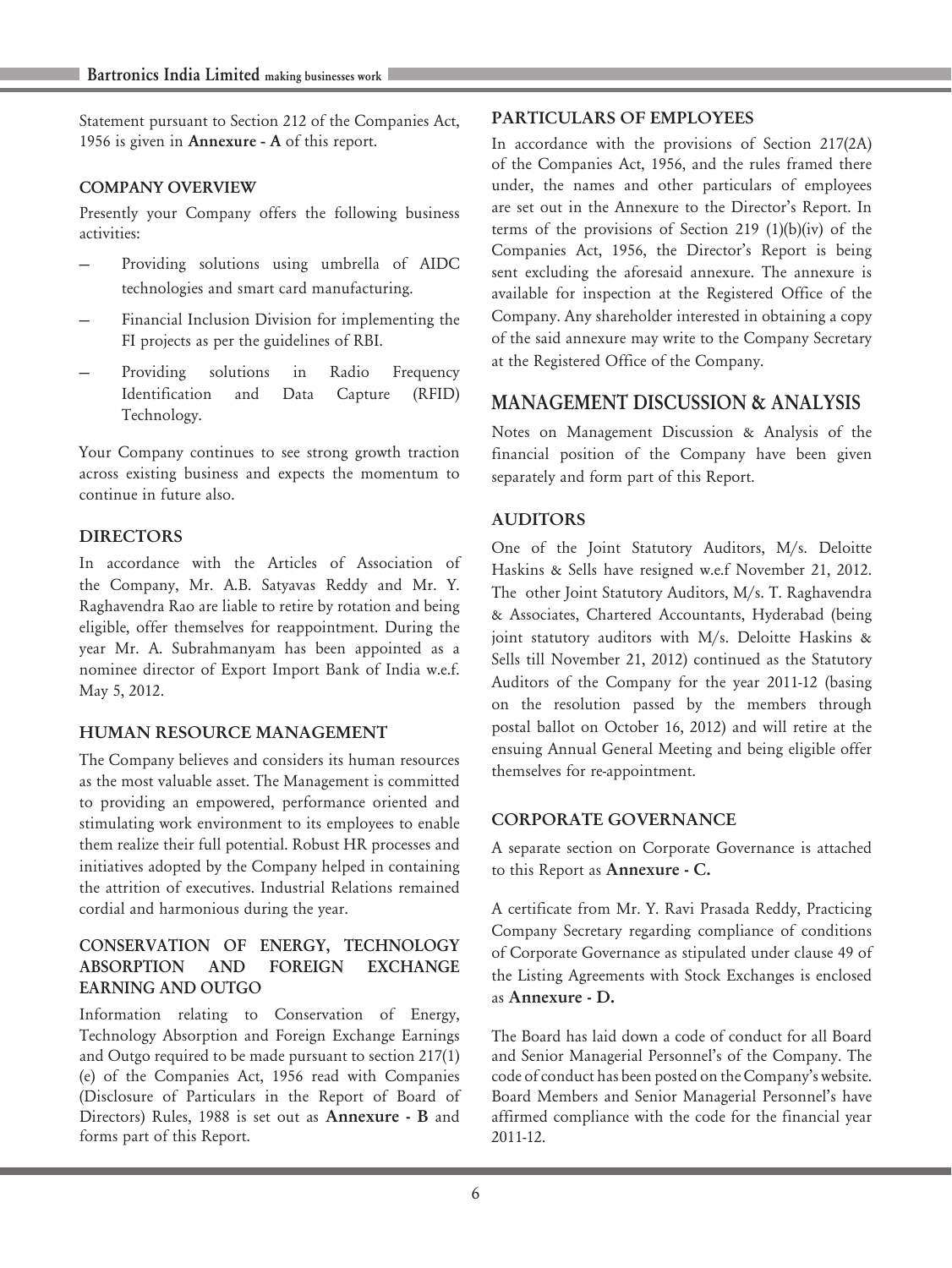A certificate from the Managing Director that all Board members and senior management personnel have affirmed compliance with the Code of Conduct for the period ended September 30, 2012 is attached as Annexure - E.

CEO/CFO Certificate is enclosed as Annexure - F.

# DIRECTORS RESPONSIBILITY STATEMENT

Pursuant to Section 217(2AA), of the Companies Act, 1956, the Directors, based on representations received form the operating management confirms that:

- a. in the preparation of Annual Accounts, the applicable accounting standards have been made form the same.
- b. they have selected such accounting policies and applied them consistently and reasonable and prudent so as to give a true and fair view of the state of affairs of the Company at the end of the financial year and of the profit or loss of the Company for that period.
- c. they have taken proper and sufficient care for the maintenance of adequate accounting Companies Act, 1956, for safeguarding the assets of the Company and for preventing and detecting fraud and other irregularities.
- d. they have prepared the annual accounts on a going concern basis.

# LISTING OF COMPANY'S SECURITIES

Your Company's Shares are presently listed on Bombay Stock Exchange Limited and National Stock Exchange of India Limited.

#### DEMATERIALIZATION OF SHARES

Your Company's shares have been made available for dematerialization through the National Security Depository Limited (NSDL) and Central Depository Services (India) Limited, (CDSIL).

# FIXED DEPOSITS

There were no fixed deposits at the end of the year.

#### EXPLANATION TO MATTERS ON WHICH<br>ATTENTION WAS DRAWN IN THE ATTENTION WAS DRAWN IN THE AUDITORS' REPORT

The Statutory Auditor's of the Company have made the

following comments in their report for the period ended September 30, 2012.

#### 1. Auditors Comments:

Paragraph 3 of the Auditor Report, *"Note 17 forming part of the financial statements regarding the Trade Receivables balance aggregating to Rs.80,188.92 Lakhs (including Rs.58,534.39 Lakhs relating to the period prior to April 1st, 2011) and in respect of which no provision has been made .In the absence of the required information, we are unable to form an opinion on the extent to which the debts may be irrecoverable."*

# Company explanation:

As stated in Note 17 forming part of the financial statements, on account of the economic slowdown and consequent recessionary conditions in the global market there have been delays in realization of debtors. These sundry debtors confirmed the year end balances and Company has realized some of the dues subsequently. The Company has long standing relationship with these customers and they are helping the Company in promoting new products. Management is confident of realizing the amounts due and no provisions are required on these accounts at this stage.

# ACKNOWLEDGEMENT

The Board of Directors of the Company extends their sincere appreciation to the Government, Bankers, Financial Institutions and others for their kind support. On behalf of the Company, the Board of Directors thanks the Employees for their valuable efforts and the shareholders for their undaunted faith in the Company.

# By Order of the Board

# For Bartronics India Limited

Place: Hyderabad Sudhir Rao A.B. Satyavas Reddy Date: 24.11.2012 Managing Director Director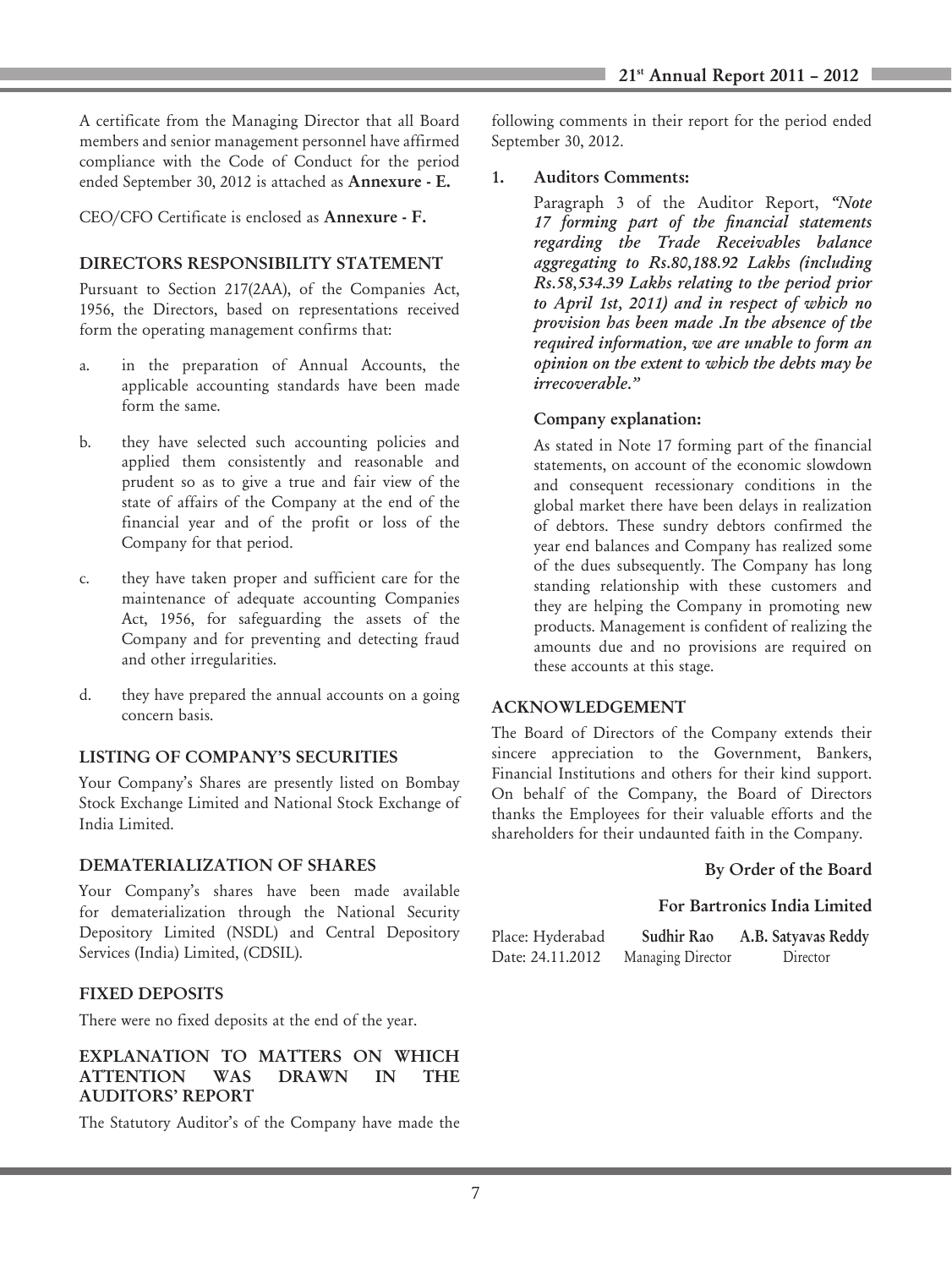# MANAGEMENT DISCUSSION AND ANALYSIS

Overview: Incorporated in Hyderabad, India in 1990, Your Company started with providing solutions based on Bar Coding, one of the oldest Automated Identification and Data Capture (AIDC) technologies. Since then, in the past two decades, it has been pioneering in introducing newer technologies and solutions in India based on Biometrics, RFID, POS, EAS, and Smart Cards etc. Today it has global presence through subsidiaries in USA, Singapore, and Middle East. It is headquartered in Hyderabad, India.

Your company has always been at the forefront in most of the technologies under the AIDC umbrella and will strive to continue this for delivering improved value to the customers. This has been achieved by establishing strong relationship with technology giants who have given us access to futuristic technologies thereby giving us the competitive edge of introducing any new technology which is available for commercial use.

Our ability to keep ourselves abreast with the technological advances and provide innovative solutions to our clients; coupled with the experience and implementation skills, makes us our client's ideal partner in their growth story; which truly defines our success.

The management team has effectively leveraged the existing strengths and since 2001 the focus has moved from being a mere systems integrator to offering end to end solutions. Today, Bartronics is spreading its wings across the globe to serve the growing demand for the quality services and reach out for the newer opportunities and markets.

# Key Developments

Reorganization of Global Operations: Last year your company had initiated the process of reorganization under the guidance of KPMG. In order to achieve this during the current year, your company had requested to extend the current financial year to end of September 2012 which was granted by Registrar of Companies (ROC). Subsequently, this year the exercise was concluded and during the process following developments had taken place

- **\*** Bartronics America Inc. (BAI) which was earlier a subsidiary to Bartronics India Inc. (BIL) was made as a subsidiary of Bartronics Asia Pte Ltd. (BAPL)
- ◆ BAPL was made Headquarters for global operations
- \* A separate entity Bartronics Global Solutions Ltd. (BGSL)was established as a subsidiary to BAPL
- \* BAPL acquired Veneta Holdings Ltd. (VHL). VHL is a subsidiary to BAPL
- v Both VHL and BGSL will focus on providing support services to global operations

Following chart is a graphical representation of new organization:



Reorganization of Domestic Operations: During the process of reorganization; following developments had taken place

- $\triangle$  Domestic operations now have two divisions — Identification Solutions Division (ISD) and Financial Inclusion (FI) Division as against four divisions earlier.
- **\*** ISD will have its focus on providing solutions using umbrella of AIDC technologies and manufacturing of Smart Cards.
- $\triangleleft$  FI Division will focus on winning and implementing Financial Inclusion projects as per the guidelines laid by Reserve Bank of India (RBI)
- v ISD is subdivided on the basis of function/ technology/ production which is represented by respective Profit Centre Head (PCH) who will report to CEO
- $\triangleleft$  The FI Division is subdivided into regions/ banks which is represented by respective PCH who will report to President — financial Inclusion

The year that was: The year posed a challenging business atmosphere both domestic and globally. However, the management believes that your company was able to face these challenges successfully and tide over difficult times keeping worst behind us. The year also made the management, in congruence with Board of Directors, take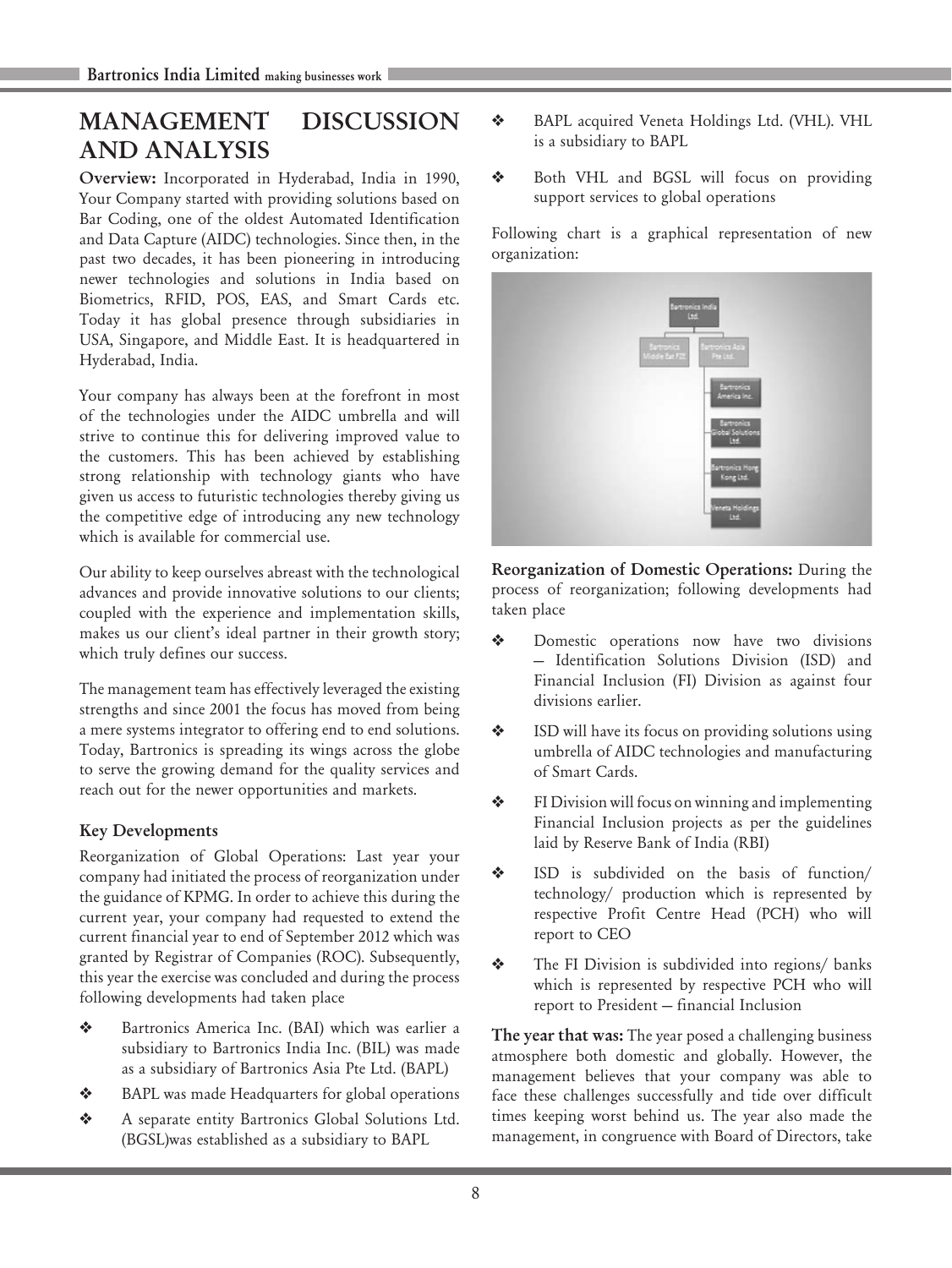a conscious decision of consolidating its business and have its focus on quality customers in order to have high rate of organic growth. This made the Company accept fewer orders in comparison to the previous years, bringing down the sales during last few quarters. Management thoroughly believes having a strong base of quality clients is most essential in order to achieve high rate of organic growth again.

Future Growth: Management has identified the following growth drivers

- A) Identification Solutions: The AIDC industry is witnessing tremendous growth rate fuelled by faster adoption of the technologies by various industries. Bartronics India being the only company in India to provide end-to-end solutions is very well placed to capitalize on this.
- B) eGovernance & Smart Card Manufacturing: The company has emerged as a market leader in the Financial Inclusion space by winning projects covering close to 60,000 villages. Clearly, this gives the company with clear earnings visibility for next five years coupled with higher growth rate. Also, the strategy to move up the value chain in the production of smart cards will help us realize more revenues without investing anything in the existing capacity.
- C) International Operations: There is a huge demand for quality end-to-end solutions provider in international markets. Although the company has presence in USA, Middle East and Singapore, these operations have not much penetrated. While concentrating on market penetration in the markets mentioned, the company is also looking to have a foothold in newer geographies so as to have wider coverage and deeper penetration across the globe.

#### Human Capital

Your company believes that the value of any enterprise is only as good as its Human Capital. It is very important to have your human capital updated with the latest technologies. During the year, as the company faced challenging business atmosphere and fewer growth opportunities, the period, the management thought was apt to have its human capital undergo technology advancement training, process improvement training and general management training. Management is aware that these initiatives do not yield results immediately however these activities will surely help the company stay ahead of the curve.

Research and Development: It was a year when the company concentrated even more on its Research and Development activities and has applied for patents for various implementation processes/ technologies. These appeals are currently under considerations and the management is hopeful that some of these applications will result into increase in the number of patents the company holds which currently stands at 14.

#### SWOT Analysis:

Strengths and Opportunities: Your Company's strength lies thoroughly in providing end to end solutions using most of the AIDC technologies. Apart from in-house Research and Development Center; your company has strong relationship with technology majors which help your company gain access to the latest of the technology which is available for commercial use. Your company being India's only and one of few companies in the world to provide End to End solutions has resulted in lions share for the company in the domestic market. Even in the Financial Inclusion space; your company has come out as a dominant player with the prestigious project getting implemented in 60000 villages through your company. However, technologies under AIDC are still in acceptance stage in the country which has lot of room for deeper penetration of existing markets and also expansion into newer markets/ geographies. These provide huge potential for your company. Financial Inclusion as an initiative of the Government of Indian and Reserve Bank of India are still in the early stages of the implementation in the country. It still needs to reach wider spectrum of citizens of India. Your company, already being a dominant player in this space identifies this as a potential growth opportunity. The projects won by the company are currently under implementation. Implementation cycle was divided into various stages and currently these have successfully entered transaction stage — the last phase after crossing testing stage successfully. Having entered this stage, the revenues generated by the company will be directly proportional to the number of transactions done by the citizen of respective villages. Management is aware that this is still early times and citizen may take some more time to be comfortable with the services offered. However, with time, as the volume of transactions increase, company will surely see healthy rise in its revenues.

#### Risks and Concerns:

#### 1. Technology Obsolescence

Products and solutions offered by the AIDC industry are likely to be affected by technology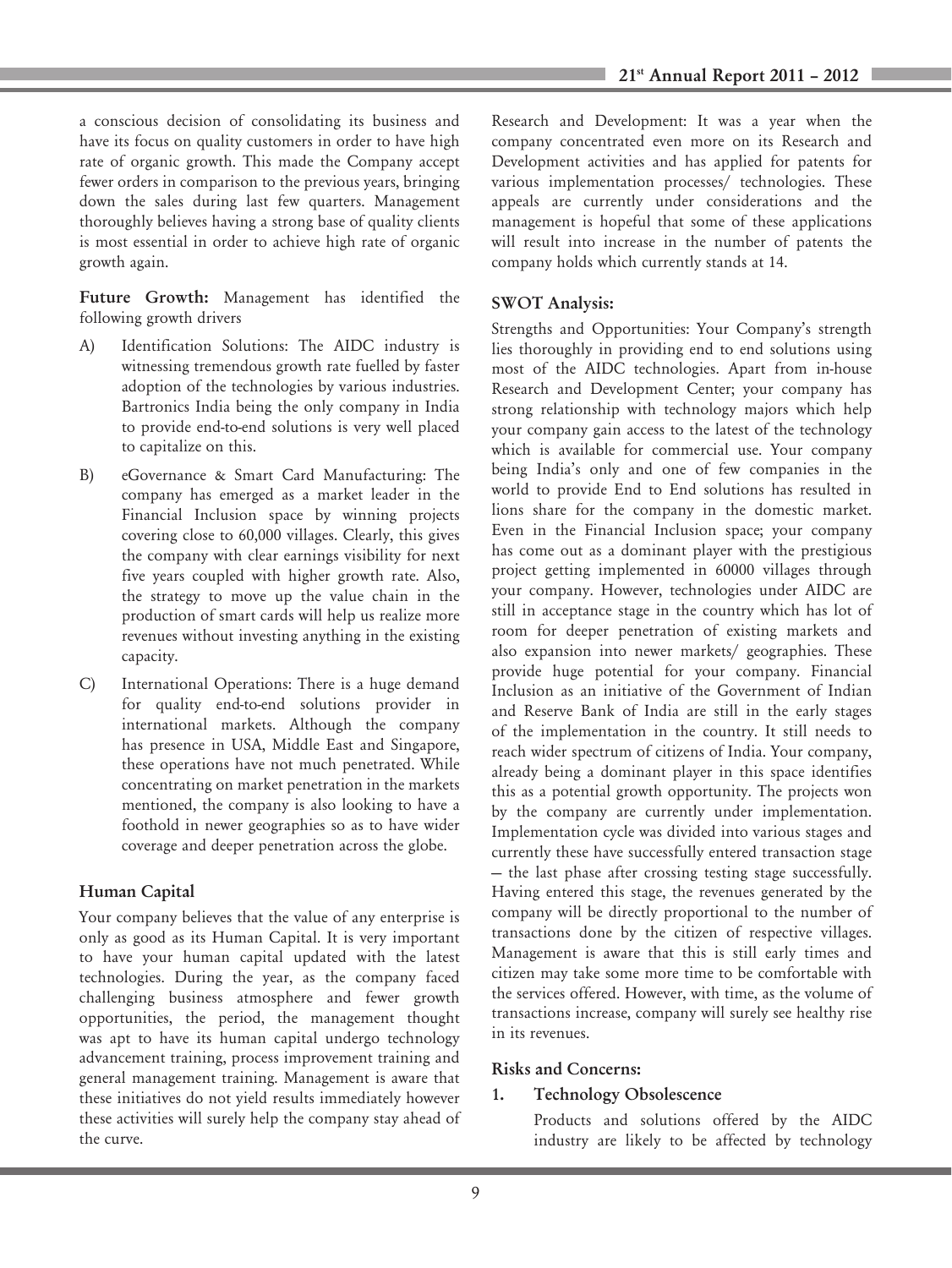redundancy and obsolescence. Rapid advancement in micro processor based technologies has brought about frequent design improvements in the AIDC hardware rendering existing products less efficient. The prices of standard solutions and hardware have also declined over the years. The company needs to scan and update its product offerings to remain in demand and be cost —effective.

#### 2. New capacity creation in Smart Cards manufacture

At present there are eight established manufacturers of Smart Cards, including BIL. With large avenues opening up in FI, E —Governance, Payment Systems and UIDAI, despite the entry barrier of high investment costs, new capacities and expansion of present capacities in smart cards may be expected. This would render the company open to severe price competition.

#### 3. Lack of local production of Hardware:

The industry is mostly dependent on imported hardware. Price changes, currency fluctuations, technology adaptation issues, delays in deliveries could affect the business adversely. The company needs to diversify the supplier base and enter into long term price contracts to meet such contingencies.

#### 4. Global Competition

Several foreign manufacturers and technology providers are eying the growing Indian AIDC potential for entry. In course of time, with their resources and access to latest technologies they may edge away local players. The company may have to consider business tie up with and equity investments in one or two global majors to secure its standing in the local markets.

# Risk Mitigation:

The management of your company believes one of the best ways of risk mitigation is through diversification. Your company has diversified technology exposure thereby it has considerably reduced the risk of technology obsolesce. Your company has also entered into eGovernance space such as Financial Inclusion projects; thereby diversifying the services offered. After capturing most of the market share in the domestic market; your company has started providing solutions globally; thereby diversifying the geography of service provided. For the technology, your company has made significant investments towards selfreliance in technology setting up in- house centre of Excellence, besides one being contemplated in US. The company's smart card production facility is well balanced

to produce cards for all major verticals concurrently. The company's Management Team is broad based, having strong technical, financial and administrative background and well experienced and capable of foreseeing and combating risk factors.

# Discussion on financial performance with respect to operational performance:

The Company has achieved a turnover of Rs. 116,320.33 lakhs upto September 30, 2012 consisting of eighteen months, as against Rs. 88,818.88 lakhs for the previous year ended March 31, 2011 consisting of twelve months. The highlights of the financial results are given below:

| Rupees in Lakhs |  |  |
|-----------------|--|--|
|                 |  |  |

| Particulars       | Year<br>2011-12 | Year      |
|-------------------|-----------------|-----------|
|                   |                 | 2010-11   |
| Net Sales         | 116,320.33      | 88,818.88 |
| Other Income      | 3,375.57        | 943.12    |
| Total Income      | 119,695.90      | 89,762.00 |
| Total Expenditure | 111,726.83      | 68,374.36 |
| <b>EBIDTA</b>     | 7,969.07        | 21,387.64 |
| Interest          | 7,345.90        | 6,016.18  |
| <b>PBDT</b>       | 623.17          | 15,371.46 |
| Depreciation &    | 734.37          | 5,361.02  |
| Amortization      |                 |           |
| <b>PBT</b>        | (6,718.20)      | 10,010.44 |
| Tax Expense       | (418.91)        | (988.17)  |
| <b>PAT</b>        | (7, 137.11)     | 10,998.61 |

#### Segment wise product wise performance of the company:

The activities of the Company relate to only one segment i.e. the business of providing Automatic Identification & Data Capture (AIDC) Solutions.

# Internal Control Systems:

Your Company has a formal Internal Audit Process whereby deficiencies in the Internal Control Systems are regularly analyzed and gaps identified. Quarterly Internal Audit Reports are presented to the Internal Audit Committee of the Board of Directors and the reports are discussed with action plans.

As a result improvements in a number of areas were identified and implemented during the course of the year. Your Company has been able to take data-based decisions, in many cases due to the in-depth study done by the Internal Audit Teams.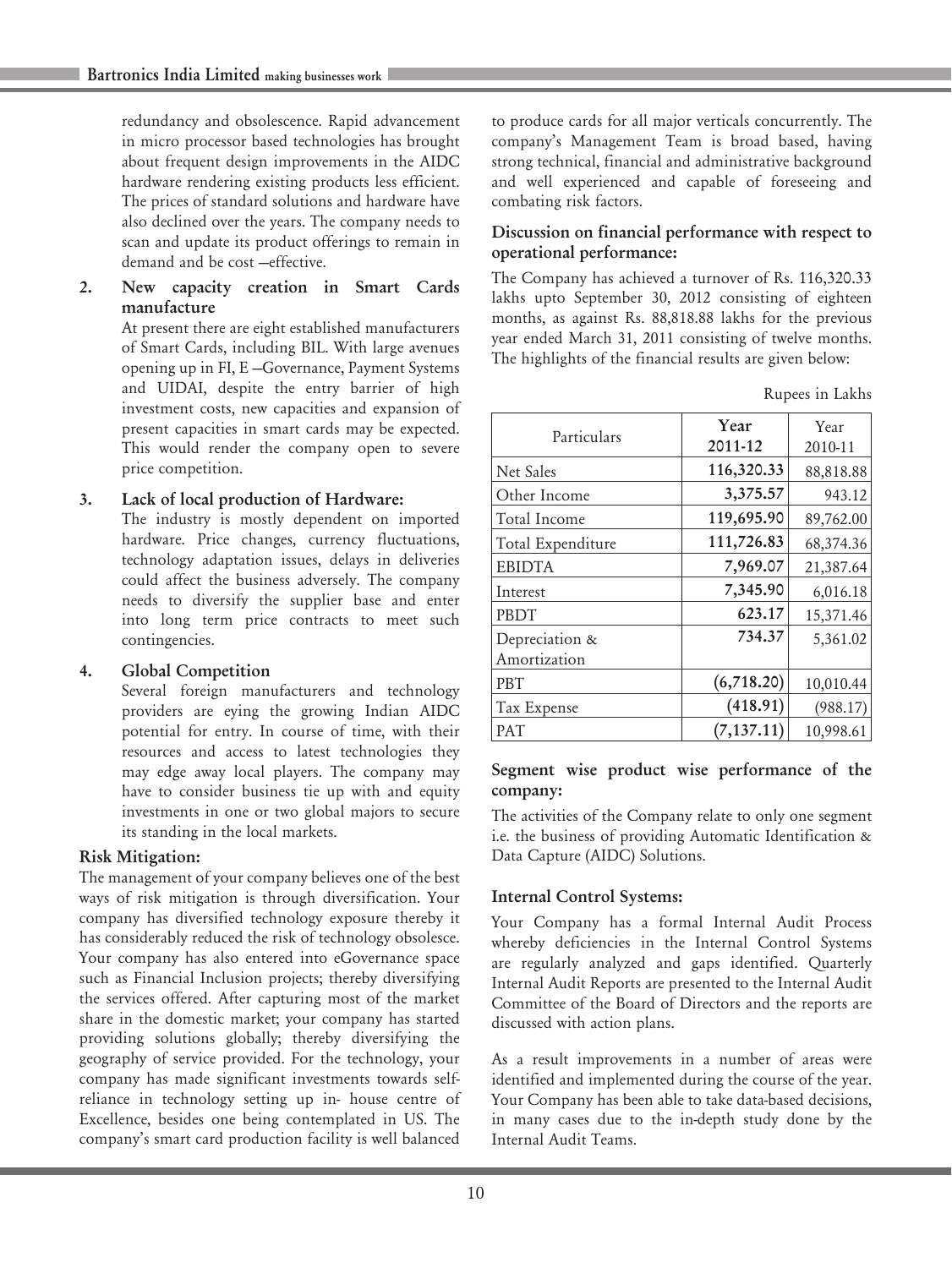| ٦  |
|----|
| α. |
| L  |
|    |
|    |
| Ľ  |
|    |
|    |
|    |
|    |

| 2,640.52<br>0.00                                                 | 2,640.52                                 | 10,939.07 | I                            | $-5,198.45$ | 12,210.25                                   | $-6,297.97$ | 0.00                          | 18.96   | Bartronics Middle East FZE                                                                  |                                                                                                                                                                               |
|------------------------------------------------------------------|------------------------------------------|-----------|------------------------------|-------------|---------------------------------------------|-------------|-------------------------------|---------|---------------------------------------------------------------------------------------------|-------------------------------------------------------------------------------------------------------------------------------------------------------------------------------|
| 2,435.41<br>21.31                                                | 2,456.72                                 | 51,125.07 | I                            | 49,813.86   | 52,757.09                                   | 4,885.13    | 0.00                          | 204.38  | Bartronics Singapore Pte Ltd                                                                |                                                                                                                                                                               |
| Taxation<br>(Loss)<br>Proof <sub>t</sub> /<br>After<br>Ъà<br>Тax | Taxation<br>(Loss)<br>Before<br>Proofit/ | Turnover  | Investment in<br>subsidiary) | Total       | Assets<br>Total                             | Reserves    | Application<br>Money<br>Share | Capital | Name of the Company                                                                         | Σó.<br>Sİ.                                                                                                                                                                    |
| Rupees in Lakhs                                                  |                                          |           |                              |             |                                             |             |                               |         |                                                                                             |                                                                                                                                                                               |
|                                                                  |                                          |           |                              |             |                                             |             |                               |         |                                                                                             |                                                                                                                                                                               |
|                                                                  |                                          | Provision |                              |             | Details of Investment<br>(Except in case of | Liabilities |                               |         | 1212 of the Companies Act, 1956 relating to Subsidiary companies<br>Circular dt.08.02.2011) | Statement pursuant general exemption availed under Section 212(8) of the Companies Act, 1956 relating to Subsidiary<br>Statement pursuant to Section<br>companies (as per MCA |

| The net aggregate amount of the subsidiary companies' Profit/(Loss), so far<br>as it concerns the members of the holding company | Dealt with holding company's   ii) Not dealt with in the<br>holdings company's accounts | (a) For the financial year (a) For the financial year<br>ended March 31, 2011<br>(b) For previous financial<br>years of the subsidiary<br>company since it became holding<br>company's subsidiary | 500.28                         | 3,657.45                       |
|----------------------------------------------------------------------------------------------------------------------------------|-----------------------------------------------------------------------------------------|---------------------------------------------------------------------------------------------------------------------------------------------------------------------------------------------------|--------------------------------|--------------------------------|
|                                                                                                                                  | accounts                                                                                | ended March 31, 2012<br>company since it became<br>years of the subsidiary<br>(b) For previous financial<br>holding company's subsidiary                                                          | 2,640.52                       | 2,421.03                       |
| Extent of interest<br>of holding<br>company                                                                                      | financial year of<br>at the end of the<br>the subsidiary                                | company                                                                                                                                                                                           | 100%                           | 100%                           |
| held at the end<br>Number of<br>shares                                                                                           | of the financial<br>year of the<br>Subsidiary                                           | company                                                                                                                                                                                           | 769,500                        |                                |
| Date on which<br>they became<br>subsidiary                                                                                       | company                                                                                 |                                                                                                                                                                                                   | 14.07.2007                     | 22.06.2010                     |
| subsidiary company<br>Financial year<br>of the                                                                                   | ended on                                                                                |                                                                                                                                                                                                   | 31.03.2012                     | 31.03.2012                     |
| Name of the subsidiary<br>Company                                                                                                |                                                                                         |                                                                                                                                                                                                   | 1 Bartronics Singapore Pte Ltd | 2   Bartronics Middle East FZE |
|                                                                                                                                  |                                                                                         |                                                                                                                                                                                                   |                                |                                |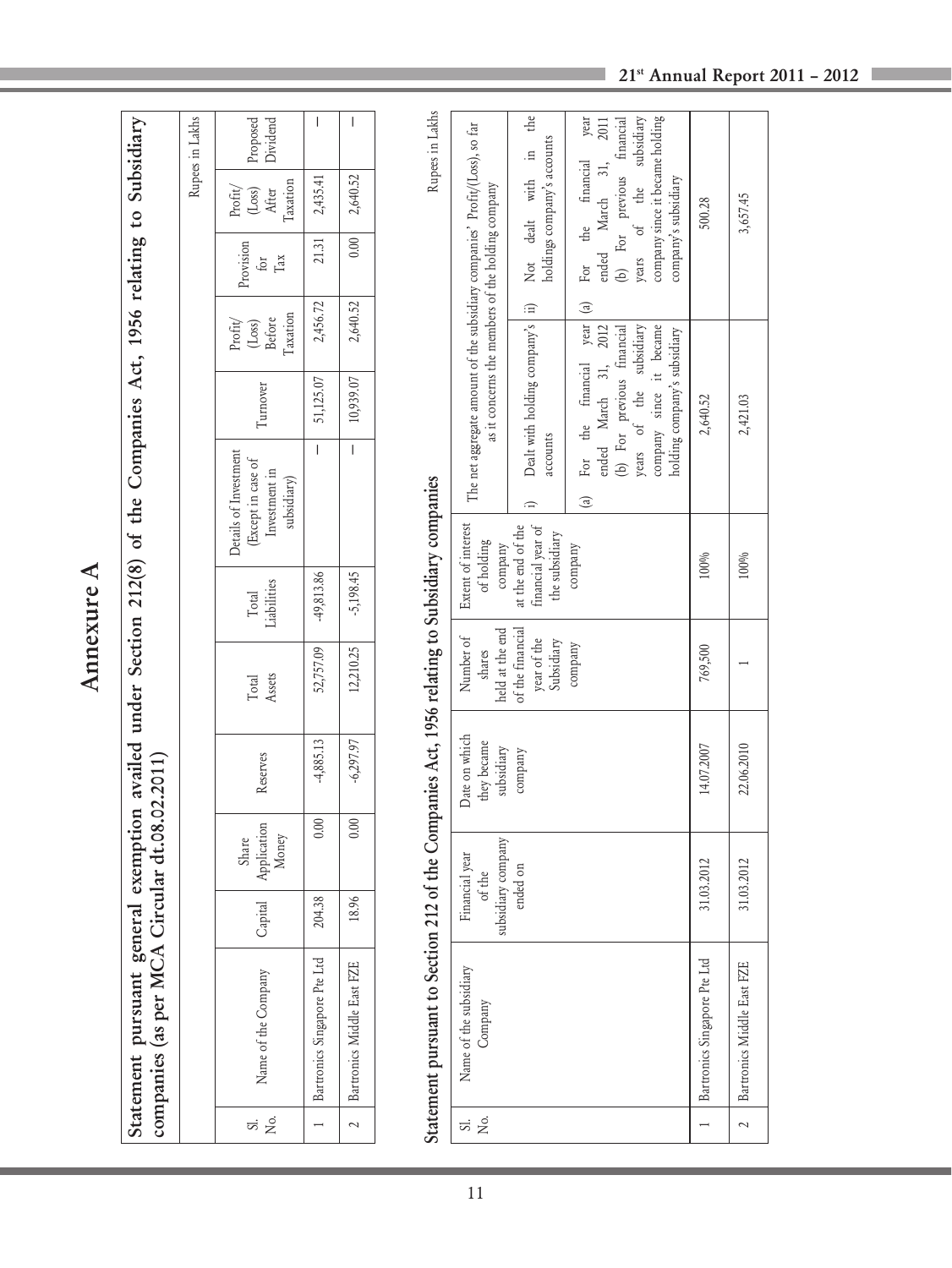# Annexure - B

Conservation Of Energy, Technology Absorption and Foreign Exchange Earning and Outgo

# A. Conservation of Energy

- a) Energy Conservation: Energy saving measures is being implemented to reduce energy cost.
- b) Additional investment and proposal if any, being implemented for reduction of consumption in energy: NIL
- c) Impact of the measures at (a) and (b) above for reduction of energy and consequent impact on cost of production: Reduction in cost of production.

# Form A

- A. Particulars with respect to conservation of energy
	- 1. Electricity and diesel purchased for manufacture

|    |                    | 2011-12   | 2010-11   |
|----|--------------------|-----------|-----------|
| 1. | Electricity        |           |           |
|    | Units (KWH)        | 367,392   | 730,076   |
|    | Total Amount (Rs.) | 2,298,538 | 3,601,152 |
|    | Rate/Units (Rs.)   | 6.26      | 4.93      |
| 2. | Diesel             |           |           |
|    | Units (KWH)        | 21,009    | 39,579    |
|    | Total Amount (Rs.) | 309,712   | 526,008   |
|    | Rate/units (Rs.)   | 14.36     | 13.29     |

# Form B

Form for disclosure of particulars with respect to Technology Absorption, Research and Development (R&D):

- 1. Specific areas in which R& D carried out by the Company: RFID Tags, Cards manufacturing & Personalization.
- 2. Benefits derived as a result of above R& D
	- a. New products of contactless RFID
	- b. Both revenue & profit maximization.
- 3. Future plan of Action Automatic RFID line
- 4. Technology absorption, adoption and Innovation

| 1.               | Efforts in brief made towards<br>technology absorption, adoption<br>and Innovation                                                                                                               | New Product<br><b>RFID</b><br>of<br>development |
|------------------|--------------------------------------------------------------------------------------------------------------------------------------------------------------------------------------------------|-------------------------------------------------|
| $\overline{2}$ . | Benefits derived as a result of New product<br>the above efforts e.g. product,<br>improvement, cost reduction,<br>product development, import<br>substitution                                    | developed                                       |
| 3.               | In case of imported technology   Not Applicable<br>(imported during the<br>last<br>five years reckoned from the<br>beginning of the financial year)<br>following information may be<br>furnished |                                                 |
|                  | a) Technology Imported                                                                                                                                                                           | Not Applicable                                  |
|                  | b) Year of Import                                                                                                                                                                                | Not Applicable                                  |
|                  | c) Has Technology been fully Not Applicable<br>absorbed                                                                                                                                          |                                                 |
|                  | d) If not fully absorbed, areas Not Applicable<br>where this has not been taken<br>place, reasons there of and future<br>plans of action                                                         |                                                 |

# Form C

Foreign Exchange Earnings and Outgo

(Rs. in Million)

| Particulars               | 2011-12  | 2010-11 |
|---------------------------|----------|---------|
| Foreign Exchange Earnings | 2,956.18 | 1949.92 |
| Foreign Exchange Outgo    | 0.70     | 0.47    |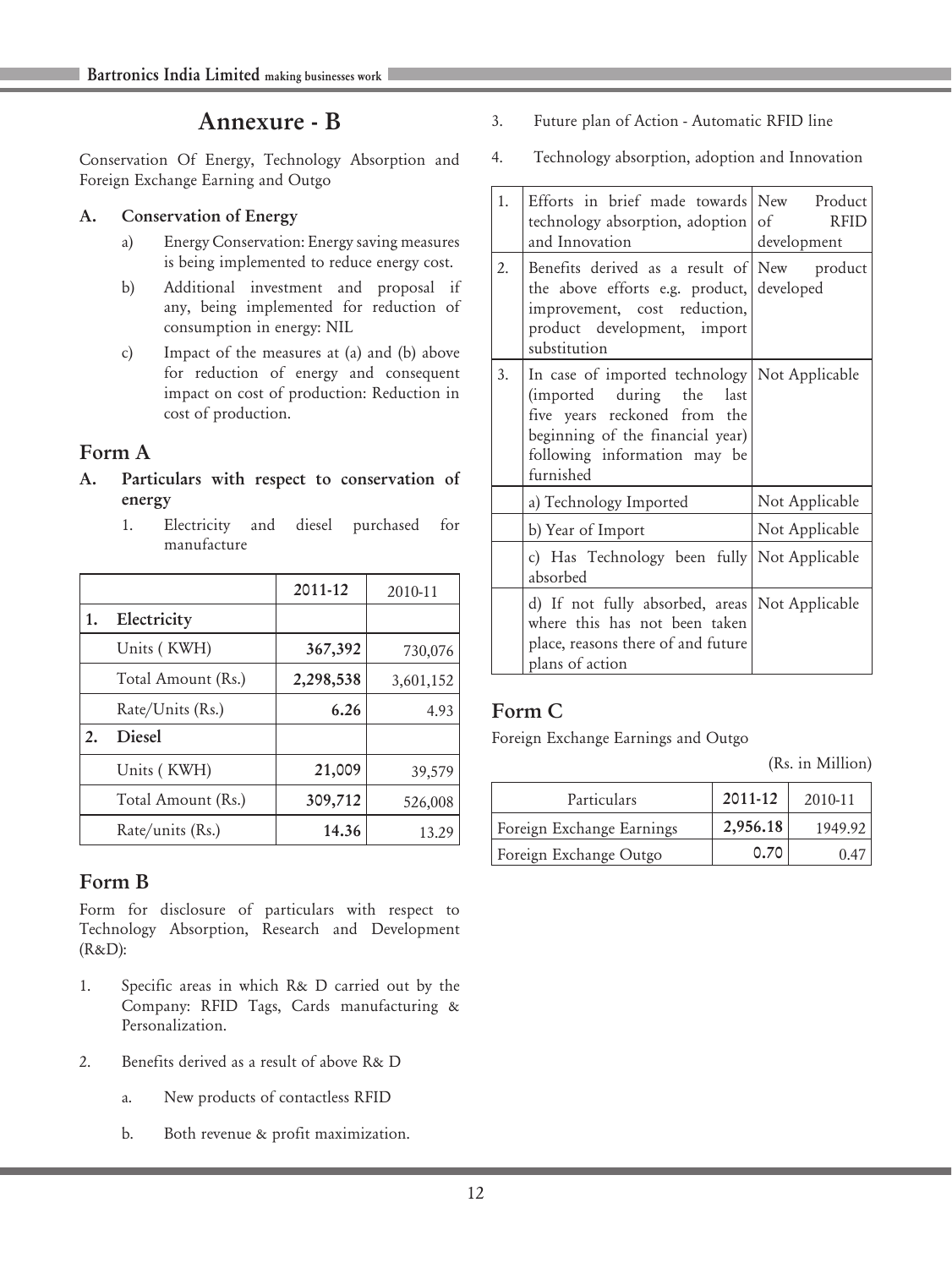# Corporate Governance Report : Annexure - C

# Philosophy on Code of Governance

The Company is of the belief that sound Corporate Governance is critical to enhance and retain stakeholders' trust. The Company envisages the attainment of a high level of transparency and accountability in the functioning of the Company and conduct of its business internally and externally.

The Company is in compliance with the requirements of the guidelines on Corporate Governance stipulated in Clause 49 of the Listing Agreement with the Stock Exchanges.

# Board of Directors

The Company is managed and guided by the Board of Directors ("Board"). The Board formulates the strategy and regularly reviews the performance of the Company. The Managing Director with the support of senior executives manages the day to day operations of the Company.

The Company has an optimum combination of Executive, Non-Executive and Independent Directors who are eminent persons with professional expertise and valuable experience in their respective areas of specialization and bring a wide range of skills and experience to the Board.

Your Company's Board of Directors consists of Six (6) members and the composition of the Board is as follows:

- ◆ One Whole Time Director
- ◆ One Promoter Director
- $\mathbf{\hat{P}}$  Three Independent Directors
- ◆ One Nominee Director

None of the Directors on the Board is a Member on more than 10 Committees, and Chairman of more than 5 Committees across the companies in which he is a Director. The necessary disclosures regarding Committee positions have been made by the Directors.

The composition of the Board of Directors and the number of Directorships and Committee Memberships held in other companies and their attendance at the last Annual General Meeting (AGM) are as under:

|                         |                                 | No. of         | Number   | Number of               | Attendance     |
|-------------------------|---------------------------------|----------------|----------|-------------------------|----------------|
|                         |                                 | other          | of Board | Membership/             | at the last    |
| Name of Director        | Category                        | Director-      | Meeting  | Chairmanship on other   | Annual General |
|                         |                                 | ships          | Attended | <b>Board Committees</b> | Meeting        |
| (1)                     | (2)                             | (3)            | (4)      | (5)                     | (6)            |
| Mr. Sudhir Rao          | Managing Director               | Nil            |          | Nil                     | Yes            |
| Mr. S. Tirumala Prasad* | Non Executive & Non Independent | 5              | Nil      | Nil                     | N <sub>0</sub> |
| Mr. A.B. Satyavas Reddy | Promoter Non Executive          |                | Nil      | 2                       | No             |
| Mr. Y. Raghavendra Rao  | Independent                     | $\mathfrak{D}$ | 6        | Nil                     | <b>Yes</b>     |
| Mr. R.V. Panchapakesan  | Independent                     | Nil            | 7        | Nil                     | <b>Yes</b>     |
| Mr. M.M. Yeasaw         | Independent                     | Nil            | 7        | Nil                     | Yes            |
| Mr. Jimmy R Anklesaria# | Independent                     | Nil            |          | Nil                     | <b>NA</b>      |
| Mr. A. Subrahmanyam     | Nominee Director (EXIM Bank)    | Nil            |          | Nil                     | NA             |

\* Mr. S. Tirumala Prasad ceased to be a director w.e.f May 30, 2012

# Mr. Jimmy R Anklesaria ceased to be a director w.e.f December 23, 2011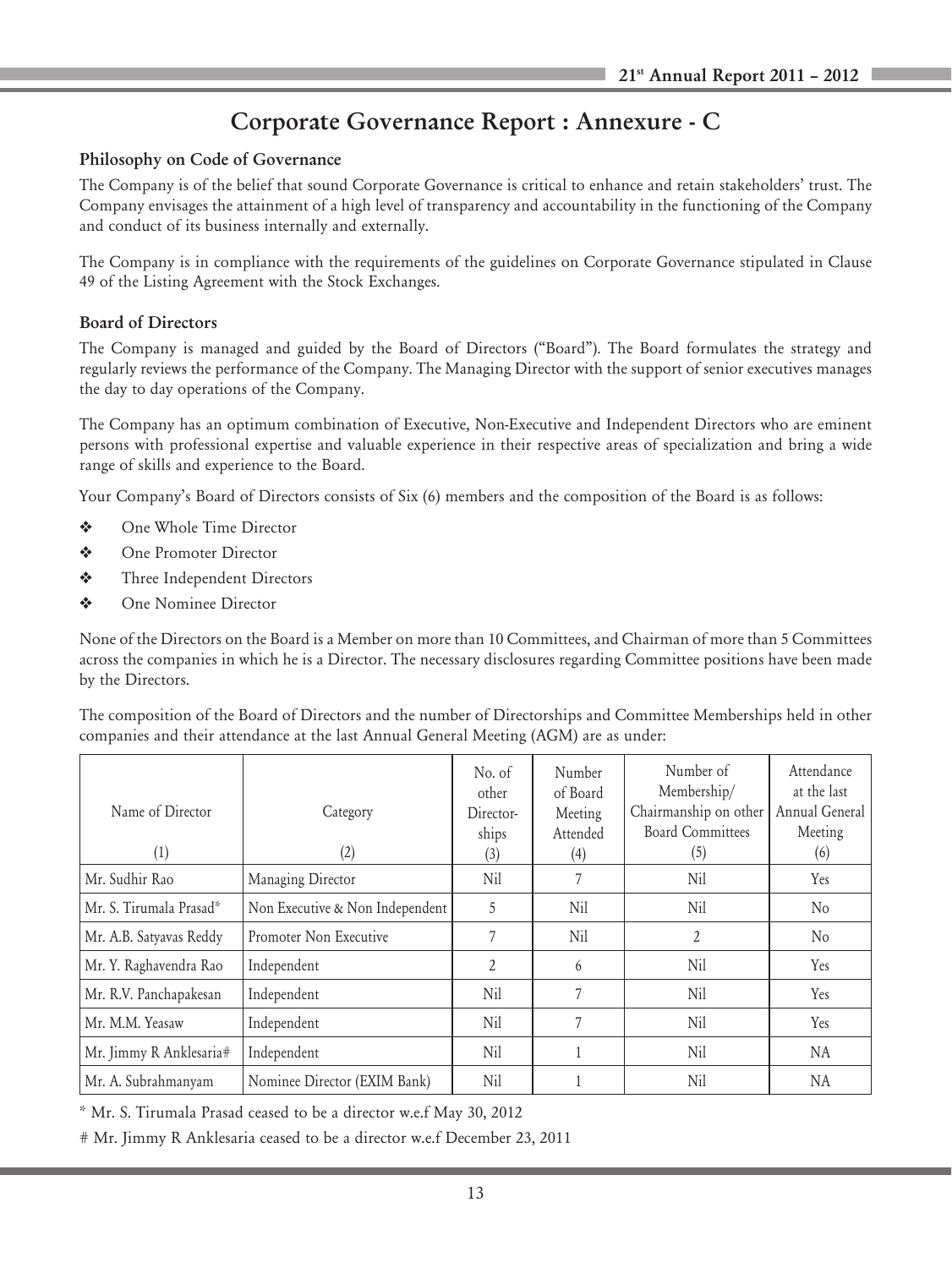Change in Composition of Board of Directors since the date of last AGM held on 29.09.2011 up to the date of this Report.

The Board accepted the resignation of Mr. Jimmy R Anklesaria and Mr. S. Tirumala Prasad at its meetings held on February 13, 2012 and August 9, 2012 respectively. Mr. A. Subrahmanyam was appointed as a nominee director of EXIM Bank w.e.f May 3, 2012.

## Board Committees

#### Audit Committee

#### Composition:

The Audit Committee of the Company comprises of three members, two of them including the Chairman being an Independent Director, one of the members is a promoter director. All the members of the Audit Committee are financially literate and Chairman is from finance background being an Ex-General Manager of State Bank of India.

Composition of the Audit Committee as on the date of Annual General Meeting

| S.<br>No. | Name of Director           | Position | Nature of<br>Directorship                   |
|-----------|----------------------------|----------|---------------------------------------------|
|           | Mr. R. V.<br>Panchapakesan | Chairman | Independent Director                        |
| 2.        | Mr. Y.R. Rao               | Member   | Independent Director                        |
| 3.        | Mr. A.B. Satyavas<br>Reddy | Member   | Promoter — Non<br><b>Executive Director</b> |
|           | Mr. M. M. Yesaw            | Member   | Independent Director                        |

#### The Audit Committee has the following powers:

- 1. To investigate into any matter in relation to the items, specified in Section 292A of the Companies Act, 1956 or referred to it by the Board and shall have full access to information contained in the records of the and external professional advice, if necessary.
- 2. To investigate any activity within its terms of reference.
- 3. To seek information from any employee.
- 4. To obtain outside legal or other professional advice.
- 5. To secure attendance of outsiders with relevant.

# Role of Audit Committee includes the following:

1. Oversight of the Company's financial reporting process and the disclosure of its financial

information to ensure that the financial statement is correct, sufficient and credible.

- 2. Recommending to the Board, the appointment, reappointment and if required, the replacement or removal of the statutory auditors and fixation of the audit fees.
- 3. Approval of payment to statutory auditors for any other services rendered by them.
- 4. Reviewing, with the management, the annual financial statements before submission to the Board for approval with particular reference to :
	- a. Matters required to be included in the Director's responsibility Statement to be included in terms of Clause (2AA) of Section 217 of the Companies Act, 1956.
	- b. Changes, if any, in accounting policies and practices and reasons for the same.
	- c. Major accounting entries involving estimates based on the exercise of judgment by the management.
	- d. Significant adjustments made in the financial statements arising out of audit findings.
	- e. Compliance with listing and other legal requirements relating to financial statements.
	- f. Disclosure of any related party transactions.
	- g. Qualifications in the draft audit report.
- 5. Reviewing with the management, the quarterly financial statements before submission to the Board for approval.
- 6. Reviewing, with the management, performance of Statutory and Internal Auditors, and adequacy of the Internal Control Systems.
- 7. Reviewing the adequacy of the internal audit function, if any, including the structure of internal audit department, staffing and seniority of the official heading the department, reporting structure coverage and frequency of the internal audit.
- 8. Discussion with internal auditors, any significant findings and follow up there on.
- 9. Reviewing the findings of any internal investigations by the internal auditors into matters, where there is suspected fraud, irregularity failure of the internal control systems of a material nature and reporting the matter to the Board.
- 10. Discussion with Statutory Auditors before the audit commences, about the nature and the scope of audit as well as the post-audit discussion to ascertain any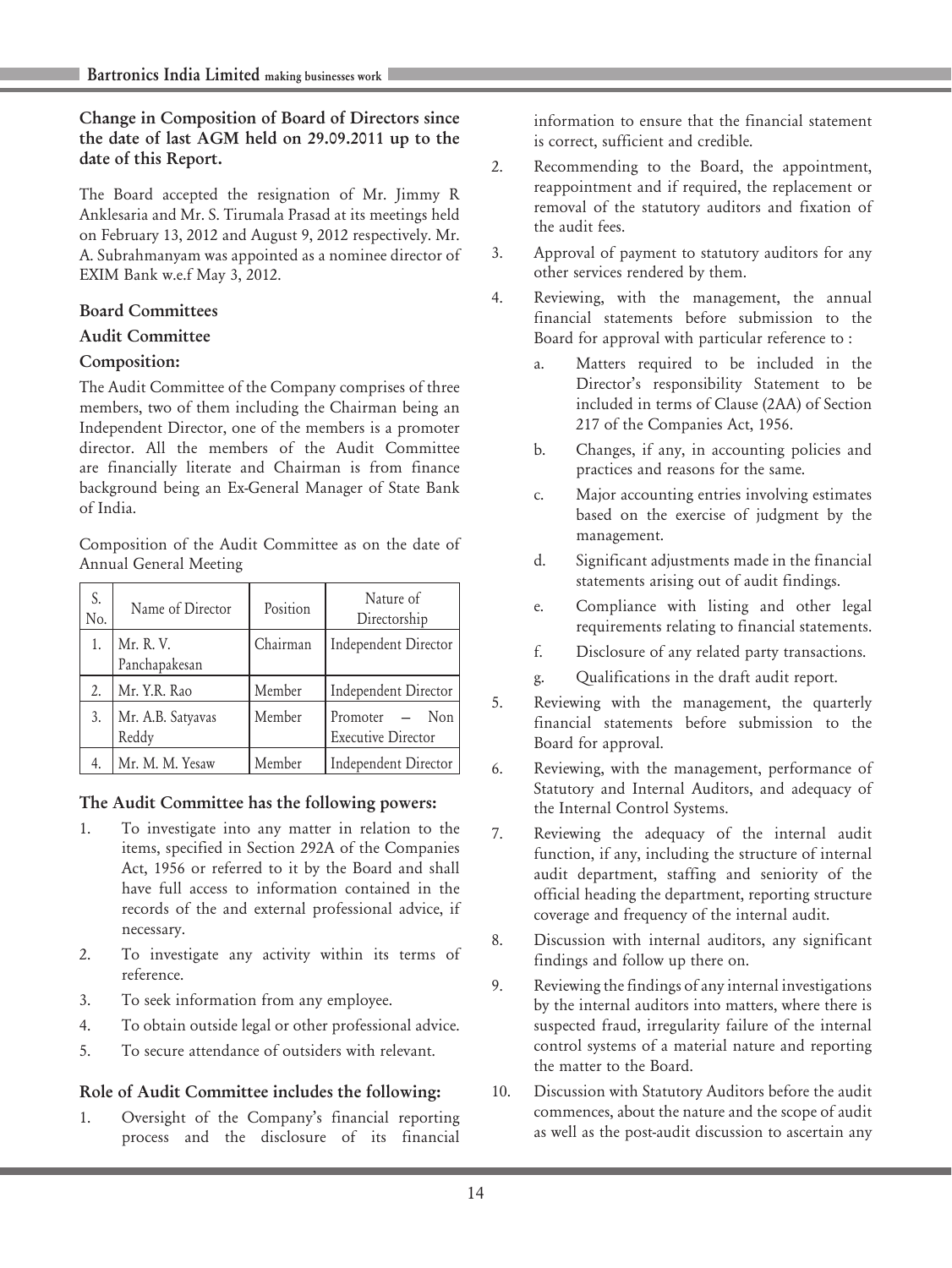area of concern.

- 11. To look into the reasons for substantial defaults in the payment to the depositors, debenture holders, shareholders (in case of non payment of declared dividends) and the creditors.
- 12. Reviewing the 's financial and risk management policies,
- 13. Carrying out such other functions which, maybe, from time to time specifically referred by the Board of Directors.

#### The Audit Committee also reviews the following information:

- 1. The Management's discussion and analysis of financial condition and results of operations;
- 2. Statement of significant related party transactions, submitted by management;
- 3. Management letters/ letters of internal control weaknesses issued by the statutory auditors;
- 4. Internal audit reports relating to internal control weaknesses ;
- 5. The appointment, removal and terms of remuneration of the Chief internal auditor; and
- 6. Review of uses/ application of funds raised through (public issue, right issue, preferential issue, GDR etc.)

#### Meetings and attendance

Number of meetings held during the financial period: 8

| SI.<br>No. | Name of Director        | No. of Meetings<br>Attended |
|------------|-------------------------|-----------------------------|
| 1.         | Mr. Y.Raghavendra Rao   |                             |
| 2.         | Mr. A.B. Satyavas Reddy | Nil                         |
| 3.         | Mr. R. V. Panchapakesan |                             |
|            | Mr. M.M. Yesaw          |                             |

#### Remuneration Committee

The Remuneration Committee makes recommendation to the Board of Directors regarding remuneration payable to the executive directors of the company. The Remuneration Committee comprises of three Independent Directors and one Promoter Non Executive Director. Members of the Committee are Mr. R.V. Panchapakesan, Mr. Y.Raghavendra Rao and Mr. A.B. Satyavas Reddy.

The Remuneration Committee also acts as Compensation committee for the purpose of administration and

superintendence of Employees Stock Option Scheme (ESOS). No remuneration committee meeting was held during the financial year.

#### Remuneration policy

Remuneration of employees largely consists of base remuneration, perquisites and allowances. The components of the total remuneration vary for different cadres/grades and are governed by industry pattern, qualification and experience of the employee, responsibilities handled by him, individual performance, etc.

The objectives of the remuneration policy are to motivate employees to excel in their performance, recognize their contribution, and retain talent in the organization and reward merits.

The Company pays remuneration by way of salary, perquisites and allowances to the Managing Director and whole time Directors.

Details of Remuneration to the Executive Directors paid/ payable for the period:

| Name of Director | (Rs)      | Basic Salary   Allowances   Perquisites<br>(Rs.) | (Rs)    | Total $(Rs)$ |
|------------------|-----------|--------------------------------------------------|---------|--------------|
| Mr. Sudhir Rao   | 3.780,000 | 4.288.188                                        | 150,000 | 8,218,188    |

2. There is no pecuniary relationship or no transactions involving pecuniary relationship between the Company and Non -Executive Directors of the Company.

The Company pays a sitting Fees of Rs. 5000 /- per Board Meeting attended by the non executive directors.

#### Shareholders' Committee

#### i) Share Transfer Committee

A share transfer committee was constituted to deal with various matters relating to share transfer/ transmission, issue of duplicate share certificates, approving the split and consolidation requests and other matters relating to transfer and registration of shares.

The Members of the committee are Mr. A.B. Satyavas Reddy, Mr. Sudhir Rao and Mr. R.V. Panchapakesan.

#### ii) Shareholders Grievance Committee

As a measure of Good Corporate Governance and to focus on the Shareholder's Grievances and towards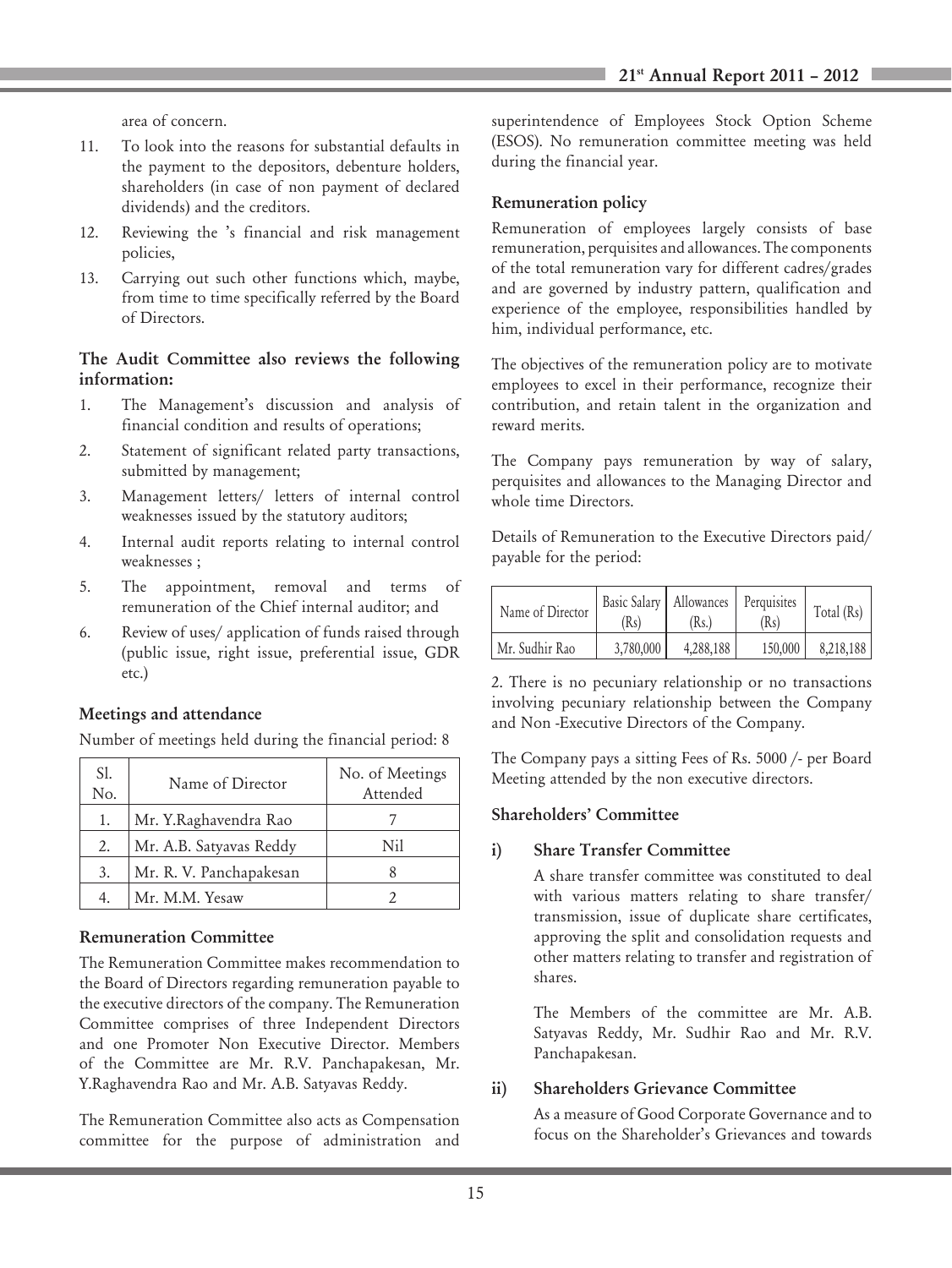strengthening investors relations, an Investors Grievance Committee has been constituted as a Sub- Committee to the Board for the purpose of specifically looking into the matters relating to Shareholders and Investors Grievance such as non- receipt of dividends etc.

In pursuance of the Securities and Exchange Board of India (Prohibition of Insider Trading) Regulations, 1992 (Duly Amended), the Board has approved the 'Code of Conduct" for the prevention of "Insider Trading" and authorized the committee to monitor the various requirements as set out in the code.

# Members of the Committee are as follows:

Mr. A.B. Satyavas Reddy, Promoter Non Executive Director

Mr. Sudhir Rao, Managing Director

Mr.R.V. Panchapakesan, Independent Non Executive Director

# Details of shareholders' complaints received and resolved during the period 2011-12:

The total numbers of complaints/ correspondence received and replied to the satisfaction of the shareholders during the 18 months period ended on September 30, 2012 were thirteen (13). There were no outstanding complaints as on September 30, 2012. No shares were pending transfer as on September 30, 2012.

# Compliance Officer:

The Board has designated Mr. A. Chand Basha, Vice President (Finance & Accounts) & Company Secretary of the Company as the Compliance Officer w.e.f May 10, 2012.

# General Body Meeting

Location and time, where last three Annual General Meetings were held are given below:

| Accounting<br>Year | Date                                   | Location of Meeting                                                                                                          | Time          | Special resolution passed                                                                                                                                                                                                                                                                                                    |
|--------------------|----------------------------------------|------------------------------------------------------------------------------------------------------------------------------|---------------|------------------------------------------------------------------------------------------------------------------------------------------------------------------------------------------------------------------------------------------------------------------------------------------------------------------------------|
| 2010-11            | 29 <sub>th</sub><br>September,<br>2011 | Registered Office of the<br>Company<br>Survey No. 351<br>Raj Bollarum Village<br>Medchal Mandal<br>RR Dist<br>$AP - 501401$  | 11.00<br>A.M. | 1. To appoint Mr. Jimmy R Anklesaria as Director of<br>the Company.<br>To appoint M/s Ram & Associates as Auditors for<br>2.<br>USA Branch.<br>To allot Shares on preferential basis not exceeding<br>3.<br>Rs. 4 crores.<br>To issue GDRs/ADRs, FCCBs/FCEBs convertible<br>4.<br>into equity not exceeding USD 100 Million. |
| 2009-10            | 28 <sub>th</sub><br>December,<br>2010  | Registered Office of the<br>Company<br>Survey No. 351<br>Raj Bollarum Village<br>Medchal Mandal, RR Dist<br>AP - 501401      | 11.00<br>A.M. | To issue GDRs/ADRs, FCCBs/FCEBs convertible<br>1.<br>into equity not exceeding USD 100 Million.                                                                                                                                                                                                                              |
| 2008-09            | 29 <sub>th</sub><br>September,<br>2009 | Hotel Sitara Residency<br>Hall,<br>5th<br>Banquest<br>floor, Beside Big Bazaar,<br>Ameerpet Main Road,<br>Hyderabad - 500016 | 11.00<br>A.M. | 1. To re-appoint Mr. Sudhir Rao as Managing<br>Director of the Company, who shall not be liable<br>to retire by rotation<br>Register and records required to be maintained<br>2.<br>under various provisions of the Companies Act,<br>1956 shall be available for inspection.<br>Amendment of Articles of Association.<br>3. |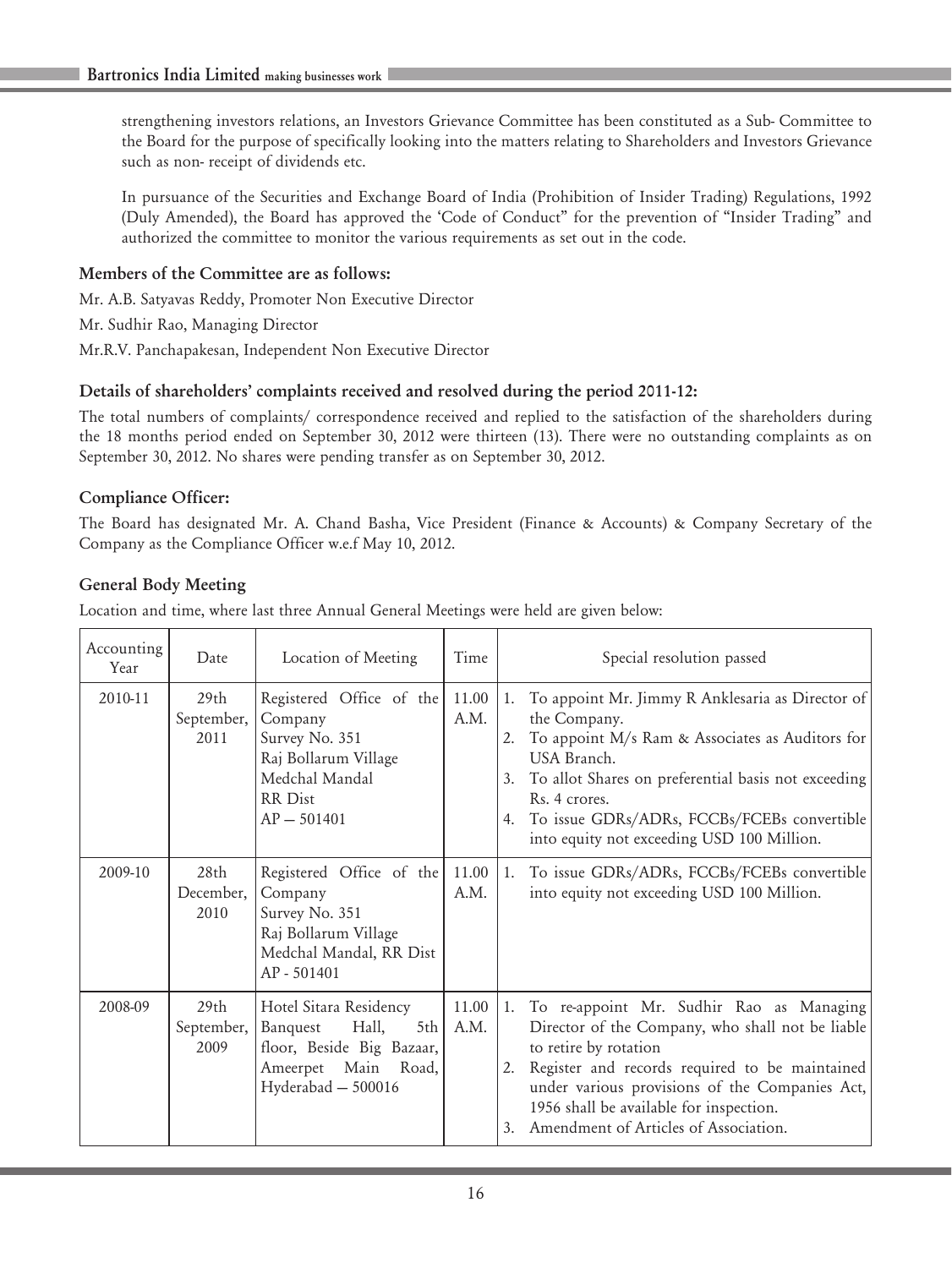No special resolution was passed through ballot at the last AGM and no special resolution is proposed to be conducted through postal ballot at the forthcoming AGM to be held on December 24, 2012.

## Postal Ballot

The following resolutions were passed by the members through postal ballot on 09.07.2011 and 16.10.2012.

Postal ballot — 19.07.2011

| S. No | Resolution                                                                                                                                                                                                                                                             | Details of voting pattern         | Scrutinizer                                                                             |
|-------|------------------------------------------------------------------------------------------------------------------------------------------------------------------------------------------------------------------------------------------------------------------------|-----------------------------------|-----------------------------------------------------------------------------------------|
| 1.    | To alter the main objects clause of the Votes in favor of the resolution: 9788684<br>Memorandum of Association of the Votes against the resolution: Nil<br>Company                                                                                                     |                                   |                                                                                         |
| 2.    | To transfer the Company's Citizen Votes in favor of the resolution: 9787462<br>Services Division and Banking Solutions Votes against the resolution: 1222<br>Division to its wholly owned subsidiaries<br>pursuant to Section 293(1) (a) of the<br>Companies Act, 1956 |                                   | Y. Ravi Prasada Reddy<br>Practicing Company<br>Secretary<br>FCS No: 5783<br>CP No: 5360 |
| 3.    | To amend the Articles of Association of Votes in favor of the resolution: 9788648<br>the Company                                                                                                                                                                       | Votes against the resolution: Nil |                                                                                         |

#### Postal ballot — 16.10.2012

| S. No | Resolution | Details of voting pattern                                                            | Scrutinizer           |
|-------|------------|--------------------------------------------------------------------------------------|-----------------------|
|       |            | To appoint joint statutory auditors of the Votes in favor of the resolution: 7259920 | Y. Ravi Prasada Reddy |
|       | , Company  | Votes against the resolution: 180                                                    | Practicing Company    |
|       |            |                                                                                      | Secretary             |
|       |            |                                                                                      | FCS No: 5783          |
|       |            |                                                                                      | CP No: 5360           |

# Disclosures:

# 1. Materially Significant related party transactions

There are no materially significant related party transactions i.e. transactions, material in nature with its Promoters, Directors or Management of the Company having potential conflict with the interests of the Company at large except as mentioned in section 34 to the Annual Accounts for the period ended 30.09.2012.

#### 2. Details of Statutory non-compliances

There have not been any non-compliance by the Company and no penalties or strictures imposed on the Company by the Stock Exchanges, SEBI or any Statutory Authorities, on any material related to capital markets, during the period under review.

#### 3. Management Discussion and Analysis Report

Management Discussion and Analysis Report forma part of this Annual Report and is in accordance with the requirements as laid down in Clause 49 of the Listing Agreement with the Stock Exchanges.

#### 4. Clause 49(I)(D): Code of conduct

The Board has laid down a Code of Conduct for the prevention of Insider Trading in pursuance of the Securities and Exchange Board of India (Prohibition of Insider Trading) Regulations, 1992 (Duly amended), the Board has approved the requirement of the as set out in the code. The Board members and senior management personnel have affirmed compliance with the code for the financial period 2011-12.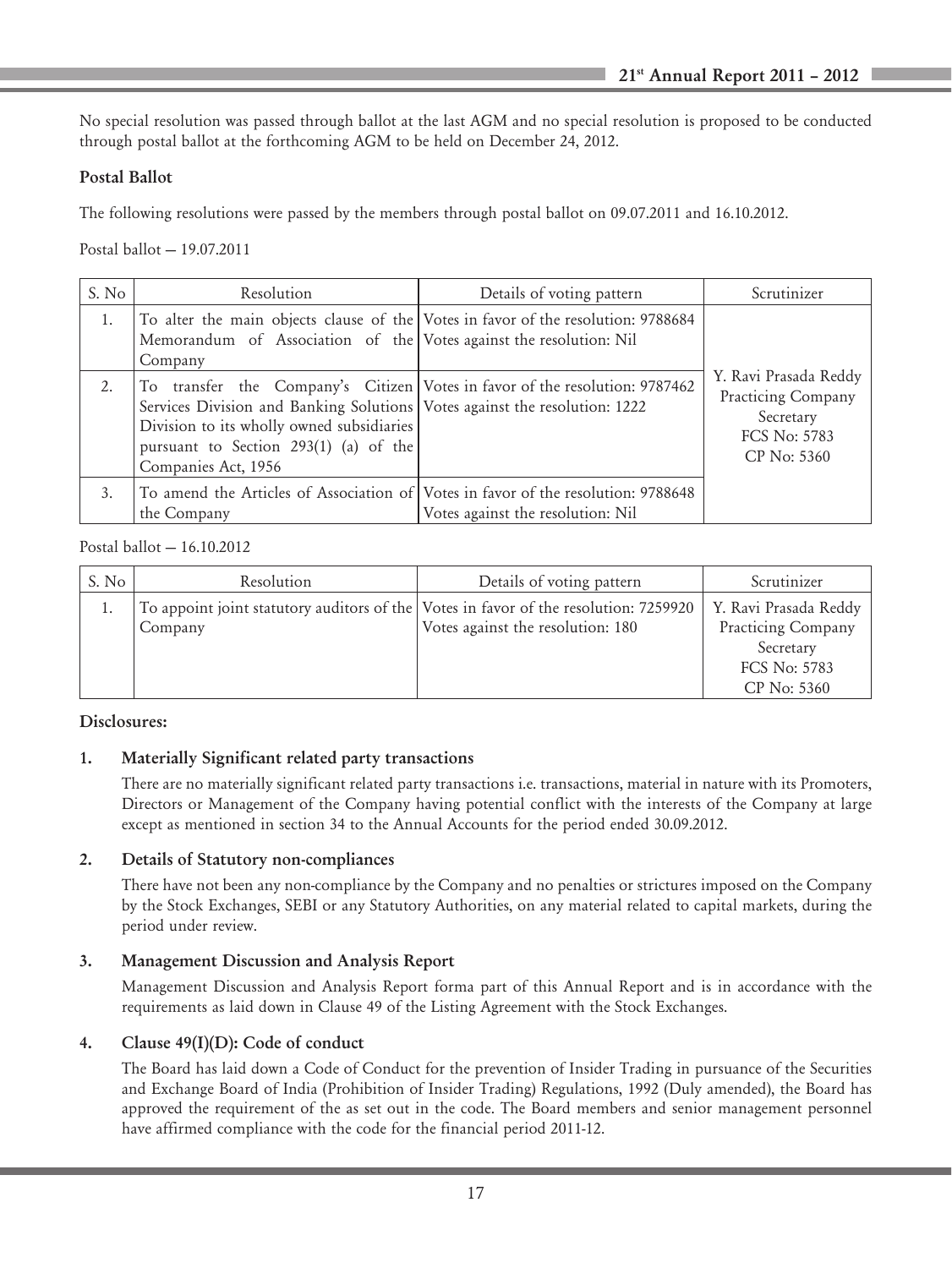# 5. Clause 49(IV)(B): Disclosure of Accounting Treatment

The Company has complied with the appropriate accounting policies and has ensured that they have been applied consistently and comply with material aspects with the accounting standards notified under section 211 (3C) of the Companies Act, 1956. Significant Accounting policies is provided elsewhere in the Annual Report.

# 6. Clause 49(IV)(E):

- a. None of the Independent/Non-Executive Directors has nay pecuniary relationship or transactions with the Company which in the judgment of the Board may affect the independent of the director except receiving sitting fee for attending Board/Committee meetings.
- b. None of the non-executive directors hold shares in the Company.
- 7. Details of Directors seeking re-appointment at the forthcoming AGM

Brief profiles of the directors seeking re-appointment has been given as additional information after the explanatory statement forming part of the notice to AGM.

# 8. CEO & CFO Certificate

Certification by the Managing Director and Chief Financial Officer of the Company as required under Clause 49 of the Listing Agreement is provided at the end of the Corporate Governance Report.

# 9. Means of communication

- i) Shareholders were intimated through the Company's website www.bartronics.com about the quarterly performance and the financial results of the Company.
- ii) The quarterly and half yearly results of the Company are generally published in Business Standard (English) and Andhra Bhoomi (Telugu) or Financial Express (English) and Andhra Prabha (Telugu).
- iii) Presentations were also made to the media, analysts, institutional investors etc. from time to time.
- iv) The management's discussion and analysis

forms part of the Annual Report, which is posted to the Shareholders of the Company.

## 10. Code of conduct for prevention of Insider Trading

The Board has laid down a Code of Conduct for the prevention of Insider Trading in pursuance of the Securities and Exchange Board of India (Prohibition of Insider Trading) Regulations, 1992 (Duly amended).

# General Shareholders' Information

# Annual General Meeting

Date: December 24, 2012

Time: 11.00 AM

Venue: Survey No. 351, Raj Bollaram village, Medchal Mandal, Ranga Reddy Dist. Andhra Pradesh — 501 401

Financial year: 2011-12 (Constituting 18 months from April 2011 to September 2012)

Book Closure Date: December 20, 2012 to December 24, 2012

Dividend Payment Date: NA

# Listing of equity shares on stock exchanges

National Stock Exchange of India Ltd Exchange Plaza, 5th Floor Plot No. C/1, G Block Bandra — Kurla Complex, Bandra (E) Mumbai - 400 051

Bombay Stock Exchange Ltd. The Corporate Relationship Department Rotunda Building, PJ. Towers, Dalal Street Fort, Mumbai - 400 001

The Company has paid the annual listing fees to each of the above stock exchanges for the financial years 2011-12 & 2012-13.

# Listing of FCCBs

The FCCBs of the Company are listed on the Singapore Stock Exchange.

# Stock code

- NSE symbol for Bartronics India Limited is **BARTRONICS**
- BSE code for Bartronics India Limited is 532694
- ISIN number for Bartronics India Limited is INE855F01034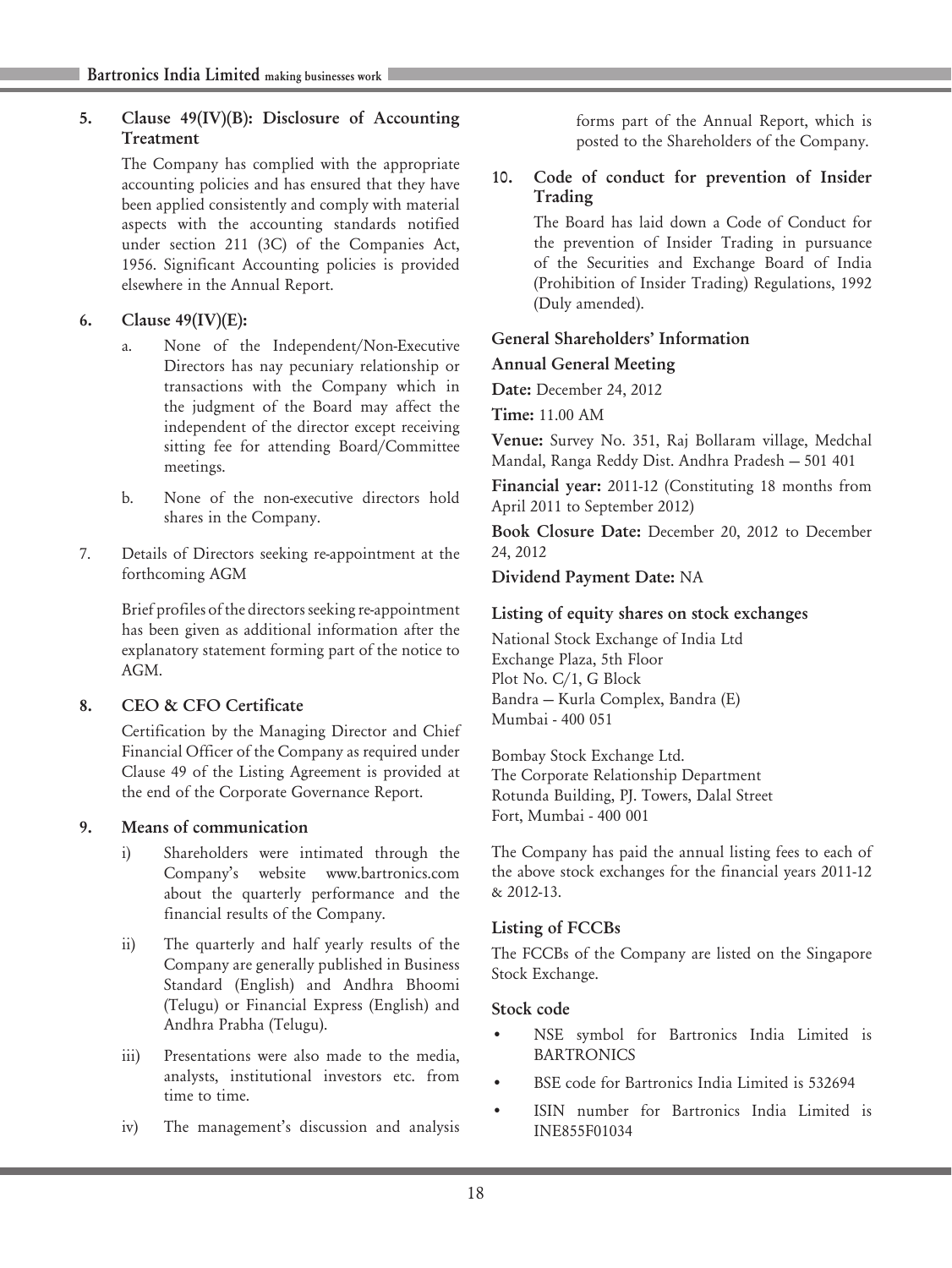# Share Transfer System

Share transfer and transmission work is being looked after by the Registrar and Transfer Agents. Investors are advised to contact the Company or Bigshare Services Private Limited, the Registrar and Share Transfer Agents of the Company in case of any problems relating to transfer or transmission of shares. The address is given below:

| Registered Office                 | Branch Office                      |  |
|-----------------------------------|------------------------------------|--|
| Bigshare Services Private Limited | Bigshare Services Private Limited  |  |
| E-2/3, Ansa Industrial Estate     | G-10, Left Wing, Ashri.utha Ville, |  |
| Sakivihar Road, Sakinaka          | Opp: Yashoda Hospital              |  |
| Andheri (E), Mumbai – 400072      | Somajiguda, Raj Bhavan Road        |  |
| Tel : 022-2847 0652               | Hyderabad – 500082                 |  |
| Fax: 022-2847 5207                | Tel: 040-2337 4967                 |  |

Distribution of Shareholding as on September 30, 2012

| Shareholding of Nominal<br>Value (in Rupees) | No. of<br>Shareholders | % of Shareholders<br>Percentage) | No. of Shares<br>Held | % of Shareholding<br>Percentage) |
|----------------------------------------------|------------------------|----------------------------------|-----------------------|----------------------------------|
| $Upto -5000$                                 | 55410                  | 87.51                            | 7564203               | 22.21                            |
| 5001-10000                                   | 4273                   | 6.75                             | 3433492               | 10.08                            |
| 10001-20000                                  | 1948                   | 3.08                             | 2989330               | 8.77                             |
| 20001-30000                                  | 638                    | 1.01                             | 1649669               | 4.85                             |
| 30001-40000                                  | 287                    | 0.45                             | 1040857               | 3.07                             |
| 40001-50000                                  | 236                    | 0.37                             | 1119481               | 3.28                             |
| 50001-100000                                 | 307                    | 0.48                             | 2245834               | 6.58                             |
| $100001 -$ Above                             | 217                    | 0.34                             | 14005995              | 41.16                            |
| Total                                        | 63316                  | 100.00                           | 34048861              | 100.00                           |

Pattern of shareholding as on September 30, 2012 (Face Value: Re.10 each)

| Category                        | Number of Shares | Percentage % |
|---------------------------------|------------------|--------------|
| Promoter and Promoter Group     | 6807251          | 19.99        |
| Financial Institutions/Banks    | 401022           | 1.18         |
| Foreign Institutional Investors | 18539            | 0.05         |
| <b>Body Corporate</b>           | 4516713          | 13.27        |
| Indian Public                   | 22100802         | 64.91        |
| Clearing Members                | 9117             | 0.03         |
| Non resident Indians            | 189167           | 0.56         |
| Trust                           | 6250             | 0.02         |
| Total                           | 34048861         | 100          |

# Dematerialization of shares

99.99% of the Company's Paid-up capital is in dematerialized mode. The details are as follows:

| Held in dematerialized form in NSDL. | 24468542 | 71.86%    |
|--------------------------------------|----------|-----------|
| Held in dematerialized form in CDSL  | 9577527  | $28.13\%$ |
| Physical Form                        | 2792     | $0.01\%$  |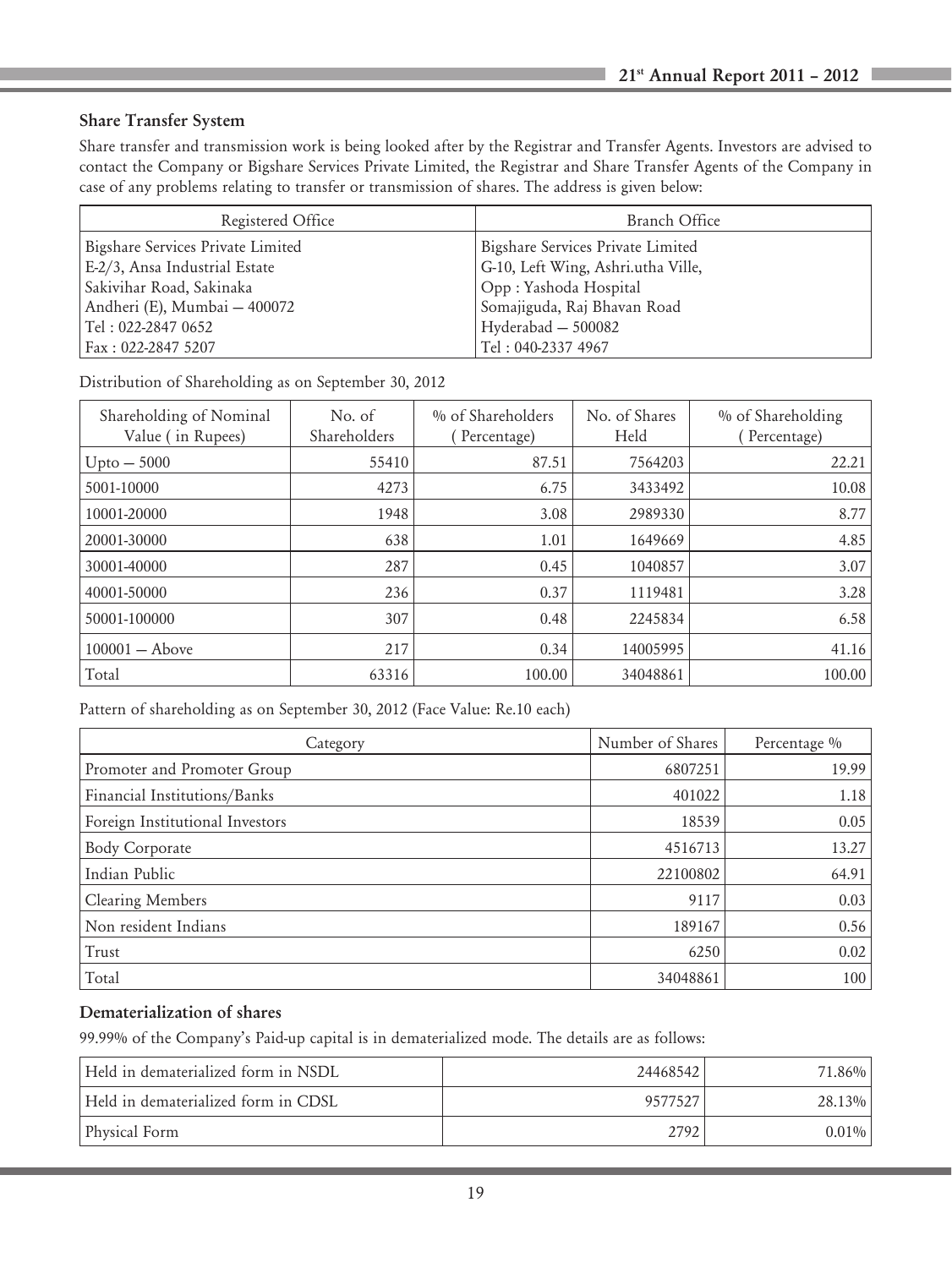#### Outstanding convertible instruments

- 1. 500 Foreign Currency Convertible Bonds were outstanding for conversion as on 30.09.2012.
- 2. Apart from this no other GDRs/ADRs and warrants were outstanding which may have an impact on equity.

#### Plant Location

Survey No. 351, Raj Bollaram Village , Medchal – 501401 Ranga Reddy District, Andhra Pradesh

# Annexure D

Certificate on Corporate Governance

To

The Members of Bartronics India Limited

I have examined the compliance conditions of Corporate Governance by Bartronics India Limited, Hyderabad for the period ended on September 30, 2012, as stipulated in Clause 49 of the Listing Agreement.

The Compliance of conditions of Corporate Governance is the responsibility of the Company's management. My examination was limited to procedures and implementation thereof, adopted by the Company for ensuring the compliance of conditions of Corporate Governance. It is neither an audit nor an expression of opinion on the financial statements of the Company.

In my opinion and to the best of my knowledge and according to the explanations given to me, I certify that the Company has complied with the conditions of Corporate Governance as stipulated in the above mentioned Clause 49 of Listing Agreement.

I state that no investor grievances are pending for a period exceeding one month against the Company as per the records maintained by the Investor Grievance Committee.

I further state that such compliance is neither an assurance as to the future viability of the Company not the efficiency or effectiveness with which the management has conducted the affairs of the Company.

Place: Hyderabad Date: Date: November 24, 2012

> Y. Ravi Prasada Reddy Practicing Company Secretary FCS No. : 5783 CP No. : 5360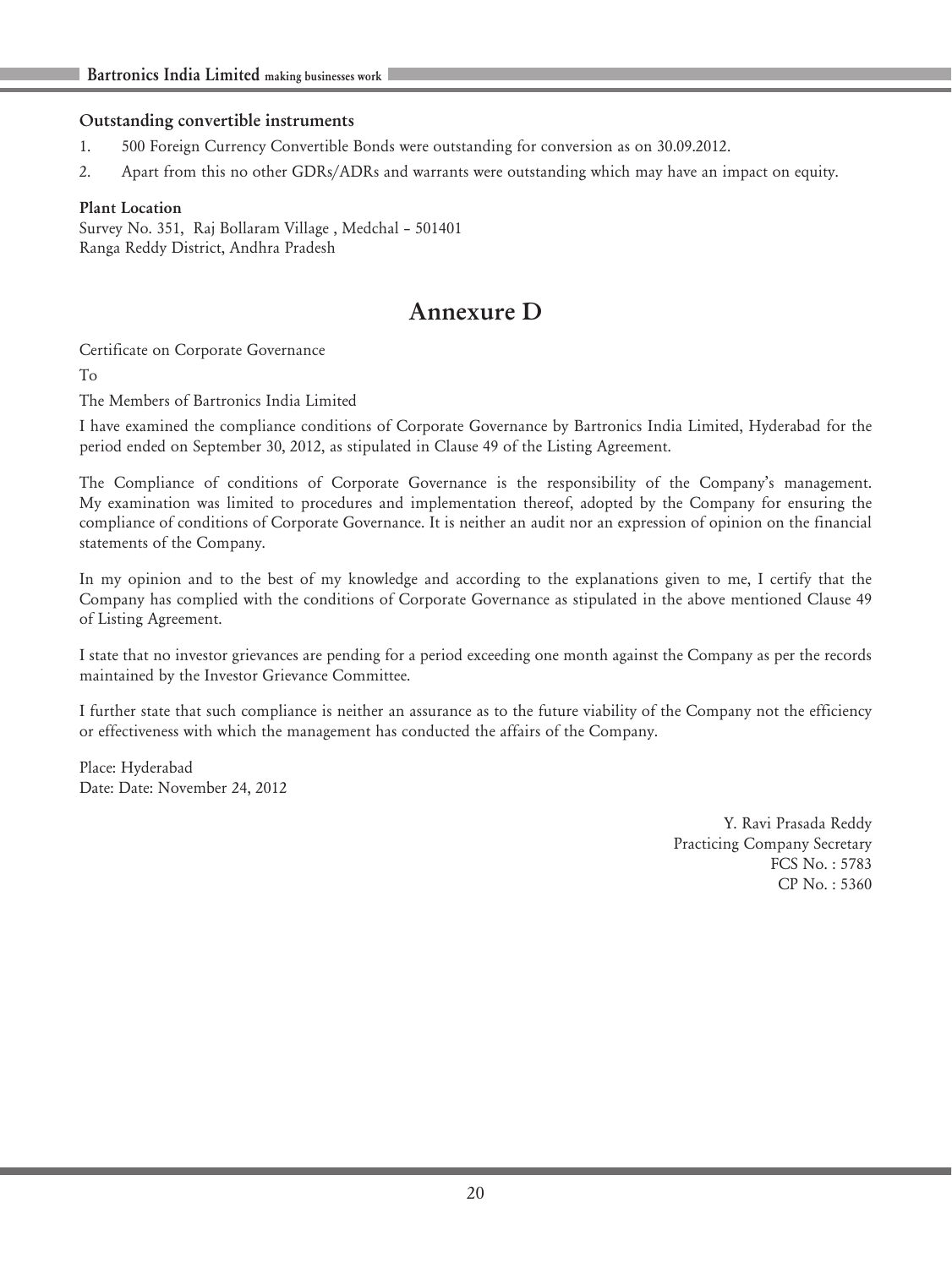# Annexure E

Certificate from the Managing Director in Terms of amended Clause 49(1)(d)(ii) of Listing Agreement

I hereby confirm that all Board Members and Senior Management Personnel have affirmed compliance with the code of conduct, laid down by the Board of Directors, for the financial period 2011-12.

For Bartronics India Limited

Place: Hyderabad SUDHIR RAO Date: November 24, 2012 Managing Director

# Annexure F

# CEO & CFO CERTIFICATION

We, Sudhir Rao, Managing Director and A. Chand Basha, Vice-President Finance and Accounts, to the best of our knowledge and belief, do hereby certify that

- 1. We have reviewed financial statements and the Cash Flow Statement for the year and that to the best of our knowledge and belief:
	- a) These statements do not contain any materially untrue statement or omit any material fact or contain statements that might be misleading;
	- b) These statements together present a true and fair view of the Company's affairs and are in compliance with existing accounting standards, applicable laws and regulations.
- 2. There are, to the best of our knowledge and belief, no transactions entered into by the Company during the year which are fraudulent, illegal or violative of the Company's code of conduct.
- 3. We accept the responsibility for establishing and maintaining internal controls for financial reporting and that we have evaluated the effectiveness of internal control systems of the Company pertaining to financial reporting and we disclosed to the auditors and the Audit Committee, deficiencies in the design or operation of such internal controls, if any, of which we are aware and the steps they have taken or propose to take to rectify these deficiencies.
- 4. We have indicated to the auditors and the Audit committee:
	- i) Significant changes in internal control over financial reporting during the year;
	- ii) Significant changes in accounting policies during the year and that the same have been disclosed in the notes to the financial statements; and
	- iii) Instances of significant fraud of which we have become aware and the involvement therein, if any, of the management or an employee having a significant role in the Company's internal control system over financial reporting.

As required by sub clause V of Clause 49 of the Listing Agreement with the Stock Exchanges, we have certified to the Board that for the financial period ended September 30, 2012, that the Company has complied with the requirements mentioned in the said sub clause.

SUDHIR RAO A. CHAND BASHA Managing Director Vice President (Finance & Accounts)

Place: Hyderabad Date: November 24, 2012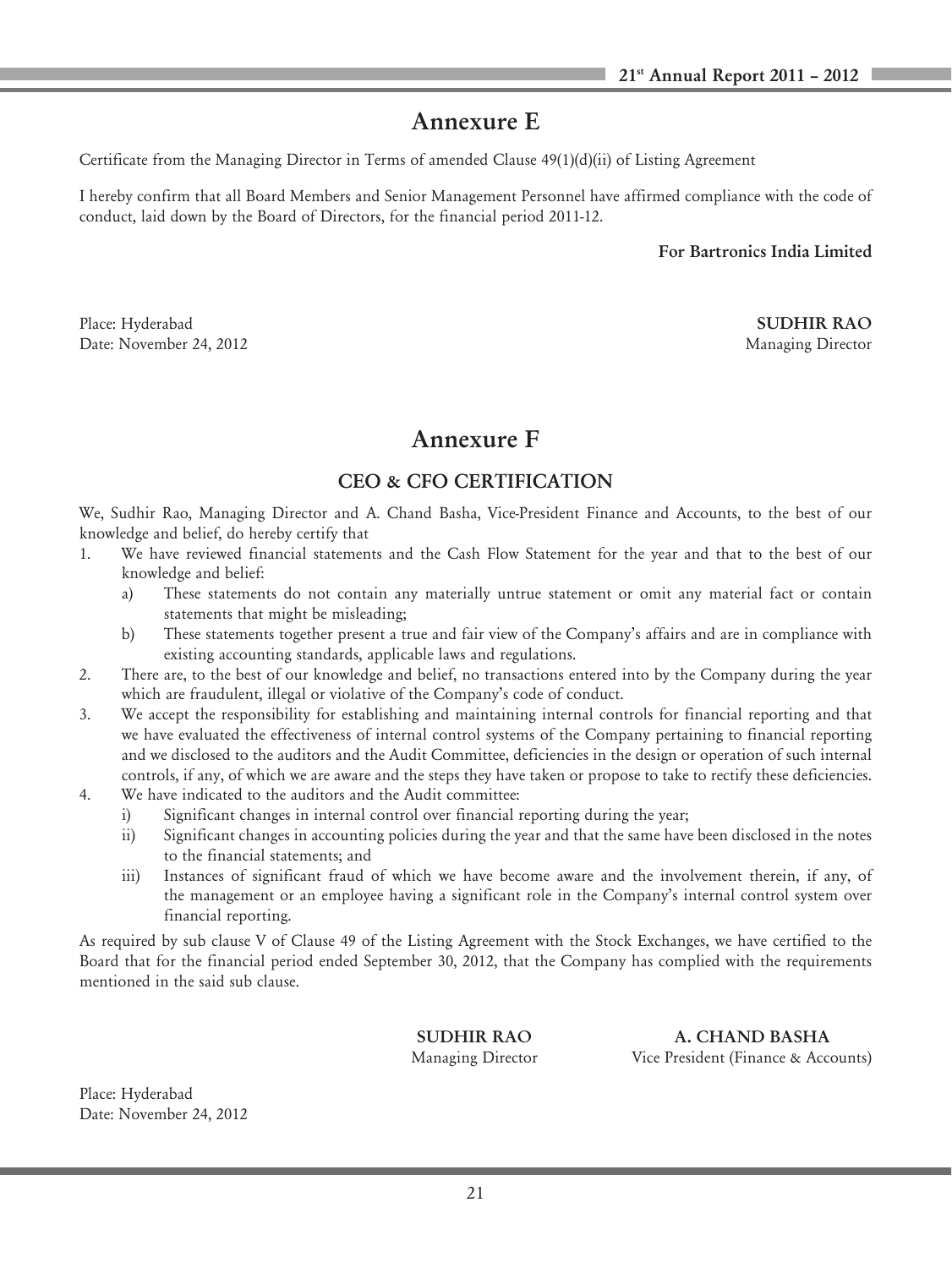# AUDITORS' REPORT

To The Shareholders Bartronics India Limited Hyderabad.

We have audited the attached Balance Sheet of BARTRONICS INDIA LIMITED as at 30<sup>th</sup> September, 2012, the Statement of Profit and Loss for the period starting 01-04-2011 and ended on that date and the Cash Flow Statement of the Company for the period starting 01-04-2011 and ended on that date, annexed thereto in which are incorporated the Returns from the overseas Branch which are unaudited. These financial statements are the responsibility of the Company's management. Our responsibility is to express an opinion on these financial statements based on our audit.

- 1. We conducted our audit in accordance with auditing standards generally accepted in India. These Standards require that we plan and perform the audit to obtain reasonable assurance about whether the financial statements are free of material misstatement. An audit includes examining, on a test basis, evidence supporting the amounts and disclosures in the financial statements. An audit also includes assessing the accounting principles used and significant estimates made by management, as well as evaluating the overall financial statement presentation. We believe that our audit provides a reasonable basis for our opinion.
- 2. Without qualifying our opinion, we invite attention to Note no 48 forming part of the financial statements regarding the uncertainties relating to MCD Project – "*Apke Dwar Project"*
- 3. We invite attention to:

*Note 17 forming part of the financial statements regarding the Trade Receivables balance aggregating to Rs.80,188.92 Lakhs (including Rs.58,534.39 Lakhs relating to the period prior to April 1st, 2011) and in respect of which no provision has been made .In the absence of the required information, we are unable to form an opinion on the extent to which the debts may be irrecoverable.*

- 4. As required by the Companies (Auditor's Report) Order, 2003 and amended by the Companies (Auditor's Report) (Amendment) Order, 2004 issued by the Central Government in terms of sub-section (4A) of Section 227 of the Companies Act, 1956, we enclose in the Annexure a statement on the matters specified in paragraphs 4 and 5 of the said Order.
- 5. Further to our comments in the Paragraph 2 and the Annexure referred to paragraph 4 above and the notes on accounts, we report that:
	- a. Subject to the above, we have obtained all the information and explanations which, to the best of our knowledge and belief, were necessary for the purposes of our audit;
	- b. In our opinion, proper books of account as required by law have been kept by the Company so far as appears from our examination of those books and proper returns adequate for the purpose of our audit have been received from the overseas branch which are not audited.
	- c. The un-audited accounts of the overseas branch has been forwarded to us as certified by the management and have been dealt with by us in preparing this report.
	- d. The Balance Sheet, the Statement of Profit and Loss and the Cash Flow Statement dealt with by this report are in agreement with the books of account and the unaudited Branch Return;
	- e. In our opinion, the Balance Sheet, the Statement of Profit and Loss and the Cash Flow Statement dealt with by this report comply with the Accounting Standards referred to in sub-section (3C) of Section 211 of the Companies Act, 1956;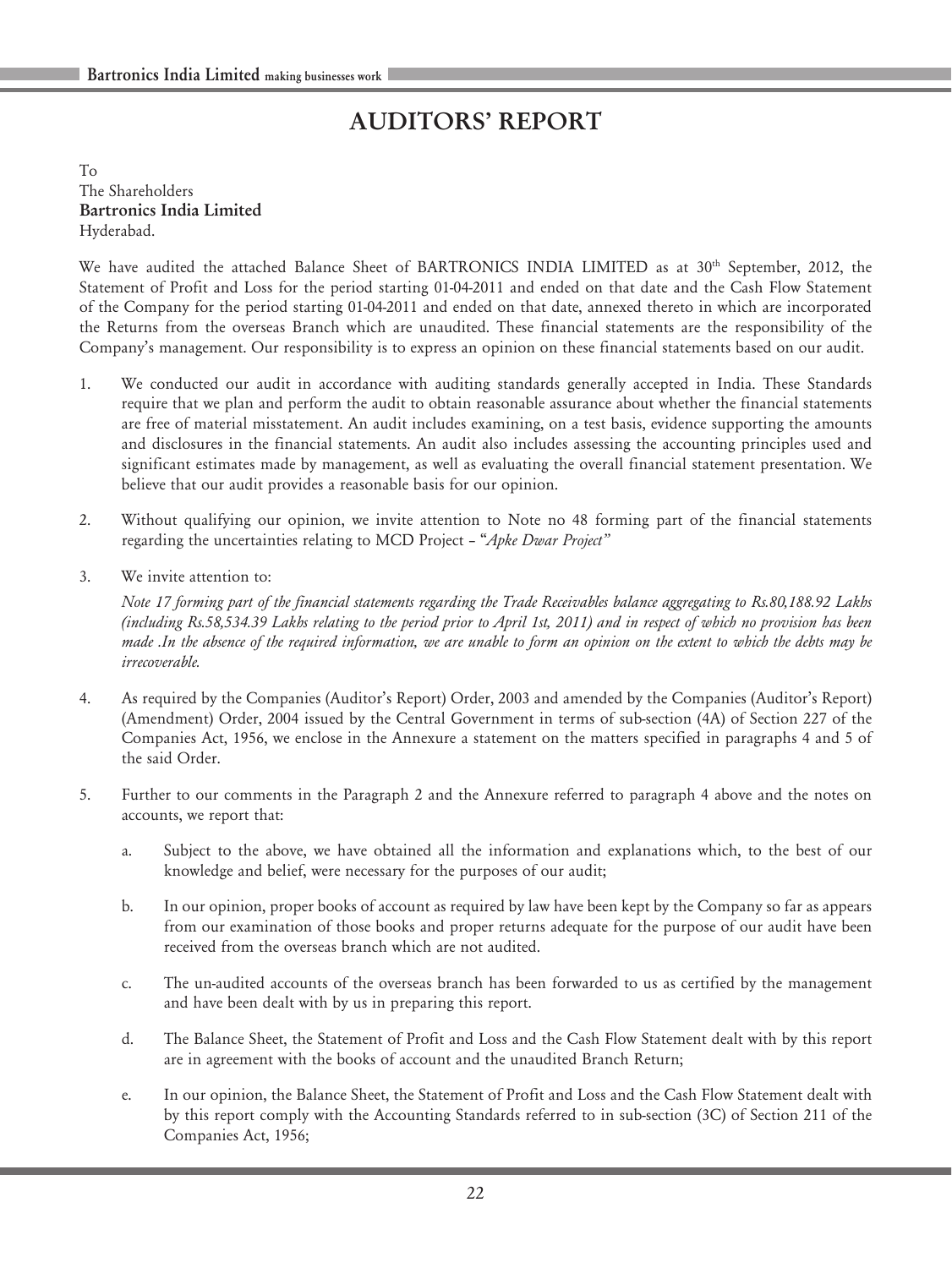- f. On the basis of written representations received from the directors of the company, as on  $30<sup>th</sup>$  September, 2012, and taken on record by the Board of Directors, we report that none of the directors are disqualified from being appointed as a director of the company in terms clause (g) of sub-section (1) of Section 274 of the Companies Act, 1956 on the said date;
- g. In our opinion and to the best of our information and according to the explanation given to us, the said accounts, read together with the notes thereon give the information required by the Companies Act, 1956, in the manner so required and *subject to the effect of adjustments that may be required in respect of matters referred to in paragraph 3 above, the effect of which we have not been able to determine*, give a true and fair view in conformity with the accounting principles generally accepted in India:
	- i. In so far as it relates to the Balance Sheet, of the state of affairs of the Company as at 30<sup>th</sup> September, 2012.
	- ii. In so far as it relates to the Statement of Profit and Loss, of the Loss of the Company for the period ended 30<sup>th</sup> September, 2012 and
	- iii. In so far as it relates to Cash Flow Statement, of the cash flows for the period ended on that date.

For T.Raghavendra & Associates Chartered Accountants FRN 003329S

Date : 24-11-2012 Mem No 023806

Place: Hyderabad **T.Raghavendra** T.Raghavendra **T.Raghavendra**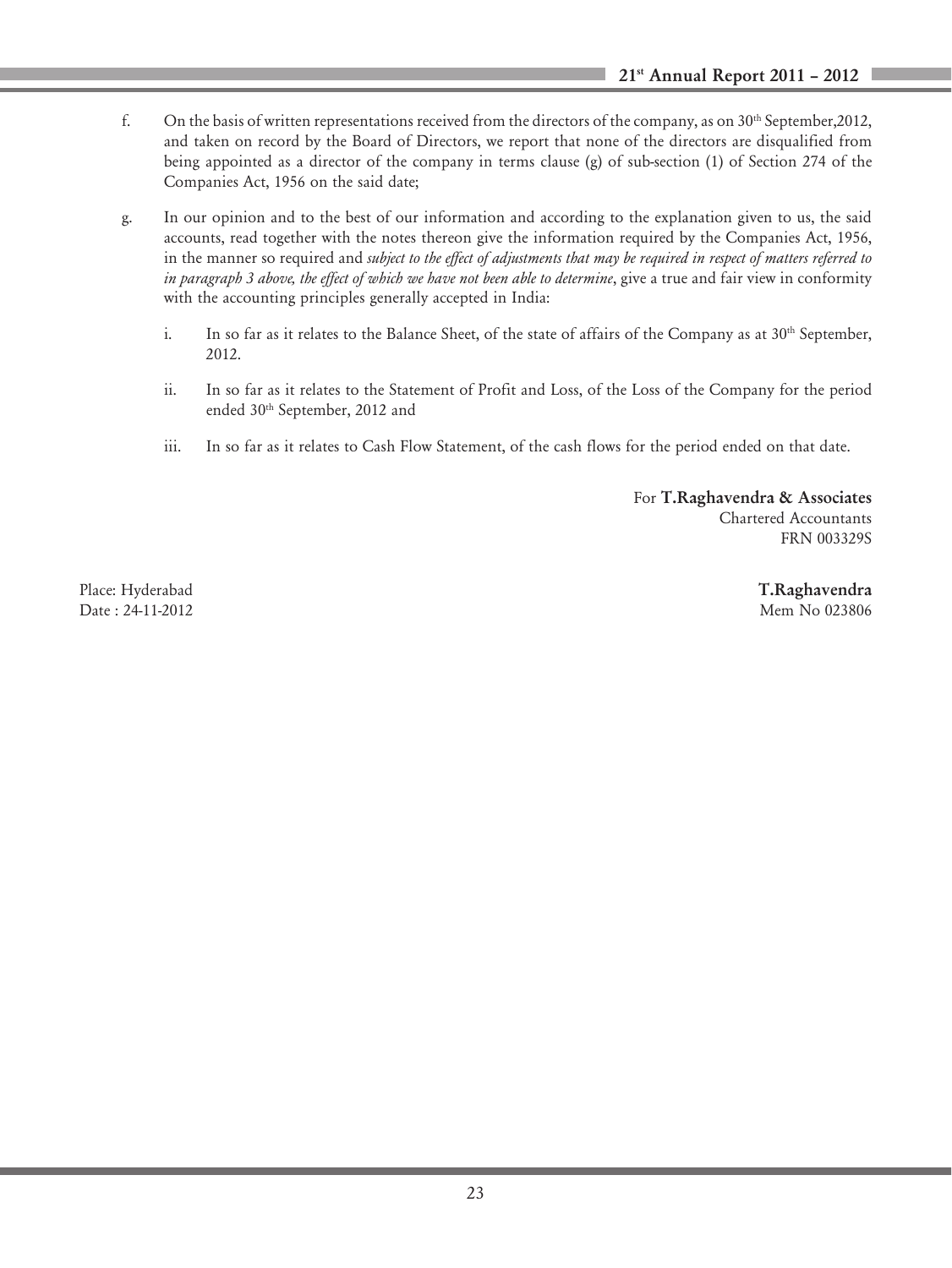# Annexure 4 referred to in our report of even date on the accounts for the period ended 30th September 2012

- i. a. The Company is in the process of re-constructing its fixed assets register with a view towards reflecting full particulars including quantitative details and situation of the fixed assets.
	- b. Some of the fixed assets were physically verified, in phases, by the Management during the year as per the regular programme of verification, which in our opinion is reasonable having regard to the size of the company and the nature of its assets. In respect of the assets at third party locations, confirmations have been received. In view of the fact that the fixed assets register is in the process of re-construction, management has informed that discrepancies, if any, arising between the assets verified and the book records would be dealt with in the period in which such re-construction of the register is completed.
	- c. The assets disposed off during the period in our opinion are not substantial and therefore do not affect the going concern status of the company.
- ii. a. As explained to us, the stock of raw materials, stores and finished goods other than in transit have been physically verified during the year by the Management. In our opinion the frequency of verification is reasonable.
	- b. In our opinion and according to the information and explanations given to us the procedures of physical verification of inventory followed by the management are reasonable and adequate in relation to the size of the company and the nature of its business.
	- c. In our opinion the company has maintained proper records of inventory. The discrepancies noticed on verification between the physical stocks and the book records were not material and have been property dealt with in the books of account.
- iii. According to the information and explanations given to us, the company has neither granted nor taken any loans from the companies, firms or other parties listed in the register maintained under Section 301 of the companies Act, 1956.
- iv. In our opinion and according to the information and explanations given to us, there are adequate internal control procedures commensurate with the size of the company and the nature of its business, with regard to purchase of inventory and fixed assets and for the sale of goods needs to be strengthened so as to be commensurate with the current size of the Company and the nature of its business and services. Except for the above we have not observed any other continuing failure to correct major weakness in the internal control system.
- v. a. Based on the audit procedures applied by us and according to the information and explanations provided by the management, we are of the opinion that the contracts or arrangements that need to be entered in the register maintained in pursuance of Section 301 of the Companies Act, 1956 have been properly entered in the said register.
	- b. In our opinion and according to the information and explanations given to us, the transactions entered in the register maintained under Section 301 and exceeding during the period by Rupees five lakhs in respect of each party have been made at prices which are reasonable and in respect of which no comparable quotations were available and hence unable to comment.
- vi. The company has an internal audit system, which in our opinion, is commensurate with its size and nature of its business.
- vii. a) According to the information and explanations given to us and the records of the company examined by us, the company is generally regular in depositing with appropriate authorities undisputed statutory dues including provident fund, employees' state insurance, customs Duty, Excise Duty, and other material statutory dues as applicable with the appropriate authorities except for some delays in deposit of dues.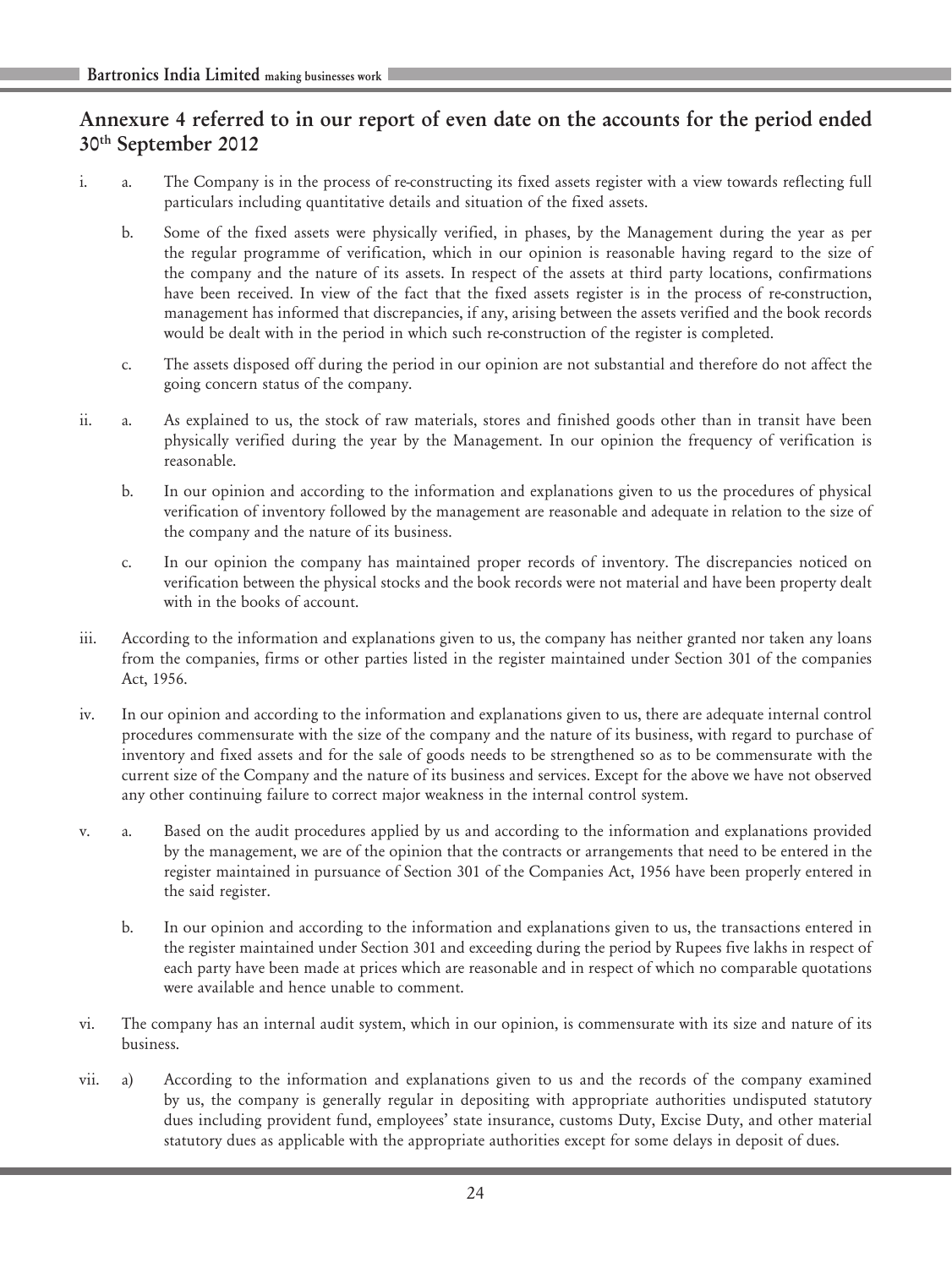b) According to the information and explanations given to us, the undisputed amounts payable in respect of the aforesaid dues were outstanding as at  $30<sup>th</sup>$  September, 2012 for a period of more than six months from the date becoming payable are as follows:

| Nature of the Dues | <b>Financial Year</b> | Rs. In Lakhs | Remarks          | Pending Before       |
|--------------------|-----------------------|--------------|------------------|----------------------|
| Income Tax         | 2008-09               | 130.18       |                  | Asst to be completed |
| Hncome Tax         | 2010-11               | 13.60        | Self Asst<br>Tax | Asst to be completed |
| Central Sales Tax  | 2011-12               | 5.95         |                  |                      |

c) According to the information and explanations given to us and the records of the company examined by us, the disputed statutory dues that have not been deposited on account of matters pending before appropriate authorities are as follows:

| Nature of the Dues | <b>Financial Year</b> | Rs. In Lakhs | Remarks                 | Pending Before           |
|--------------------|-----------------------|--------------|-------------------------|--------------------------|
| Income Tax         | 2005-06               | 26.10        | Regular Tax             | ITAT                     |
|                    | 2006-07               | 22.27        | demand $u/s$ 143   ITAT |                          |
|                    | 2007-08               | 1293.88      | (3)                     | Dispute Resolution panel |
| Fringe Benefit Tax | 2007-08               | 768.76       |                         | CIT (Appeals)            |

viii. In our opinion and according to the information and explanations given to us, the Company has defaulted in repayment of dues to Financial Institution and Banks as follows:

| Lender                       | Maximum amount of<br>default(Rs in lakhs) | Maximum period<br>of default(days) | Subsequent<br>payment |
|------------------------------|-------------------------------------------|------------------------------------|-----------------------|
| Andhra Bank                  |                                           |                                    |                       |
| Principal                    | 152.78                                    | 426                                | Not paid              |
| Interest                     | 50.86                                     | 92                                 |                       |
| <b>Bank of India</b>         |                                           |                                    |                       |
| Principal                    | 330.00                                    | 273                                | Not paid              |
| Interest                     | 41.67                                     | 92                                 |                       |
| <b>Bank of Baroda</b>        |                                           |                                    |                       |
| Principal                    | 137.50                                    | 61                                 | Not paid              |
| <b>HSBC</b>                  |                                           |                                    |                       |
| Principal                    | 42.71                                     | 395                                | Not paid              |
| Interest                     | 6.78                                      | 426                                |                       |
| <b>Indian Bank</b>           |                                           |                                    |                       |
| Principal                    | 91.67                                     | 334                                | Not paid              |
| Interest                     | 18.03                                     | 92                                 |                       |
| Lender                       | Maximum amount of<br>default(Rs in lakhs) | Maximum period<br>of default(days) | Subsequent<br>payment |
| <b>LIC</b>                   |                                           |                                    |                       |
| Principal                    | 142.80                                    | 426                                | Not paid              |
| Interest                     | 49.85                                     | 426                                |                       |
| <b>HP</b> Financial Services |                                           |                                    |                       |
| Principal                    | 114.58                                    | 334                                | Not paid              |
| Interest                     | 37.30                                     | 334                                |                       |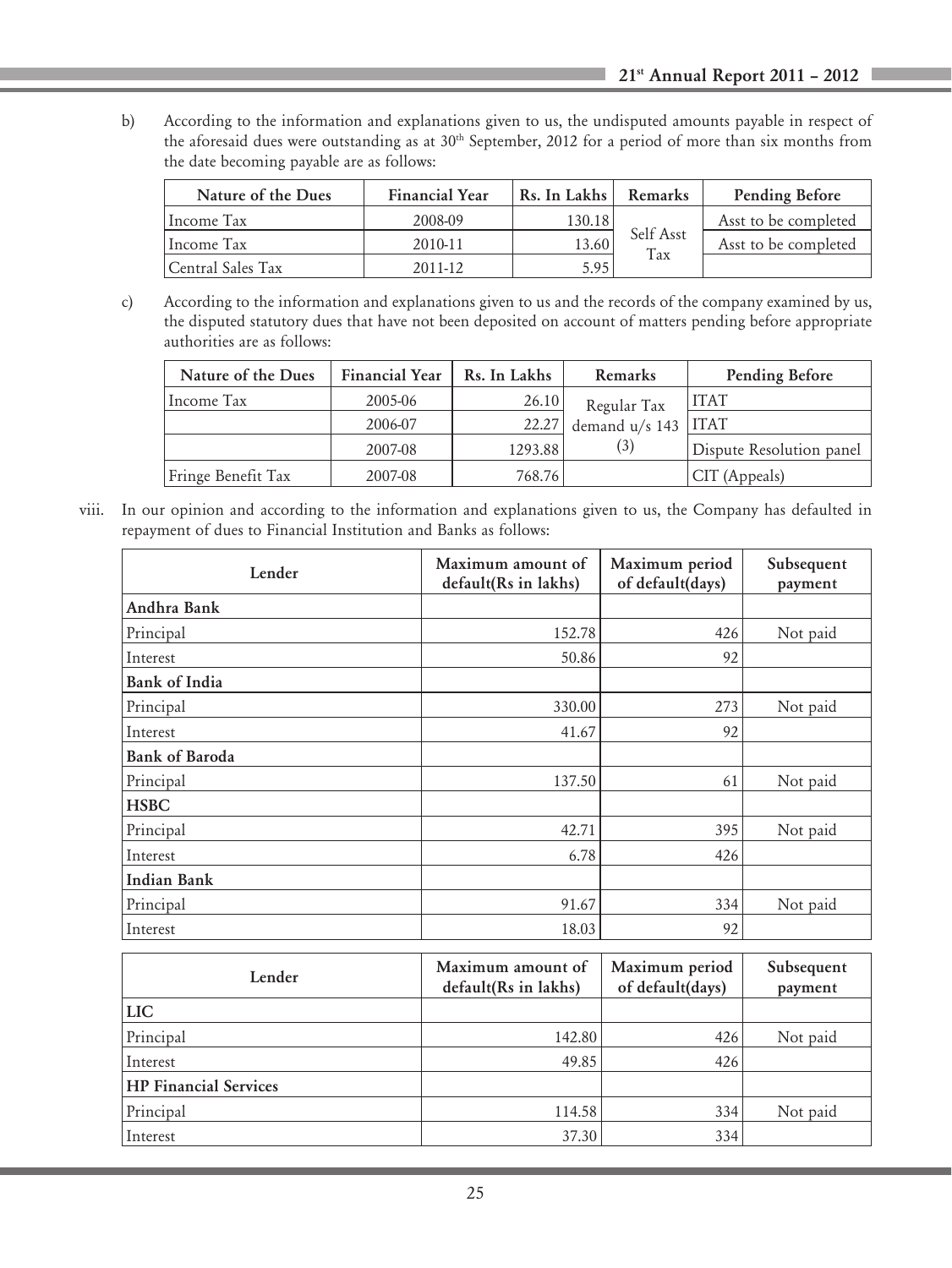- ix. In our opinion and according to the information and explanation given to us the term loans have been applied for the purpose for which they were obtained, other than temporary deployment pending application.
- x. The Company does not have any accumulated losses at the end of the financial year but has incurred cash losses in the current financial year. There were no cash losses in the financial year immediately preceding such financial year.
- xi. According to the information and explanations given to us and an overall examination of the balance sheet of the company, we report that no funds raised on a short-term basis which have been used for long-term investment, and vice versa.
- xii. During the course of our examination of the books and records of the company, carried out in accordance with the generally accepted auditing practices in India, and according to the information and explanations given to us, we have neither come across any instance of fraud on or by the company, noticed or reported during the year, nor have we been informed of such case by the management.
- xiii. Having regard to the nature of the Company's business and activities clauses 4 (v), (viii), (xii), (xiii), (xiv), (xv), (xvii), (xix) and (xx) of CARO are not applicable.

For T. Raghavendra & Associates Chartered Accountants FRN 003329S

Place: Hyderabad **T. Raghavendra** T. **Raghavendra** Date : 24-11-2012 Mem 023806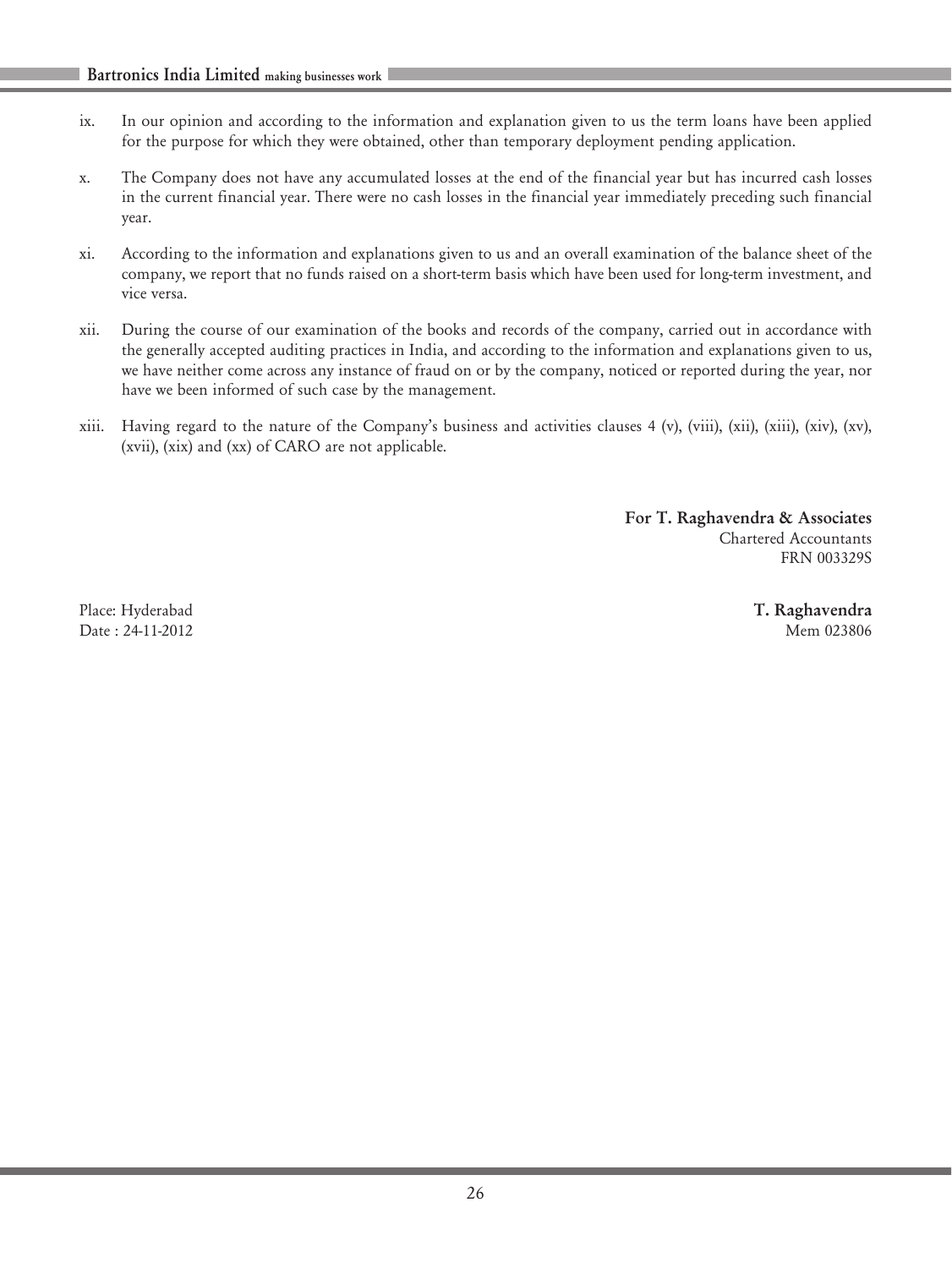# **BALANCE SHEET AS AT 30 SEPTEMBER 2012** Rupees in Lakhs

|                |              | 51111<br>1101170                                                |                   |                                                         | Kupees ili Lakiis                                     |
|----------------|--------------|-----------------------------------------------------------------|-------------------|---------------------------------------------------------|-------------------------------------------------------|
|                |              |                                                                 | Note<br>No        | For the Current<br><b>Reporting Date</b><br>30 Sep 2012 | For the Previous<br>Reporting Period<br>31 March 2011 |
| Ι.             |              | <b>EQUITY AND LIABILITIES</b>                                   |                   |                                                         |                                                       |
| $\mathbf{1}$   |              | Shareholders' funds                                             |                   |                                                         |                                                       |
|                | a)           | Share capital                                                   | 3                 | 3,404.89                                                | 3,404.89                                              |
|                | b)           | Share warrants (Ref note: 30)                                   |                   |                                                         | 4,465.25                                              |
|                | c)           | Reserves and surplus                                            | $\overline{4}$    | 33,271.62                                               | 45,223.12                                             |
|                |              |                                                                 |                   | 36,676.51                                               | 53,093.26                                             |
| 2              |              | Non-current liabilities                                         |                   |                                                         |                                                       |
|                | a)           | Long-term borrowings                                            | 5                 | 3,575.41                                                | 35,521.11                                             |
|                | b)           | Deferred tax liabilities (net)                                  | 6                 | 3,693.34                                                | 3,310.84                                              |
|                | c)           | other non current liabilities                                   |                   |                                                         |                                                       |
|                | d)           | Long term Provisions                                            | 7                 | 156.30                                                  | 5,430.26                                              |
|                |              |                                                                 |                   | 7,425.05                                                | 44,262.21                                             |
| $\mathbf{3}$   |              | <b>Current liabilities</b>                                      |                   |                                                         |                                                       |
|                | a)           | Short-term borrowings                                           | 8                 | 18,338.89                                               | 15,969.13                                             |
|                | b)           | Trade payables                                                  | 9                 | 25,456.65                                               | 23,872.98                                             |
|                | c)           | Other current liabilities                                       | 10                | 45,806.30                                               | 8,962.24                                              |
|                | d)           | Short-term provisions                                           | 11                | 17,048.68                                               | 6,015.75                                              |
|                |              |                                                                 |                   | 106,650.53                                              | 54,820.10                                             |
|                |              | TOTAL                                                           |                   | 150,752.08                                              | 152,175.56                                            |
|                | II. ASSETS   |                                                                 |                   |                                                         |                                                       |
|                |              | 1 Non-current assets                                            |                   |                                                         |                                                       |
|                | a)           | Fixed assets                                                    |                   |                                                         |                                                       |
|                |              | i) Tangible assets                                              | 12 A              | 9,987.33                                                | 13,370.12                                             |
|                |              | ii) Intangible Assets                                           | 12 B              | 7,159.37                                                | 10,820.75                                             |
|                |              | iii) Capital work in progress                                   |                   | 1,555.54                                                | 4,135.78                                              |
|                |              |                                                                 |                   | 18,702.24                                               | 28,326.65                                             |
|                | b)           | Non-current investments                                         | 13                | 30,217.99                                               | 223.94                                                |
|                | c)           | Long-term loans and advances                                    | 14                | 13,976.68                                               | 53,044.67                                             |
|                |              |                                                                 |                   | 62,896.91                                               | 81,595.26                                             |
| $\overline{2}$ |              | Current assets                                                  | 15                |                                                         |                                                       |
|                | a)           | Current investments<br>Inventories                              | 16                | 507.84                                                  | 25.00                                                 |
|                | b)           |                                                                 |                   | 80,188.92                                               | 1,934.17                                              |
|                | c)           | Trade receivables                                               | 17                | 319.08                                                  | 58,534.39                                             |
|                | d)           | Cash and bank balances                                          | 18                |                                                         | 707.67                                                |
|                | $\epsilon$ ) | Short-term loans and advances                                   | 19                | 3,410.98                                                | 6,736.75                                              |
|                | f)           | Other current assets                                            | 20                | 3,428.35                                                | 2,642.32                                              |
|                |              |                                                                 |                   | 87,855.17                                               | 70,580.30                                             |
|                |              | <b>TOTAL</b>                                                    |                   | 150,752.08                                              | 152,175.56                                            |
|                |              | See accompanying notes forming part of the financial statements |                   |                                                         |                                                       |
|                |              | In terms of our report attached                                 |                   | For and on behalf of the Board of Directors             |                                                       |
|                |              | For T.Raghavendra & Associates                                  | Sudhir Rao        |                                                         | A.B.S.Reddy                                           |
|                |              | <b>Chartered Accountants</b>                                    | Managing Director |                                                         | Director                                              |
|                |              | (FRN: 003329S)                                                  |                   |                                                         |                                                       |
|                |              | T.Raghavendra                                                   |                   | A.Chand Basha                                           |                                                       |

Company Secretary

(Mem No. 023806)<br>Place : Hyderabad Date : 24 November 2012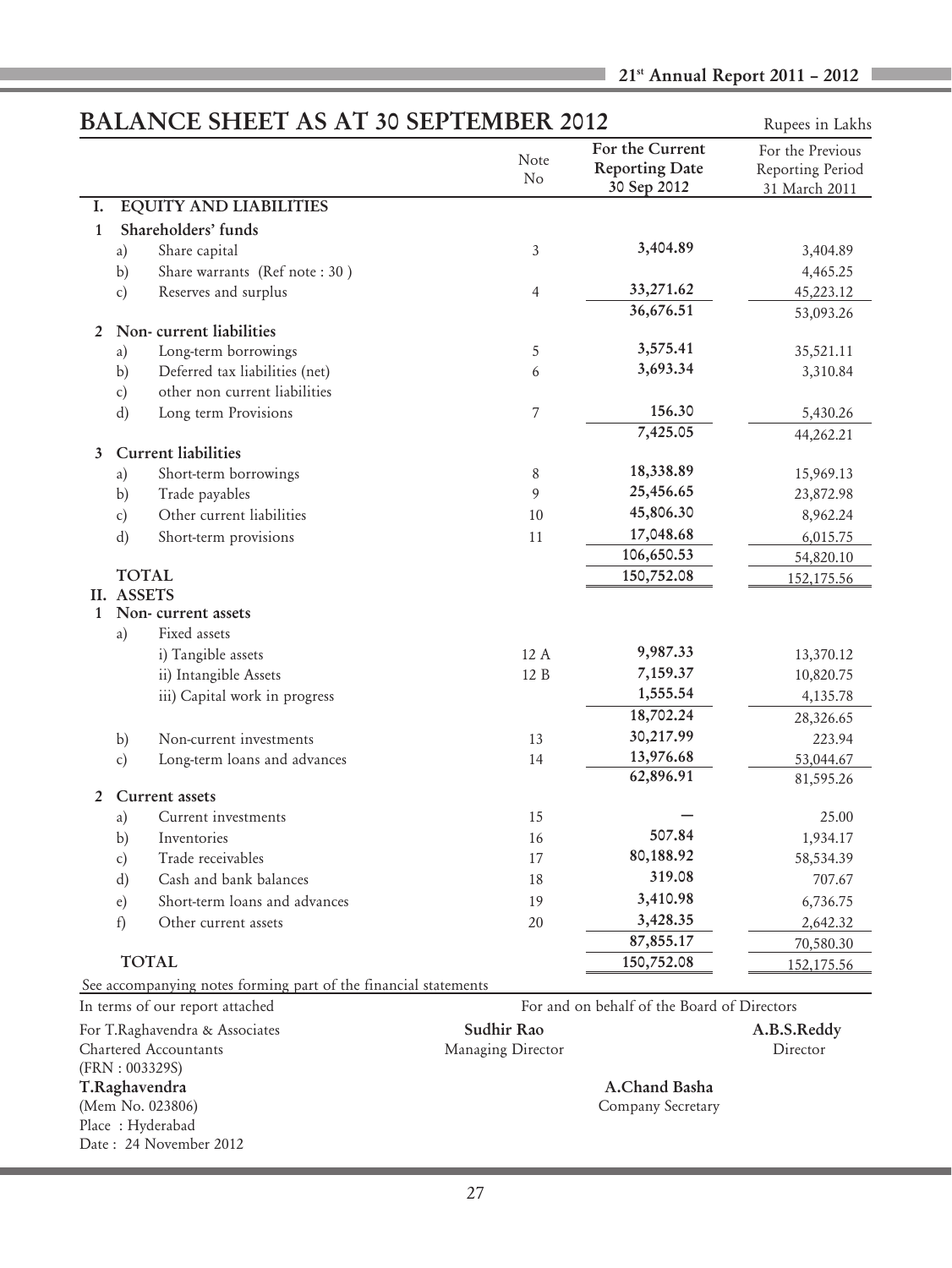# PROFIT AND LOSS ACCOUNT FOR THE PERIOD ENDED 30 SEPTEMBER 2012

Rupees in Lakhs

|      |                |                                                                                  | Note<br>No                      | For the Eighteen<br>months period<br>ended 30 Sep 2012 | For the<br>year ended<br>31 March 2011 |
|------|----------------|----------------------------------------------------------------------------------|---------------------------------|--------------------------------------------------------|----------------------------------------|
| I.   |                | Revenue                                                                          |                                 |                                                        |                                        |
|      |                | Revenue from operations (gross)                                                  |                                 | 55,761.65                                              | 59,970.36                              |
|      |                | Less: Excise duty                                                                |                                 | 141.12                                                 | 265.35                                 |
|      |                | Revenue from operations (net)                                                    | 21                              | 55,620.53                                              | 59,705.01                              |
|      |                | Other income                                                                     | 22                              | 3,115.35                                               | 912.68                                 |
|      |                | Total revenue                                                                    |                                 | 58,735.88                                              | 60,617.69                              |
| П.   |                | <b>Expenses</b>                                                                  |                                 |                                                        |                                        |
|      |                | Cost of materials consumed                                                       | 23.a                            | 4,357.03                                               | 7,677.37                               |
|      |                | Purchase of stock-in-trade                                                       | 23.b                            | 36,524.60                                              | 21,111.31                              |
|      |                | Change in inventories of finished goods,<br>work in progress and stock- in-trade | 23.c                            | 332.01                                                 | (45.92)                                |
|      |                | Employee benefits expense                                                        | 24                              | 2,609.22                                               | 1,055.19                               |
|      |                | Finance costs                                                                    | 25                              | 7,344.55                                               | 6,016.18                               |
|      |                | Depreciation and amortisation expense                                            | 12A&12B                         | 7,231.53                                               | 5,236.62                               |
|      |                | Other expenses                                                                   | 26                              | 12, 137.26                                             | 14,380.83                              |
|      |                | Total expenses                                                                   |                                 | 70,536.20                                              | 55,431.58                              |
| III. |                | Loss before tax (I-II)                                                           |                                 | (11,800.32)                                            | 5,186.11                               |
| IV.  |                | Tax expense:                                                                     |                                 |                                                        |                                        |
|      | a)             | Current tax expense for current year                                             |                                 |                                                        | 989.06                                 |
|      | b)             | MAT credit relating to earlier years                                             |                                 |                                                        | (1,777.52)                             |
|      |                |                                                                                  |                                 |                                                        | (788.46)                               |
|      | $\mathbf{c}$   | Deferred tax                                                                     |                                 | (382.49)                                               | (605.97)                               |
|      |                |                                                                                  |                                 | (382.49)                                               | (1, 394.43)                            |
| V.   |                | Profit for the year/period (III-IV)                                              |                                 | (12, 182.81)                                           | 6,580.54                               |
|      |                | Earnings per equity share of Rs.10 Each<br>(Ref. note no: 40)                    |                                 |                                                        |                                        |
|      |                | Basic Rs.                                                                        |                                 | (35.78)                                                | 19.33                                  |
|      |                | Diluted Rs.                                                                      |                                 |                                                        | 12.49                                  |
|      |                | See accompanying notes forming part of the financial statements                  |                                 |                                                        |                                        |
|      |                | In terms of our report attached                                                  |                                 | For and on behalf of the Board of Directors            |                                        |
|      | (FRN: 003329S) | For T.Raghavendra & Associates<br>Chartered Accountants                          | Sudhir Rao<br>Managing Director |                                                        | A.B.S.Reddy<br>Director                |
|      | T.Raghavendra  | (Mem No. 023806)                                                                 |                                 | A.Chand Basha<br>Company Secretary                     |                                        |
|      |                | Place: Hyderabad<br>Date: 24 November 2012                                       |                                 |                                                        |                                        |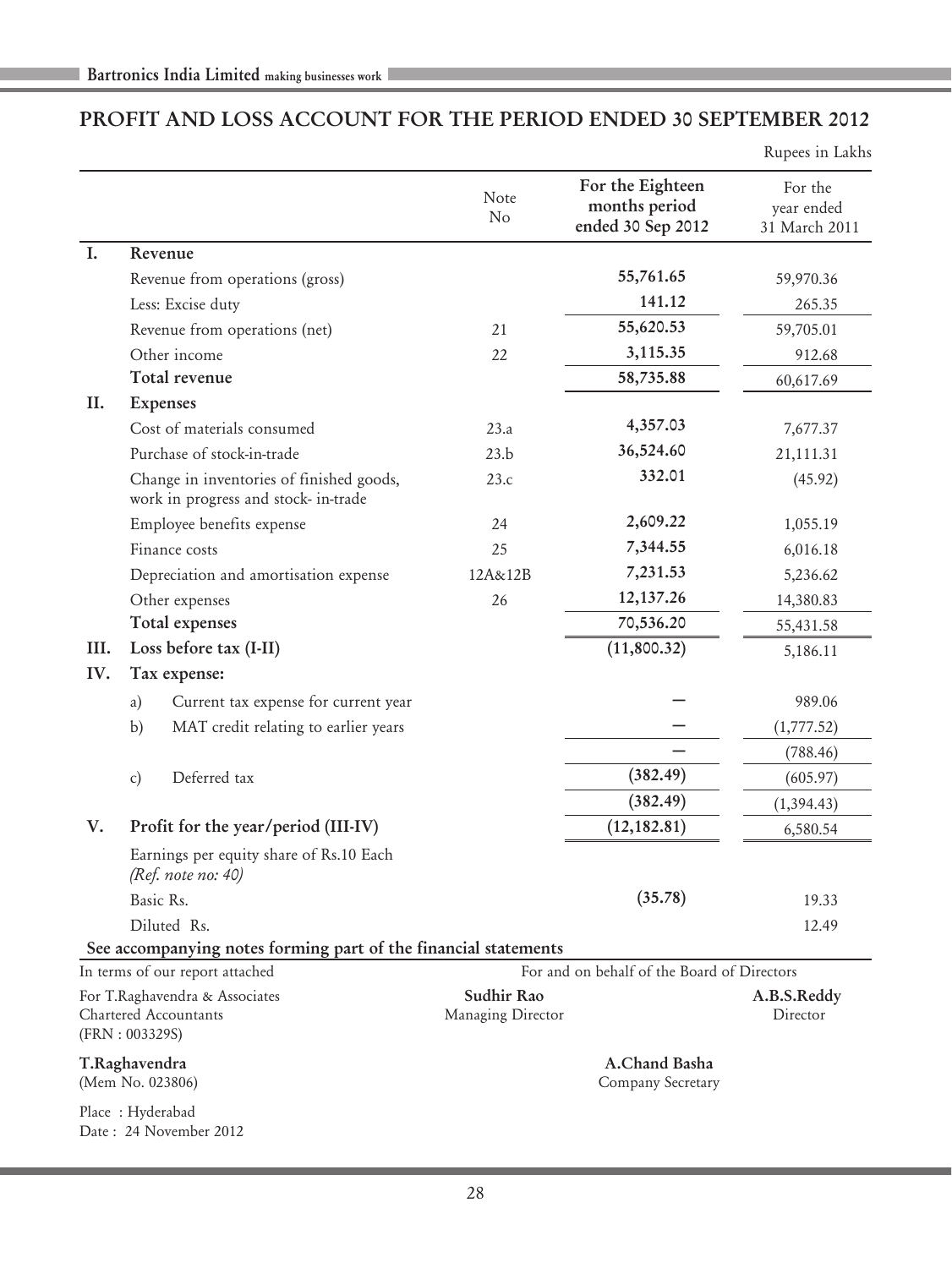# CASH FLOW STATEMENT FOR THE PERIOD ENDED 30 SEPTEMBER 2012

| Rupees in Lakhs |  |  |
|-----------------|--|--|

| Particulars                                                                                                                                    | For the Eighteen months  | For the Year ended |
|------------------------------------------------------------------------------------------------------------------------------------------------|--------------------------|--------------------|
| <b>CASH FLOWS FROM OPERATING ACTIVITIES</b>                                                                                                    | Period ended 30 Sep 2012 | 31.03.2011         |
| Profit before Taxation<br>Adjusted for:                                                                                                        | (11,800.32)              | 5,186.11           |
| Wealth Tax                                                                                                                                     |                          | 0.85               |
| Depreciation & Amortisation                                                                                                                    | 7,231.53                 | 5,236.62           |
| Interest Income                                                                                                                                | (100.36)                 | (18.10)            |
| Interest Expense                                                                                                                               | 7,344.55                 | 6,016.18           |
| Unrealised Foreign Exchange Loss (Net)                                                                                                         | (3,098.95)               | 236.54             |
| Creditors No longer payable                                                                                                                    | (173.92)                 |                    |
| Bad debts written off                                                                                                                          | 4,793.87                 |                    |
| Subsidiaries Advances Written Off                                                                                                              |                          | 6.50               |
| CWIP written off                                                                                                                               | 4,093.40                 |                    |
| Operating Profit Before Working Capital Changes                                                                                                | 8,289.79                 | 16,664.70          |
|                                                                                                                                                |                          |                    |
| Changes in:<br>Trade and Other Receivables                                                                                                     | (16, 278.61)             |                    |
| Inventories                                                                                                                                    | 1,426.33                 | (3,627.85)         |
|                                                                                                                                                | 15,404.23                | 36.21              |
| Trade and Other Payables                                                                                                                       |                          | (1,279.12)         |
| Cash Generated From Operations                                                                                                                 | 8,841.74                 | 11,793.94          |
| Taxes Paid                                                                                                                                     | (729.43)                 | (2, 282.82)        |
| NET CASH FROM OPERATING ACTIVITIES<br>(A)<br><b>CASH FLOWS FROM INVESTING ACTIVITIES</b>                                                       | 8,112.31                 | 9.511.12           |
| Purchase of Fixed Assets (after adjustment of Increase/Decrease in                                                                             |                          |                    |
| Capital Work in Progress)                                                                                                                      | (182.43)                 | (2,381.28)         |
| Refund of Advances for Capital Expenses                                                                                                        |                          | 2,239.71           |
| Sale of Fixed Assets                                                                                                                           |                          | 0.15               |
| Interest Received                                                                                                                              | 11.00                    | 37.27              |
| Investment in Subsidiaries                                                                                                                     |                          | (18.96)            |
| Investment in current investment                                                                                                               |                          | (25.00)            |
| Proceeds from sale of investments                                                                                                              | 25.00                    |                    |
| Advances to Subsidiaries                                                                                                                       | (123.00)                 | (538.48)           |
| Repayment of Advances to Subsidiaries                                                                                                          |                          |                    |
| NET CASH USED IN INVESTING ACTIVITIES<br>(B)                                                                                                   | (269.43)                 | (686.59)           |
| <b>CASH FLOWS FROM FINANCING ACTIVITIES</b>                                                                                                    |                          |                    |
| Proceeds From Long Term Borrowings                                                                                                             |                          | 1,990.12           |
| Repayment of Longterm Borrowings                                                                                                               | (4, 842.91)              | (8, 446.48)        |
| Proceeds from Working Capital Borrowings (Net)                                                                                                 | 2,369.76                 | 964.85             |
| Proceeds from Unsecured Loans (Net of repayments)                                                                                              |                          | 2,051.17           |
| Interest & Finance Expenses Paid                                                                                                               | (5, 417.83)              | (5,386.06)         |
| Dividend Paid (Including Distribution tax)                                                                                                     | (340.49)                 | (390.30)           |
| NET CASH (USED IN)/FROM FINANCING ACTIVITIES (C)                                                                                               | (8, 231.47)              | (9,216.70)         |
| NET CHANGE IN CASH AND CASH EQUIVALENTS (A+B+C)                                                                                                | (388.59)                 | (392.17)           |
| Cash and Cash Equivalents as at the Beginning of the Year                                                                                      | 707.67                   | 1,099.84           |
| Cash and Cash Equivalents as at the End of the Year                                                                                            | 319.08                   | 707.67             |
| The Cash Flow Statement is prepared in accordance with the Indirect Method as set out in Accounting Standard - 3 on Cash Flow Statements<br>1. |                          |                    |

1. The Cash Flow Statement is prepared in accordance with the Indirect Method as set out in Accounting Standard - 3 on Cash Flow Statements notified in Section 211(3C) of the Companies Act, 1956.

2. Cash and Cash Equivalents include Rs 274.44 lakhs (31.03.2011: Rs. 223.25 lakhs ) in Fixed Deposits and Margin Deposits lodged with Banks against guarantees/ letter of credit issued.

3. Previous year's figures have been regrouped/ rearranged/reclassified wherever necessary to conform with those of the current year.

4. Figures in bracket represents cash outflow.

For T.Raghavendra & Associates Sudhir Rao Sudhir Rao A.B.S.Reddy Chartered Accountants Managing Director Director (FRN : 003329S)

T.Raghavendra A.Chand Basha

Place : Hyderabad Date : 24 November 2012

In terms of our report attached For and on behalf of the Board of Directors

(Mem No. 023806) Company Secretary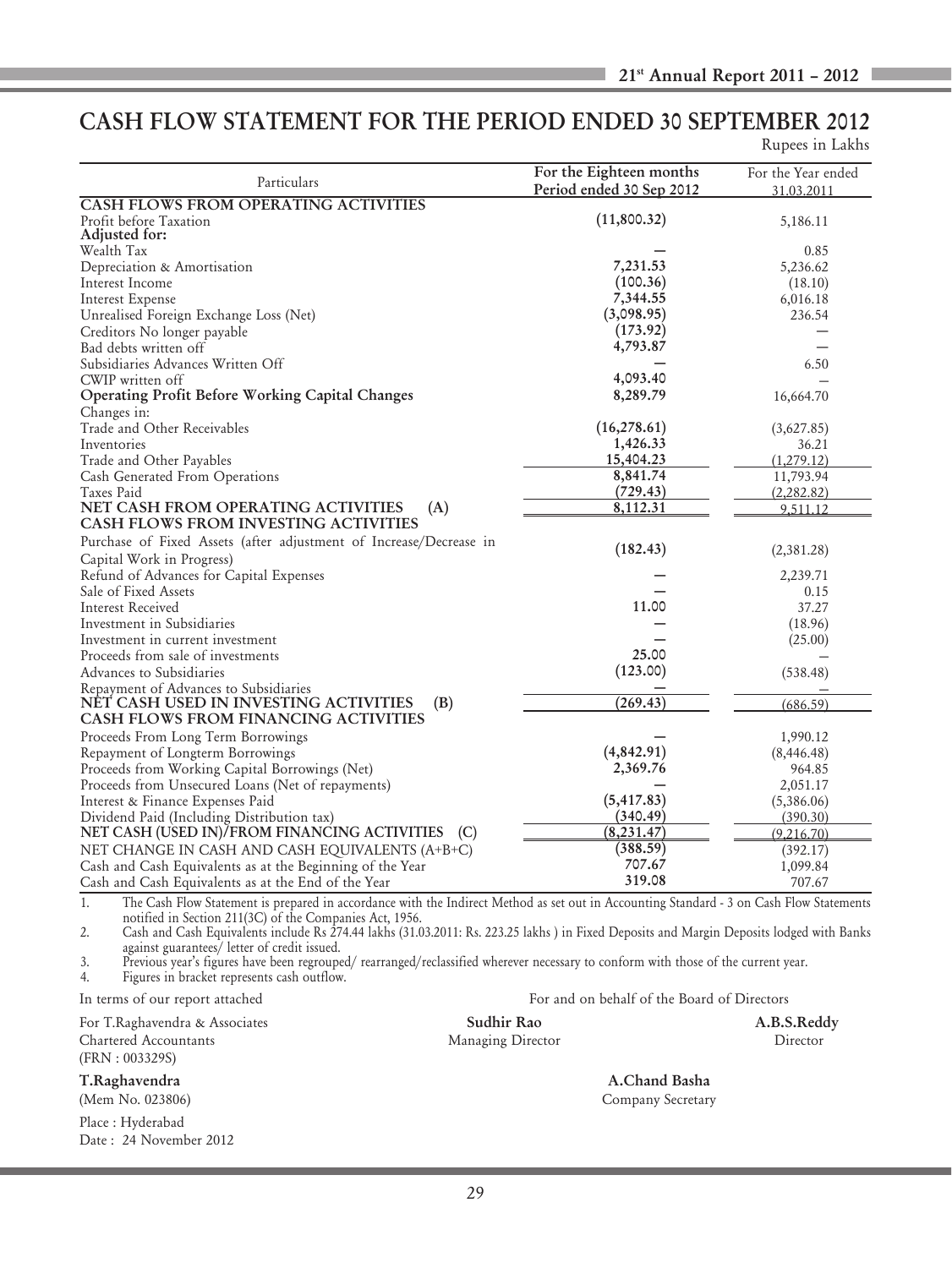# NOTES FORMING PART OF THE BALANCE SHEET

# 1. CORPORTATE INFORMATION

The Company was incorporated as a private limited Company by the name of Super Bar Tronics Private Limited on September 10, 1990. Further, the Company changed its name from Super Bar Tronics Private Limited to Super Bartronics Limited and subsequently converted into a Public Limited Company w.e.f. from July 27, 1995. The name of the Company was changed to Bartronics India Limited on January 1, 1996.

Bartronics is currently engaged in providing solutions based on Bar Coding, one of the oldest AIDC technologies. Since then, in the past two decades, it has been pioneer in introducing newer technologies and solutions in India based on Biometrics, RFID, POS, EAS, and Smart Cards etc

# 2. SIGNIFICANT ACCOUNTING POLICIES:

#### a. Basis of Preparation of Financial Statements:

The financial statements have been prepared under the historical cost convention on accrual basis and in accordance with accounting principles generally accepted in India and accounting standards specified in the Companies (Accounting Standards) Rules, 2006 notified by the Central Government in terms of section 211 (3C) of the Companies Act, 1956.

# b. Use of Estimates:

The preparation of the financial statements in conformity with Indian GAAP requires that management makes estimates and assumptions that affect the reported amount of assets and liabilities, disclosure of contingent liabilities as at the date of the financial statements, and the reported amounts of revenue and expenses during the reported period. Actual results could differ from those estimates.

#### c. Fixed Assets:

# A. Tangible Assets:

Fixed Assets are stated at cost (net of

duties and taxes) less depreciation. Cost includes installation and expenditure during construction, import duties, freight, insurance and incidental expenses directly attributable to the Fixed Assets. Fixed Assets costing less than Rs.5,000 are fully depreciated in the year of purchase. Assessment for indication of any impairment of Fixed Asset is made at the yearend and impairment loss, if any, is recognized immediately. Depreciation is provided pro-rata on Straight Line Method as per the rates and in the manner provided in the Schedule XIV of the Companies Act, 1956, except for the following fixed assets where the rates applied are higher than the rates provided in Schedule XIV of the Companies Act, 1956:-

| Plant & Machinery        | 7.42% |
|--------------------------|-------|
| Electrical Installations | 7.42% |

# B. Intangible Assets:

Intangible Assets are stated at cost less amortization. Intangible Assets are amortized over their estimated useful lives on a straight line basis using following rate of depreciation.

| Intellectual Property Rights   10.00% |           |
|---------------------------------------|-----------|
| Software                              | $16.67\%$ |

# d Borrowing Costs:

Borrowing costs that are attributable to acquisition, construction or production of a qualifying asset are capitalized as part of the cost of such asset. A qualifying asset is one that necessarily takes substantially period of time i.e., more than 12 months to get ready for its intended use. All other borrowing costs are charged to revenue.

# e. Impairment of Assets:

At each balance sheet date, the Management reviews the carrying amounts of its assets to determine whether there is any indication that those assets were impaired. If any such indication exists, the recoverable amount of the asset is estimated in order to determine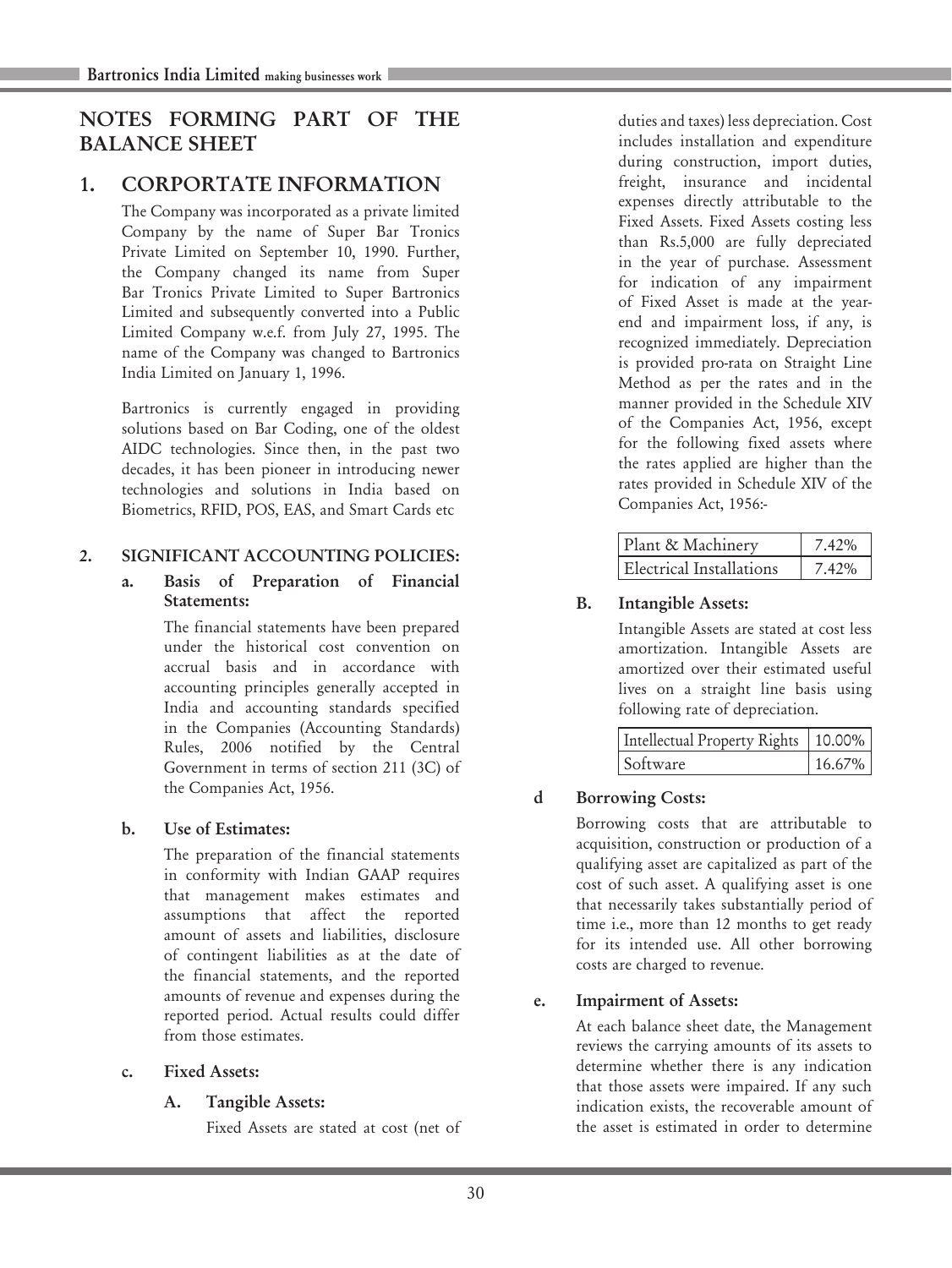the extent of impairment loss. Recoverable amount is the higher of an asset's net selling price and value in use. In assessing value in use, the estimated future cash flows expected from the continuing use of asset and from its disposal are discounted to their present value using a pre tax discount rate that reflects the current market assessments of time value of money and the risks specific to the asset.

Reversal of impairment loss recognized in prior years if any is recorded when there is an indication that the impairment losses recognized for the asset no longer exist or have decreased. However, the increase in carrying amount of an asset due to reversal of an impairment loss is recognized to the extent it does not exceed the carrying amount that would have been determined (net of depreciation) had no impairment loss been recognized for the asset in the prior years.

#### f. Investments:

Long-term Investments are stated at cost less diminution in the value of investments that is other than temporary. Current investments are valued at lower of cost and fair value.

# g. Inventories:

Inventories are valued at lower of cost and net realisable value. The method of arriving at cost of various categories of inventories is as below:

| a           | Raw Materials     | First in First Out Method                                             |
|-------------|-------------------|-----------------------------------------------------------------------|
| $ b\rangle$ | Stock in Progress | Finished Goods and Direct Material cost plus<br>appropriate overheads |

# h Income Taxes:

Current income tax expense comprises taxes on income from operations in India and in foreign jurisdictions. Income tax payable in India is determined in accordance with the provisions of the Income Tax Act, 1961. Tax expense relating to foreign operations is determined in accordance with tax laws applicable in countries where such operations are domiciled.

Deferred Tax assets and liabilities are measured using current applicable tax rates expected to apply to taxable income in the years in which the temporary differences are expected to be received or settled. The effect on deferred tax assets and liabilities of a change in tax rates is recognized in the profit and loss account in the period of enactment of the change.

Deferred tax assets are recognized and carried forward to the extent that there is a reasonable/virtual certainty, as applicable, that sufficient future taxable income will be available against which such deferred tax assets can be realized.

Minimum Alternate Tax (MAT) paid in accordance to the tax laws, which gives rise to future economic benefits in the form of adjustment of future income tax liability, is considered as an asset if there is convincing evidence that the Company will pay normal income tax after the tax holiday period. Accordingly, MAT is recognized as an asset in the balance sheet when it is probable that the future economic benefit associated with it will flow to the Company and the asset can be measured reliably.

# i Employee Benefits:

The estimated liability for employee benefits for present and past services which are due as per the terms of employment are determined in accordance with the requirements of Accounting Standard (AS) 15 "Employee Benefits" issued by the Companies (Accounting Standards) Rules, 2006. A brief description of the employee benefits are as follows:

A. Gratuity – The Company has an obligation towards gratuity, a defined retiring plan covering all eligible employees. The plan provides for lump sum payment in accordance with the Payment of Gratuity Act, 1972 to vested employees on retirement, death while in employment or on separation. Vesting occurs on completion of five years of service. The liability is determined and charged to profit and loss account on the basis of valuation by independent actuary.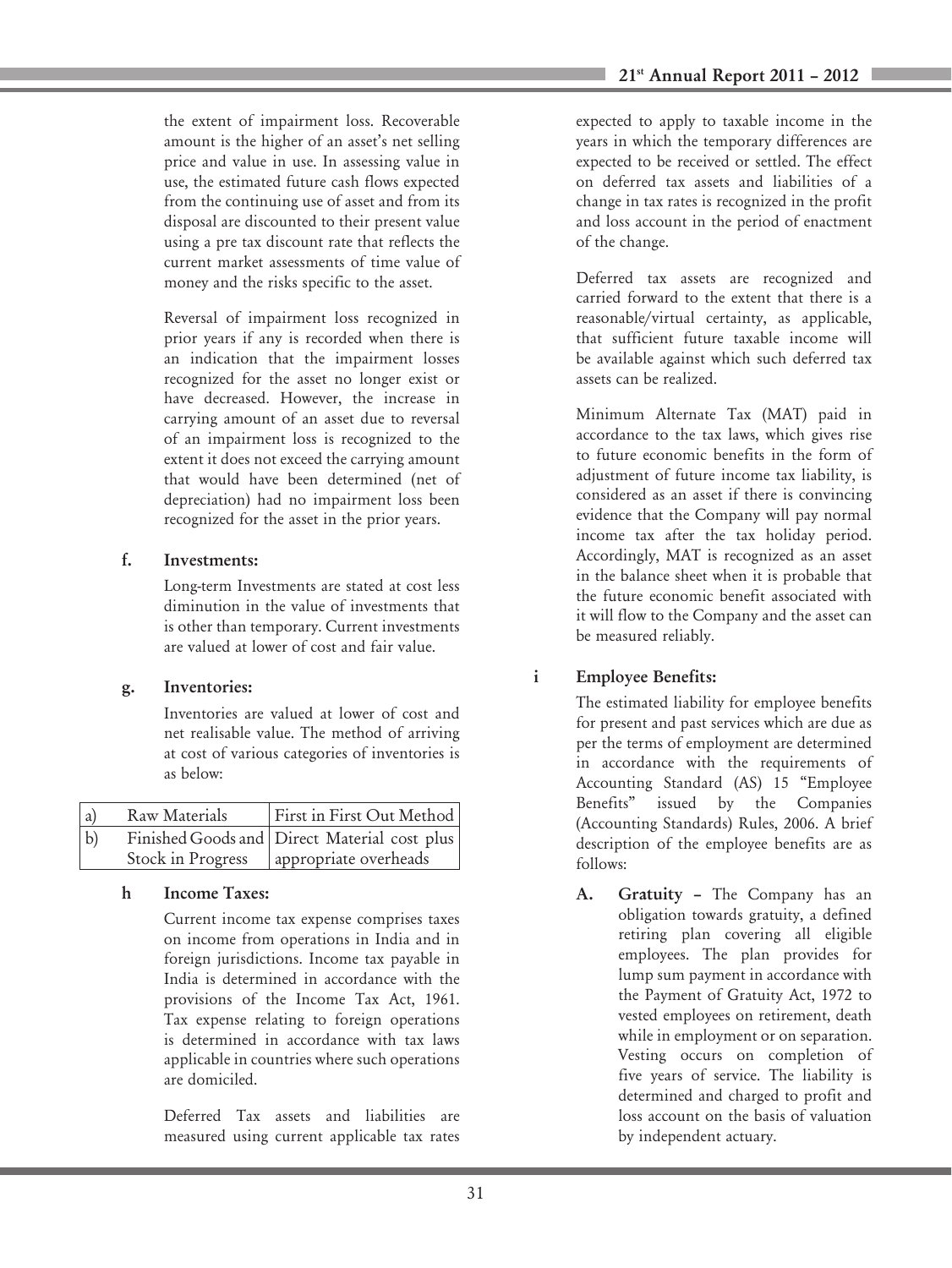B. Provident Fund – This is a defined contribution plan of the Government of India under which both the employer and employee contribute monthly at a pre-determined rate (currently up to 12 % of employee salary) and the Company has no further obligation.

# j Revenue Recognition:

# A Export Sales:

Revenue from Sale of Export of Software is recognized upon transmission of software to customers through electronic form, when significant risks and rewards relating to the ownership of products are transferred to the customers by Company.

# B. Manufactured Sales:

Revenue from Sale of Manufactured Goods is recognized upon dispatch of goods to customer, when significant risks and rewards relating to ownership of products are transferred to the customers by the Company. Gross Sales are inclusive of Excise duty.

# C. Trading Sales:

Revenue from Trading sales are recognized upon transmission of software to customer through electronic data transfer or by endorsement of bill of lading as the case may be, when significant risks and rewards relating to ownership of products are transferred to the customers by the company.

# D. Service Income:

Annual Maintenance Contract and Service Income are recognized on a time proportion basis.

#### k. Foreign Currency Translation and Foreign Currency Transactions:

A. Wholly Owned Foreign Subsidiaries:

Wholly Owned Foreign Subsidiaries

are classified as integral operations. All foreign currency monetary items outstanding at the year-end are translated at the year-end exchange rates. The resulting exchange gains and losses are recognized in the profit & loss account.

# B. Foreign Branch:

Assets (other than Fixed Assets) and Liabilities of the foreign branch are translated into Indian Rupees at the exchange rate prevailing as at the Balance Sheet date. Fixed Assets are carried at the exchange rate prevailing on the date of transaction. Revenue and Expenses are translated into Indian Rupees at yearly average rates.

# C Other Foreign Currency Transactions:

Transactions denominated in foreign currencies are recorded at the exchange rates prevailing on the date of the transaction. Monetary items denominated in foreign currencies at year end are restated at the exchange rate on the date of the Balance Sheet date. Non-monetary items denominated in foreign currencies are carried at cost. Exchange differences on settlement or restatement are adjusted in the Profit and Loss account.

# l. Leases:

The Company's significant leasing arrangements are in respect of operating leases for premises and equipments. The leasing arrangements range from 11 months to 5 years generally and are usually cancellable / renewable by mutual consent on agreed terms. The aggregate lease rents payable and receivable are charged as rent or recognised as income, in the Profit and Loss Account.

# m. Earnings Per Share:

Basic earnings per equity share ("EPS") is calculated by dividing the Net Profit/ (Loss) after Tax for the year attributable to the equity shareholders by the weighted average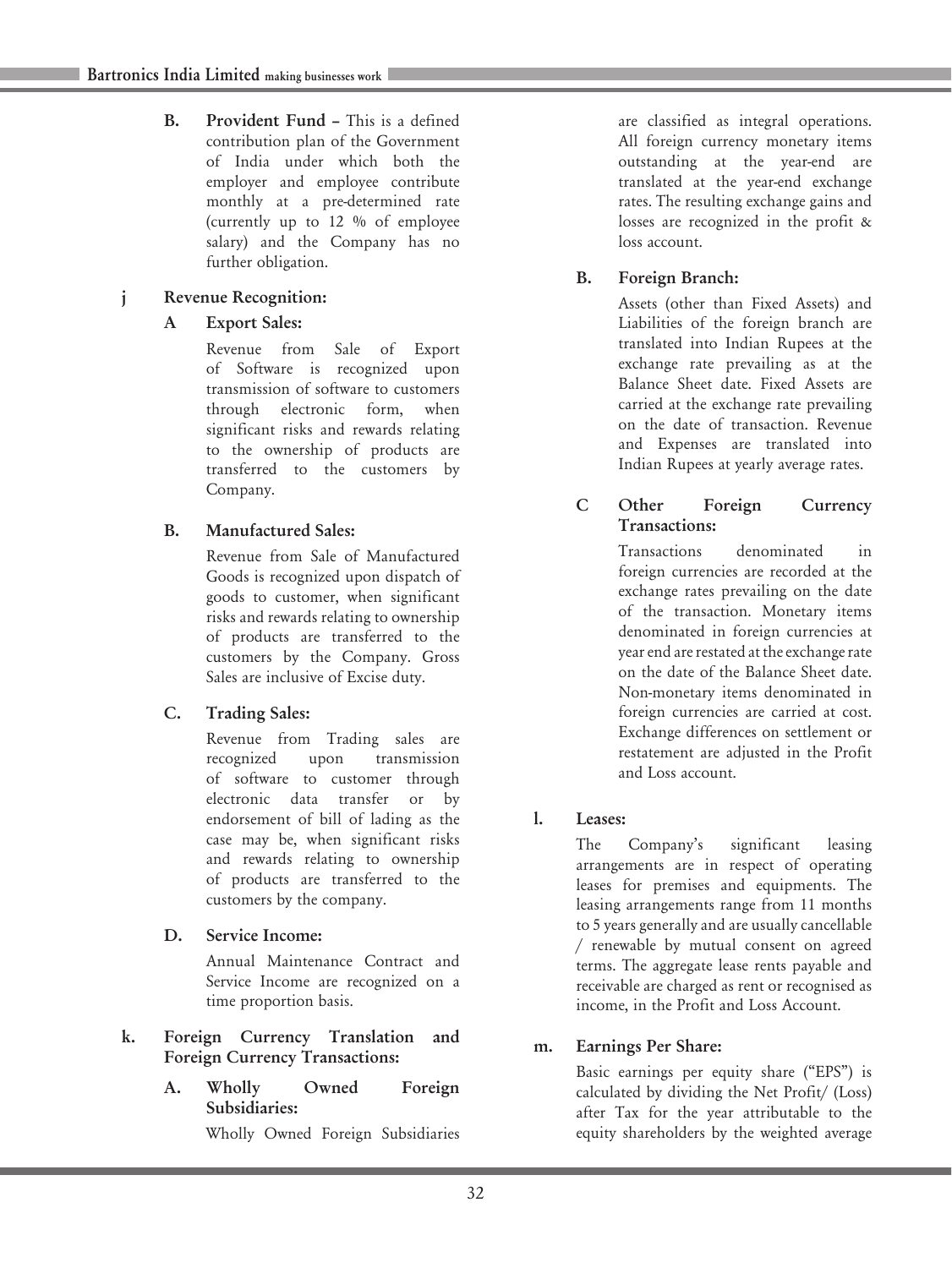number of equity shares outstanding for the year.

Diluted earnings per share is computed by dividing the net profit or loss after tax for the year referred to above adjusted for any attributable change in expenses or income that would result from the conversion of the dilutive potential equity shares, by the weighted average number of equity shares outstanding during the year as adjusted for the effects of all dilutive potential equity shares, except where the results are anti dilutive.

# n. Provisions and Contingent Liabilities:

A provision is recognized when an enterprise has a present obligation as a result of past event; it is probable that an outflow of resources will be required to settle the obligation, in respect of which a reliable estimate can be made. Provisions are not discounted to its present value and are determined based on best estimates required to settle the obligation at the Balance Sheet date. These are reviewed at each Balance Sheet date and adjusted to reflect the current best estimates. Contingent liabilities are not provided for but disclosed in the notes to the financial statements.

# o. Redemption Premium:

Premium payable on redemption of Foreign Currency Convertible Bonds ('FCCB') is charged to Securities Premium Account over the life of the Bond.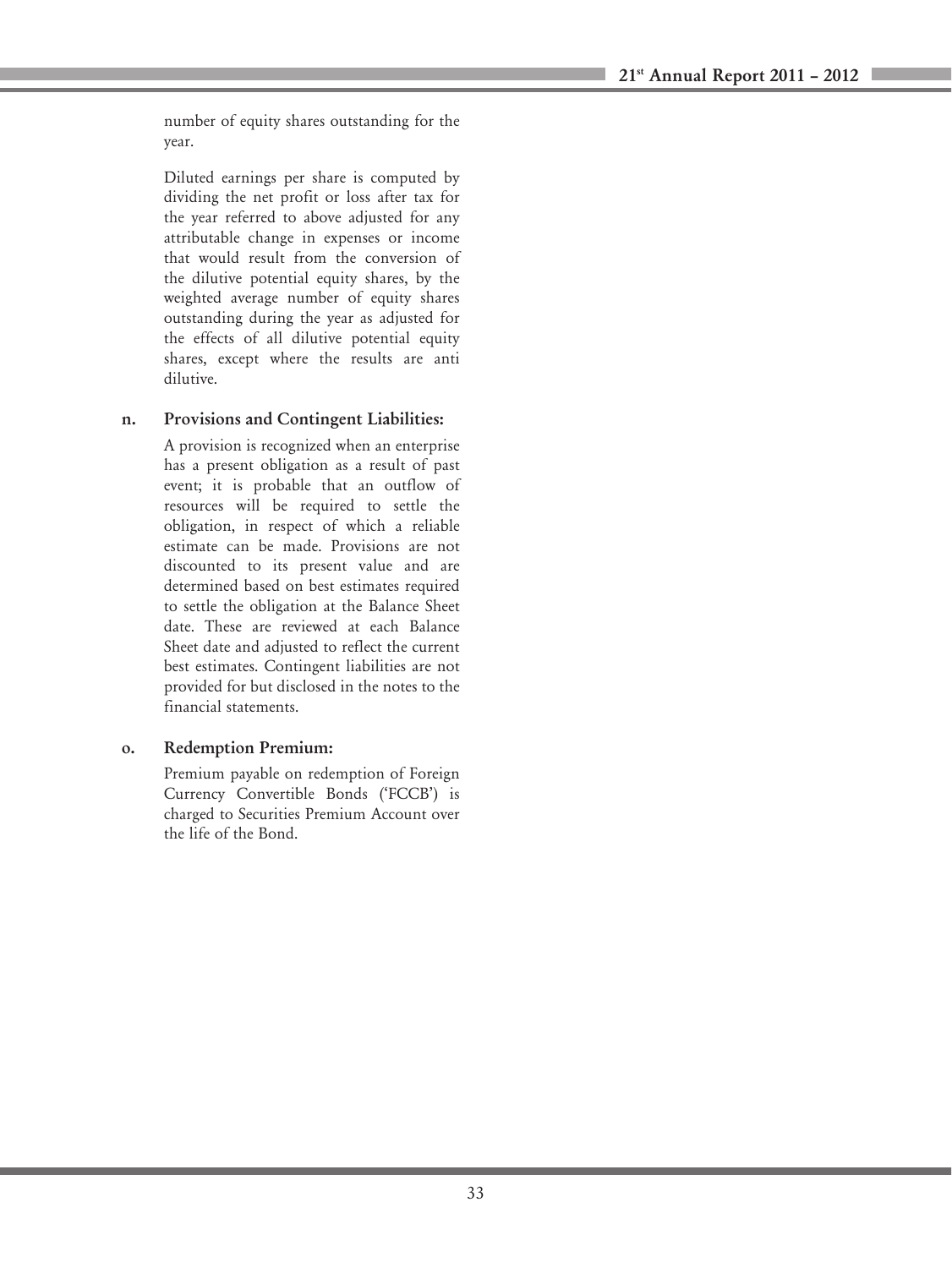| NOTES FORMING PART OF THE BALANCE SHEET                             |                      | Rupees in Lakhs          |  |
|---------------------------------------------------------------------|----------------------|--------------------------|--|
| Particulars                                                         | As at<br>30 Sep 2012 | As at $31$<br>March 2011 |  |
| Note 3: Share capital                                               |                      |                          |  |
| Authorised                                                          |                      |                          |  |
| i) 110,000,000 (31.03.2011:110,000,000) Equity Shares of Rs.10 each | 11,000.00            | 11,000.00                |  |
| Issued, subscribed and fully paid up                                |                      |                          |  |
| i) 34,048,861 (31.03.2011:34048861) Equity Shares of Rs.10 each     | 3,404.89             | 3,404.89                 |  |
| Total                                                               | 3,404.89             | 3,404.89                 |  |

(Of the above 2,189,650 Equity Shares of Rs.10/- each issued as fully paid bonus shares by way of capitalisation of Rs.218.97 Lakhs from the Profit and Loss account)

#### Notes:

i) Reconciliation of number of shares and amount outstanding at the beginning and at the end of the reporting year / period

|                                                        | Eighteen Months period<br>ended 30.Sep.12 |                    | Year ended<br>31 March 12 |                    |
|--------------------------------------------------------|-------------------------------------------|--------------------|---------------------------|--------------------|
| Particulars                                            | No.of<br><b>Shares</b>                    | Rupees in<br>Lakhs | No.of<br>Shares           | Rupees in<br>Lakhs |
| a) Equity                                              |                                           |                    |                           |                    |
| Shares outstanding at the beginning of the Year/Period | 34048861                                  | 3,404.89           | 34048861                  | 3.404.89           |
| Shares issued during the year/period                   |                                           |                    |                           |                    |
| Shares outstanding at the end of the year/period       | 34048861                                  | 3,404.89           | 34048861                  | 3.404.89           |

#### i) Details of shares held by each share holder holding more than 5% shares

| Name of the share holder                         | Eighteen Months period<br>ended 30.Sep.12 |      | Year ended 31 March 11 |       |
|--------------------------------------------------|-------------------------------------------|------|------------------------|-------|
|                                                  | No.of<br>Shares Held                      | 0/0  | No.of<br>Shares Held   | 0/0   |
| a) AB Satyavas Reddy                             | 3,213,858                                 | 9.44 | 3,704,368              | 10.88 |
| b) Info Tech Infinn & Trading P Ltd              | 2,200,000                                 | 6.46 | 2,200,000              | 6.46  |
| c) Satya Straps and Packing Technologies Limited |                                           |      | 2,882,790              | 8.47  |
|                                                  | 5413858.00                                |      | 8787158.00             |       |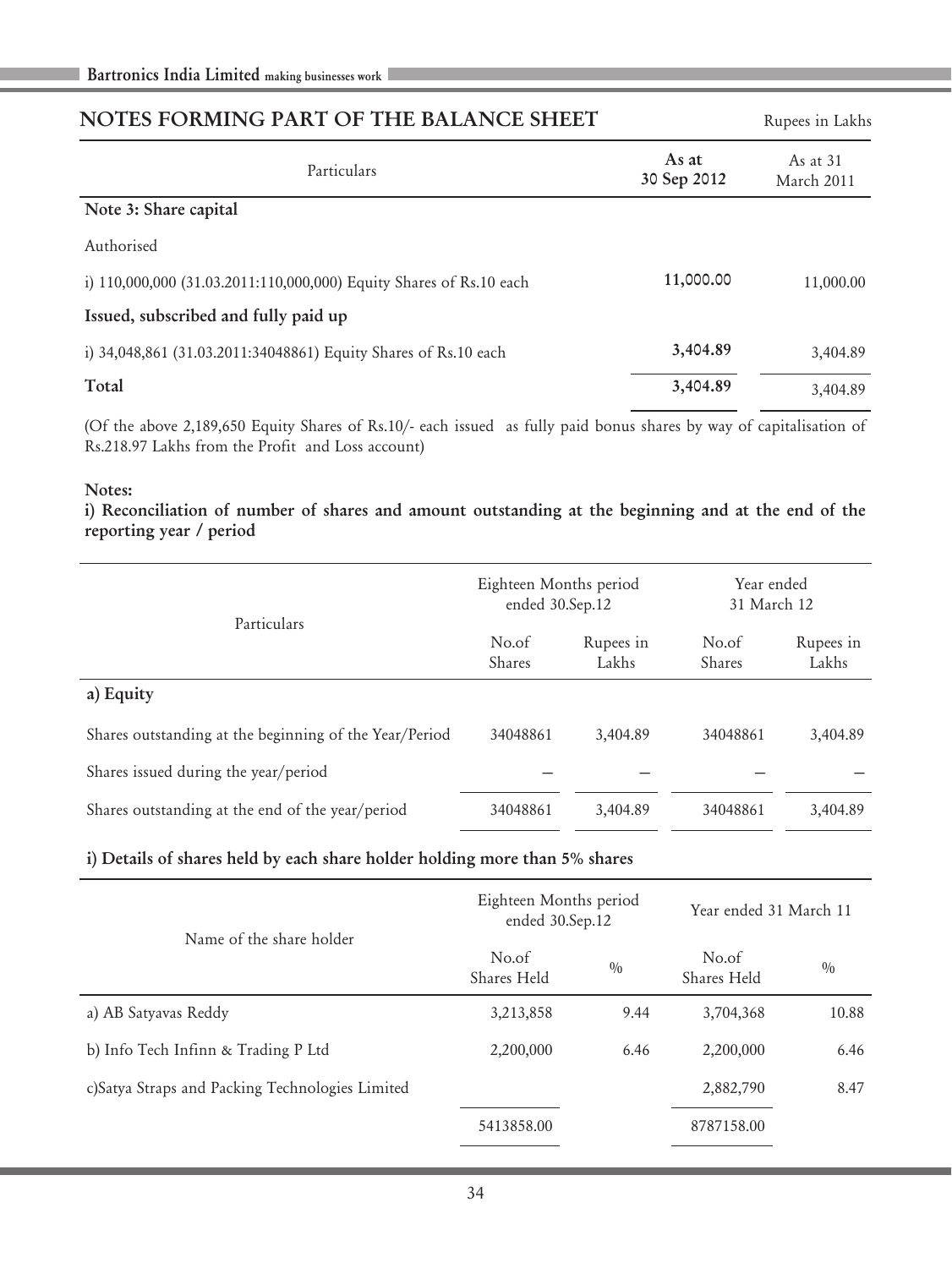|                 |                   |                                               |                      | Rupees in Lakhs      |
|-----------------|-------------------|-----------------------------------------------|----------------------|----------------------|
|                 |                   | Particular                                    | As at<br>30 Sep 2012 | As at<br>30 Sep 2011 |
|                 |                   | Note 4: Reserves and surplus                  |                      |                      |
| $\ddot{i}$      |                   | Capital reserve                               |                      |                      |
|                 |                   | Opening balance                               |                      |                      |
|                 |                   | Add: Additions during the year/period (note:) | 4,465.25             |                      |
|                 |                   | Closing balance                               | 4,465.25             |                      |
| $\overline{11}$ |                   | Securities premium account                    |                      |                      |
|                 |                   | Opening balance                               | 23,133.02            | 24,943.28            |
|                 |                   | Add: Premium on conversion of FCCB's          |                      |                      |
|                 |                   | Less: Premium on Redemption of FCCB's         | 4,234.12             | 1,810.26             |
|                 |                   |                                               | 18,898.90            | 23,133.02            |
| iv)             |                   | General reserve                               | 125.00               | 125.00               |
| $\mathbf{v})$   |                   | Surplus in statement of profit and loss       |                      |                      |
|                 |                   | Opening balance                               | 21,965.28            | 15,781.60            |
|                 |                   | Add: Profit for the year/period               | (12, 182.81)         | 6,580.54             |
|                 |                   | Less: Appropriations                          |                      |                      |
|                 |                   | Proposed dividend                             |                      | 340.49               |
|                 |                   | Dividend distribution tax                     |                      | 56.56                |
|                 |                   | Less : Adjustment                             |                      |                      |
|                 |                   | Closing balance                               | 9,782.47             | 21,965.09            |
|                 | Total             |                                               | 33,271.62            | 45,223.11            |
|                 |                   | Note 5: Long term borrowings                  |                      |                      |
|                 | Secured           |                                               |                      |                      |
| a)              |                   | Term loans from                               |                      |                      |
|                 | $\mathbf{i}$      | <b>Banks</b>                                  | 1,604.10             | 7,205.91             |
|                 | $\overline{11}$ ) | Financial institutions                        | 1,429.20             | 2,286.00             |
|                 | iii)              | Others                                        | 542.11               | 1,307.23             |
|                 | Unsecured         |                                               |                      |                      |
|                 | $\mathbf{i}$      | Bonds                                         |                      | 22,670.80            |
|                 | $\overline{11})$  | others                                        |                      | 2,051.17             |
|                 |                   |                                               | 3,575.41             | 35,521.11            |

# 21st Annual Report 2011 – 2012

Notes:

1) Term Loans from banks viz. Bank of Baroda, Bank of India, Andhra Bank, Indian Bank, Hongkong and shanghai banking corporation Limited, Life Insurance Corporation of India are secured by first pari passu charge on all the immovable and movable fixed assets of the company both present and future and second pari passu charge on the current assets both present and future of the company. Further, these loans are secured by personal guarantees and properties of the Promoter director.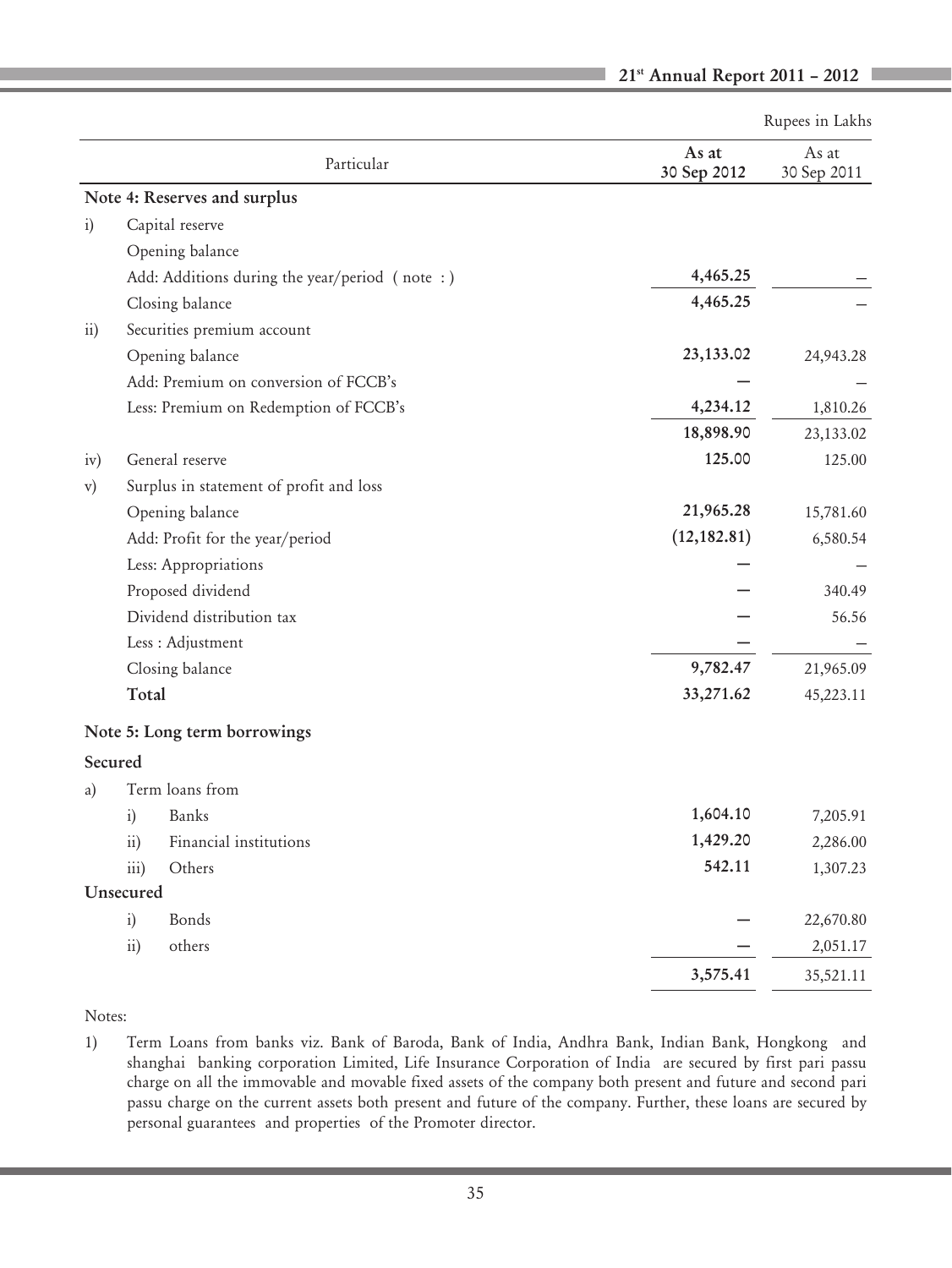#### 2) Terms of repayment are given below:

- a. Loan taken from Bank of Baroda carries an interest rate of 14.75% p.a and is repayable in 16 quarterly installments of Rs.137.50 lakhs each.
- b. Loan taken from Bank of india carries an interest rate of 14.75% p.a and is repayable in 8 quarterly installments of Rs.330.00 lakhs each.
- c. Loan taken fromAndhra bank carries an interest rate of 14.50% p.a and is repayable in 24 monthly installments of Rs.152.78 lakhs each.
- d. Loan taken from Indian bank carries an interest rate of 16.25% p.a and is repayable in 14 quarterly installments of Rs.91.67 lakhs each.
- e. Loan taken from Hongkong and shanghai banking corporation Limited carries an interest rate of 18.75% p.a and is repayable in 5 monthly installments of Rs.100.00 lakhs each.
- f. Loan taken from Life Insurance Corporation of India carries an interest rate of 13% p.a and is repayable in 21 quarterly installments of Rs.142.80 lakhs each.
- 3) Term loan of Rs.1870.00 lakhs from HP Financial services(India) Pvt Ltd is secured by first charge on the specific purpose assets viz IBM Kiosk Machines of MCD Apka Dwar project.The term loan is repayable in 13 equated quarterly installments of Rs.141.00 lakhs Aggregating Rs.2256.00 lakhs.
- 4) Vehicle Loans from banks and others are secured by hypothecation of the vehicles financed through the loan arrangements and are repayble over 36 months

| Particular                                                         | As at<br>30 Sep 2012 | As at<br>30 Sep 2011 |
|--------------------------------------------------------------------|----------------------|----------------------|
| Note 6: Deferred tax liabilities (net)                             |                      |                      |
| Deferred tax liability:                                            |                      |                      |
| On difference between book balance and tax balance of fixed assets | 3,880.40             | 5,013.39             |
|                                                                    | 3,880.40             | 5,013.39             |
| Deferred tax asset:                                                |                      |                      |
| Provision for employee benefits                                    | 47.28                | 21.40                |
| Provision for doubtful trade receivables, loans and advances       | 139.77               | 156.27               |
| Unabsorbed /Depreciation                                           |                      | 1,524.88             |
|                                                                    | 187.06               | 1,702.55             |
| Deferred tax liabilities (net)                                     | 3,693.34             | 3,310.84             |
| Note 7: Long-term provisions                                       |                      |                      |
| Provision for Employee benefits (Refer note 28)                    | 156.30               | 65.96                |
| Provision for Premium payable on FCCB                              |                      | 5,364.30             |
|                                                                    | 156.30               | 5,430.26             |
| Note 8: Short-term borrowings                                      |                      |                      |
| Loans repayable on demand                                          |                      |                      |
| From Banks                                                         | 18,334.63            | 15,969.13            |
| From Others                                                        |                      |                      |
| Unsecured                                                          | 4.26                 |                      |
|                                                                    | 18,338.89            | 15,969.13            |

i) Loans repayable on demand includes an amount of Rs. 17123.69 lakhs (31.03.2011:Rs. 15969.13 lakhs) represents working capital loans from banks are inter alia secured by way of pari passu first charge on current assets and pari passu second charge on fixed assets both present and future. Further these loans are secured by personal guarantee and properties of certain directors. Unsecured is the shortterm advance received from the subsidiary Bartronics Asia Pte Ltd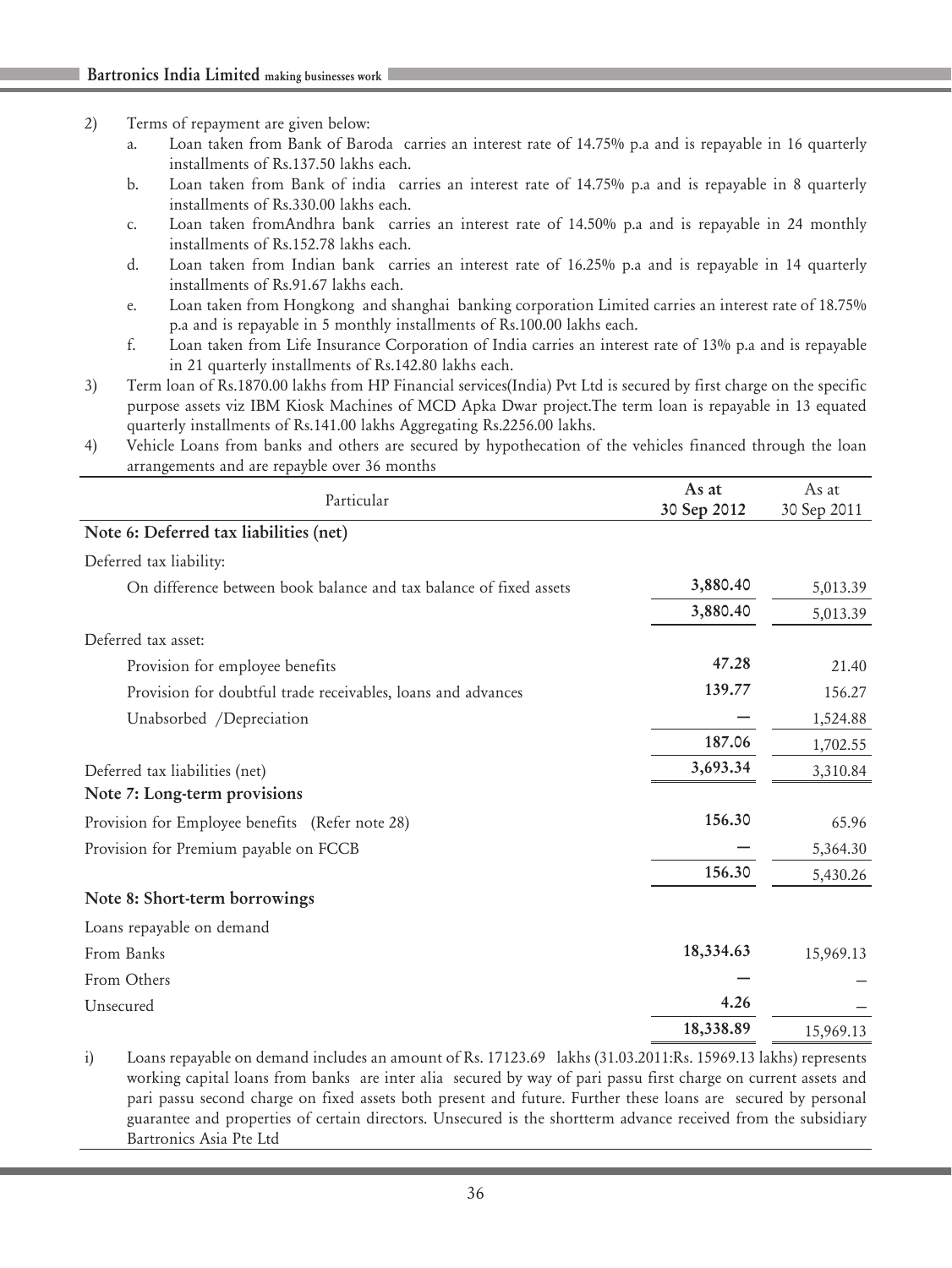| Particular<br>30 Sep 2012<br>30 Sep 2011<br>Note 9: Trade payables<br>(Refer Note no. 47 for details of dues from Micro and small enterprises)<br>Acceptances<br>25,456.65<br>Other than acceptances<br>23,872.98<br>25,456.65<br>23,872.98<br>Note 10: Other current liabilities<br>37,963.97<br>Current maturities of long-term debt (Refer note No. 5)<br>7,206.98<br>35.84<br>Interest accrued but not due on borrowings<br>60.77<br>1,951.63<br>Interest accrued and due on borrowings<br>4,499.93<br>Inter corporate Deposits<br>759.16<br>Other liabilities<br>270.30<br>13.19<br>Unclaimed dividends<br>9.57<br>192.27<br>103.34<br>Statutory remittances<br>204.42<br>Payables for Capital works<br>211.11<br>185.88<br>Advances from customers<br>1,100.17<br>45,806.30<br>8,962.24<br>Note 11: Short-term provisions<br>Provision for employee benefits<br>6,665.81<br>Provision for income tax<br>4,890.83<br>727.88<br>Provision for FBT<br>727.88<br>Proposed Dividend<br>340.49<br>56.56<br>Dividend Distribution Tax<br>56.55<br>9,598.43<br>Provision for Premium Payable on Redemption of FCCB<br>17,048.68<br>6,015.75<br>Note 13: Non-current investments<br>(At cost unless otherwise stated)<br>Trade<br>8,654.17<br>Bartronics Asia Pte Ltd<br>204.38<br>Equity 769500 @ SGD 1(31.03.11 - 769500 @ SGD 1)<br>Cumulative Redeemable Preference Shares 21097042 @ USD 1 (31.3.11 - Nil)<br>21,544.86<br>Bartronics America Inc<br>0.60<br>Equity 1500 @ USD 1(31.03.11 - 1500 @ USD 1)<br>Non conertible non cumulative Preference shares 4994 @ USD 10000<br>$(31.3.11 - Nil)$<br>18.96<br>Bartronics Middle East FZE<br>18.96<br>Equity 1 @ AED 150000(31.03.11 - 1 @ AED 150000)<br>ROI Public Relations Pvt Ltd<br>3.13<br>Less: Provision for diminution in Value of Investment<br>(3.13)<br>30,217.99<br>223.94<br>30,217.99 |                                    |       | Rupees in Lakhs |
|---------------------------------------------------------------------------------------------------------------------------------------------------------------------------------------------------------------------------------------------------------------------------------------------------------------------------------------------------------------------------------------------------------------------------------------------------------------------------------------------------------------------------------------------------------------------------------------------------------------------------------------------------------------------------------------------------------------------------------------------------------------------------------------------------------------------------------------------------------------------------------------------------------------------------------------------------------------------------------------------------------------------------------------------------------------------------------------------------------------------------------------------------------------------------------------------------------------------------------------------------------------------------------------------------------------------------------------------------------------------------------------------------------------------------------------------------------------------------------------------------------------------------------------------------------------------------------------------------------------------------------------------------------------------------------------------------------------------------------------------------------------------------------------------------------------------------------------------------------|------------------------------------|-------|-----------------|
|                                                                                                                                                                                                                                                                                                                                                                                                                                                                                                                                                                                                                                                                                                                                                                                                                                                                                                                                                                                                                                                                                                                                                                                                                                                                                                                                                                                                                                                                                                                                                                                                                                                                                                                                                                                                                                                         |                                    | As at | As at           |
|                                                                                                                                                                                                                                                                                                                                                                                                                                                                                                                                                                                                                                                                                                                                                                                                                                                                                                                                                                                                                                                                                                                                                                                                                                                                                                                                                                                                                                                                                                                                                                                                                                                                                                                                                                                                                                                         |                                    |       |                 |
|                                                                                                                                                                                                                                                                                                                                                                                                                                                                                                                                                                                                                                                                                                                                                                                                                                                                                                                                                                                                                                                                                                                                                                                                                                                                                                                                                                                                                                                                                                                                                                                                                                                                                                                                                                                                                                                         |                                    |       |                 |
|                                                                                                                                                                                                                                                                                                                                                                                                                                                                                                                                                                                                                                                                                                                                                                                                                                                                                                                                                                                                                                                                                                                                                                                                                                                                                                                                                                                                                                                                                                                                                                                                                                                                                                                                                                                                                                                         |                                    |       |                 |
|                                                                                                                                                                                                                                                                                                                                                                                                                                                                                                                                                                                                                                                                                                                                                                                                                                                                                                                                                                                                                                                                                                                                                                                                                                                                                                                                                                                                                                                                                                                                                                                                                                                                                                                                                                                                                                                         |                                    |       |                 |
|                                                                                                                                                                                                                                                                                                                                                                                                                                                                                                                                                                                                                                                                                                                                                                                                                                                                                                                                                                                                                                                                                                                                                                                                                                                                                                                                                                                                                                                                                                                                                                                                                                                                                                                                                                                                                                                         |                                    |       |                 |
|                                                                                                                                                                                                                                                                                                                                                                                                                                                                                                                                                                                                                                                                                                                                                                                                                                                                                                                                                                                                                                                                                                                                                                                                                                                                                                                                                                                                                                                                                                                                                                                                                                                                                                                                                                                                                                                         |                                    |       |                 |
|                                                                                                                                                                                                                                                                                                                                                                                                                                                                                                                                                                                                                                                                                                                                                                                                                                                                                                                                                                                                                                                                                                                                                                                                                                                                                                                                                                                                                                                                                                                                                                                                                                                                                                                                                                                                                                                         |                                    |       |                 |
|                                                                                                                                                                                                                                                                                                                                                                                                                                                                                                                                                                                                                                                                                                                                                                                                                                                                                                                                                                                                                                                                                                                                                                                                                                                                                                                                                                                                                                                                                                                                                                                                                                                                                                                                                                                                                                                         |                                    |       |                 |
|                                                                                                                                                                                                                                                                                                                                                                                                                                                                                                                                                                                                                                                                                                                                                                                                                                                                                                                                                                                                                                                                                                                                                                                                                                                                                                                                                                                                                                                                                                                                                                                                                                                                                                                                                                                                                                                         |                                    |       |                 |
|                                                                                                                                                                                                                                                                                                                                                                                                                                                                                                                                                                                                                                                                                                                                                                                                                                                                                                                                                                                                                                                                                                                                                                                                                                                                                                                                                                                                                                                                                                                                                                                                                                                                                                                                                                                                                                                         |                                    |       |                 |
|                                                                                                                                                                                                                                                                                                                                                                                                                                                                                                                                                                                                                                                                                                                                                                                                                                                                                                                                                                                                                                                                                                                                                                                                                                                                                                                                                                                                                                                                                                                                                                                                                                                                                                                                                                                                                                                         |                                    |       |                 |
|                                                                                                                                                                                                                                                                                                                                                                                                                                                                                                                                                                                                                                                                                                                                                                                                                                                                                                                                                                                                                                                                                                                                                                                                                                                                                                                                                                                                                                                                                                                                                                                                                                                                                                                                                                                                                                                         |                                    |       |                 |
|                                                                                                                                                                                                                                                                                                                                                                                                                                                                                                                                                                                                                                                                                                                                                                                                                                                                                                                                                                                                                                                                                                                                                                                                                                                                                                                                                                                                                                                                                                                                                                                                                                                                                                                                                                                                                                                         |                                    |       |                 |
|                                                                                                                                                                                                                                                                                                                                                                                                                                                                                                                                                                                                                                                                                                                                                                                                                                                                                                                                                                                                                                                                                                                                                                                                                                                                                                                                                                                                                                                                                                                                                                                                                                                                                                                                                                                                                                                         |                                    |       |                 |
|                                                                                                                                                                                                                                                                                                                                                                                                                                                                                                                                                                                                                                                                                                                                                                                                                                                                                                                                                                                                                                                                                                                                                                                                                                                                                                                                                                                                                                                                                                                                                                                                                                                                                                                                                                                                                                                         |                                    |       |                 |
|                                                                                                                                                                                                                                                                                                                                                                                                                                                                                                                                                                                                                                                                                                                                                                                                                                                                                                                                                                                                                                                                                                                                                                                                                                                                                                                                                                                                                                                                                                                                                                                                                                                                                                                                                                                                                                                         |                                    |       |                 |
|                                                                                                                                                                                                                                                                                                                                                                                                                                                                                                                                                                                                                                                                                                                                                                                                                                                                                                                                                                                                                                                                                                                                                                                                                                                                                                                                                                                                                                                                                                                                                                                                                                                                                                                                                                                                                                                         |                                    |       |                 |
|                                                                                                                                                                                                                                                                                                                                                                                                                                                                                                                                                                                                                                                                                                                                                                                                                                                                                                                                                                                                                                                                                                                                                                                                                                                                                                                                                                                                                                                                                                                                                                                                                                                                                                                                                                                                                                                         |                                    |       |                 |
|                                                                                                                                                                                                                                                                                                                                                                                                                                                                                                                                                                                                                                                                                                                                                                                                                                                                                                                                                                                                                                                                                                                                                                                                                                                                                                                                                                                                                                                                                                                                                                                                                                                                                                                                                                                                                                                         |                                    |       |                 |
|                                                                                                                                                                                                                                                                                                                                                                                                                                                                                                                                                                                                                                                                                                                                                                                                                                                                                                                                                                                                                                                                                                                                                                                                                                                                                                                                                                                                                                                                                                                                                                                                                                                                                                                                                                                                                                                         |                                    |       |                 |
|                                                                                                                                                                                                                                                                                                                                                                                                                                                                                                                                                                                                                                                                                                                                                                                                                                                                                                                                                                                                                                                                                                                                                                                                                                                                                                                                                                                                                                                                                                                                                                                                                                                                                                                                                                                                                                                         |                                    |       |                 |
|                                                                                                                                                                                                                                                                                                                                                                                                                                                                                                                                                                                                                                                                                                                                                                                                                                                                                                                                                                                                                                                                                                                                                                                                                                                                                                                                                                                                                                                                                                                                                                                                                                                                                                                                                                                                                                                         |                                    |       |                 |
|                                                                                                                                                                                                                                                                                                                                                                                                                                                                                                                                                                                                                                                                                                                                                                                                                                                                                                                                                                                                                                                                                                                                                                                                                                                                                                                                                                                                                                                                                                                                                                                                                                                                                                                                                                                                                                                         |                                    |       |                 |
|                                                                                                                                                                                                                                                                                                                                                                                                                                                                                                                                                                                                                                                                                                                                                                                                                                                                                                                                                                                                                                                                                                                                                                                                                                                                                                                                                                                                                                                                                                                                                                                                                                                                                                                                                                                                                                                         |                                    |       |                 |
|                                                                                                                                                                                                                                                                                                                                                                                                                                                                                                                                                                                                                                                                                                                                                                                                                                                                                                                                                                                                                                                                                                                                                                                                                                                                                                                                                                                                                                                                                                                                                                                                                                                                                                                                                                                                                                                         |                                    |       |                 |
|                                                                                                                                                                                                                                                                                                                                                                                                                                                                                                                                                                                                                                                                                                                                                                                                                                                                                                                                                                                                                                                                                                                                                                                                                                                                                                                                                                                                                                                                                                                                                                                                                                                                                                                                                                                                                                                         |                                    |       |                 |
|                                                                                                                                                                                                                                                                                                                                                                                                                                                                                                                                                                                                                                                                                                                                                                                                                                                                                                                                                                                                                                                                                                                                                                                                                                                                                                                                                                                                                                                                                                                                                                                                                                                                                                                                                                                                                                                         |                                    |       |                 |
|                                                                                                                                                                                                                                                                                                                                                                                                                                                                                                                                                                                                                                                                                                                                                                                                                                                                                                                                                                                                                                                                                                                                                                                                                                                                                                                                                                                                                                                                                                                                                                                                                                                                                                                                                                                                                                                         |                                    |       |                 |
|                                                                                                                                                                                                                                                                                                                                                                                                                                                                                                                                                                                                                                                                                                                                                                                                                                                                                                                                                                                                                                                                                                                                                                                                                                                                                                                                                                                                                                                                                                                                                                                                                                                                                                                                                                                                                                                         |                                    |       |                 |
|                                                                                                                                                                                                                                                                                                                                                                                                                                                                                                                                                                                                                                                                                                                                                                                                                                                                                                                                                                                                                                                                                                                                                                                                                                                                                                                                                                                                                                                                                                                                                                                                                                                                                                                                                                                                                                                         |                                    |       |                 |
|                                                                                                                                                                                                                                                                                                                                                                                                                                                                                                                                                                                                                                                                                                                                                                                                                                                                                                                                                                                                                                                                                                                                                                                                                                                                                                                                                                                                                                                                                                                                                                                                                                                                                                                                                                                                                                                         |                                    |       |                 |
|                                                                                                                                                                                                                                                                                                                                                                                                                                                                                                                                                                                                                                                                                                                                                                                                                                                                                                                                                                                                                                                                                                                                                                                                                                                                                                                                                                                                                                                                                                                                                                                                                                                                                                                                                                                                                                                         |                                    |       |                 |
|                                                                                                                                                                                                                                                                                                                                                                                                                                                                                                                                                                                                                                                                                                                                                                                                                                                                                                                                                                                                                                                                                                                                                                                                                                                                                                                                                                                                                                                                                                                                                                                                                                                                                                                                                                                                                                                         |                                    |       |                 |
|                                                                                                                                                                                                                                                                                                                                                                                                                                                                                                                                                                                                                                                                                                                                                                                                                                                                                                                                                                                                                                                                                                                                                                                                                                                                                                                                                                                                                                                                                                                                                                                                                                                                                                                                                                                                                                                         |                                    |       |                 |
|                                                                                                                                                                                                                                                                                                                                                                                                                                                                                                                                                                                                                                                                                                                                                                                                                                                                                                                                                                                                                                                                                                                                                                                                                                                                                                                                                                                                                                                                                                                                                                                                                                                                                                                                                                                                                                                         |                                    |       |                 |
|                                                                                                                                                                                                                                                                                                                                                                                                                                                                                                                                                                                                                                                                                                                                                                                                                                                                                                                                                                                                                                                                                                                                                                                                                                                                                                                                                                                                                                                                                                                                                                                                                                                                                                                                                                                                                                                         |                                    |       |                 |
|                                                                                                                                                                                                                                                                                                                                                                                                                                                                                                                                                                                                                                                                                                                                                                                                                                                                                                                                                                                                                                                                                                                                                                                                                                                                                                                                                                                                                                                                                                                                                                                                                                                                                                                                                                                                                                                         |                                    |       |                 |
|                                                                                                                                                                                                                                                                                                                                                                                                                                                                                                                                                                                                                                                                                                                                                                                                                                                                                                                                                                                                                                                                                                                                                                                                                                                                                                                                                                                                                                                                                                                                                                                                                                                                                                                                                                                                                                                         |                                    |       |                 |
|                                                                                                                                                                                                                                                                                                                                                                                                                                                                                                                                                                                                                                                                                                                                                                                                                                                                                                                                                                                                                                                                                                                                                                                                                                                                                                                                                                                                                                                                                                                                                                                                                                                                                                                                                                                                                                                         | Book value of unquoted investments |       | 223.94          |

21st Annual Report 2011 - 2012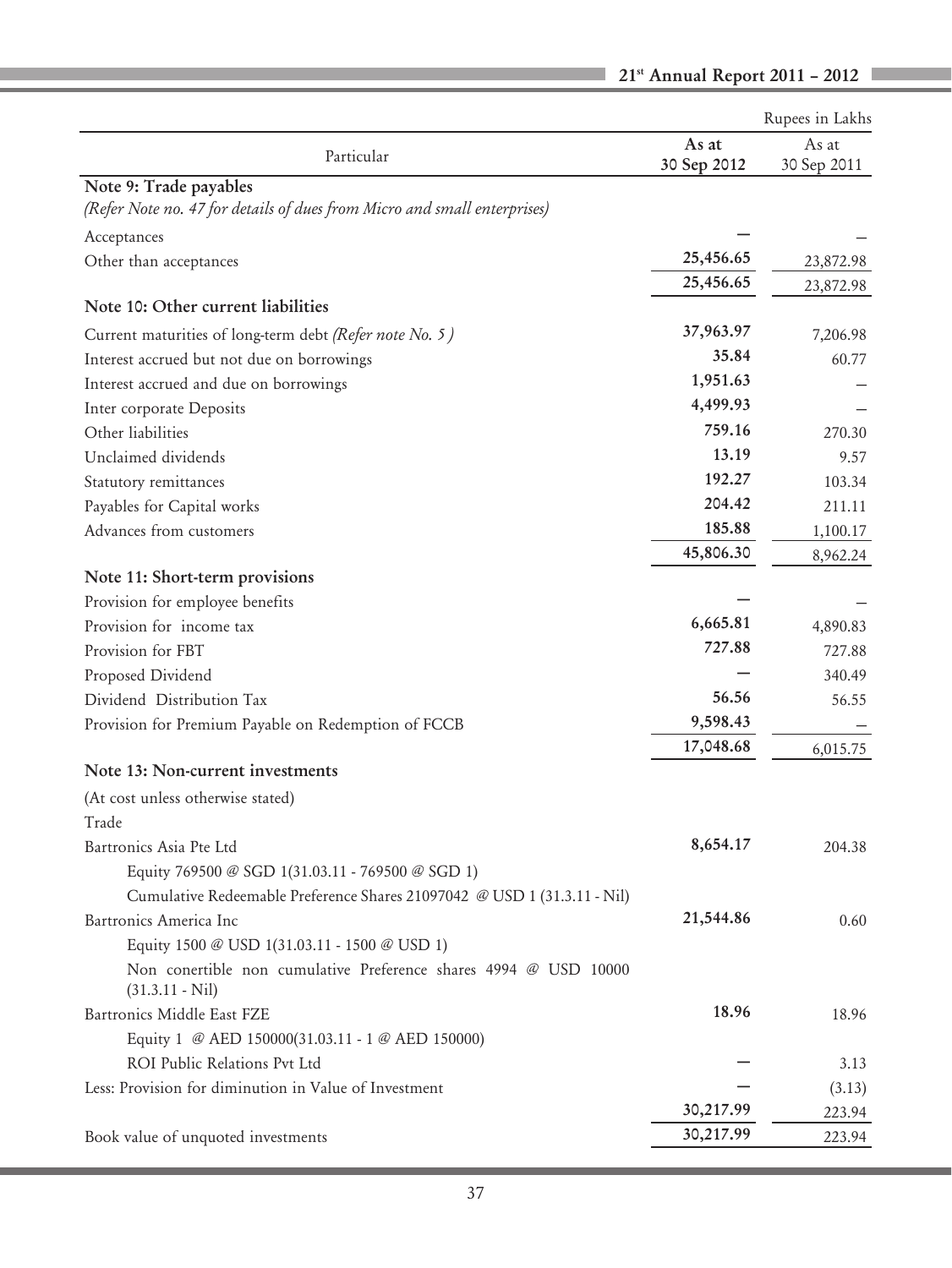|  |  |  |  | Bartronics India Limited making businesses work |
|--|--|--|--|-------------------------------------------------|
|--|--|--|--|-------------------------------------------------|

П

| Note: 12 A              |                            |                       |         |                         |                         |                   |                |                         |                   |                       |
|-------------------------|----------------------------|-----------------------|---------|-------------------------|-------------------------|-------------------|----------------|-------------------------|-------------------|-----------------------|
| Tangible Assets         |                            | GROSS BLOCK (At Cost) |         |                         |                         | DEPRECIATION      |                |                         |                   | NET BLOCK             |
| Particulars             | April<br>2011<br>As at 1st | Additions             | Del/Adj | Ast at 30th Sep<br>2012 | April 2011<br>As At 1st | For the<br>Period | Del/Adj        | Ast at 30th Sep<br>2012 | 30.09.12<br>As on | 31.03.11<br>As on     |
| Land                    | 41.92                      | 0.00                  | 0.00    | 41.92                   | 0.00                    | 0.00              | 0.00           | 0.00                    | 41.92             | 41.92                 |
| Buildings               | 303.84                     | 2.14                  | 0.00    | 305.98                  | 23.23                   | 15.37             | 0.00           | 38.60                   | 267.38            | 280.61                |
| Plant And Machinery     | 7,127.45                   | 6.17                  | 0.00    | 7,133.62                | 1,397.05                | 797.22            | 0.00           | 2,194.27                | 4,939.30          | 5,730.40              |
| Electrical Installation | 426.74                     | 0.24                  | $0.00$  | 426.98                  | 83.96                   | 44.46             | 0.00           | 128.42                  | 298.56            | 342.78                |
| Computers               | 10,565.99                  | 77.91                 | 0.00    | 10,643.90               | 3,937.37                | 2,562.55          | 0.00           | 6,499.92                | 4,143.98          | 6,628.62              |
| Office Equipment        | 50.30                      | 5.54                  | 0.00    | 55.84                   | 23.07                   | 3.14              | 0.00           | 26.21                   | 29.63             | 27.23                 |
| Furniture and Fixtures  | 191.29                     | 4.52                  | 0.00    | 195.81                  | 119.40                  | 8.08              | 0.00           | 127.48                  | 68.33             | 71.89                 |
| Vehicles                | 291.14                     | 0.00                  | 0.00    | 291.14                  | 90.62                   | 34.67             | 0.00           | 125.29                  | 165.85            | 200.52                |
| Leasehold Improvements  | 47.92                      | 0.79                  | 0.00    | 48.71                   | 1.78                    | 14.57             | 0.00           | 16.35                   | 32.37             | 46.14                 |
| TOTAL(A)                | 146.60<br>19,0             | 97.31                 | o.oo    | 19,143.91               | 5,676.48                | 3,480.06          | 0.00           | 9,156.54                | 9,987.33          | 13,370.12             |
| Previous Year           | 700.35<br>18,              | 346.39                | 0.15    | 19,046.59               | 3,382.30                | 2,294.18          | 0.01           | 5,676.47                | 13,370.12         | 15,318.05             |
| Note: 12 B              |                            |                       |         |                         |                         |                   |                |                         |                   |                       |
| Intangible Assets       |                            | GROSS BLOCK (At Cost) |         |                         |                         | DEPRECIATION      |                |                         |                   | NET BLOCK             |
| Particulars             | April<br>2011<br>As at 1st | Additions             | Del/Adj | Ast at 30th Sep<br>2012 | April 2011<br>As At 1st | For the<br>Period | Del/Adj        | Ast at 30th Sep<br>2012 | 30.09.12<br>As on | $31.03.11\,$<br>As on |
| Software                | 751.65<br>17,              | 90.09                 | 0.00    | 17,841.74               | 6,930.90                | 3,751.46          | 0.00           | 10,682.36               | 7,159.37          | 10,820.75             |
| TOTAL <sup>(B)</sup>    | 751.65<br>17,7             | 90.09                 | o.oo    | 17,841.74               | 6,930.90                | 3,751.46          | 8 <sub>c</sub> | 10,682.36               | 7,159.37          | 10,820.75             |
| Previous Year           | 739.05<br>17               | 12.61                 | 0.0     | 17,751.66               | 3988.47                 | 2942.44           | O              | 6,930.91                | 10820.75          | 13,750.58             |
| Gross Total $(A+B)$     | 798.25<br>36,7             | 187.40                | oo.o    | 36,985.65               | 12,607.38               | 7,231.53          | 8.00           | 19,838.91               | 17,146.70         | 24,190.87             |
| Previous Year           | 36,439.40                  | 359.00                | 0.15    | 36,798.25               | 7,370.77                | 5,236.62          | 0.01           | 12,607.38               | 24,190.87         | 29,068.63             |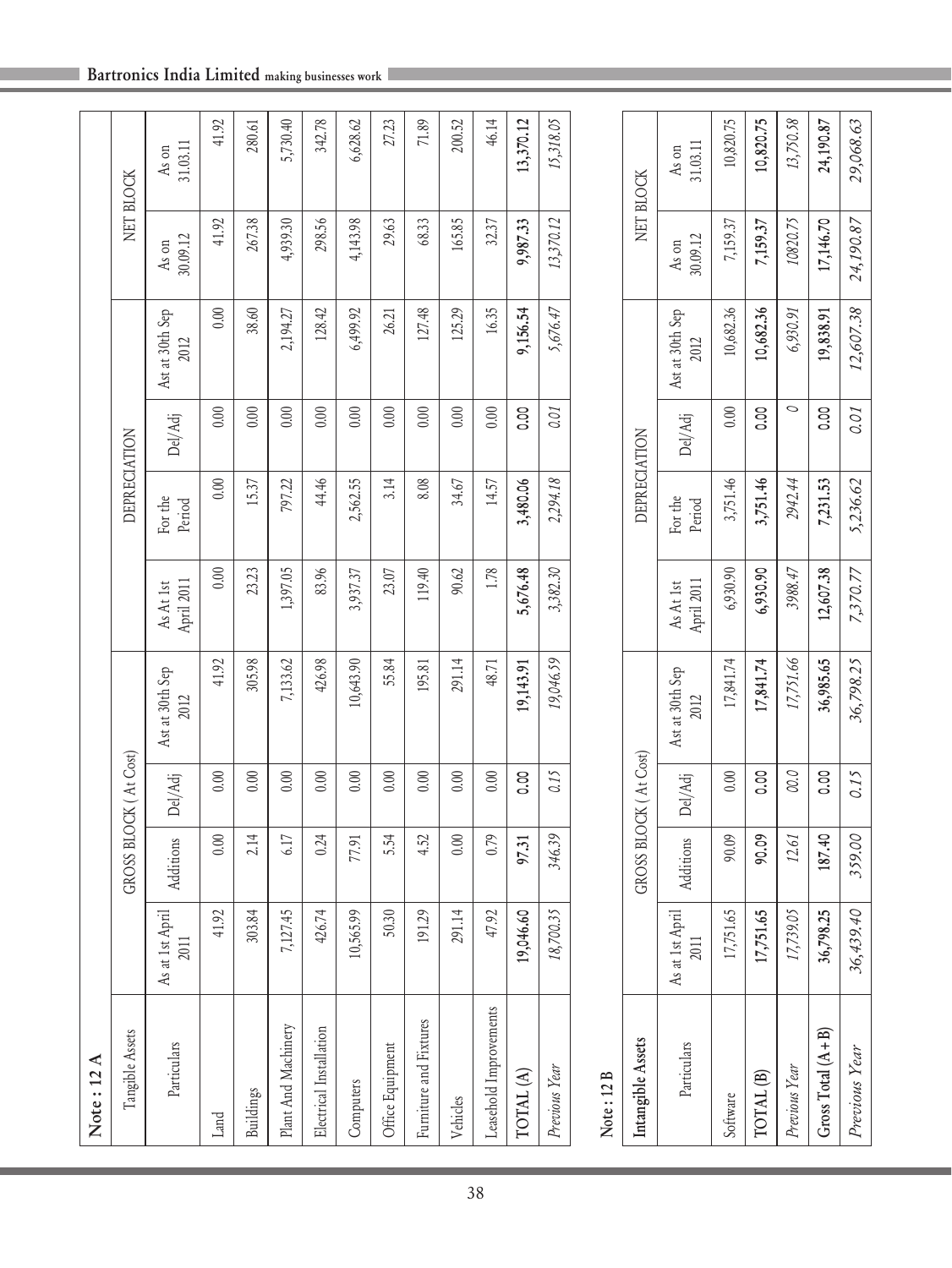|            |                                                                                                            |             | Rupees in Lakhs |
|------------|------------------------------------------------------------------------------------------------------------|-------------|-----------------|
|            | Particular                                                                                                 | As at       | As at           |
|            | Note 14: Long-term loans and advances                                                                      | 30 Sep 2012 | 30 Sep 2011     |
| $\ddot{1}$ | (Unsecured and considered good)                                                                            |             |                 |
|            | Capital Advances<br>a)                                                                                     | 8,312.07    | 15,265.87       |
|            | Security deposits<br>b)                                                                                    | 3,363.84    | 3,386.75        |
|            | Loans and advance to related parties<br>c)                                                                 | 520.71      | 32,611.98       |
|            | MAT credit entitlement<br>e)                                                                               | 1,777.52    | 1,777.52        |
|            | Deposits with government authorities<br>g)                                                                 | 2.55        | 2.55            |
|            |                                                                                                            | 13,976.68   | 53,044.67       |
|            | Note 15: Current investments                                                                               |             |                 |
|            | (At lower of cost and fair value)                                                                          |             |                 |
|            | Investment in mutual funds (Unquoted)                                                                      |             |                 |
|            | In PNB- Principal Large Cap Fund- Growth Plan                                                              |             | 25.00           |
|            |                                                                                                            |             | 25.00           |
|            | Aggregate Book Value of Quoted Investments                                                                 |             | 25.00           |
|            | Note 16: Inventories (At lower of cost and net realisable value)                                           |             |                 |
|            | Raw Materials                                                                                              | 268.32      | 412.57          |
|            | <b>Finished Goods</b>                                                                                      | 206.66      | 459.40          |
|            | Stock in Progress                                                                                          | 32.86       | 112.12          |
|            | Export Software                                                                                            |             | 950.08          |
|            |                                                                                                            | 507.84      | 1934.17         |
|            | Note 17: Trade receivables (Unsecured)                                                                     |             |                 |
|            | Trade receivables outstanding for a period exceeding six months from the date they<br>were due for payment |             |                 |
|            | Considered Good                                                                                            | 55,696.92   | 36,577.76       |
| Lakhs)]    | [Include amount due from a subsidiary of Rs.3161.00 Lacs (31.03.2011: Rs.1601.50                           |             |                 |
|            | Considered Doubtful                                                                                        | 430.80      | 467.56          |
|            |                                                                                                            | 56,127.72   | 37,045.32       |
|            | Less: Provision for doubtful trade receivables                                                             | (430.80)    | (467.56)        |
|            | (A)                                                                                                        | 55,696.92   | 36,577.76       |
|            | Trade receivables outstanding for a period less than six months from the date they<br>were due for payment |             |                 |
|            | Considered Good                                                                                            | 24,491.99   | 21,956.63       |
|            | Considered Doubtful                                                                                        |             |                 |
|            |                                                                                                            | 24,491.99   | 21,956.63       |
|            | Less: Provision for doubtful trade receivables                                                             |             |                 |
|            | (B)                                                                                                        | 24,491.99   | 21,956.63       |
|            | $(A+B)$                                                                                                    | 80,188.92   | 58,534.39       |
|            |                                                                                                            |             |                 |

 $\blacksquare$  21<sup>st</sup> Annual Report 2011 - 2012

Note: All the outstanding Trade Receivables are subject to Confirmation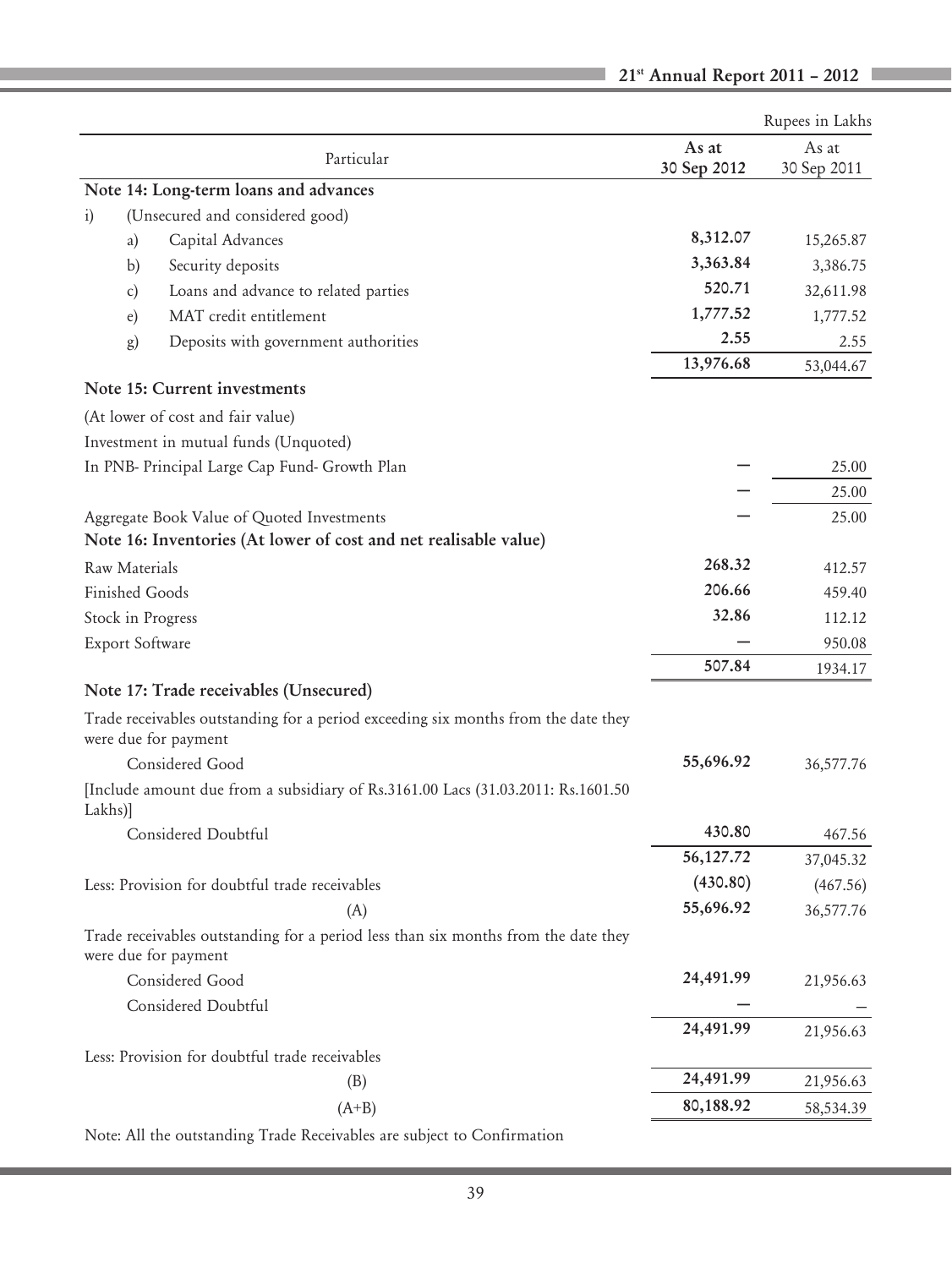|                                                  |                      | Rupees in Lakhs      |
|--------------------------------------------------|----------------------|----------------------|
| Particular                                       | As at<br>30 Sep 2012 | As at<br>30 Sep 2011 |
| Note 18: Cash and bank balances                  |                      |                      |
| Cash and cash equivalents                        |                      |                      |
| Cash on Hand                                     | 3.37                 | 2.66                 |
| Balances with Banks:                             |                      |                      |
| In current accounts                              | 27.83                | 471.79               |
| In EEFC account                                  | 0.24                 | 0.40                 |
| In Deposit accounts                              |                      | 26.42                |
| Other bank balances                              |                      |                      |
| In Ear marked Accounts                           |                      |                      |
| Margin Money deposits                            | 274.44               | 196.83               |
| - In Dividend Account                            | 13.20                | 9.57                 |
| Balance held as margin monies (Refer note below) |                      |                      |
|                                                  | 319.08               | 707.67               |

## Note:

Balances with banks include margin monies amounting to Rs39. 90lakhs (31.03.2011:.99 lakhs) which have an original maturity of more than 12 months.

#### Note 19: Short-term loans and advances

| Loans and advances to related parties                  |          |          |
|--------------------------------------------------------|----------|----------|
| Security deposits                                      | 193.65   | 126.94   |
| Loans and advances to employees                        | 20.42    | 14.04    |
| Prepaid expenses                                       | 256.18   | 437.40   |
| CENVAT credit receivable                               | 0.09     | 61.79    |
| Service tax credit receivable                          | 0.03     |          |
| TDS receivable                                         | 113.22   |          |
| Advances for supply of goods and rendering of services | 1,146.94 | 5,952.32 |
| Others                                                 | 1,694.52 | 158.34   |
| Less: Provision for Doubtful Advances                  | (14.08)  | (14.08)  |
|                                                        | 3,410.98 | 6,736.75 |
| Note 20: Other current assets                          |          |          |
| Interest accrued but not due on deposits               | 96.99    | 7.62     |
| Advance tax                                            | 3,331.37 | 2,634.70 |
|                                                        | 3,428.35 | 2,642.32 |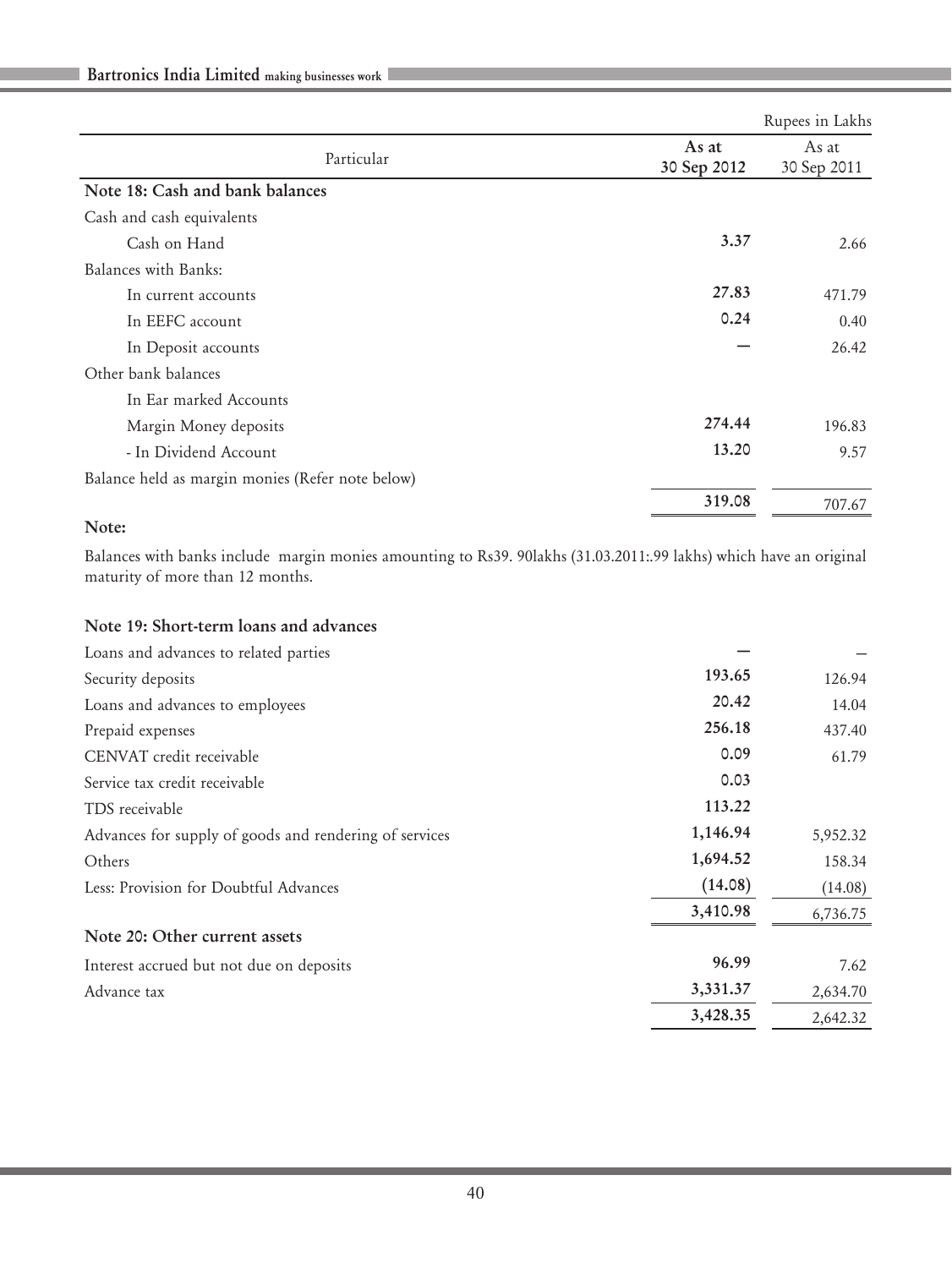|               |                                           |                              |                    |                                                       | Rupees in Lakhs          |
|---------------|-------------------------------------------|------------------------------|--------------------|-------------------------------------------------------|--------------------------|
|               | Particulars                               |                              |                    | <b>Eighteen Months</b><br>Period ended 30<br>Sep 2012 | Year Ended<br>31.03.2011 |
|               | Note 21: Revenue from operations          |                              |                    |                                                       |                          |
| A)            | Exports-Software                          |                              |                    |                                                       |                          |
|               | Value Added                               | Domestic                     |                    | 4,229.51                                              | 6,880.31                 |
|               | Self Developed                            | Exports                      |                    | 9,550.85                                              | 12,618.94                |
| B)            | Manufacturing                             |                              |                    | 1,124.53                                              | 2,281.94                 |
| $\mathcal{C}$ | Trading                                   |                              |                    |                                                       |                          |
|               | Software                                  |                              |                    |                                                       | 7,998.89                 |
|               | Hardware                                  |                              |                    | 40,199.85                                             | 17,165.44                |
| D)            | Services                                  |                              |                    | 512.15                                                | 12,759.49                |
| E)            | Other Operating Revenuew                  |                              |                    |                                                       |                          |
|               | Sale of scrap                             |                              |                    | 3.64                                                  |                          |
|               | Total                                     |                              |                    | 55,620.53                                             | 59,705.01                |
|               |                                           | Eighteen Months Period ended |                    |                                                       |                          |
|               |                                           | 30 Sep 2012                  |                    |                                                       | Year Ended 31.March.2011 |
|               | Particulars of sale of products           | Qty (Nos.)                   | Rupees in<br>Lakhs | Qty (Nos.)                                            | Rupees in<br>Lakhs       |
| $\mathbf{A}$  | Manufactured goods                        |                              |                    |                                                       |                          |
|               | Cards & RFID                              | 7,966,794                    | 1,124.53           | 19,963,330                                            | 2,281.94                 |
|               | Total                                     | 7,966,794                    | 1,124.53           | 19,963,330                                            | 2,281.94                 |
| B             | Traded goods                              |                              |                    |                                                       |                          |
|               | High sea sales                            |                              | 38,870.68          |                                                       | 24,567.37                |
|               | Others                                    |                              | 1,329.18           |                                                       | 596.96                   |
|               | Total                                     |                              | 40,199.85          |                                                       | 25,164.33                |
| C             | <b>Export Sales</b>                       |                              |                    |                                                       |                          |
|               | Value added software                      |                              | 4,229.51           |                                                       | 6,880.31                 |
|               | Self Deeloped Software                    |                              | 9,550.85           |                                                       | 12,618.94                |
|               | Total                                     |                              | 13,780.36          |                                                       | 19,499.25                |
|               | Total                                     |                              | 55,104.74          |                                                       | 46,945.52                |
|               | Particulars                               |                              |                    | <b>Eighteen Months</b><br>Period ended 30<br>Sep 2012 | Year Ended<br>31.03.2011 |
|               | Note 22: Other Income                     |                              |                    |                                                       |                          |
| a)            | Interest on deposit with banks and others |                              |                    | 100.36                                                | 18.10                    |
| b)            | Exchange gain(net)                        |                              |                    | 2,791.56                                              | 807.60                   |
| c)            | Creditors no longer payable               |                              |                    | 173.92                                                |                          |
| d)            | Miscellaneous income                      |                              |                    | 49.50                                                 | 86.98                    |
|               |                                           |                              |                    | 3,115.35                                              | 912.68                   |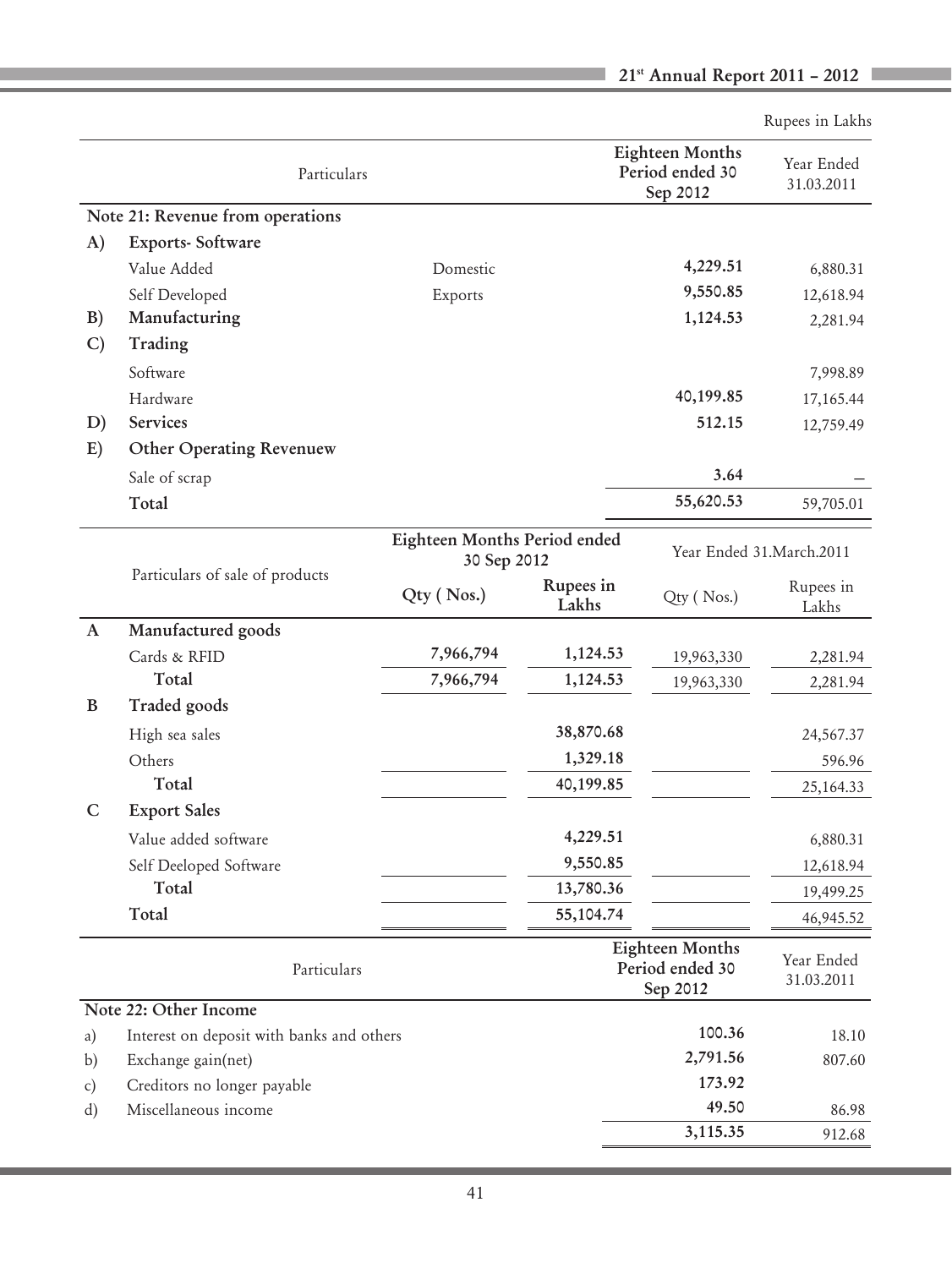|                                                                                          |                              |           |                                              | Rupees in Lakhs          |
|------------------------------------------------------------------------------------------|------------------------------|-----------|----------------------------------------------|--------------------------|
|                                                                                          |                              |           | Eighteen                                     |                          |
| Particulars                                                                              |                              |           | <b>Months Period</b>                         | Year Ended               |
|                                                                                          |                              |           | ended 30 Sep<br>2012                         | 31.03.2011               |
| Note 23.a: Cost of materials consumed                                                    |                              |           |                                              |                          |
| Opening Stock                                                                            |                              |           | 1,362.65                                     | 1,444.78                 |
| Add: Purchases                                                                           |                              |           | 3,262.70                                     | 7,595.24                 |
|                                                                                          |                              |           | 4,625.35                                     | 9,040.02                 |
| Less : Closing stock                                                                     |                              |           | 268.32                                       | 1,362.65                 |
| Details of raw materials consumed                                                        |                              |           | 4,357.03                                     | 7,677.37                 |
|                                                                                          | Eighteen Months Period ended |           |                                              | Year ended 31 March 2011 |
| Particulars                                                                              | 30 Sep 2012                  |           |                                              |                          |
|                                                                                          | Units                        | Rupees in | Units                                        | Rupees in                |
|                                                                                          | $($ Nos./ $Kgs)$             | Lakhs     | $\left(\frac{\text{Nos}}{\text{Kgs}}\right)$ | Lakhs                    |
| Cards/RFID                                                                               | 7,153,864                    | 998.22    | 19,964,990                                   | 1,819.00                 |
| Sofware                                                                                  |                              | 3,358.81  |                                              | 5,858.37                 |
| Total                                                                                    | 7,153,864                    | 4,357.03  | 19,964,990                                   |                          |
| Note 23.b: Details of purchase of traded                                                 |                              |           | 36,524.60                                    | 7,677.37                 |
| goods                                                                                    |                              |           |                                              | 21,111.31                |
| High sea purchases                                                                       |                              | 35,685.08 |                                              | 20,482.38                |
| Others                                                                                   |                              | 839.52    |                                              | 628.93                   |
| Total                                                                                    |                              | 36524.60  |                                              | 21,111.31                |
| Note 23.c: Changes in inventories of finished goods, work in progress and stock-in-trade |                              |           |                                              |                          |
|                                                                                          |                              |           | For the Eighteen                             | Year ended               |
|                                                                                          |                              |           | <b>Months Period</b>                         | 31 March                 |
|                                                                                          |                              |           | Ended 30 Sep 2012                            | 2011                     |
| Inventories at the beginning of the year:                                                |                              |           |                                              |                          |
| Finished goods                                                                           |                              |           | 459.40                                       | 397.63                   |
| Work in progress                                                                         |                              |           | 112.12                                       | 127.97                   |
| Stock in trade                                                                           |                              |           | 0.00                                         | 0.00                     |
|                                                                                          |                              |           | 571.53                                       | 525.60                   |
| Inventories at the end of the year:                                                      |                              |           |                                              |                          |
| Finished goods                                                                           |                              |           |                                              | 459.40                   |
| Work in progress                                                                         |                              |           | 32.86                                        | 112.12                   |
| Stock in trade                                                                           |                              |           | 206.66                                       |                          |
|                                                                                          |                              |           | 239.52                                       | 571.52                   |
| Net (increase) / decrease                                                                |                              |           | 332.01                                       | -45.92                   |
| Note 24: Employee benefit expense                                                        |                              |           |                                              |                          |
| Salaries, wages and bonus                                                                |                              |           | 2,391.33                                     | 941.68                   |
| Contribution to provident and other funds                                                |                              |           | 160.46                                       | 34.23                    |
| Staff welfare expenses                                                                   |                              |           | 57.43                                        | 79.28                    |
|                                                                                          |                              |           | 2,609.22                                     | 1,055.19                 |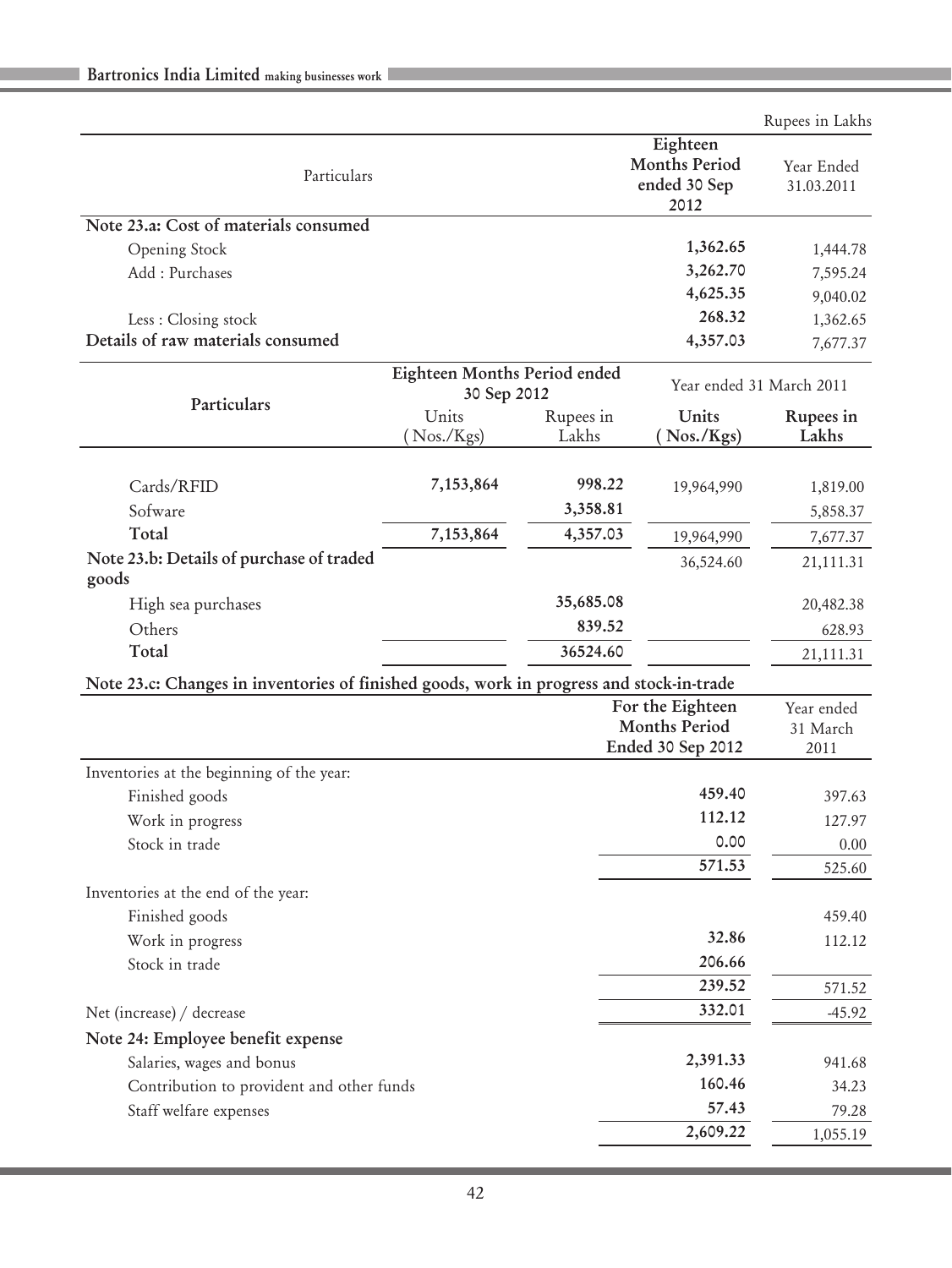|                                                                      |                      | Rupees in Lakhs |
|----------------------------------------------------------------------|----------------------|-----------------|
|                                                                      | For the Eighteen     | Year ended      |
| Particulars                                                          | <b>Months Period</b> | 31 March        |
|                                                                      | Ended 30 Sep 2012    | 2011            |
| Note 25: Finance costs                                               |                      |                 |
| Interest expense on                                                  |                      |                 |
| Borrowings                                                           | 6,844.35             | 5,090.27        |
| interest on delayed payment of income tax                            | 65.60                | 535.95          |
| Others                                                               | 434.60               | 389.96          |
|                                                                      | 7,344.55             | 6,016.18        |
| Note 26: Other expenses                                              |                      |                 |
| Advertisement                                                        | 189.53               | 126.07          |
| Bank charges                                                         | 47.61                | 44.43           |
| Business promotion                                                   | 14.54                |                 |
| Communication                                                        | 219.40               | 51.32           |
| Directors' Sitting fees                                              | 1.95                 | 1.35            |
| Donations                                                            | 0.13                 | 113.45          |
| Electricity charges                                                  | 52.31                | 27.91           |
| Factory maintenance                                                  | 0.91                 | 12.88           |
| Insurance                                                            | 95.71                | 96.53           |
| Job work charges                                                     | 4.21                 | 12,413.78       |
| Legal and professional                                               | 349.63               | 185.92          |
| Loss on sale of fixed assets                                         |                      |                 |
| Miscellaneous expenses                                               | 78.35                | 86.65           |
| Other manufacturing expenses                                         | 2.15                 |                 |
| Power and fuel                                                       | 35.36                | 42.62           |
| Payments to auditors (Refer Note (i) below)                          | 50.00                | 92.50           |
| Maintenance Charges-MCD                                              | 2.93                 |                 |
| Printing and stationery                                              | 27.47                | 33.62           |
| Project Expenses                                                     | 55.04                | 78.91           |
| Provision for doubtful trade receivables, loans and advances         |                      | 489.42          |
| <b>Bad Debts</b>                                                     | 4,793.87             |                 |
| Rates and taxes                                                      | 39.05                | 15.64           |
| Rent                                                                 | 232.22               | 142.74          |
| Lease rentals                                                        | 724.23               |                 |
| Repairs and Maintenance-Machinery                                    | 4.47                 | 6.92            |
| Impairment of carrying cost of CWIP                                  | 4,093.40             |                 |
| Repairs and Maintenance-Others                                       | 42.78                | 56.75           |
| <b>RSBY Enrolment Expenses</b>                                       | 481.35               |                 |
| Security Charges                                                     | 139.16               |                 |
| Travelling and conveyance                                            | 359.50               | 261.42          |
|                                                                      | 12, 137.26           | 14,380.83       |
| Note (i): Payments to the auditors (net of service tax input credit) |                      |                 |
| As auditors -statutory audit                                         | 81.89                | 79.41           |
| Other Services                                                       | 0.94                 | 0.29            |
| Total                                                                | 82.83                | 79.70           |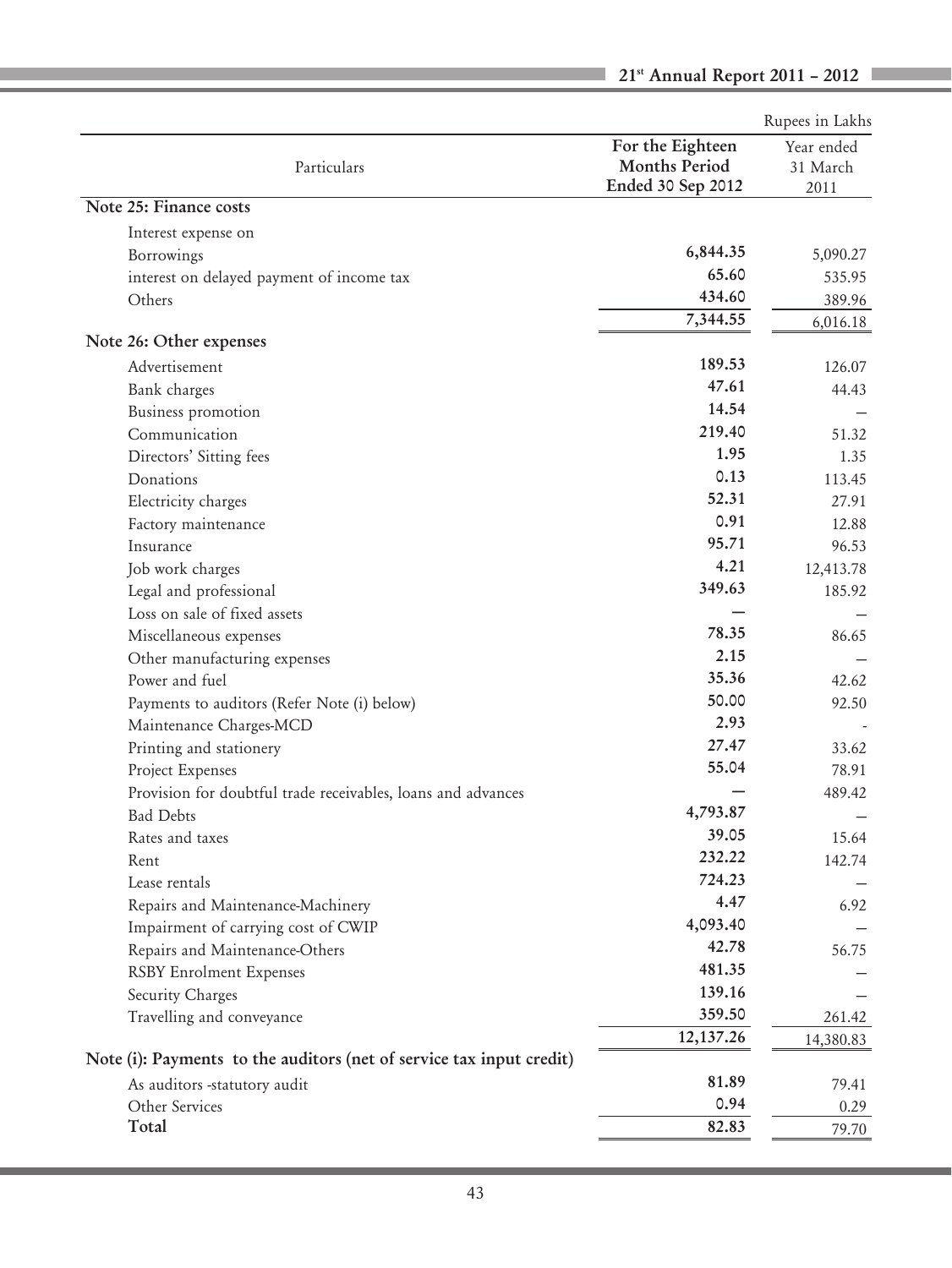# Notes to Account:

## 27. Contingent Liabilities:

Letters of Credit and Guarantees issued: The Communication of the Rs. & USD. In Lakhs

| <b>Particulars</b>                         | As At<br>30.09.2012 | As At<br>31.03.2011     |
|--------------------------------------------|---------------------|-------------------------|
| Letters of Credit                          |                     |                         |
| Counter Guarantees Given To Banks Towards: |                     |                         |
| Bank Guarantees Issued                     | $\text{Rs.} 573.83$ | R <sub>s</sub> . 497.97 |
| Corporate Guarantees                       | <b>USD 150</b>      |                         |

## 28. Claims Against The Company Not Acknowledged As Debts:

| Disputed Taxes | As At<br>30.09.2012 | As At<br>31.03.2011 |
|----------------|---------------------|---------------------|
| Income Tax     | 2,111.02            | 297.74              |
| Sales Tax      | 5.95                | 54.25               |

29. Estimated amount of contracts remaining to be executed on capital account and not provided for [Net of advance Rs.8,312.07 lakhs (31.03.2011 Rs. 15,265.87 lakhs)] Rs1,555.54 lakhs (31.03.2011: Rs. 29,643.67 lakhs )

## 30. Share Warrants:

The Company has issued 6,300,000 Convertible Share Warrants of Rs 10 each at a premium of Rs 222 per warrant belonging to the promoter and promoter group and 2,000,000 Compulsory Convertible Warrants of Rs.10 each at a premium of Rs.152.25 per warrant to non-promoter group during February, 2010.These are convertible into equity shares at a later date but before expiry of 18 months from the date of issue in one or more tranches. As per the terms of issue, the Company has received 25% value as advance against the said Compulsory Convertible Warrants aggregating to Rs. 4,465.25 Lakhs. The advance amount has been capitalized as the warrant holder had intimated the company about their non-exercise of their right of conversion.

## 31. Reserves & Surplus:

## Securities Premium:

a. As stated in Significant Accounting Policies No. 15 of Schedule 20, the Company charges the premium payable on redemption of Foreign Currency Convertible Bonds to the securities premium account over the life of the bond. Had the Company provided the full liability of premium payable on redemption of bonds in terms of the provisions of Accounting Standard-29 'Provisions, Contingent Liabilities & Contingent Assets' in Securities Premium Account in the year of issue, the additional liability would have been Rs.789.79 Lakhs (31.03.2011 Rs. 3,581.92 Lakhs).

## 32. Unsecured Loans:

## Foreign Currency Convertible Borrowings (FCCB):

The Company raised US\$ 50 Million ('FCCB') on 04.01.2008 through the issue of zero coupon Foreign Currency Convertible Bonds. The Bond holders have an option to convert each bond of US\$ 100000 into shares of Rs. 10/ each at the conversion price of Rs.290/-. These bonds are redeemable with a yield to maturity of 6.65%. The bonds unless converted will be redeemed on 4th February, 2013.

FCCB Price Reset: Pursuant to the terms and conditions of FCCB-II Bond issue the conversion price has been reset from Rs.290 to Rs.232 on 6 July, 2009 and further to Rs.191.25 on 4 January, 2010.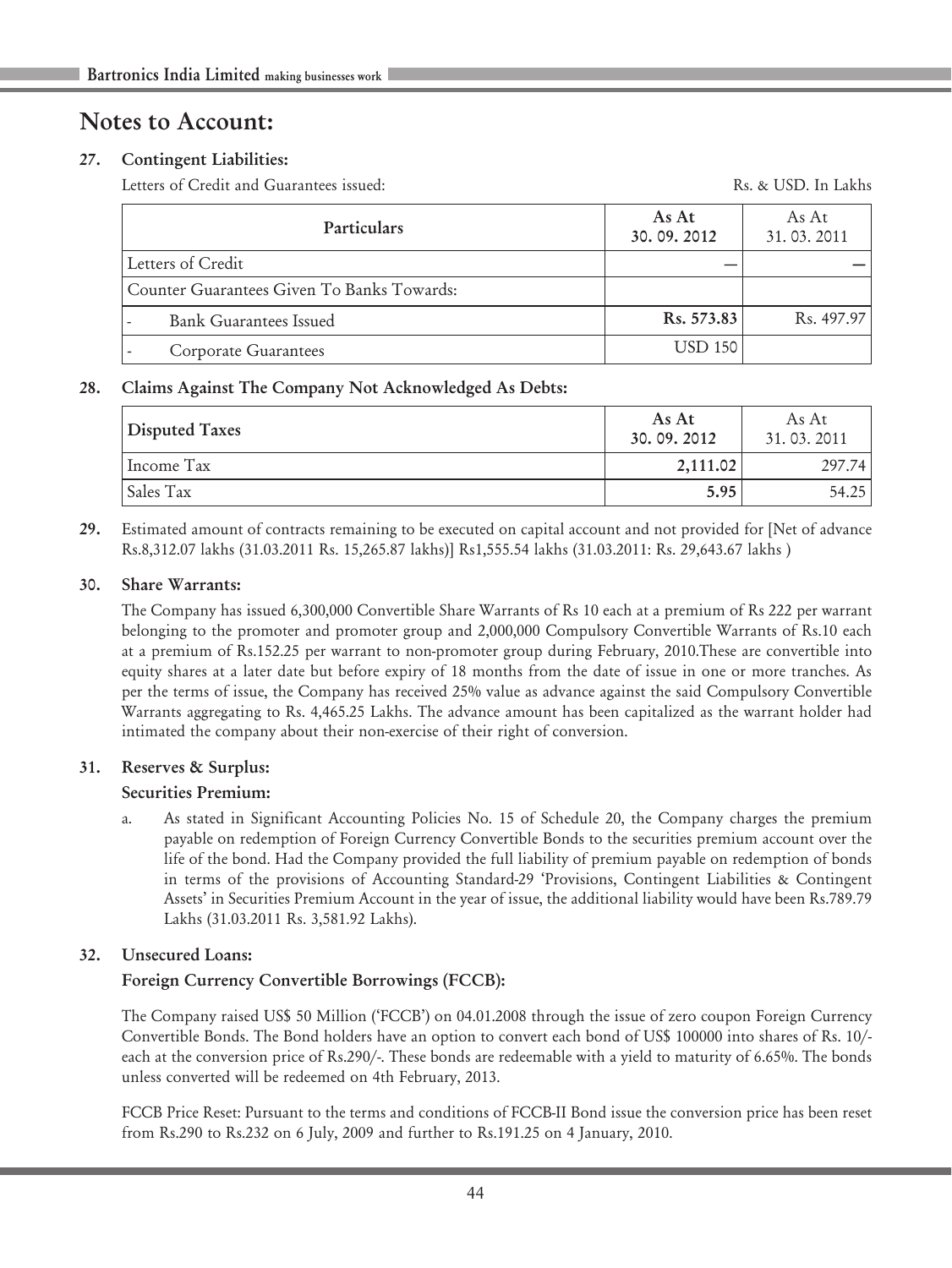Movement of Foreign Currency Convertible Bonds is given below:

Rs. in Lakhs

|                                   | As At 30.09.2012        |           | As At 31.03.2011        |           |  |
|-----------------------------------|-------------------------|-----------|-------------------------|-----------|--|
|                                   | <b>FCCB</b>             |           | FCCB                    | Total     |  |
|                                   | (Redeemable in<br>2013) | Total     | (Redeemable in<br>2013) |           |  |
| <b>Opening Balance</b>            | 22,670.80               | 22,670.80 | 22,450.00               | 22,450.00 |  |
| Add: FCCB raised during the year. |                         |           |                         |           |  |
| Add: Foreign Exchange Loss (net)  | 3654.2                  |           | 220.8                   | 220.8     |  |
| Less: Foreign Exchange Gain (net) |                         |           |                         |           |  |
| Closing Balance                   | 26,325.00               |           | 22,670.80               | 22,670.80 |  |

## 33. Derivative Instruments:

Un-hedged foreign currency exposures by way of derivative instruments or otherwise are as follows:

Rs. in Lakhs

|                                    | As At<br>30.9.2012          |                                | As At<br>31.3.2011   |                                |  |
|------------------------------------|-----------------------------|--------------------------------|----------------------|--------------------------------|--|
| Particulars                        | <b>US Dollar</b><br>(lakhs) | Rupee<br>Equivalent<br>(lakhs) | US Dollar<br>(lakhs) | Rupee<br>Equivalent<br>(lakhs) |  |
| Amount Receivable on Account of    |                             |                                |                      |                                |  |
| Export of Goods                    | 1,465.82                    | 77,175.66                      | 1,273.37             | 57,736.65                      |  |
| Other Receivables                  |                             |                                | 719.25               | 32,611.98                      |  |
| Amount Payable on account of       |                             |                                |                      |                                |  |
| Import of Goods & Services         | 348.53                      | 18,350.61                      | 245.25               | 11,118.67                      |  |
| Capital Imports                    |                             |                                |                      |                                |  |
| Foreign Currency Convertible Bonds | 500                         | 26,325.00                      | 500.00               | 22,670.80                      |  |
| Redemption Premium on FCCB         | 1,823.06                    | 9,598.43                       | 118.31               | 5,364.31                       |  |
| Other Payables                     |                             |                                | 63.40                | 2,874.76                       |  |

## 34. Related Party Disclosures:

The following are related parties as defined in "Accounting Standard (AS) 18- Related Party Disclosures" notified under The Companies (Accounting Standards) Rules, 2006.

## A. List of Related Parties

## 1. Subsidiaries

| Subsidiaries of Bartronics India Limited |                            | Country of<br>Incorporation | Percentage of<br>Ownership Interest |
|------------------------------------------|----------------------------|-----------------------------|-------------------------------------|
|                                          | Bartronics Asia Pte Ltd.   | Singapore                   | 100%                                |
|                                          | Bartronics Middle East FZE | JAE                         | 100%                                |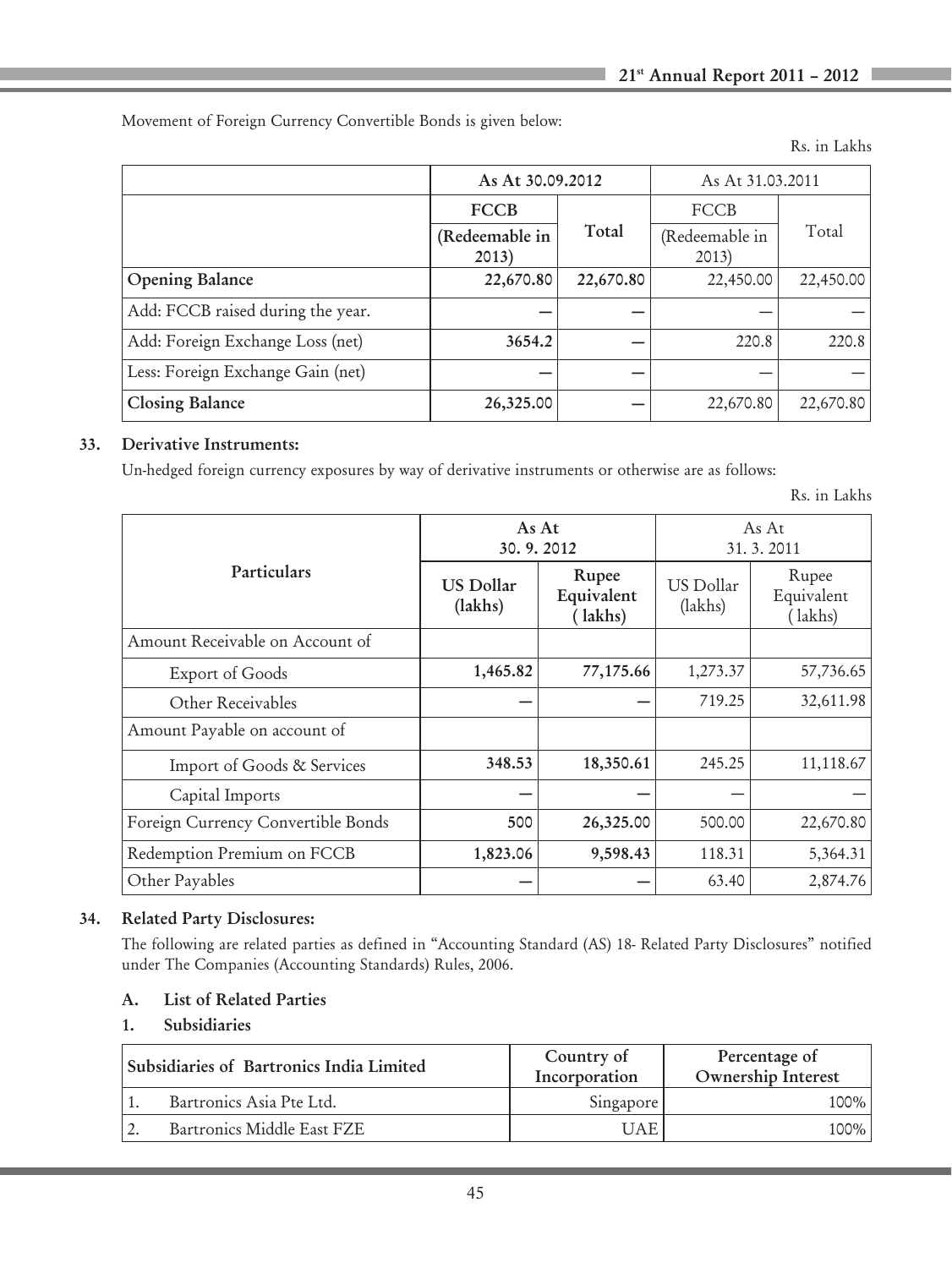|    | Subsidiaries of Bartronics America Inc. |            |       |
|----|-----------------------------------------|------------|-------|
| 1. | Empower Technology Solutions Inc        | USA.       | 100%  |
| 2. | Performica Software Private Limited     | India      | 100%  |
| 3. | Quality E People                        | <b>USA</b> | 100%  |
|    | Subsidiary of Bartronics Asia Pte Ltd.  |            |       |
| 1. | Bartronics Hongkong                     | Hong Kong  | 100%  |
| 2. | Veneta Holdings Limted                  | Mauritius  | 100%  |
| 3. | Bartronics America Inc                  | <b>USA</b> | 99.9% |
| 4. | Bartronics Global Solutions             | India      | 99%   |
| 5. | Burbank Holdings Limited                | Mauritius  | 100%  |

## 2. Key Management Personnel

Mr. Sudhir Rao — Managing Director

## B. Related Party Transactions:

|                                        |              |           |                                                 | Rs. in Lakhs |  |  |
|----------------------------------------|--------------|-----------|-------------------------------------------------|--------------|--|--|
|                                        | Subsidiaries |           | Key Management Personnel and their<br>Relatives |              |  |  |
| Transactions                           | 2011-12      | 2010-11   | 2011-12<br>2010-11                              |              |  |  |
| <b>Sales</b>                           |              |           |                                                 |              |  |  |
| Bartronics Asia Pte Ltd.               | 7.66         | 13.63     |                                                 |              |  |  |
| Bartronics Middle East FZE             | 1138.07      | 1,658.30  |                                                 |              |  |  |
| Bartronics America Inc.                |              | 311.62    |                                                 |              |  |  |
| Empower Technology Solutions Inc.      |              | 52.70     |                                                 |              |  |  |
| Purchases                              |              |           |                                                 |              |  |  |
| Bartronics America Inc.                |              | 10,744.64 |                                                 |              |  |  |
| Bartronics Asia Pte Ltd.               |              | 0.57      |                                                 |              |  |  |
| Diminution in value of Investment.     |              |           |                                                 |              |  |  |
| ROI Public Relations Pyt Ltd.          | 3.12         |           |                                                 |              |  |  |
| Advances Written-Off                   |              |           |                                                 |              |  |  |
| ROI Public Relations Pvt Ltd.          |              | 6.50      |                                                 |              |  |  |
| Advances to                            |              |           |                                                 |              |  |  |
| Bartronics America Inc.                |              | 531.91    |                                                 |              |  |  |
| Bartronics Asia Pte Ltd.               | (4.26)       |           |                                                 |              |  |  |
| ROI Public Relations Pvt Ltd.          |              | 6.50      |                                                 |              |  |  |
| Bartronics Middle East FZE.            | 0.54         |           |                                                 |              |  |  |
| <b>Investment in Equity Shares</b>     |              |           |                                                 |              |  |  |
| Bartronics Middle East FZE.            | 18.96        | 18.96     |                                                 |              |  |  |
| Bartronics Asia Pte Ltd                | 204.37       | 204.37    |                                                 |              |  |  |
| Bartronics America Inc.                | 0.60         | 0.60      |                                                 |              |  |  |
| <b>Investment in Preference Shares</b> |              |           |                                                 |              |  |  |
| Bartronics Asia Pte Ltd                | 8,449.79     |           |                                                 |              |  |  |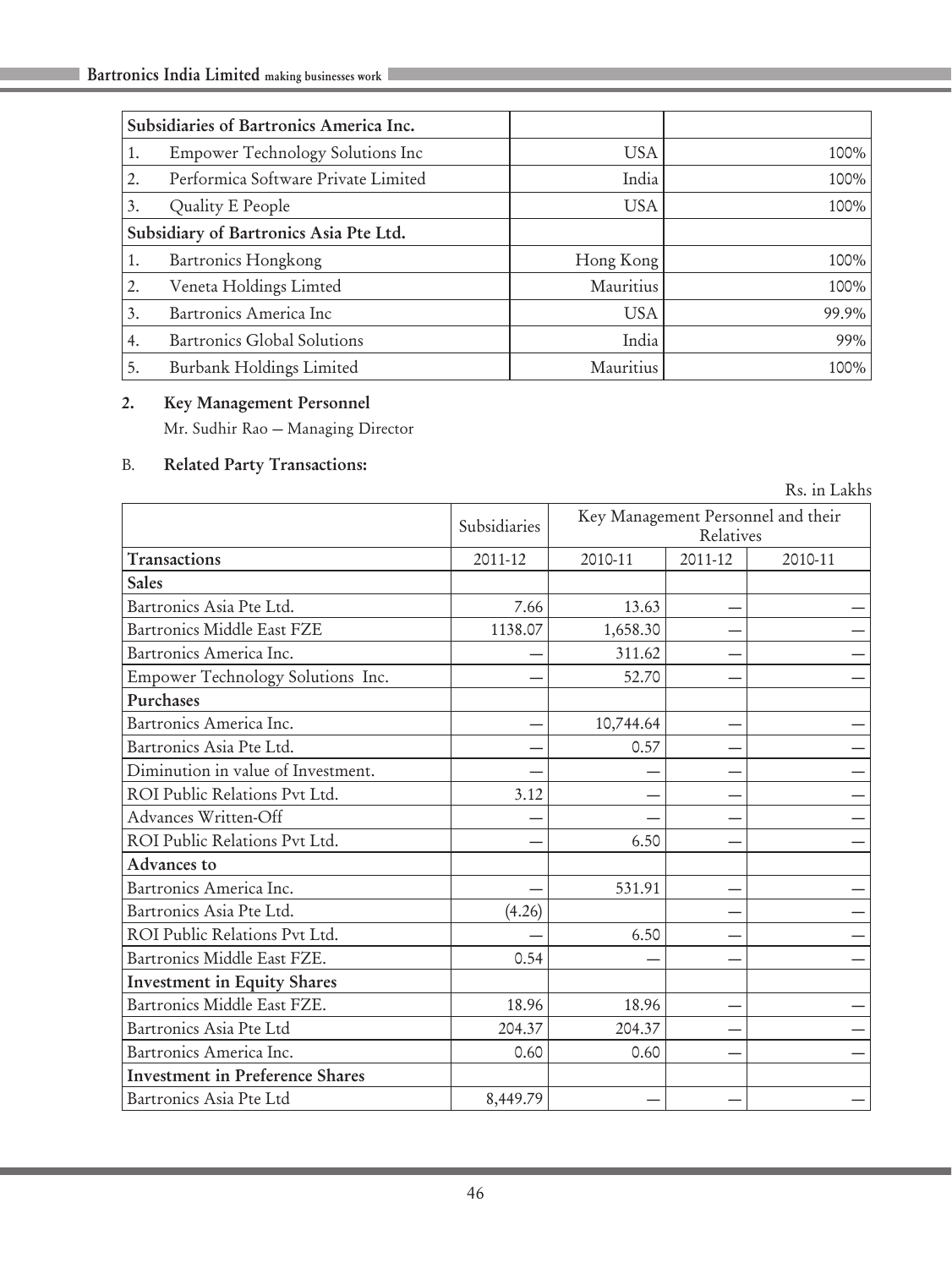| Bartronics America Inc.                | 21,544.25 |           |       |       |
|----------------------------------------|-----------|-----------|-------|-------|
| Remuneration Paid                      |           |           | 82.18 | 82.18 |
| Mr. Sudhir Rao                         |           |           | 82.18 | 82.18 |
| Outstanding Balances as at Sep 31,2012 |           |           |       |       |
| Advances                               |           |           |       |       |
| Bartronics America Inc.                |           | 23,046.11 |       |       |
| Bartronics Asia Pte Ltd.               |           | 9,565.32  |       |       |
| Bartronics Middle East FZE             | 0.54      | 0.54      |       |       |
| Receivables                            |           |           |       |       |
| Bartronics Asia Pte Ltd.               | 5.69      | 13.05     |       |       |
| Bartronics America Inc.                |           | 52.48     |       |       |
| Empower Technology Solutions Inc       |           | 69.80     |       |       |
| Bartronics Middle East FZE             | 3159.55   | 1601.50   |       |       |
| Payables                               |           |           |       |       |
| Bartronics America Inc.                |           | 1,619.24  |       |       |

## 35. Disclosure as per Clause 32 of the Listing Agreement

Loans and Advances in the Nature of Advances Given To Subsidiaries: Rs. in Lakhs

| Name of the Company        | Relationship | <b>Amount Outstanding</b><br>As On 30.09.12 | Maximum Balance<br>Outstanding During<br>the Year |
|----------------------------|--------------|---------------------------------------------|---------------------------------------------------|
| Bartronics Asia Pte Ltd    | Subsidiary   | (4.26)<br>9,565.33                          | (4.26)<br>9565.33                                 |
| Bartronics America Inc     | Subsidiary   | 23,046.11                                   | 23,046.11                                         |
| Bartronics Middle East FZE | Subsidiary   | 0.54<br>0.54                                | 0.54<br>19.50                                     |
| Total                      |              | 0.54<br>32,611.98                           | 0.54<br>32,630.94                                 |

Figures in italics represent previous year's figures.

#### 36. Managerial Remuneration

Rs. in Lakhs

| Particulars                    | $2011 - 12$ | $2010 - 11$    |
|--------------------------------|-------------|----------------|
| Salaries & Allowances          | 82.09       | 82.09          |
| Contribution to Provident Fund | 0.09        | 0.09           |
| Directors' Sitting Fees        | 1.95        | $1.35^{\circ}$ |
| Total                          | 84.13       | 83.53          |

1. The above figures exclude provision for gratuity and compensated absences actuarially valued as separate figures are not available.

2. As per the term of appointment, no commission is payable to Managing Director or Whole time Directors, accordingly computation of Net Profit in accordance with Section 309(5) of the Companies Act, 1956 is not given.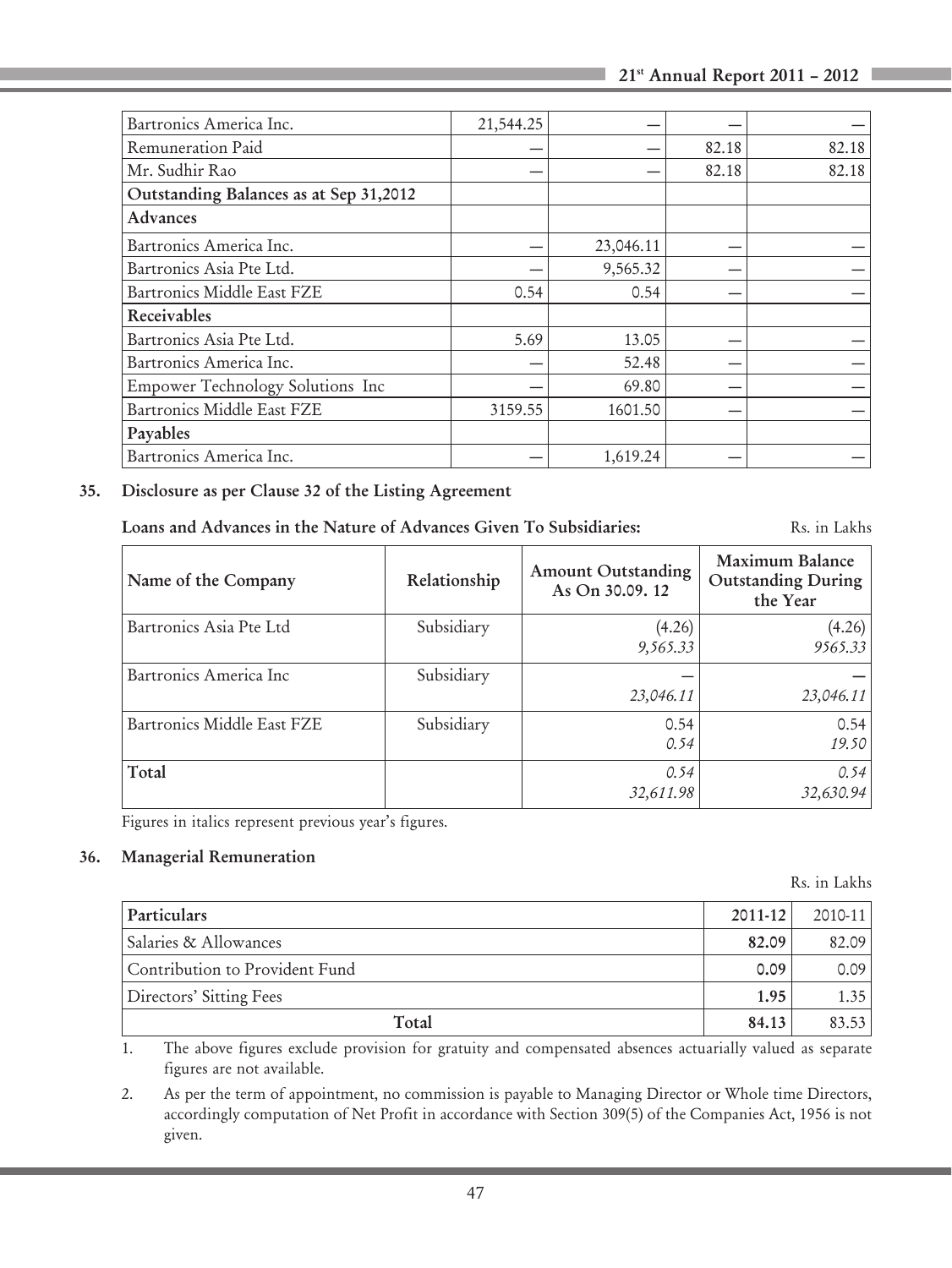## 37. Auditor's Remuneration Rs. in Lakhs

| Particulars    | 2011-12 | 2010-11 |
|----------------|---------|---------|
| Audit Fees     | 15.00   | 32.50   |
| Limited Reiews | 35.00   | 35.00   |
| Other Services |         | 25      |
| Total          | 50.00   | 92.50   |

#### 38. Segment Reporting

- 1. The activities of the Company relate to only one business segment i.e. the business of providing Automatic Identification & Data Capture (AIDC) solutions.
- 2. Information relating to Secondary Segment based on geographical location:

Rs. in Lakhs

| Particulars   |           | <b>Segment Revenue</b> |           |        |             | <b>Segment Assets</b> |           |           |  |
|---------------|-----------|------------------------|-----------|--------|-------------|-----------------------|-----------|-----------|--|
|               |           | <b>Sales</b>           |           |        |             | Debtors               |           |           |  |
|               | 2011-2012 |                        | 2010-2011 |        |             | 2011-2012             |           | 2010-2011 |  |
| Hong Kong     | 5,651.63  | 10.16                  | 18,228.07 | 30.53  | 10,173.18   | 12.62                 | 30,192.04 | 51.17     |  |
| <b>UAE</b>    | 28,029.60 | 50.39                  | 13,237.11 | 22.17  | 30, 163. 03 | 37.42                 | 15,262.89 | 25.87     |  |
| <b>USA</b>    | 15,556.34 | 27.97                  | 12,535.46 | 21.00  | 16,770.74   | 20.80                 | 2,119.22  | 3.59      |  |
| Others        | 6,382.91  | 11.48                  | 12,601.44 | 21.10  | 23,512.30   | 29.16                 | 10,162.50 | 17.22     |  |
| Outside India | 50,771.75 | 91.28                  | 56,602.08 | 94.80  | 77,175.66   | 95.73                 | 57,736.65 | 97.85     |  |
| Within India  | 4,848.73  | 8.72                   | 3,102.93  | 5.20   | 3,444.06    | 4.27                  | 1,265.30  | 2.15      |  |
| Total         | 55,620.48 | 100.00                 | 59,705.01 | 100.00 | 80,619.72   | 100                   | 59,001.95 | 100.00    |  |

39. Composition of Deferred Tax Liability: Rs. in Lakhs

| Particulars                                        | As At<br>31.03.2011 | Movement<br>During the Year | As At<br>31.09.2012 |
|----------------------------------------------------|---------------------|-----------------------------|---------------------|
| Deferred Tax Liability:                            |                     |                             |                     |
| Relating to Fixed Assets                           | 5,013.39            | (1, 132.99)                 | 3,880.40            |
| Total                                              | 5,013.39            | (1, 132.99)                 | 3,880.40            |
| Deferred Tax Assets:                               |                     |                             |                     |
| Provision for Doubtful Debts / Advances / Deposits | 156.27              | (16.50)                     | 139.77              |
| Disallowances under Section 43B                    | 21.40               | 25.88                       | 47.28               |
| Unabsorbed Depreciation                            | 1,524.88            | (1,523.88)                  |                     |
| Total                                              | 1,702.55            | (1,515.49)                  | 187.06              |
| Net Deferred Tax Liability                         | 3,310.84            | 382.50                      | 3,693.34            |

Note: Based on expert opinion the deferred tax expense in the previous year has been recognized using previous year applicable effective tax rate being Minimum Alternate Tax (MAT) rate.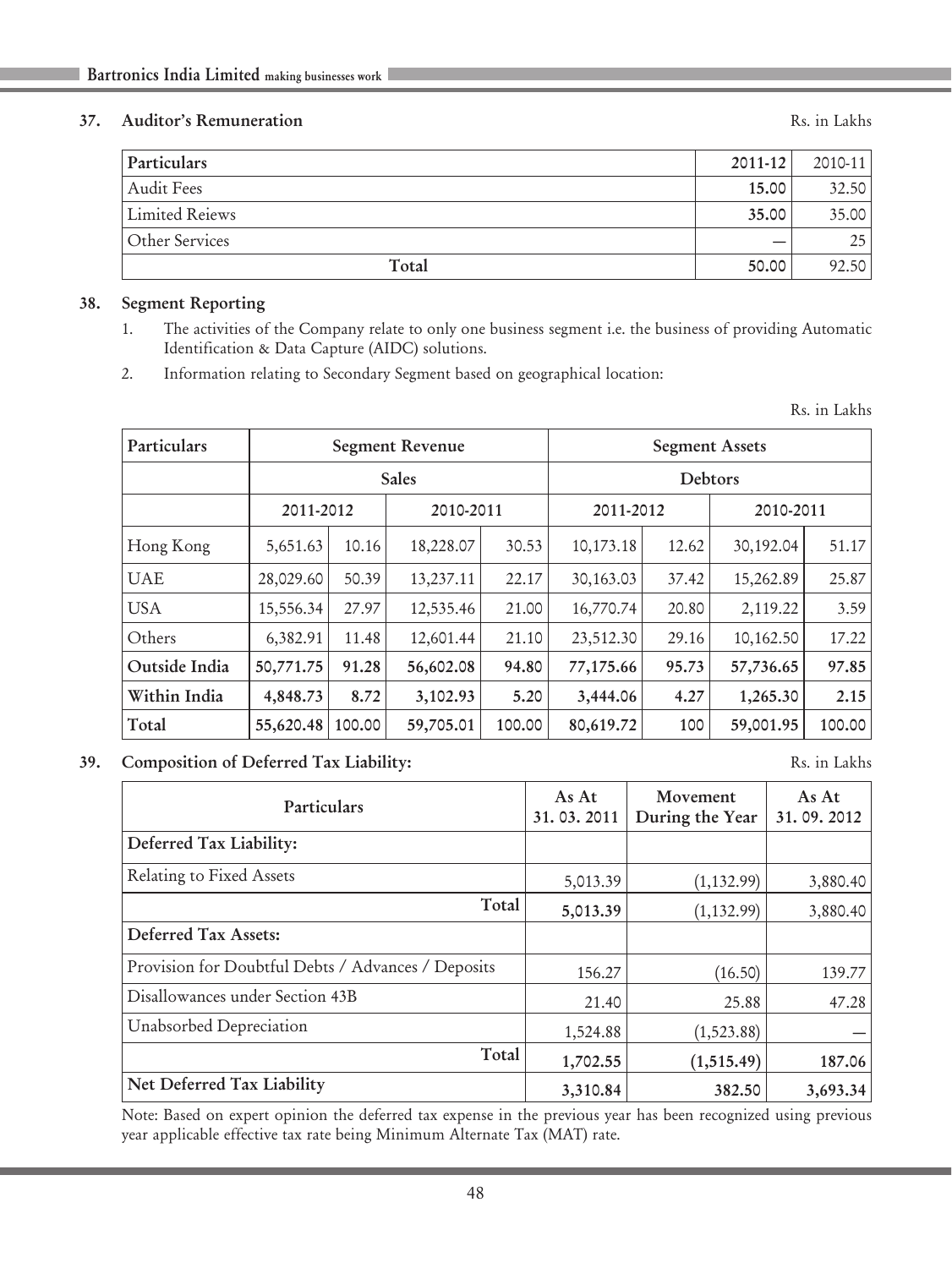#### 40. Earnings Per Share:

| Particulars                                                                              | 2011-2012    | 2010-2011  |
|------------------------------------------------------------------------------------------|--------------|------------|
| Profit after Taxation (Rs. in Lakhs)                                                     | $-12,182.81$ | 6,580.544  |
| Profit attributable to Equity shareholders for Basic and Diluted EPS (Rs.<br>in Lakhs)   | $-12,182.81$ | 6,580.544  |
| Weighted average number of equity shares used in computing Basic<br>Earnings Per Share   | 34,048,861   | 34,048,861 |
| Add: Effect of potential equity shares on conversion of FCCB and<br>Warrants outstanding |              | 186,45,098 |
| Weighted average number of equity shares used in computing Diluted<br>Earnings Per Share |              | 52,693,959 |
| Earnings per share – Face Value: Rs.10/- each                                            |              |            |
| - Basic                                                                                  | (35.78)      | 19.33      |
| - Diluted                                                                                |              | 12.49      |

41. Consumption of Directly Imported And Indigenously Obtained Raw Materials, Stores And Spares And Components

| Particulars          | 2011-12      |           | 2010-11      |        |  |
|----------------------|--------------|-----------|--------------|--------|--|
|                      | Rs. in Lakhs | $\%$      | Rs. in Lakhs | $\%$   |  |
| <b>Raw Materials</b> |              |           |              |        |  |
| -Imported            | 2,928.23     | $67.21\%$ | 5,858.37     | 76.31% |  |
| -Indigenous          | 1,428.80     | $32.79\%$ | 1,819.00     | 23.69% |  |
| Total                | 4,357.03     | 100%      | 7,677.37     | 100%   |  |

#### 42. CIF Value of Imports Rs. in Lakhs

| Particulars      | 2011-2012 | 2010-2011 |
|------------------|-----------|-----------|
| Raw Material     | 2,928.23  | 5,822.11  |
| Goods for resale | 35,811.91 | 20,482.38 |
| Total            | 38,740.14 | 26,304.49 |

#### 43. Earnings in Foreign Exchange (on accrual basis) Rs. in Lakhs

| Particulars                 | 2011-12   | 2010-11   |
|-----------------------------|-----------|-----------|
| <b>FOB Value of Exports</b> | 50,771.80 | 44,066.62 |

#### 44. Expenditure in Foreign Currency (on accrual basis) Rs. in Lakhs

| Particulars    | 2011-12 | 2010-11 |
|----------------|---------|---------|
| Foreign Travel | 7.00    |         |
| Others         |         |         |

## 45. Disclosures as required under Accounting Standard AS-15

*The company liability on account of Employee benefits comprising Gratuity- a defined benefit scheme and compensated absences has been determined in accordance with the requirements of Accounting Standard (AS)-15 notified by the Companies (Accounting Standards) Rules, 2006. Disclosures required in terms of the requirement of AS-15.*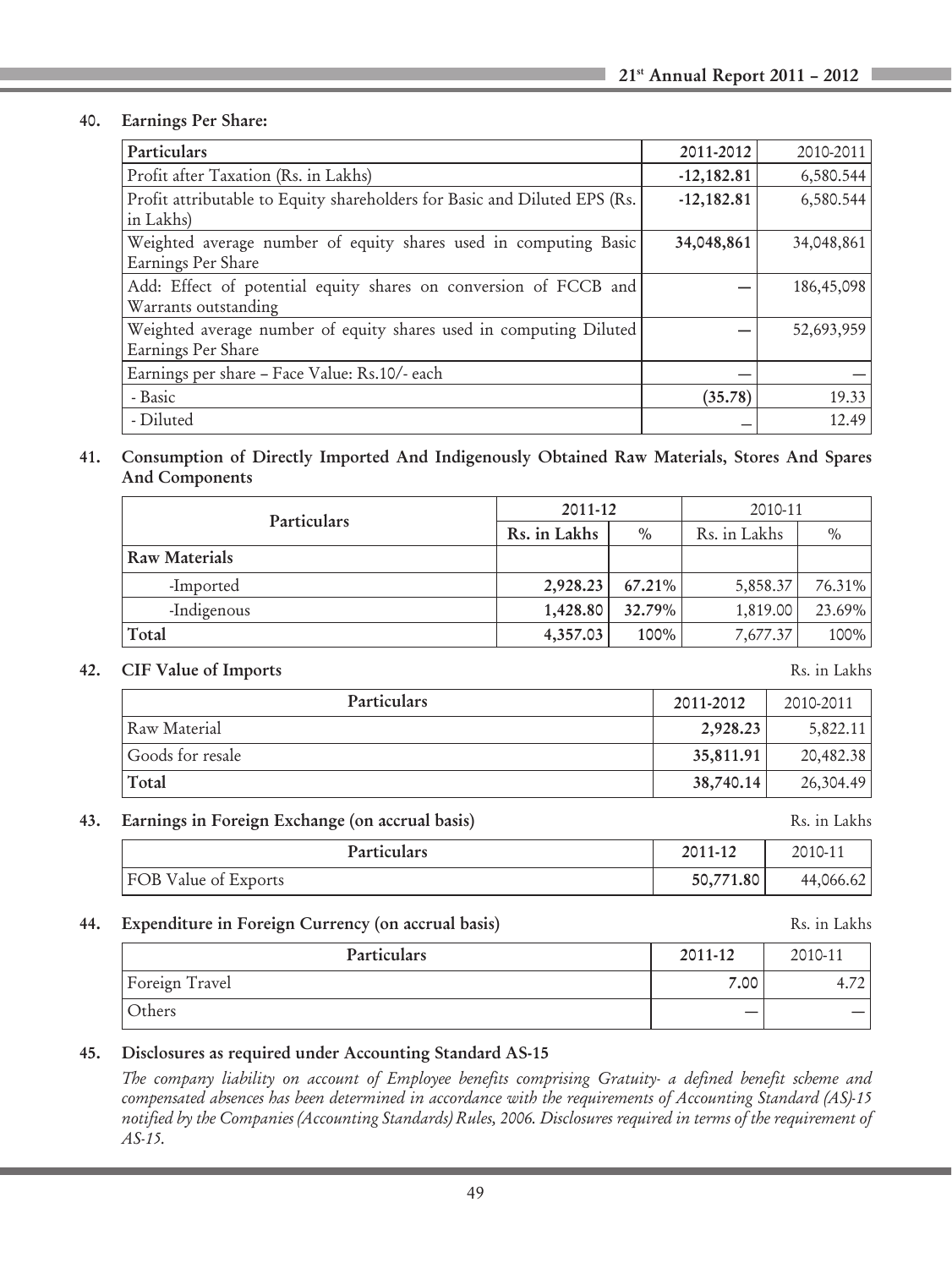| Expenses recoginsed in statement of profit and loss account |          |                             |        |  |  |
|-------------------------------------------------------------|----------|-----------------------------|--------|--|--|
| Particulars                                                 | Gratuity | <b>Compensated Absences</b> | Total  |  |  |
| <b>Current Service Cost</b>                                 | 47.64    | 39.35                       | 86.99  |  |  |
|                                                             | 10.45    | 14.25                       | 24.70  |  |  |
| <b>Interest Cost</b>                                        | 5.48     | 2.64                        | 8.12   |  |  |
|                                                             | 2.79     | .44                         | 3.22   |  |  |
| Actuarial (Gains)/Losses                                    | (2.12)   | (2.64)                      | (4.76) |  |  |
|                                                             | (12.49)  | 4.25                        | (8.24) |  |  |
| Total expense included in the Statement of Profit &         | 50.99    | 39.35                       | 90.34  |  |  |
| Loss                                                        | .75      | 18.94                       | 19.69  |  |  |
| Net Liability recognized in Balance Sheet                   |          |                             |        |  |  |
|                                                             | 44.46    | 60.85                       | 105.31 |  |  |
| Present Value of Defined Benefit Obligation                 | 46.47    | 21.50                       | 65.97  |  |  |
|                                                             |          |                             |        |  |  |
| Fair Value on Plan Assets                                   |          |                             |        |  |  |
|                                                             | 95.45    | 60.85                       | 156.3  |  |  |
| Net Liability recognised in Balance Sheet                   | 44.46    | 21.50                       | 65.97  |  |  |
| Change in Defined Benefit Obligations (DBO)                 |          |                             |        |  |  |
| Present Value of DBO at Beginning of Period / Year          | 44.46    | 21.50                       | 65.96  |  |  |
|                                                             | 46.47    | 7.25                        | 53.72  |  |  |
| <b>Current Service Cost</b>                                 | 47.64    | 39.35                       | 86.99  |  |  |
|                                                             | 10.45    | 14.25                       | 24.70  |  |  |
| <b>Interest Cost</b>                                        | 5.47     | 2.64                        | 8.11   |  |  |
|                                                             | 2.79     | 0.44                        | 3.23   |  |  |
|                                                             | (2.12)   | (2.64)                      | (4.76) |  |  |
| Actuarial (Gains)/Losses                                    | (12.49)  | 4.25                        | 8.24   |  |  |
|                                                             |          |                             |        |  |  |
| <b>Benefits Paid</b>                                        | (2.75)   | (4.69)                      | (7.44) |  |  |
|                                                             | 95.45    | 60.85                       | 156.3  |  |  |
| Present Value of DBO at the End of Period/Year              | 44.46    | 21.50                       | 65.96  |  |  |

| Assumptions                  |          |
|------------------------------|----------|
| Interest / Discount Rate     |          |
|                              |          |
| Rate of escalation in salary | 7.00%    |
| Attrition Rate               | $4.00\%$ |
|                              | 4.00%    |

*Note: Figures in italics relate to previous year*

*Note: Only Provisions has been Made in the books but no payments were made.*

## i) Discount Rate

The discount rate is based on the prevailing market yield on Indian Government Securities as at the balance sheet date for the estimated term of the obligations.

## ii) Salary Escalation Rate

The estimates of future salary increase considered takes into account the inflation, seniority and other relevant factors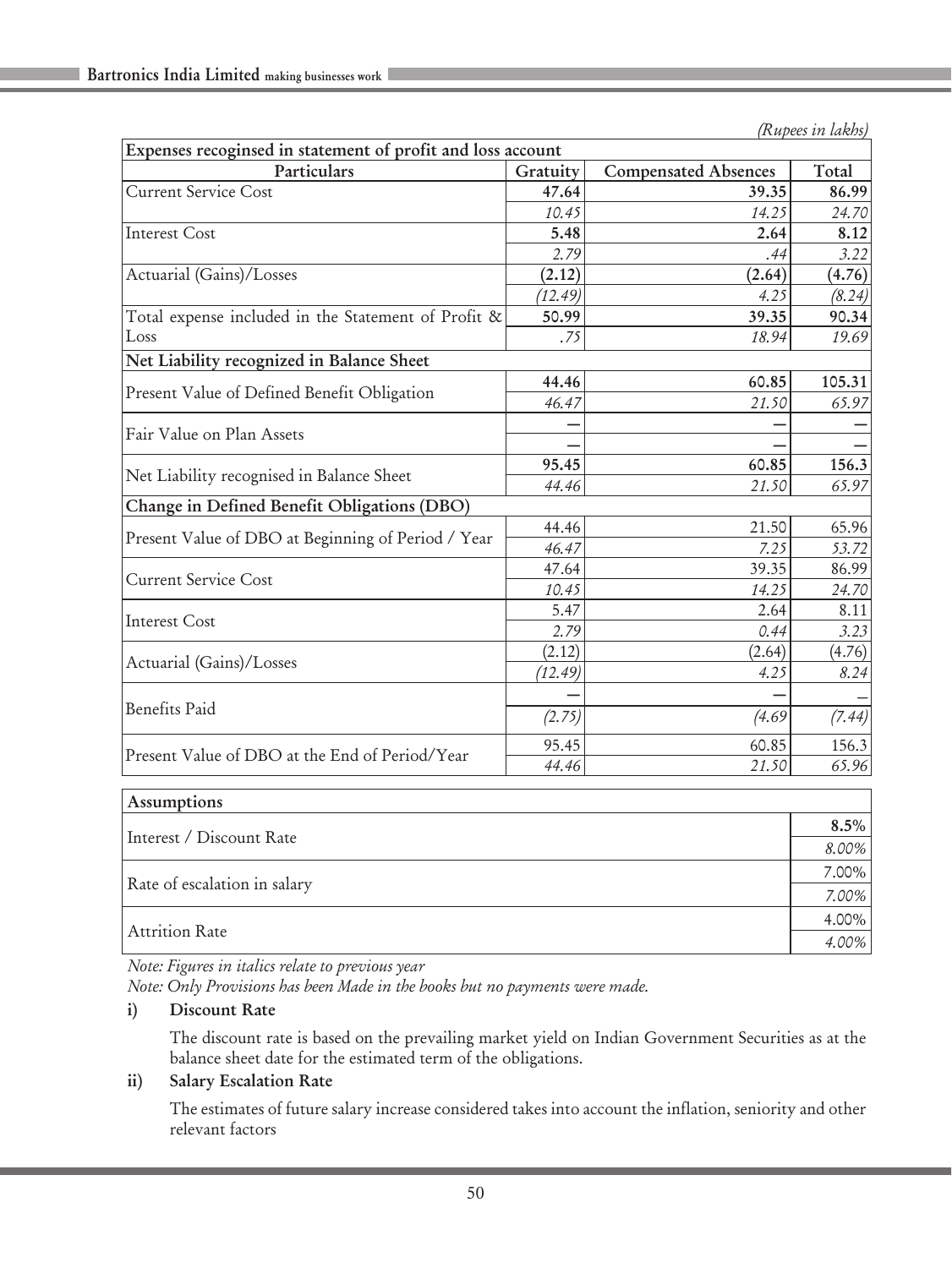| Net Asset/(Liability) recognised in Balance Sheet |                             |         |          |         |         |
|---------------------------------------------------|-----------------------------|---------|----------|---------|---------|
| Particulars                                       | 2011-2012                   | 2010-11 | 2009-10  | 2008-09 | 2007-08 |
|                                                   |                             |         | Gratuity |         |         |
| Present value of defined benefit obligation       | 95.45                       | 44.46   | 46.47    | 18.59   | 13.96   |
| Fair value of plan assets                         | –                           |         |          |         |         |
| Status [Surplus / (Deficit)]                      | (95.45)                     | (44.46) | (46.47)  | (18.59) | (13.96) |
|                                                   | <b>Compensated Absences</b> |         |          |         |         |
| Present value of defined benefit obligation       | 60.85                       | 21.5    | 7.25     | 14.71   | 20.72   |
| Fair value of plan assets                         | –                           | –       |          |         |         |
| Status [Surplus / (Deficit)]                      | (60.85)                     | (21.5)  | (7.25)   | (14.71) | (20.72) |

- 46. The Company's significant leasing arrangements are in respect of operating leases for premises (office, stores, godowns, etc.). The leasing arrangements, which are not non-cancellable, range between eleven months and five years generally, and are usually renewable by mutual consent on agreed terms. The aggregate lease rentals payable are charged as rent in to the profit and loss account.
- 47. The dues to Micro and Small enterprises as defined in The Micro, Small & Medium Enterprises Development Act, 2006 (the Act) are identified by the Company based on enquiries with the parties and information available with the Company. There are no dues to be paid by the company to The Micro, Small & Medium enterprises.This has been relied upon by the auditors.
- 48. The Company was awarded the "Aapke Dwar" Project in 2009 by the Municipal Corproation of Delhi (MCD). The project envisages availment of various Government to Citizen (G2C) services. The Company is required to install and operate 2,000 kiosks at various location in the city to facilitate the above. The Company has also the right to display advertisements on the external walls of the kiosks.
- 49. As at the balance sheet date 300 kiosks have been constructed and for the balance 1,700 kiosks, allotment of clear sites by MCD is awaited. Capital Work-in-progress includes the amounts expended on such construction which aggregates to Rs.1,426.34 Lakhs(2010-2011 : Rs. 4,112.58 lakhs). Further amounts aggregating to Rs. 13,474.47 Lakhs(2010-2011:Rs. 14,893.10 lakhs )has been advanced for work to be carried out.
- 50. In view of the unseemly delays in the allocation of sites by the MCD, the Company has filed a petition in the High Court of Delhi which has initiated the process of arbitration. The Company is confident of arriving at an amicable solution shortly.
- 51. The Financial Statements have been prepared for 18 months i.e. 01 April 2011 to 30 Sep 2012 and are not strictly comparable with previous period's figures as the same is for 12 months period i.e. from 1 April 2010 to 31 March 2011.
- 52. The Revised Schedule VI has become effective from 1 April 2011 for the preparation of financial statements. This has significantly impacted the disclosure and presentation of made in the statements. Previous period's figures have been regrouped/reclassified wherever necessary to correspond with the current year's classification/disclosure.

For and on behalf of the Board of Directors

Sudhir Rao A.B.S.Reddy Managing Director Director

Date: 24.11.12

 A. Chand Basha Place: Hyderabad Company Secretary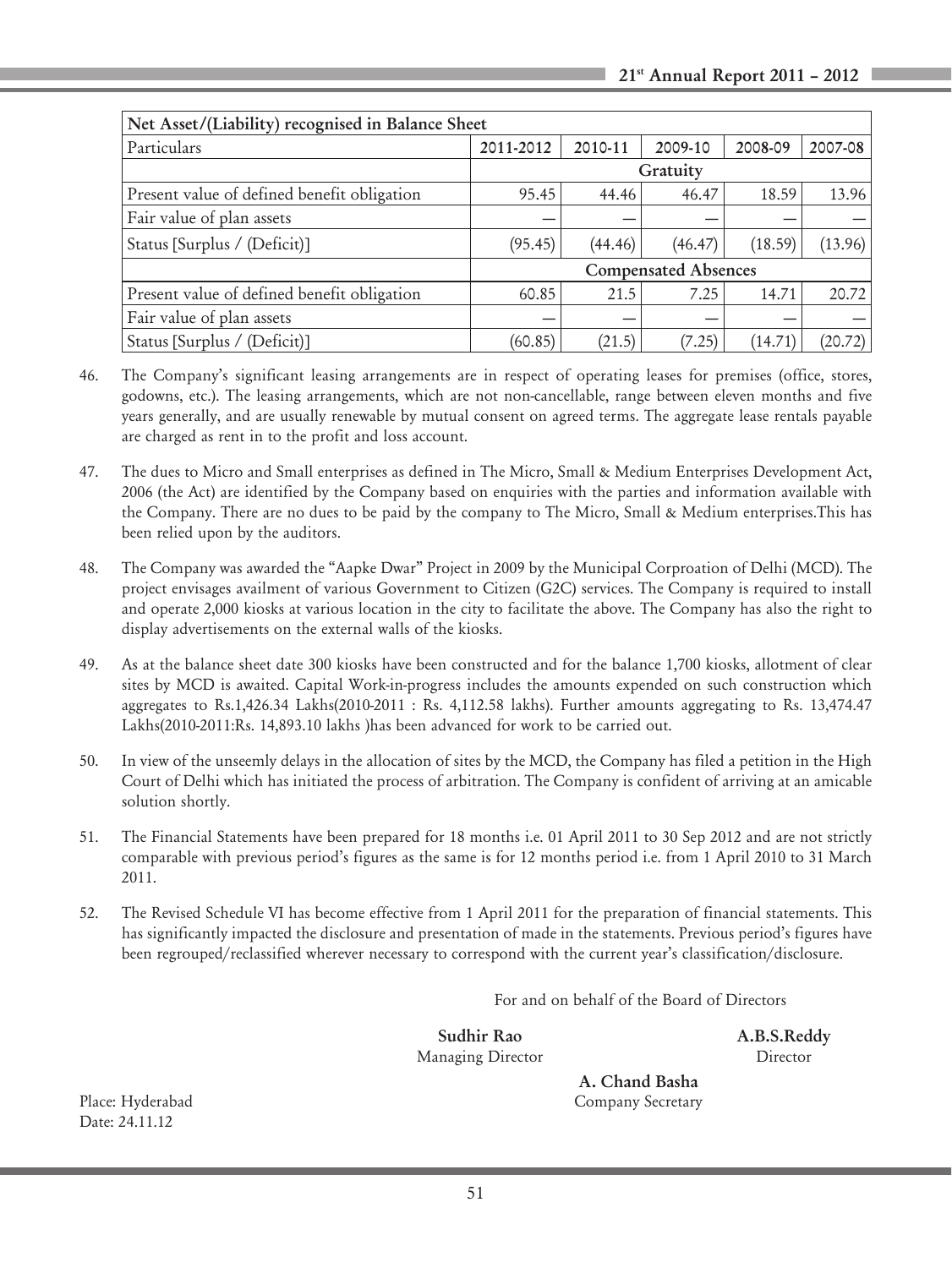CONSOLIDATED FARTCLAN STATEMENTS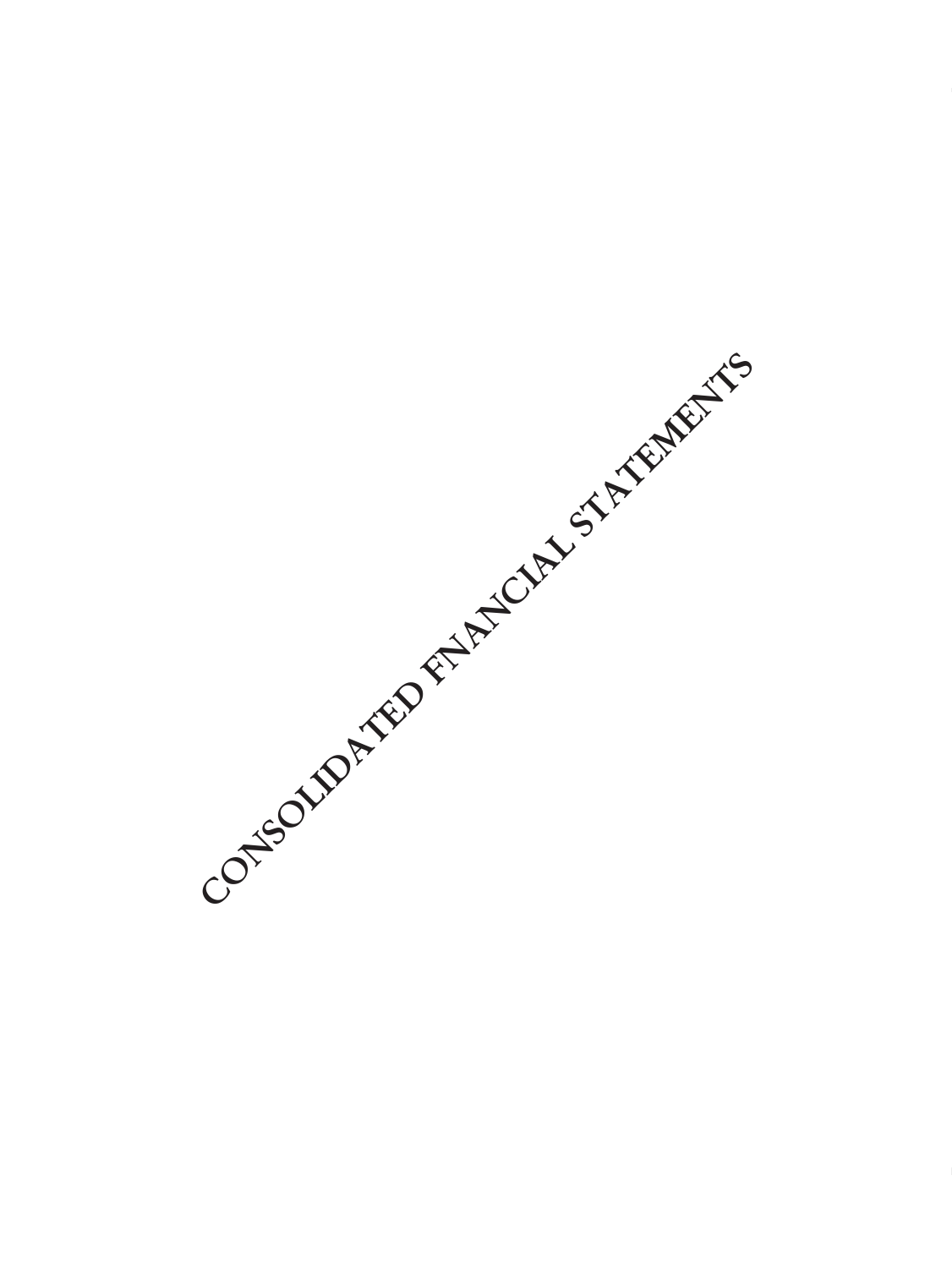# AUDITORS' REPORT

To The Board of Directors of

#### BARTRONICS INDIA LIMITED

- 1. We have audited the attached Consolidated Balance Sheet of BARTRONICS INDIA LIMITED ("the Company") and its subsidiaries (the Company and its subsidiaries constitute "the Group") as at 30th September 2012 the Consolidated Statement of Profit and Loss and the Consolidated Cash Flow Statement of the Group for the period ended on that date, both annexed thereto in which are incorporated the Returns from a overseas branch which are unaudited. These financial statements are the responsibility of the Company's Management and have been prepared on the basis of the separate financial statements and other financial information regarding components. Our responsibility is to express an opinion on these Consolidated Financial Statements based on our audit.
- 2. We conducted our audit in accordance with the auditing standards generally accepted in India. Those Standards require that we plan and perform the audit to obtain reasonable assurance about whether the financial statements are free of material misstatement. An audit includes examining, on a test basis, evidence supporting the amounts and the disclosures in the financial statements. An audit also includes assessing the accounting principles used and the significant estimates made by the Management, as well as evaluating the overall financial statement presentation. We believe that our audit provides a reasonable basis for our opinion.
- 3. Without qualifying our opinion, we invite attention to Note 44 forming part of the financial statements regarding the uncertainties relating to MCD - Aapke Dwar Project.
- 4. We invite attention to:

Note 17 forming part of the financial statements regarding trade receivables balance aggregating to Rs.1,11,753.88 Lakhs and in respect of which no provision has been made for reasons stated therein. We are unable to form an opinion on the extent to which the debts may prove irrecoverable

- 5. We have not conducted the audit of the financial statements of 2 subsidiaries whose financial statements reflect total assets of Rs.31,006.89 Lakhs as at 30<sup>th</sup> September 2012, total revenues of Rs.60,960.03 Lakhs for the year ended on that date as considered in the Consolidated Financial Statements. These financial statements are unaudited and our opinion in so far as it relates to the amounts included in respect of these subsidiaries is based solely on the financial statement of the management.
- 6. We report that the Consolidated Financial Statements have been prepared by the Company in accordance with the requirements of Accounting Standard 21 (Consolidated Financial Statements) as notified under the Companies (Accounting Standards) Rules, 2006.
- 7. Based on our audit and on the other financial information of the components and to the best of our information and according to the explanations given to us, and *subject to the effect of adjustments that may be required in respect of matters referred to in paragraph 4 above, the effect of which we have not been able to determine and paragraphs 5 above, in* our opinion, the Consolidated Financial Statements give a true and fair view in conformity with the accounting principles generally accepted in India:
	- i) In the case of the Consolidated Balance Sheet, of the state of affairs of the Group as at 30<sup>th</sup> September 2012;
	- ii) In the case of the Consolidated Statement of Profit and Loss, of the Loss of the Group for the year ended on that date
	- iii) In the case of the Consolidated Cash Flow Statement, of the cash flows of the Group for the year ended on that date.

For T. Raghavendra & Associates Chartered Accountants (FRN No.003329S)

Place: HYDERABAD, T. Raghavendra Date : 24th November, 2012. (Mem No.023806)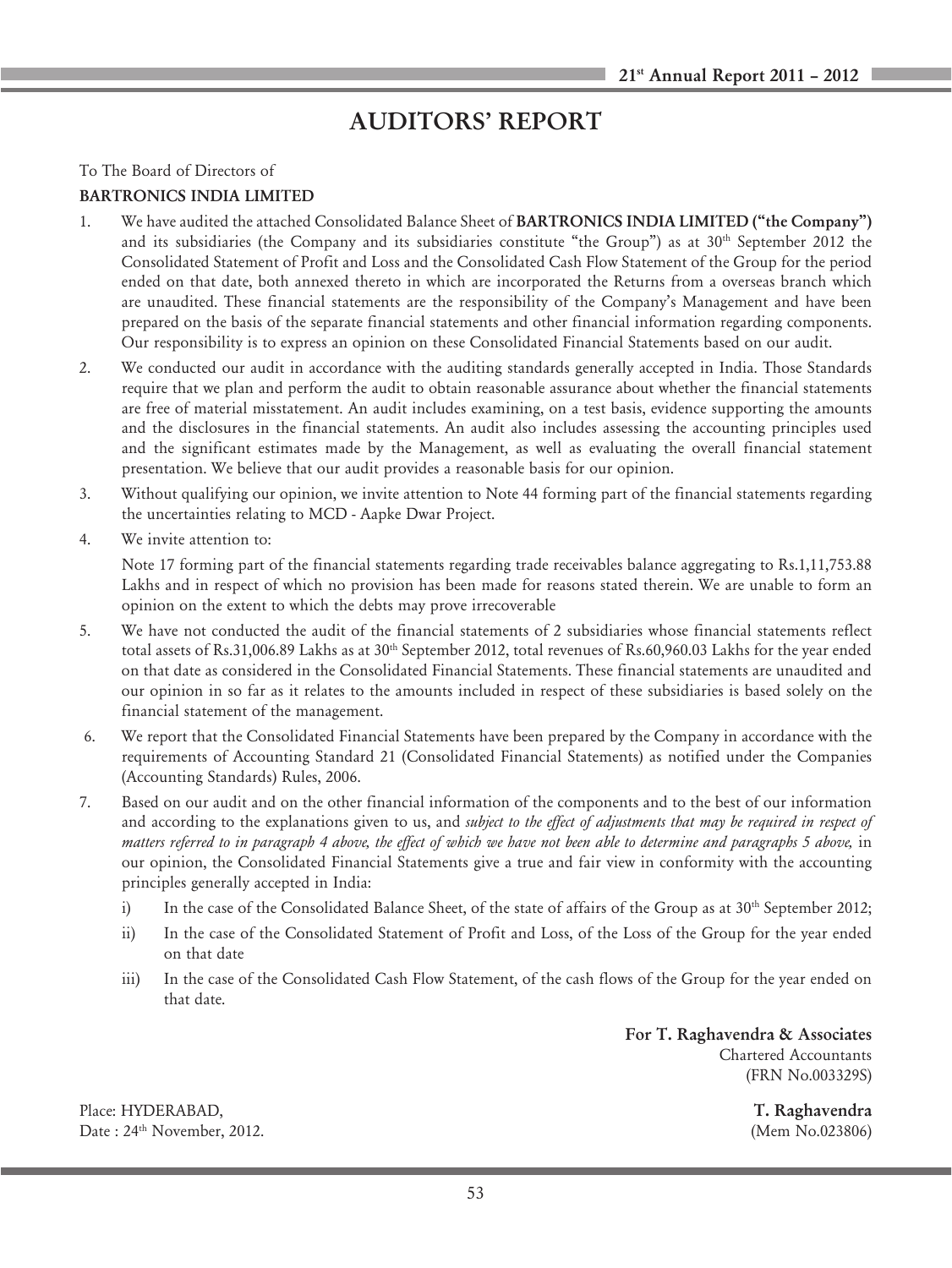# CONSOLIDATED BALANCE SHEET AS AT 30 SEPTEMBER 2012

|                |              |                                                                              |                   |                                                         | Rupees in Lakhs                                       |
|----------------|--------------|------------------------------------------------------------------------------|-------------------|---------------------------------------------------------|-------------------------------------------------------|
|                |              |                                                                              | Note<br>No        | For the Current<br><b>Reporting Date</b><br>30 Sep 2012 | For the Previous<br>Reporting Period<br>31 March 2011 |
| I.             |              | <b>EQUITY AND LIABILITIES</b>                                                |                   |                                                         |                                                       |
| $\mathbf{1}$   |              | Shareholders' funds                                                          |                   |                                                         |                                                       |
|                | a)           | Share capital                                                                | 3                 | 3,404.89                                                | 3,404.89                                              |
|                | b)           | Share warrants                                                               |                   |                                                         | 4,465.25                                              |
|                | $\mathbf{c}$ | Reserves and surplus                                                         | $\overline{4}$    | 43,016.02                                               | 51,336.79                                             |
| $\overline{2}$ |              | Non-current liabilities                                                      |                   | 46,420.91                                               | 59,206.93                                             |
|                | a)           | Long-term borrowings                                                         | 5                 | 3,575.41                                                | 35,521.11                                             |
|                | b)           | Deferred tax liabilities (net)                                               | 6                 | 3,648.01                                                | 3,531.59                                              |
|                | c)           | other non current liabilities                                                |                   |                                                         |                                                       |
|                | d)           | Long term Provisions                                                         | $\overline{7}$    | 156.30                                                  | 5,430.28                                              |
|                |              |                                                                              |                   | 7,379.72                                                | 44,482.98                                             |
| 3              |              | <b>Current liabilities</b>                                                   |                   |                                                         |                                                       |
|                | a)           | Short-term borrowings                                                        | 8                 | 25,917.67                                               | 15,969.13                                             |
|                | b)           | Trade payables                                                               | 9                 | 38,622.44                                               | 31,189.28                                             |
|                | c)           | Other current liabilities                                                    | 10                | 46,359.60                                               | 11,288.14                                             |
|                | d)           | Short-term provisions                                                        | 11                | 17,048.68                                               | 6,030.43                                              |
|                |              |                                                                              |                   | 127,948.38                                              | 64,476.98                                             |
|                |              | <b>TOTAL</b>                                                                 |                   | 181,749.00                                              | 168,166.89                                            |
| II.            |              | <b>ASSETS</b>                                                                |                   |                                                         |                                                       |
| $\mathbf{1}$   |              | Non-current assets                                                           |                   |                                                         |                                                       |
|                | a)           | Fixed assets                                                                 |                   |                                                         |                                                       |
|                |              | i) Tangible assets                                                           | 12 A              | 10,413.21                                               | 13,741.98                                             |
|                |              | ii) Intangible Assets                                                        | 12 B              | 26,629.11                                               | 30,270.35                                             |
|                |              | iii) Capital work in progress                                                |                   | 1,555.52                                                | 4,348.21                                              |
|                |              |                                                                              |                   | 38,597.84                                               | 48,360.54                                             |
|                | b)           | Non-current investments                                                      | 13                | $-0.00$                                                 | 0.00                                                  |
|                | c)           | Long-term loans and advances                                                 | 14                | 20,366.27                                               | 23,931.57                                             |
|                |              | Good will on consolidation                                                   |                   | 392.75                                                  | 399.25                                                |
|                |              |                                                                              |                   | 59,356.85                                               | 72,691.36                                             |
| $\overline{2}$ |              | <b>Current</b> assets                                                        | 15                |                                                         |                                                       |
|                | a)           | Current investments                                                          |                   | 507.84                                                  | 25.00                                                 |
|                | b)           | Inventories                                                                  | 16                | 111,753.88                                              | 1,934.17                                              |
|                | c)           | Trade receivables<br>Cash and bank balances                                  | 17<br>18          | 2,941.02                                                | 76,228.84                                             |
|                | d)           |                                                                              | 19                | 3,709.31                                                | 1,122.12                                              |
|                | $\epsilon$ ) | Short-term loans and advances<br>Other current assets                        | 20                | 3,480.10                                                | 13,523.08                                             |
|                | f            |                                                                              |                   | 122,392.15                                              | 2,642.32                                              |
|                |              | <b>TOTAL</b>                                                                 |                   | 181,749.00                                              | 95,475.53                                             |
|                |              | See accompanying notes forming part of the consolidated financial statements |                   |                                                         | 168,166.89                                            |
|                |              | In terms of our report attached                                              |                   | For and on behalf of the Board of Directors             |                                                       |
|                |              | For T.Raghavendra & Associates                                               | Sudhir Rao        |                                                         | A.B.S.Reddy                                           |
|                |              | Chartered Accountants                                                        | Managing Director |                                                         | Director                                              |
|                |              | (FRN: 003329S)                                                               |                   |                                                         |                                                       |
|                |              | T.Raghavendra                                                                |                   | A.Chand Basha                                           |                                                       |

(Mem No. 023806) Company Secretary Place : Hyderabad

Date : 24 November 2012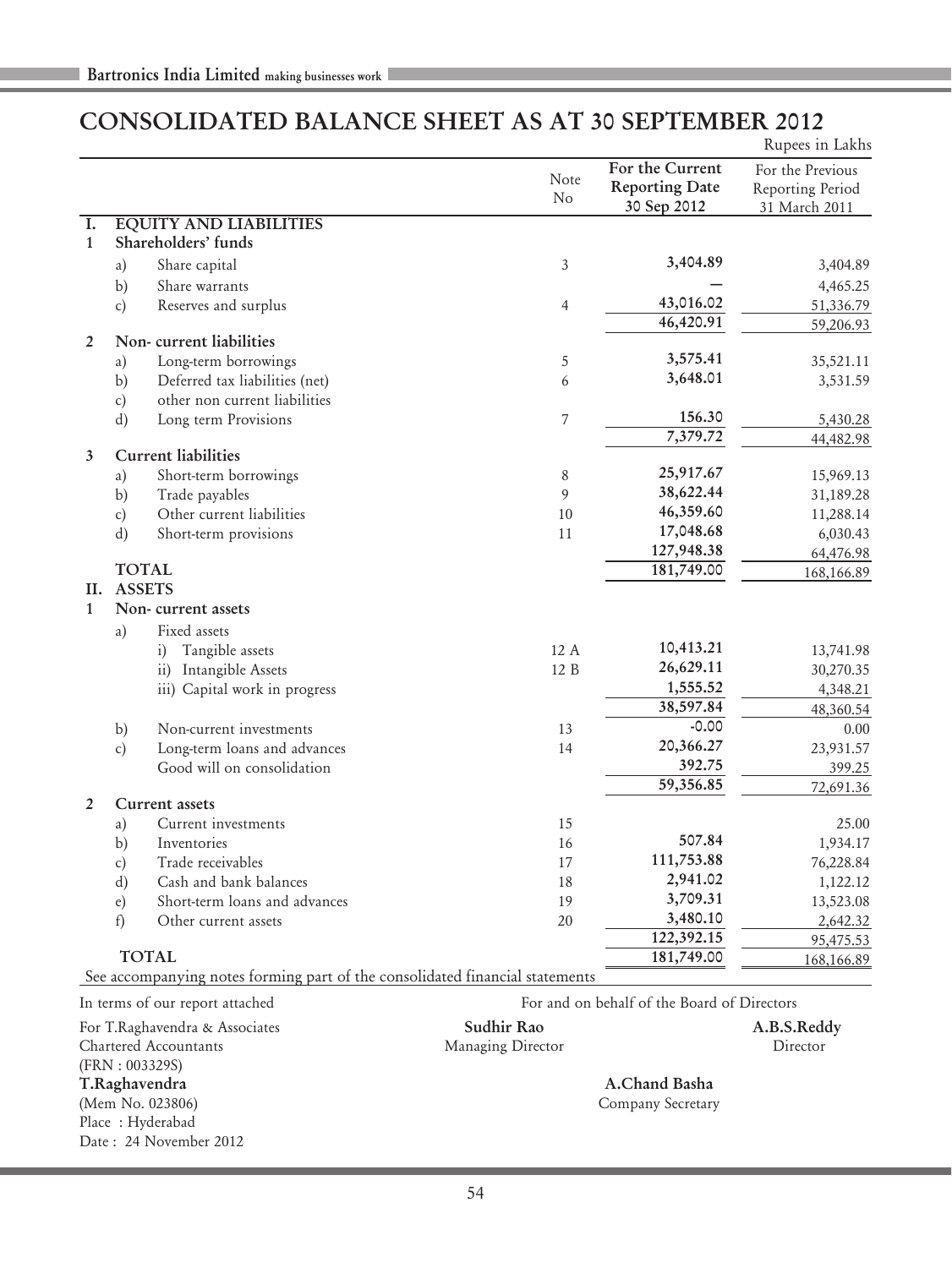# CONSOLIDATED STATEMENT OF PROFIT AND LOSS FOR THE PERIOD ENDED 30 SEPTEMBER 2012

|      |    |                                                                                  | Note No | For the Eighteen<br>months period<br>ended 30 Sep 2012 | For the year<br>ended 31<br>March 2011 |
|------|----|----------------------------------------------------------------------------------|---------|--------------------------------------------------------|----------------------------------------|
| L.   |    | Revenue                                                                          |         |                                                        |                                        |
|      |    | Revenue from operations (gross)                                                  |         | 116,461.45                                             | 89,084.23                              |
|      |    | Less: Excise duty                                                                |         | 141.12                                                 | 265.35                                 |
|      |    | Revenue from operations (net)                                                    | 21      | 116,320.33                                             | 88,818.88                              |
|      |    | Other income                                                                     | 22      | 3,375.57                                               | 943.12                                 |
|      |    | Total revenue                                                                    |         | 119,695.90                                             | 89,762.00                              |
| II.  |    | <b>Expenses</b>                                                                  |         |                                                        |                                        |
|      |    | Cost of materials consumed                                                       | 23.a    | 4,357.03                                               | 7,677.37                               |
|      |    | Purchase of stock-in-trade                                                       | 23.b    | 74,807.27                                              | 42,951.31                              |
|      |    | Change in inventories of finished goods, work in<br>progress and stock- in-trade | 23.c    | 332.01                                                 | (45.92)                                |
|      |    | Employee benefits expense                                                        | 24      | 4,369.23                                               | 2,863.29                               |
|      |    | Finance costs                                                                    | 25      | 7,345.90                                               | 6,016.18                               |
|      |    | Depreciation and amortisation expense                                            | 12A&12B | 7,341.37                                               | 5,361.02                               |
|      |    | Other expenses                                                                   | 26      | 27,861.30                                              | 14,928.31                              |
|      |    | Total expenses                                                                   |         | 126,414.10                                             | 79,751.56                              |
| III. |    | Loss before tax (I-II)                                                           |         | (6718.20)                                              | 10,010.44                              |
| IV.  |    | Tax expense:                                                                     |         |                                                        |                                        |
|      | a) | Current tax expense for current year                                             |         | 21.31                                                  | 1081.92                                |
|      | b) | MAT credit relating to earlier years                                             |         |                                                        | (1,777.52)                             |
|      |    |                                                                                  |         | 21.31                                                  | (695.60)                               |
|      | c) | Deferred tax                                                                     |         | (397.60)                                               | (292.57)                               |
|      |    |                                                                                  |         | (418.91)                                               | (988.17)                               |
| V.   |    | Profit for the year/period (III-IV)                                              |         | (7, 137.11)                                            | 10,998.61                              |
|      |    | Basic Rs.                                                                        |         | (20.96)                                                | 32.30                                  |
|      |    | Diluted Rs.                                                                      |         |                                                        | 20.87                                  |
|      |    | See accompanying notes forming part of the financial statements                  |         |                                                        |                                        |

For T.Raghavendra & Associates Chartered Accountants Sudhir Rao A.B.S.Reddy (FRN : 003329S) Managing Director Director

Place : Hyderabad Date : 24 November 2012

T.Raghavendra A.Chand Basha (Mem No. 023806) Company Secretary

For and on behalf of the Board of Directors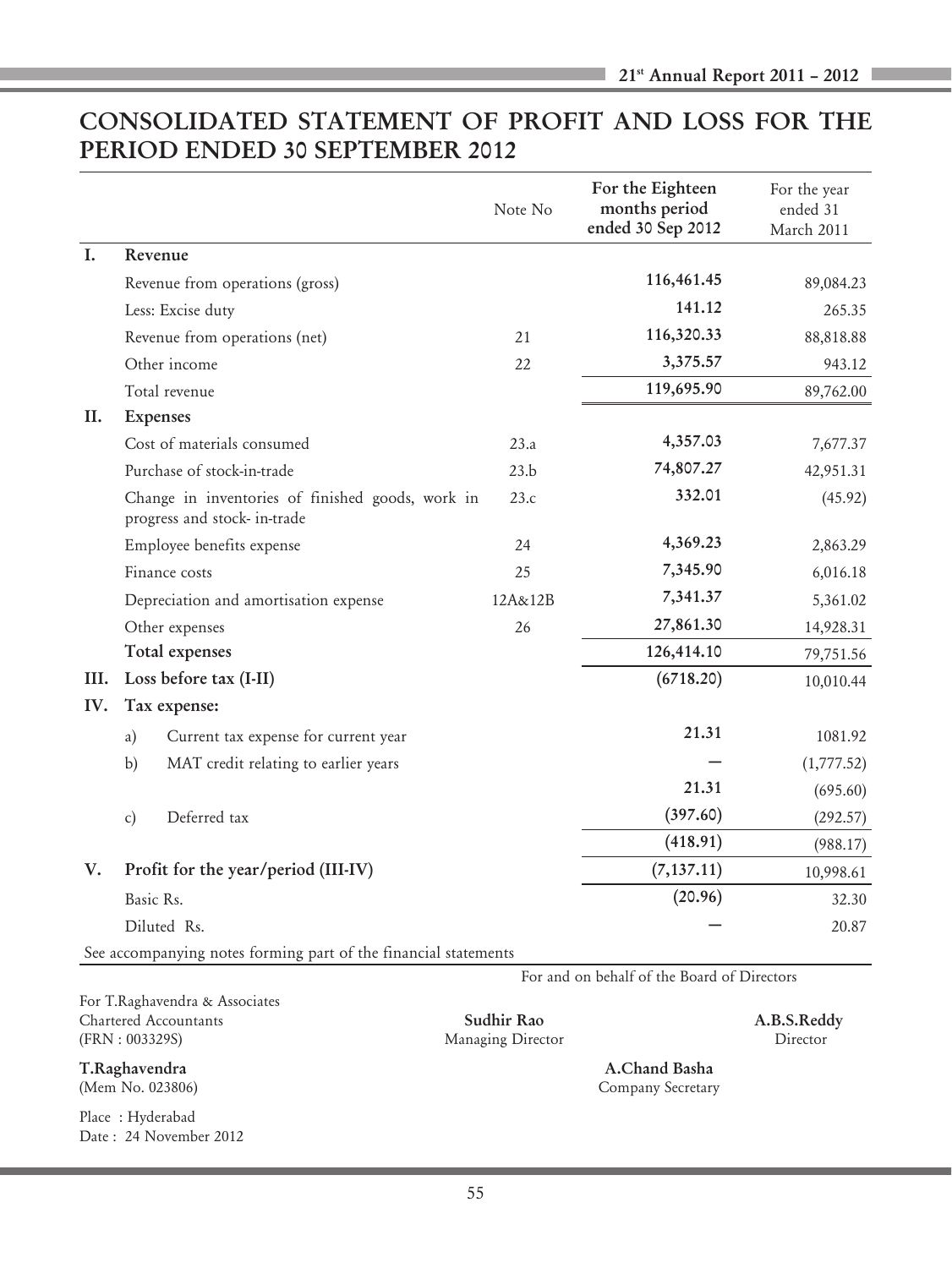# CONSOLIDATED CASH FLOW STATEMENT FOR THE PERIOD ENDED 30 SEPTEMBER 2012

| Particulars                                                                                                                                    | For the eighteen months<br>Period ended 30 Sep 2012 | For the Year ended<br>31.03.2011 |
|------------------------------------------------------------------------------------------------------------------------------------------------|-----------------------------------------------------|----------------------------------|
| <b>CASH FLOWS FROM OPERATING ACTIVITIES</b>                                                                                                    |                                                     |                                  |
| Profit before Taxation                                                                                                                         | (6,718.20)                                          | 10,010.44                        |
| Adjusted for:                                                                                                                                  |                                                     |                                  |
| Wealth Tax                                                                                                                                     |                                                     | 0.85                             |
| Depreciation & Amortisation                                                                                                                    | 7,341.37                                            | 5,361.02                         |
| Interest Income                                                                                                                                | (100.51)                                            | (18.10)                          |
| <b>Interest Expense</b>                                                                                                                        | 7,345.90                                            | 6,016.18                         |
| Unrealised Foreign Exchange Loss (Net)                                                                                                         | (3,086.84)                                          | 555.36                           |
| Creditors No longer payable                                                                                                                    | (173.92)                                            |                                  |
| Bad debts written off                                                                                                                          | 4,793.87                                            |                                  |
| Subsidiaries Advances Written Off                                                                                                              |                                                     | 6.50                             |
| CWIP written off                                                                                                                               | 4,093.40                                            |                                  |
| Adjustment of Previous Year Profits                                                                                                            | (1,408.29)                                          |                                  |
| Operating Profit Before Working Capital Changes                                                                                                | 12,086.77                                           | 21,932.25                        |
| Changes in:                                                                                                                                    |                                                     |                                  |
| Trade and Other Receivables                                                                                                                    | (31,006.67)                                         | (9,761.90)                       |
| Inventories                                                                                                                                    | 1,426.33                                            | 36.21                            |
| Trade and Other Payables                                                                                                                       | 26,426.62                                           | (339.21)                         |
| <b>Cash Generated From Operations</b>                                                                                                          | 8,933.05                                            | 11,867.35                        |
| Taxes Paid                                                                                                                                     | (795.86)                                            | (2,435.73)                       |
| NET CASH FROM OPERATING ACTIVITIES<br>(A)<br><b>CASH FLOWS FROM INVESTING ACTIVITIES</b>                                                       | 8,137.18                                            | 9,431.62                         |
|                                                                                                                                                |                                                     |                                  |
| Purchase of Fixed Assets (after adjustment of Increase/Decrease in Capital Work in Progress)                                                   | (366.62)                                            | (2,454.78)                       |
| Refund of Advances for Capital Expenses                                                                                                        |                                                     | 2,239.71                         |
| Sale of Fixed Assets                                                                                                                           |                                                     | 0.15                             |
| <b>Interest Received</b>                                                                                                                       | 11.00                                               | 37.27                            |
| Investment in Subsidiaries                                                                                                                     |                                                     | (392.73)                         |
| Investment in current investment                                                                                                               |                                                     | (25.00)                          |
| Proceeds from Sale of investments                                                                                                              | 25.00                                               |                                  |
| Advances to Subsidiaries                                                                                                                       |                                                     | (6.50)                           |
| NET CASH USED IN INVESTING ACTIVITIES<br>(B)<br><b>CASH FLOWS FROM FINANCING ACTIVITIES</b>                                                    | (330.63)                                            | (601.88)                         |
| Proceeds From Long Term Borrowings                                                                                                             |                                                     | 1,990.12                         |
| Repayment of Longterm Borrowings                                                                                                               | (4,842.88)                                          | (8, 446.48)                      |
| Proceeds from Working Capital Borrowings (Net)                                                                                                 | 9,948.54                                            | 964.85                           |
| Proceeds from Unsecured Loans (Net of repayments)                                                                                              | (5, 333.62)                                         | 2,051.17                         |
| Interest & Finance Expenses Paid                                                                                                               | (5, 419.20)                                         | (5,373.40)                       |
| Dividend Paid (Including Distribution tax)                                                                                                     | (340.49)                                            | (390.30)                         |
| NET CASH (USED IN)/FROM FINANCING ACTIVITIES<br>(C)                                                                                            | (5,987.65)                                          | (9,204.04)                       |
| NET CHANGE IN CASH AND CASH EQUIVALENTS (A+B+C)                                                                                                | 1,818.90                                            | (374.30)                         |
|                                                                                                                                                | 1,122.12                                            |                                  |
| Cash And Cash Equivalents As At The Beginning Of The Year                                                                                      | 2,941.02                                            | 1,496.42                         |
| Cash And Cash Equivalents As At The End Of The Year                                                                                            | 1,818.90                                            | 1,122.12<br>(374.30)             |
| 1.<br>The Cash Flow Statement is prepared in accordance with the Indirect Method as set out in Accounting Standard - 3 on Cash Flow Statements |                                                     |                                  |

notified in Section 211(3C) of the Companies Act, 1956. 2. Cash and Cash Equivalents include Rs 274.44 lakhs (31.03.2011: Rs. 223.25 lakhs ) in Fixed Deposits and Margin Deposits lodged with Banks

against guarantees/ letter of credit issued.

3. Previous year's figures have been regrouped/ rearranged/reclassified wherever necessary to conform with those of the current year. 4. Figures in bracket represents cash outflow.

(FRN : 003329S) T.Raghavendra A.Chand Basha

Place : Hyderabad Date : 24 November 2012

In terms of our report attached For and on behalf of the Board of Directors For T.Raghavendra & Associates **Sudhir Rao A.B.S.Reddy** A.B.S.Reddy In terms of our report attached<br>For T.Raghavendra & Associates<br>Chartered Accountants Managing Director Managing Director Director<br>Director

Company Secretary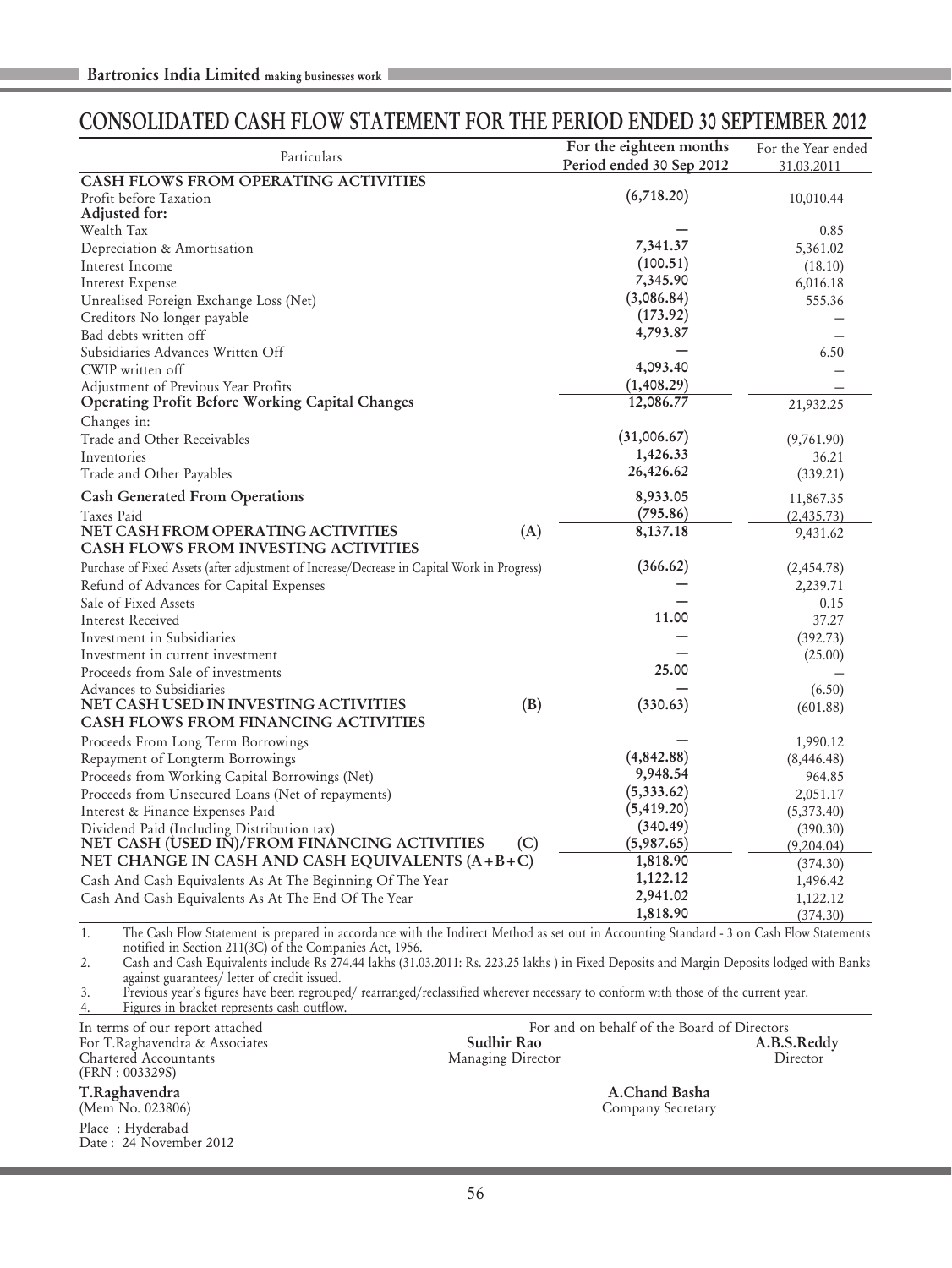# NOTES FORMING PART OF THE FINANCIAL STATEMENTS

## 1. CORPORTATE INFORMATION

The Company was incorporated as a private limited Company by the name of Super Bar Tronics Private Limited on September 10, 1990. Further, the Company changed its name from Super Bar Tronics Private Limited to Super Bartronics Limited and subsequently converted into a Public Limited Company w.ef. from July 27, 1995. The name of the Company was changed to Bartronics India Limited on January 1, 1996.

Bartronics is currently engaged in providing solutions based on Bar Coding, one of the oldest AIDC technologies. Since then, in the past two decades, it has been pioneer in introducing newer technologies and solutions in India based on Biometrics, RFID, POS, EAS, and Smart Cards etc

## 2. SIGNIFICANT ACCOUNTING POLICIES

## A) Principles of Consolidation

The consolidated financial statements relates to Bartronics India Limited ("the Company") and its subsidiary companies (the "Group"). The consolidated financial statements have been prepared on the following basis:

- a) The financial statements of the Company and its subsidiary companies have been consolidated on a line-byline basis by adding together the book values of like items of assets, liabilities, income and expenses, after fully eliminating intra-group balances and unrealised profits or losses on intragroup transactions as per Accounting Standard 21 - "Consolidated Financial Statements" notified by the Companies (Accounting Standard) Rules, 2006.
- b) The financial statements of the subsidiaries used in the consolidation are drawn up to the reporting date as that of the Company, i.e. March 31, 2012.
- c) The excess of cost to the Company, of its investment in the subsidiaries

over the Company's share of equity is recognised in the financial statements as Goodwill.

d) Minority interest in the net assets of the consolidated subsidiaries is identified and presented in consolidated balance sheet separately from current liabilities and equity of the company.

> Minority Interest in the net assets of consolidated subsidiaries consists of:

- i) The amount of equity attributable to minorities at the date on which investment in a subsidiary is made; and
- ii) The minorities' share of movements in the equity since the date the parent subsidiary relationship came into existence.
- e) Minority interest in the net profit for the year of consolidated subsidiaries is identified and adjusted against the profit after tax of the group.
- f) In case of foreign subsidiaries, being integral operations, revenue items are consolidated at yearly average of exchange rate prevailing during the year. All assets and liabilities are converted at the rate prevailing at the end of the year. Foreign subsidiaries being integral, exchange gain/ (loss) arising on consolidation is recognized as Foreign Exchange Fluctuation gain/ (loss).
- g) Intra-group balances and intra- group transactions and resulting unrealised profit/loss have been eliminated.
- h) The consolidated financial statements are prepared to the extent possible using uniform accounting policies for like transactions and other events in similar circumstances and are presented to extent possible, in the same manner as the Company's separate financial statements.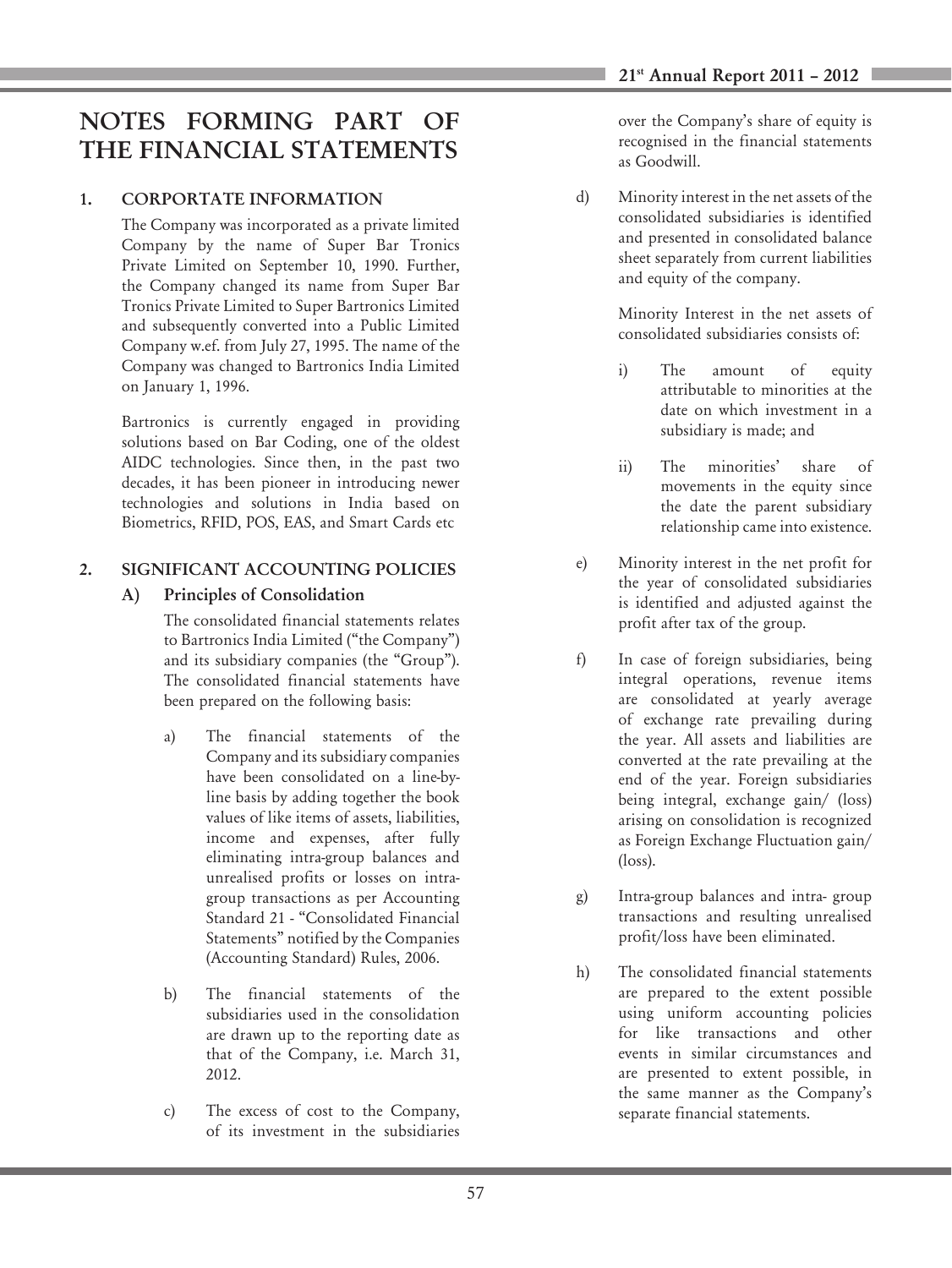B. Investment in subsidiary not considered for consolidation has been accounted as per Accounting Standard 13- "Accounting for Investments" notified by Companies (Accounting Standard) Rules, 2006.

#### C. Basis of preparation of financial statements.

- a) The Consolidated Financial Statements are prepared on accrual basis under historical cost convention in accordance with the Generally Accepted Accounting Principles in India (Indian GAAP) and accounting standards prescribed in Companies (Accounting Standards) Rules, 2006 notified by the Central Government in terms of section211(3C) of the companies Act, 1956.
- b) Use of Estimates:

The preparation of the financial statements in conformity with Indian GAAP requires the management to make estimates and assumptions that affect the reported amount of assets and liabilities, disclosure of contingent liabilities as at the date of the financial statements, and the reported amounts of income and expenses during the reported period. Actual results could differ from those estimates. Changes in estimates are reflected in the financial statements in the period in which changes are made and if material, their effects are disclosed in the financial statements.

c) Fixed Assets

Tangible Assets

#### Parent Company:

Fixed Assets are stated at cost (net of duties and taxes) less accumulated depreciation. Cost includes installation and expenditure during construction, including import duties freight, insurance and incidental expenses relating to acquisition. Fixed Assets costing less than Rs.5,000 are fully depreciated in the year of purchase. Assessment of indication of impairment of an asset is made at the year-end and impairment loss, if any, is recognised. Depreciation is provided pro-rata on straight line method as per the rates and in the manner prescribed in Schedule XIV of the Companies Act, 1956, except the following fixed assets where the rates applied are higher than the rates prescribed in Schedule XIV of the Companies Act, 1956:-

| Plant & Machinery        | $7.42\%$ |
|--------------------------|----------|
| Electrical Installations | $7.42\%$ |

## Subsidiaries:

Fixed assets are depreciated over the estimated useful lives of the assets as follows .

| Computers              | 3-5 Years |
|------------------------|-----------|
| Furniture and Fixtures | 5-7 Years |
| Office Equipment       | 5-7 Years |
| Vehicles               | 7 Years   |

#### Intangible Assets

#### Parent Company:

Intangible Assets are stated at cost less accumulated amortisation. These are amortised on a straight line basis using the following rates such that the related assets are depreciated over their estimated useful lives.

| Intellectual Property Rights | $10.00\%$ |
|------------------------------|-----------|
| Software                     | $16.67\%$ |

#### Subsidiaries:

Goodwill on acquisition is being tested for impairment annually and where the recoverable amount is less than the carrying value of the Goodwill, such reduction is recorded as an impairment loss.

## d) Borrowing Costs

Borrowing costs that are attributable to acquisition, construction or production of a qualifying asset are capitalised as part of the cost of such asset. A qualifying asset is one that necessarily takes a substantial period of time i.e., more than 12 months to get ready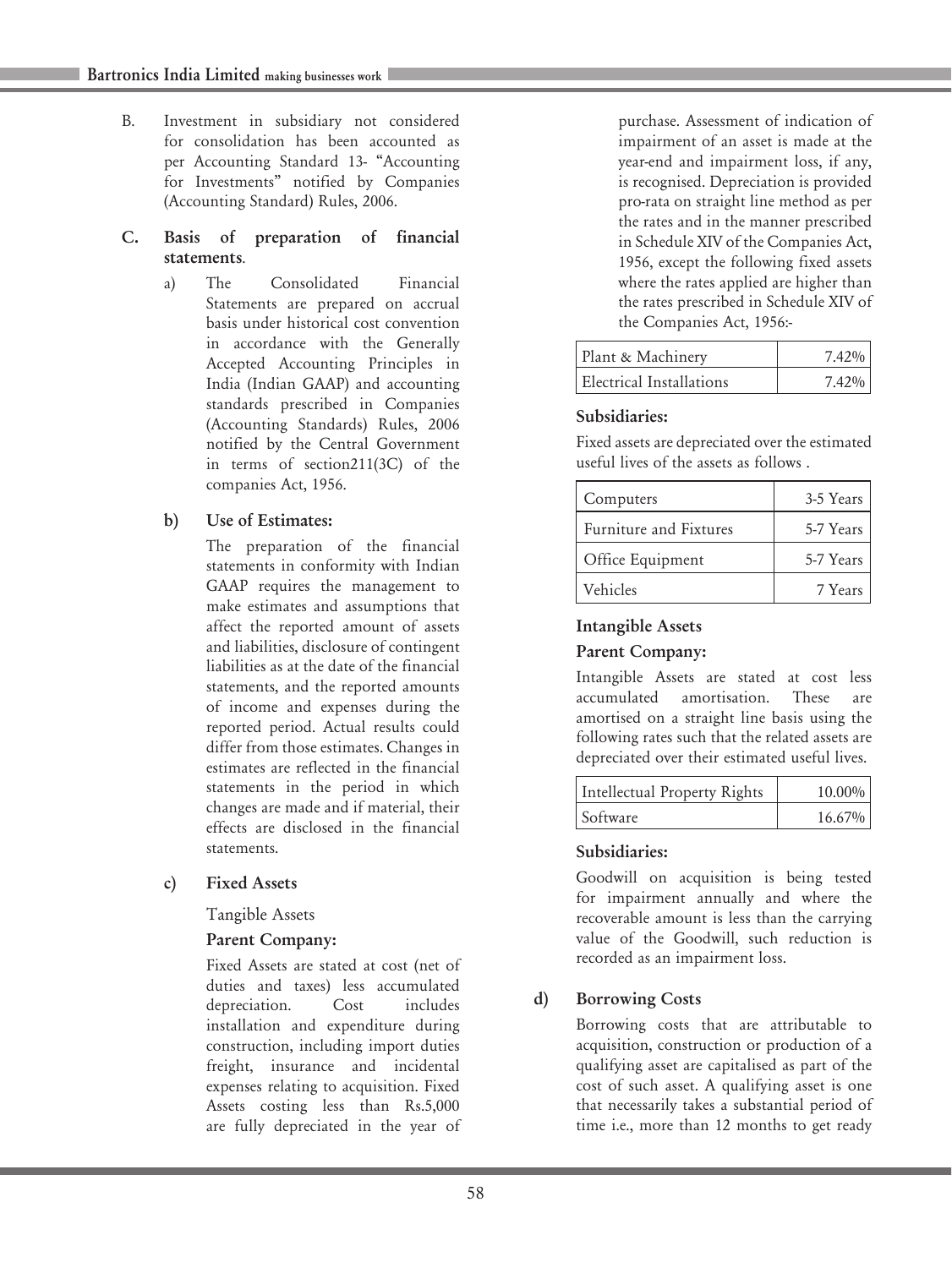for its intended use. All other borrowing costs are recognised as expense in the Profit and Loss account.

#### e) Impairment of Assets

At each balance sheet date, Management reviews the carrying amounts of its assets to determine whether there is any indication that those assets were impaired. If any such indication exists, the recoverable amount of the asset is estimated in order to determine the extent of impairment loss. Recoverable amount is the higher of an asset's net selling price and value in use. In assessing value in use, the estimated future cash flows expected from the continuing use of asset and from its disposal are discounted to their present value using a pre-tax discount rate that reflects the current market assessments of time value of money and the risks specific to the asset.

Reversal of impairment loss recognized in prior years if any is recorded when there is an indication that the impairment losses recognized for the asset no longer exist or have decreased. However, the increase in carrying amount of an asset due to reversal of an impairment loss is recognized to the extent it does not exceed the carrying amount that would have been determined (net of depreciation) had no impairment loss been recognized for the asset in the prior years.

## f) Investments

Long-term Investments are carried at cost less diminution which is other than temporary in the value of investments. Current investments are carried at lower of cost and fair value.

## g) Inventories

Inventories are valued at lower of cost and net realisable value. The method of arriving at cost of various categories of inventories is as below.

| a) | Raw Materials     | First in First Out<br>Method                                                |
|----|-------------------|-----------------------------------------------------------------------------|
|    | Stock in Progress | Finished Goods and Direct Material cost<br>plus<br>appropriate<br>overheads |

h) Income Taxes

## i. Indian Entities

The current income tax charge is determined in accordance with the relevant tax regulations applicable to the Group. Tax expense relative to overseas operations is determined in accordance with the tax laws applicable in countries where such operations are domiciled. Deferred tax charge or credits are recognised for the future tax consequences attributable to timing differences that result between the profit / (loss) offered for income taxes and the profit as per the financial statements.

Deferred tax in respect of timing differences which originate during the tax holiday period but reverse after the tax holiday period is recognised in the year in which the timing differences originate. For this purpose the timing differences which originate first are considered to reverse first. The deferred tax charge or credit and the corresponding deferred tax liabilities or assets are recognised using the tax rates that have been enacted or substantively enacted by the Balance Sheet date. Deferred tax assets are recognised only to the extent there is reasonable certainty that the assets can be realised in future; however, when there is a brought forward loss or unabsorbed depreciation under taxation laws, deferred tax assets are recognised only if there is virtual certainty of realisation of such assets. Deferred tax assets are reviewed as at each Balance Sheet date and written down or written up to reflect the amount that is reasonably / virtually certain to be realised. The Company offsets, on a year on year basis, the current tax assets and liabilities, where it has a legally enforceable right and intends to settle such assets and liabilities on a net basis.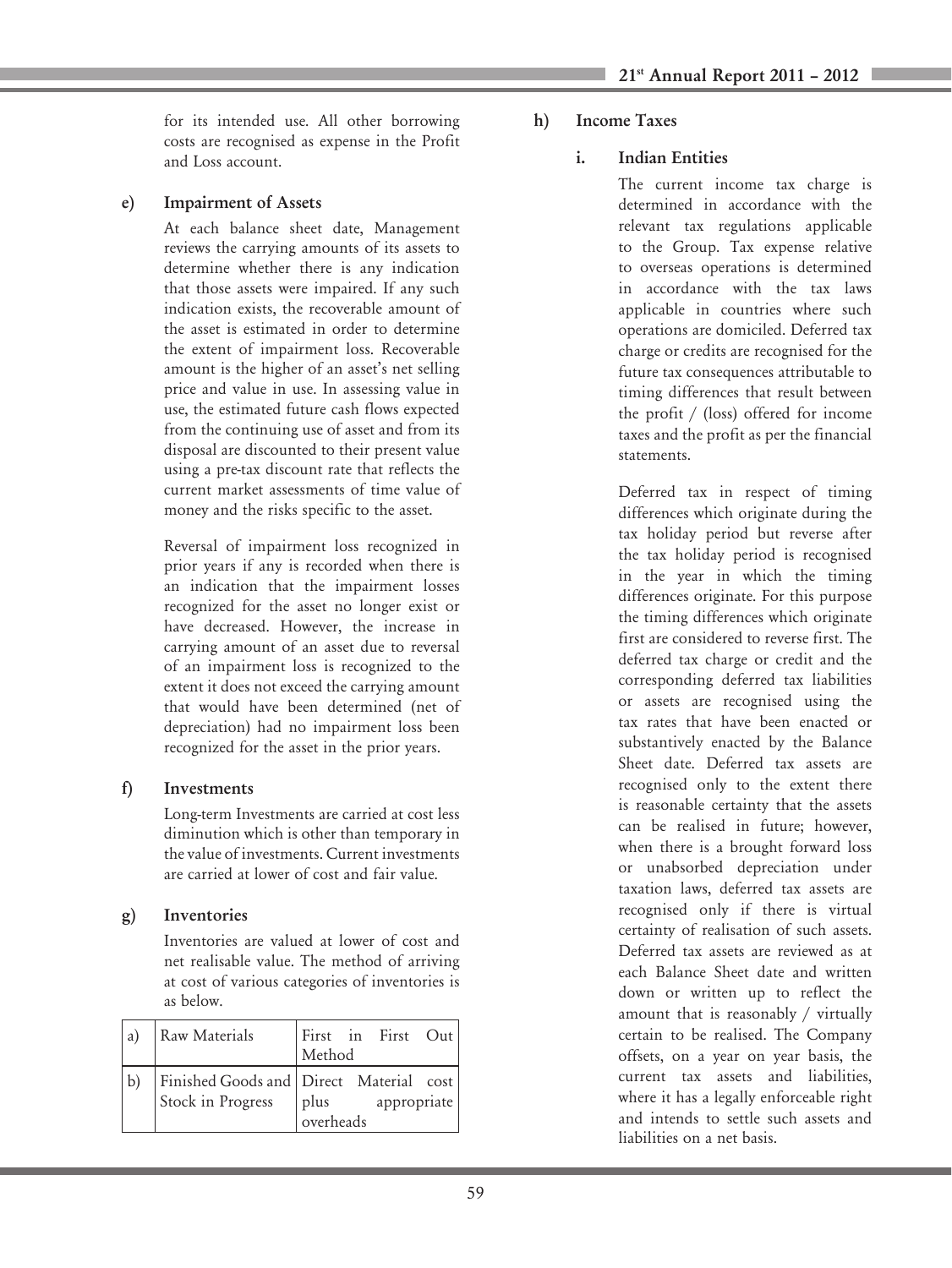#### MAT credit

Minimum Alternate Tax (MAT) credit is recognised as an asset only when and to the extent there is convincing evidence that the Company will pay normal income tax during the specified period. In the year in which the MAT credit becomes eligible to be recognised as an asset, in accordance with the provisions contained in the Guidance Note on Accounting for Credit Available under Minimum Alternative Tax, issued by the ICAI, the said asset is created by way of a credit to the Profit and Loss account and shown as "MAT Credit Entitlement". The Company reviews the same at each Balance Sheet date and writes down the carrying amount of MAT Credit Entitlement to the extent there is no longer convincing evidence to the effect that the Company will pay normal income tax during the specified period.

#### ii. Foreign Entities:

Foreign Companies recognize tax liabilities and assets in accordance with local laws.

## i) Employee Benefits

#### *Defined contribution plans*

Contributions payable to the recognised provident fund and pension fund maintained with the Central Government and superannuation fund, which are defined contribution schemes, are charged to the Profit and Loss account on accrual basis. The Company has no further obligations for future provident fund and superannuation fund benefits other than its annual contributions.

## *Defined benefit plans*

The Company accounts its liability for future gratuity benefits based on actuarial valuation, as at the Balance Sheet date, determined every year using the Projected Unit Credit method. Actuarial gains and losses are charged to the Profit and Loss account in the period in which they arise. Obligation under the defined benefit plan is measured at the present value of the estimated future cash flow using a discount rate that is determined

by reference to the prevailing market yields at the Balance Sheet date on Indian Government Bonds where the currency and terms of the Indian Government Bonds are consistent with the currency and estimated term of the defined benefit obligation.

## *Compensated absences*

The Company accounts for its liability towards compensated absences based on actuarial valuation done as at the Balance Sheet date by an independent actuary using the Projected Unit Credit method. The liability includes the long term component accounted on a discounted basis and the short term component which is accounted for on an undiscounted basis.

## j) Revenue Recognition

## A. Export Sales:

Revenue from Sale of Export Software is recognized upon transmission of software to customers through electronic form, when significant risks and rewards relating to the ownership of products are transferred to the customers by Company.

## B. Manufactured Sales:

Revenue from Sale of Manufactured Goods is recognized upon dispatch of goods to customer, when significant risks and rewards relating to ownership of products are transferred to the customers by the Company. Gross Sales are inclusive of Excise duty.

## C. Trading Sales:

Revenue from Trading sales are recognized upon transmission of software to customer through electronic data transfer or by endorsement of bill of lading as the case may be, when significant risks and rewards relating to ownership of products are transferred to the customers by the company.

## D. Service Income:

Revenue from services consist primarily of revenue earned from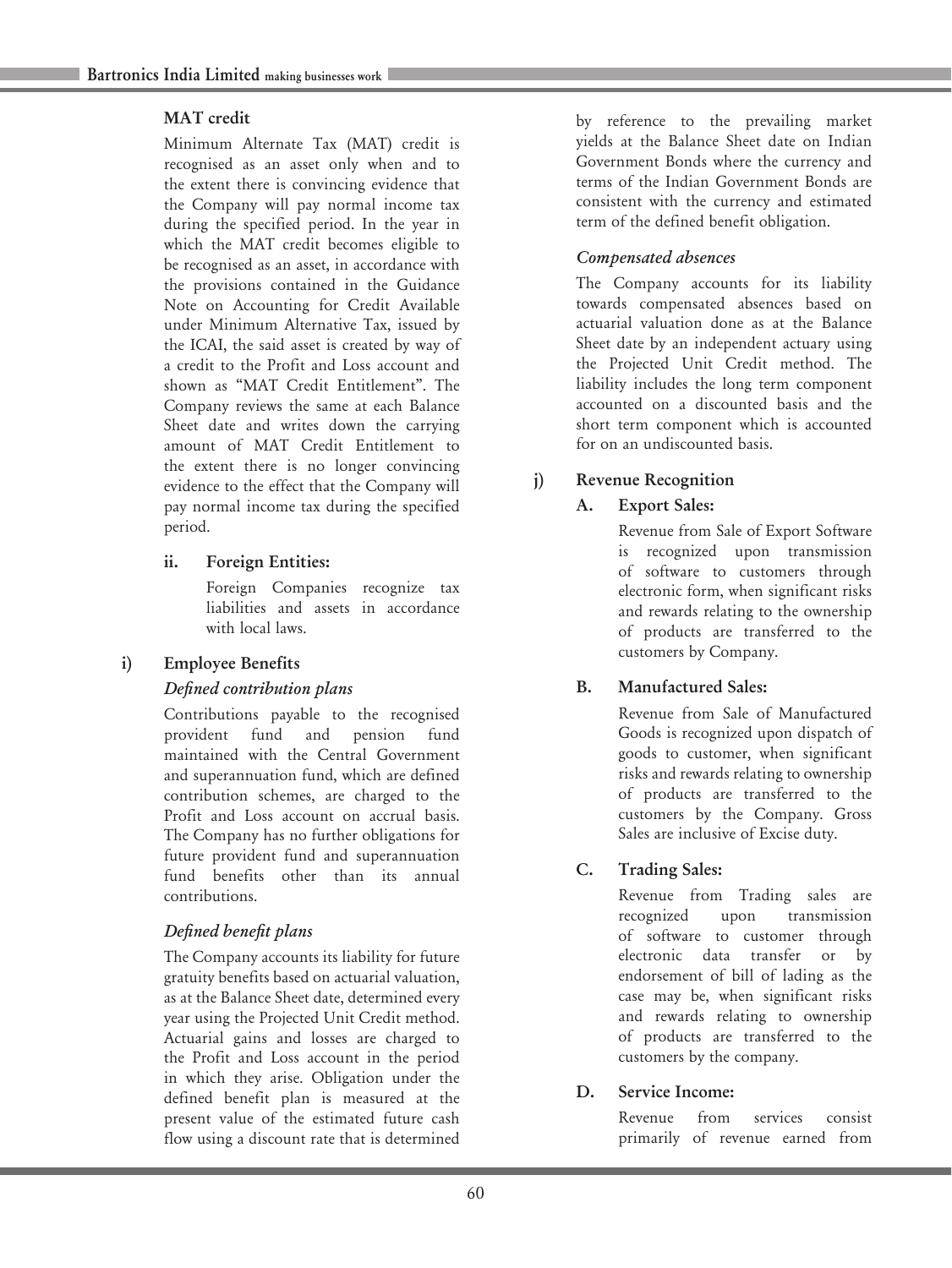services performed on a "time and material" basis. The related revenue is recongised as and when the services are rendered and related costs are incurred and when there is no significant uncertainty in realising the same.

#### k) Foreign Currency Translation and foreign currency transactions

#### i. Wholly Owned Foreign Subsidiaries

Wholly owned foreign subsidiaries are classified as integral operations. All foreign currency monetary items outstanding at the yearend are translated at the year-end exchange rates. Income and expenses are translated at the average rates. The resulting exchange gains and losses are recognised in the profit & loss account.

## ii. Foreign Branch

Assets (other than Fixed Assets) and Liabilities of the foreign branch are translated into Indian Rupees at the exchange rate prevailing as at the Balance Sheet date. Fixed Assets are carried at the exchange rate prevailing on the date of transaction. Revenue and Expenses are translated into Indian Rupees at yearly average rates.

#### iii. Other Foreign Currency transactions:

Transactions denominated in foreign currencies are recorded at the exchange rates prevailing on the date of the transaction. Monetary items denominated in foreign currencies at year end are restated at the exchange rate on the date of the Balance Sheet date. Non-monetary items denominated in foreign currencies are carried at cost. Exchange differences on settlement or restatement are adjusted in the Profit and Loss account.

#### l) Leases

The Company's significant leasing

arrangements are in respect of operating leases for premises and equipments. The leasing arrangements range from 11 months to 5 years generally and are usually cancellable / renewable by mutual consent on agreed terms. The aggregate lease rents payable and receivable are charged as rent or recognised as income, in the Profit and Loss Account.

#### m) Earnings Per Share

Basic earnings per equity share ("EPS") is calculated by dividing the Net Profit/ (Loss) after Tax for the year attributable to the equity shareholders by the weighted average number of equity shares outstanding for the year.

Diluted earnings per share is computed by dividing the net profit or loss after tax for the year referred to above adjusted for any attributable change in expenses or income that would result from the conversion of the dilutive potential equity shares, by the weighted average number of equity shares outstanding during the year as adjusted for the effects of all dilutive potential equity shares, except where the results are anti dilutive.

## n) Provisions and contingent Liabilities

A provision is recognized when an enterprise has a present obligation as a result of past event; it is probable that an outflow of resources will be required to settle the obligation, in respect of which a reliable estimate can be made. Provisions are not discounted to its present value and are determined based on best estimates required to settle the obligation at the Balance Sheet date. These are reviewed at each Balance Sheet date and adjusted to reflect the current best estimates. Contingent liabilities are not provided for but disclosed in the notes to the financial statements.

## o) Redemption Premium

Premium payable on redemption of Foreign Currency Convertible Bonds ('FCCB') is charged to Securities Premium Account over the life of the Bond.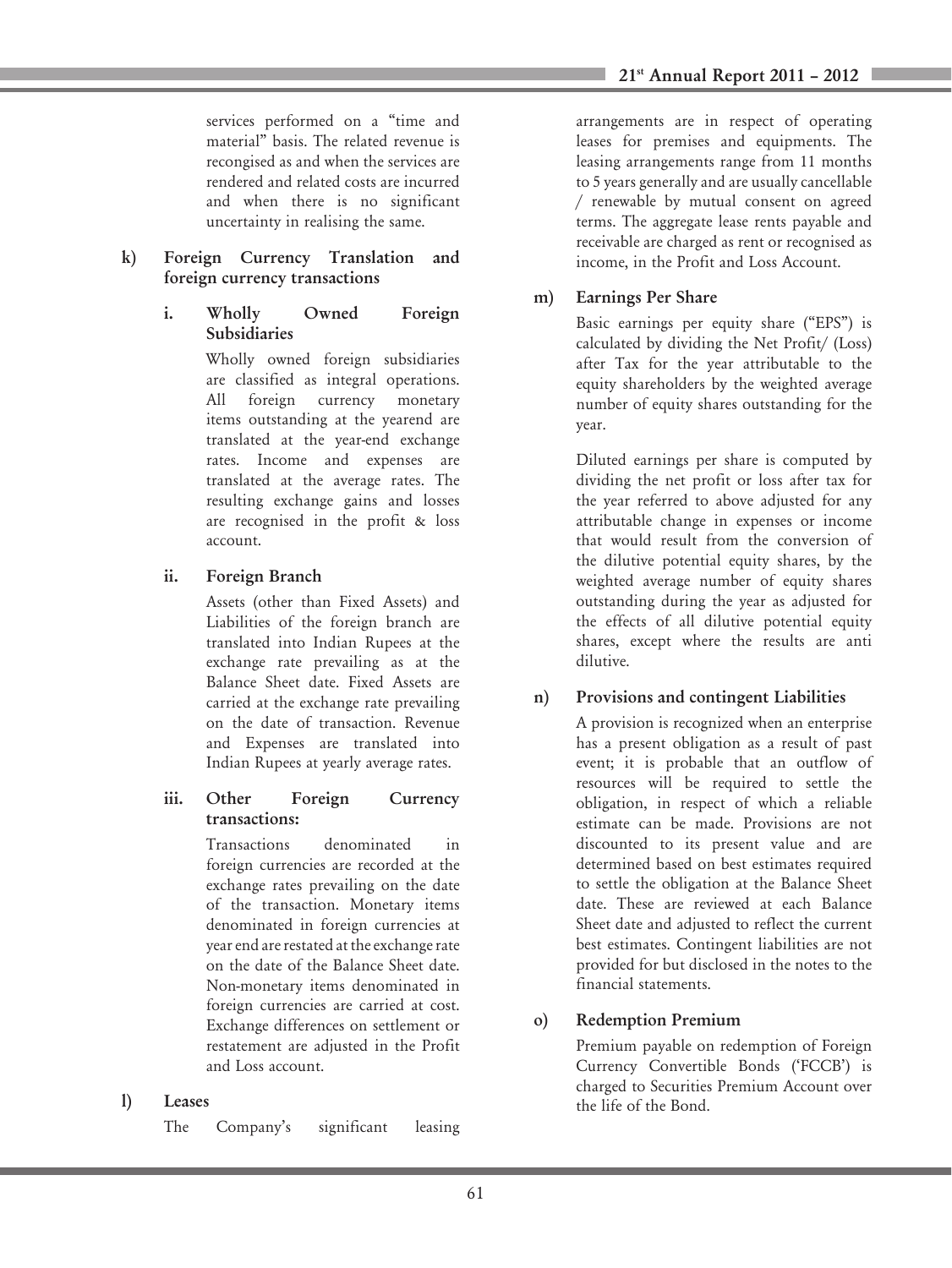# NOTES FORMING PART OF CONSOLIDATED FINANCIAL STATEMENTS

|                                                                     |                              | Rupees in Lakhs          |
|---------------------------------------------------------------------|------------------------------|--------------------------|
| Particulars                                                         | As at $30$<br>September 2012 | As at $31$<br>March 2011 |
| Note 3: Share capital                                               |                              |                          |
| Authorised                                                          | 11,000.00                    | 11,000.00                |
| i) 110,000,000 (31.03.2011:110,000,000) Equity Shares of Rs.10 each | 11,000.00                    | 11,000.00                |
| Issued, subscribed and fully paid up                                |                              |                          |
| i) 34,048,861 (31.03.2011:34048861) Equity Shares of Rs.10 each     | 3,404.89                     | 3.404.89                 |
| Total                                                               | 3,404.89                     | 3.404.89                 |

(Of the above 2,189,650 Equity Shares of Rs.10/- each issued as fully paid bonus shares by way of capitalisation of Rs.218.97 Lakhs from the Profit and Loss account)

#### Notes:

i) Reconciliation of number of shares and amount outstanding at the beginning and at the end of the reporting year / period

|                                                        | Eighteen Months<br>period ended 30.Sep.12 |                           | Year ended 31 March 12 |                    |
|--------------------------------------------------------|-------------------------------------------|---------------------------|------------------------|--------------------|
| Particulars                                            | No.of<br><b>Shares</b>                    | <b>Rupees</b><br>in Lakhs | No.of<br><b>Shares</b> | Rupees in<br>Lakhs |
| Equity<br>a)                                           |                                           |                           |                        |                    |
| Shares outstanding at the beginning of the Year/Period | 34,048,861                                | 3,404.89                  | 34,048,861             | 3,404.89           |
| Shares issued during the year/period                   |                                           |                           |                        |                    |
| Shares outstanding at the end of the year/period       | 34,048,861                                | 3,404.89                  | 34,048,861             | 3.404.89           |
|                                                        |                                           |                           |                        |                    |

i) Details of shares held by each share holder holding more than 5% shares

|    | Particulars                                   | Eighteen Months<br>period ended 30.Sep.12 |                           | Year ended 31 March 12 |                    |
|----|-----------------------------------------------|-------------------------------------------|---------------------------|------------------------|--------------------|
|    |                                               | No.of<br><b>Shares</b>                    | <b>Rupees</b><br>in Lakhs | No.of<br>Shares        | Rupees in<br>Lakhs |
| a) | A. B. Satyavas Reddy                          | 3,213,858                                 | 9.44                      | 3,704,368              | 10.88              |
| b) | Info Tech Infinn & Trading P Ltd              | 2,200,000                                 | 6.46                      | 2,200,000              | 6.46               |
| C) | Satya Straps and Packing Technologies Limited |                                           |                           | 2,882,790              | 8.47               |
|    |                                               | 5,413,858                                 |                           | 8,787,158              |                    |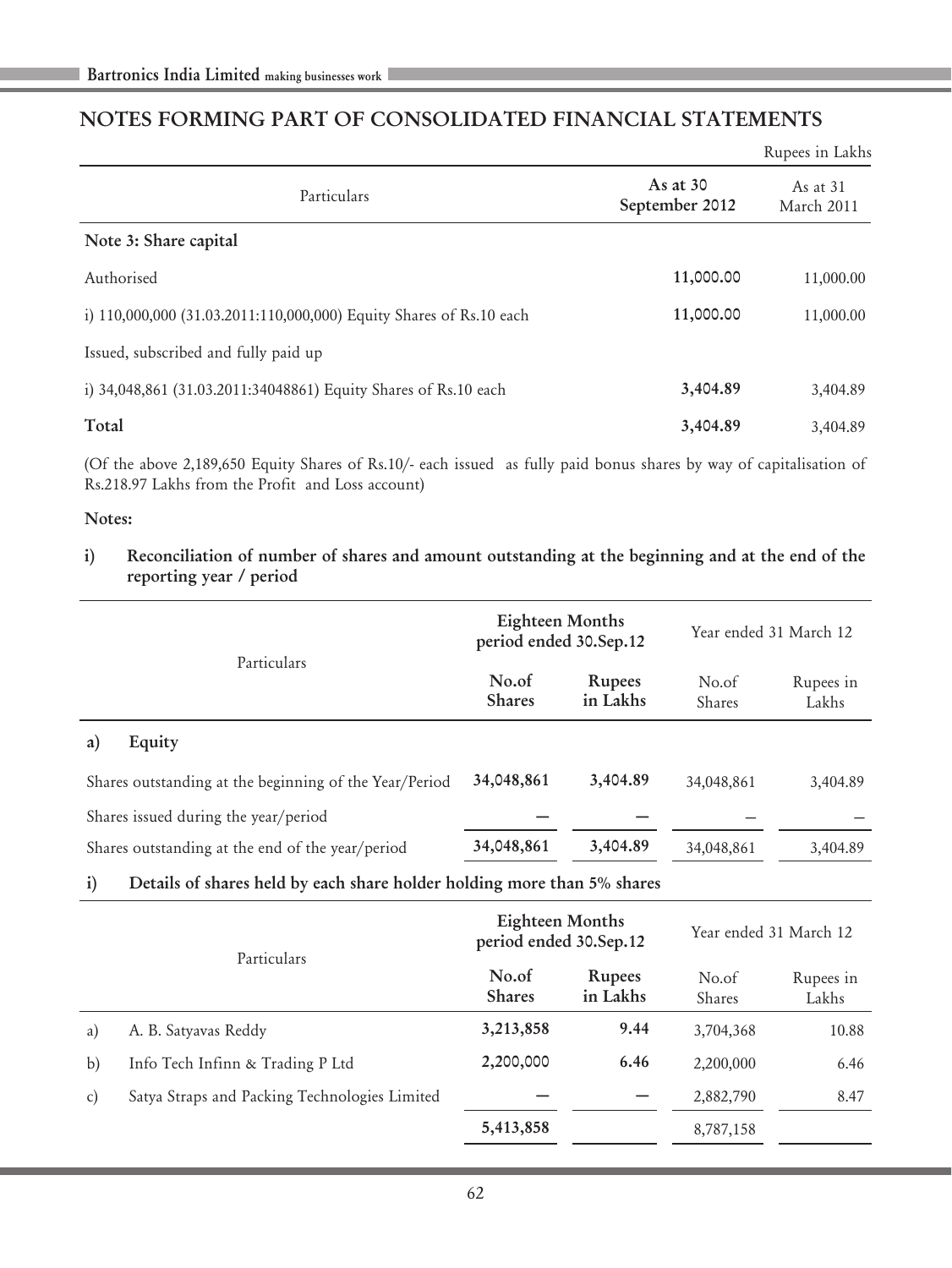Rupees in Lakhs

|                  | Particulars                                   | As at 30<br>September 2012 | As at 31<br>March 2011 |
|------------------|-----------------------------------------------|----------------------------|------------------------|
|                  | Note 4: Reserves and surplus                  |                            |                        |
| $\ddot{i})$      | Capital reserve                               |                            |                        |
|                  | Opening balance                               |                            | 6.50                   |
|                  | Add: Additions during the year/period (note:) | 4,465.25                   |                        |
|                  | Closing balance                               | 4,465.25                   | 6.50                   |
| $\overline{11}$  | Securities premium account                    |                            |                        |
|                  | Opening balance                               | 23,133.02                  | 24,943.28              |
|                  | Add: Premium on conversion of FCCB's          |                            |                        |
|                  | Less: Premium on Redemption of FCCB's         | 4,234.12                   | 1,810.26               |
|                  |                                               | 18,898.90                  | 23,133.02              |
| $\overline{111}$ | General reserve                               | 125.00                     | 125.00                 |
| iv)              | Surplus in statement of profit and loss       |                            |                        |
|                  | Opening balance                               | 28,072.27                  | 18,350.75              |
|                  | Add: Profit for the year/period               | (7, 137.11)                | 10,998.61              |
|                  | Less: Appropriations                          | 0.00                       |                        |
|                  | Proposed dividend                             | 0.00                       | 340.49                 |
|                  | Dividend distribution tax                     | 0.00                       | 56.55                  |
|                  | Less : Adjustment                             | (1,408.29)                 | (880.05)               |
|                  | Closing balance                               | 19,526.87                  | 28,072.27              |
|                  | Total                                         | 43,016.02                  | 51,336.79              |
|                  | Note 5: Long term borrowings<br>Secured       |                            |                        |
| a)               | Term loans from                               |                            |                        |
|                  | $\mathbf{i}$<br>Banks                         | 1,604.10                   | 7,205.91               |
|                  | Financial institutions<br>$\overline{ii}$ )   | 1,429.20                   | 2,286.00               |
|                  | Others<br>iii)                                | 542.11                     | 1,307.23               |
|                  | Unsecured                                     |                            |                        |
|                  | $\ddot{i})$<br>Bonds                          |                            | 22,670.80              |
|                  | $\overline{11}$ )<br>others                   |                            | 2,051.17               |
|                  |                                               | 3,575.41                   | 35,521.11              |

#### Notes:

1) Term Loans from banks viz. Bank of Baroda, Bank of India, Andhra Bank, Indian Bank, Hongkong and shanghai banking corporation Limited, Life Insurance Corporation of India are secured by first pari passu charge on all the immovable and movable fixed assets of the company both present and future and second pari passu charge on the current assets both present and future of the company. Further, these loans are secured by personal guarantees and properties of the Promoter director.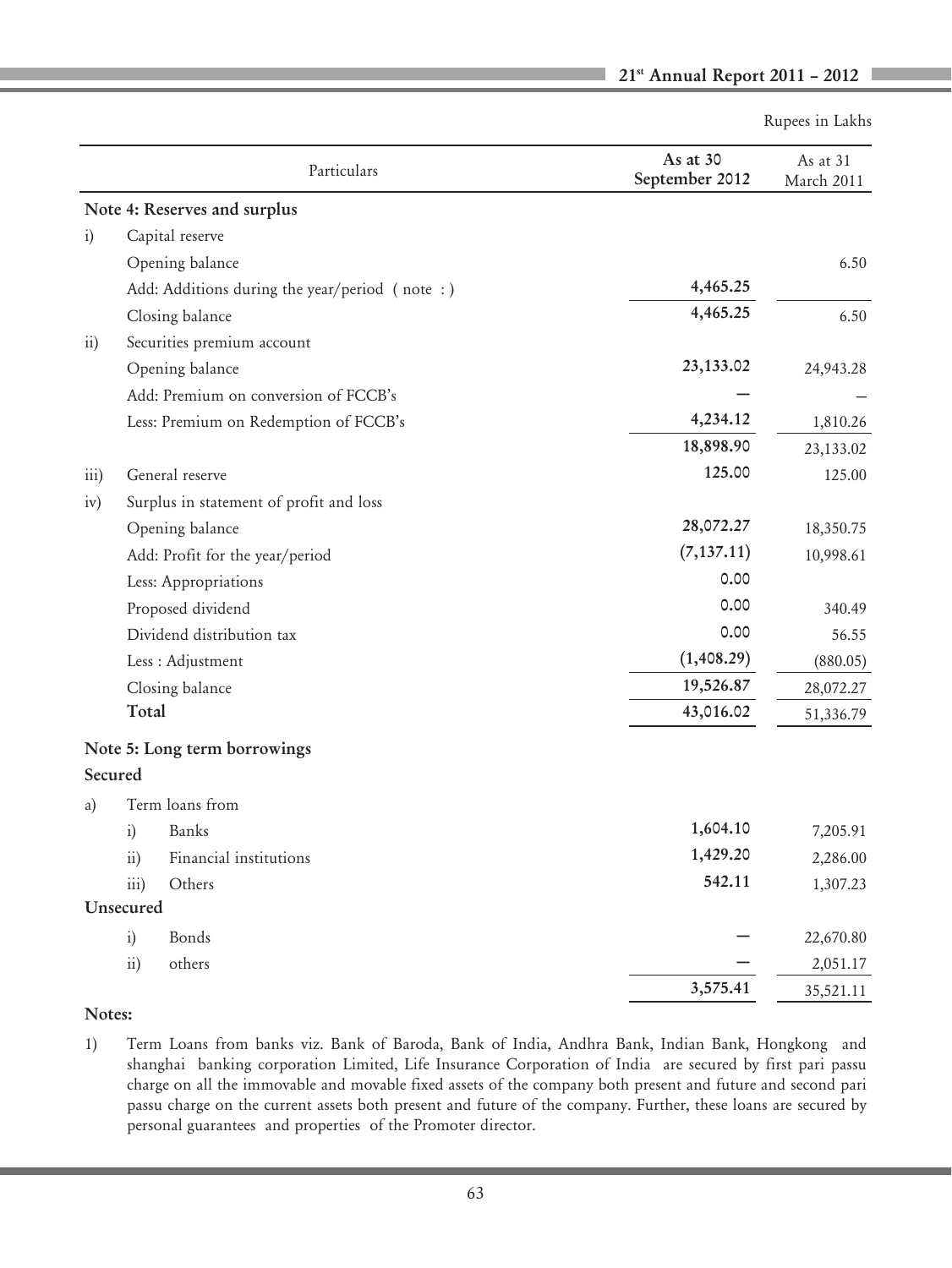#### 2) Terms of repayment are given below:

- a. Loan taken from Bank of Baroda carries an interest rate of 14.75% p.a and is repayable in 16 quarterly installments of Rs.137.50 lakhs each, default is 2 inatallments.
- b. Loan taken from Bank of india carries an interest rate of 14.75% p.a and is repayable in 18 quarterly installments of Rs.330.00 lakhs each default is 4 inatallments. .
- c. Loan taken fromAndhra bank carries an interest rate of 14.50% p.a and is repayable in 24 monthly installments of Rs.152.78 lakhs each default is 12 installments .
- d. Loan taken from Indian bank carries an interest rate of 16.25% p.a and is repayable in 14 quarterly installments of Rs.91.67 lakhs each, default is 5 inatallments. .
- e. Loan taken from Hongkong and shanghai banking corporation Limited carries an interest rate of 18.75% p.a and is repayable in 5 monthly installments of Rs.100.00 lakhs each, default is 4 inatallments. .
- f. Loan taken from Life Insurance Corporation of India carries an interest rate of 13% p.a and is repayable in 21 quarterly installments of Rs.142.80 lakhs each, default is 7 inatallments. .
- 3) Term loan of Rs.1870.00 lakhs from HP Financial services(India) Pvt Ltd is secured by first charge on the specific purpose assets viz IBM Kiosk Machines of MCD Apka Dwar project.The term loan is repayable in 13 equated quarterly installments of Rs.141.00 lakhs Aggregating Rs.2256.00 lakhs, default is 6 inatallments. .
- 4) Vehicle Loans from banks and others are secured by hypothecation of the vehicles financed through the loan arrangements and are repayble over 36 months

| Particulars                                                        | As at $30$<br>September 2012 | As at 31<br>March 2011 |
|--------------------------------------------------------------------|------------------------------|------------------------|
| Note 6: Deferred tax liabilities (net)                             |                              |                        |
| Deferred tax liability:                                            |                              |                        |
| On difference between book balance and tax balance of fixed assets | 3,917.34                     | 5,353.21               |
|                                                                    | 3,917.34                     | 5,353.21               |
| Deferred tax asset:                                                |                              |                        |
| Provision for employee benefits                                    | 47.28                        | 275.34                 |
| Provision for doubtful trade receivables, loans and advances       | 222.05                       | 21.40                  |
| Unabsorbed /Depreciation                                           |                              | 1,524.88               |
|                                                                    | 269.33                       | 1,821.62               |
| Deferred tax liabilities (net)                                     | 3,648.01                     | 3,531.59               |
| Note 7: Long-term provisions                                       |                              |                        |
| Provision for Employee benefits                                    | 156.30                       | 65.97                  |
| Provision for Premium payable on FCCB                              |                              | 5,364.31               |
|                                                                    | 156.30                       | 5,430.28               |
| Note 8: Short-term borrowings                                      |                              |                        |
| Loans repayable on demand                                          |                              |                        |
| From Banks                                                         | 18,346.43                    | 15,969.13              |
| From Others                                                        |                              |                        |
| Unsecured                                                          | 7,571.23                     |                        |
|                                                                    | 25,917.67                    | 15,969.13              |

i) Loans repayable on demand includes an amount of Rs. 17123.69 lakhs (31.03.2011:Rs. 15969.13 lakhs) represents working capital loans from banks are inter alia secured by way of pari passu first charge on current assets and pari passu second charge on fixed assets both present and future. Further these loans are secured by personal guarantee and properties of certain directors. Unsecured is the shortterm advance received from the subsidiary Bartronics Asia Pte Ltd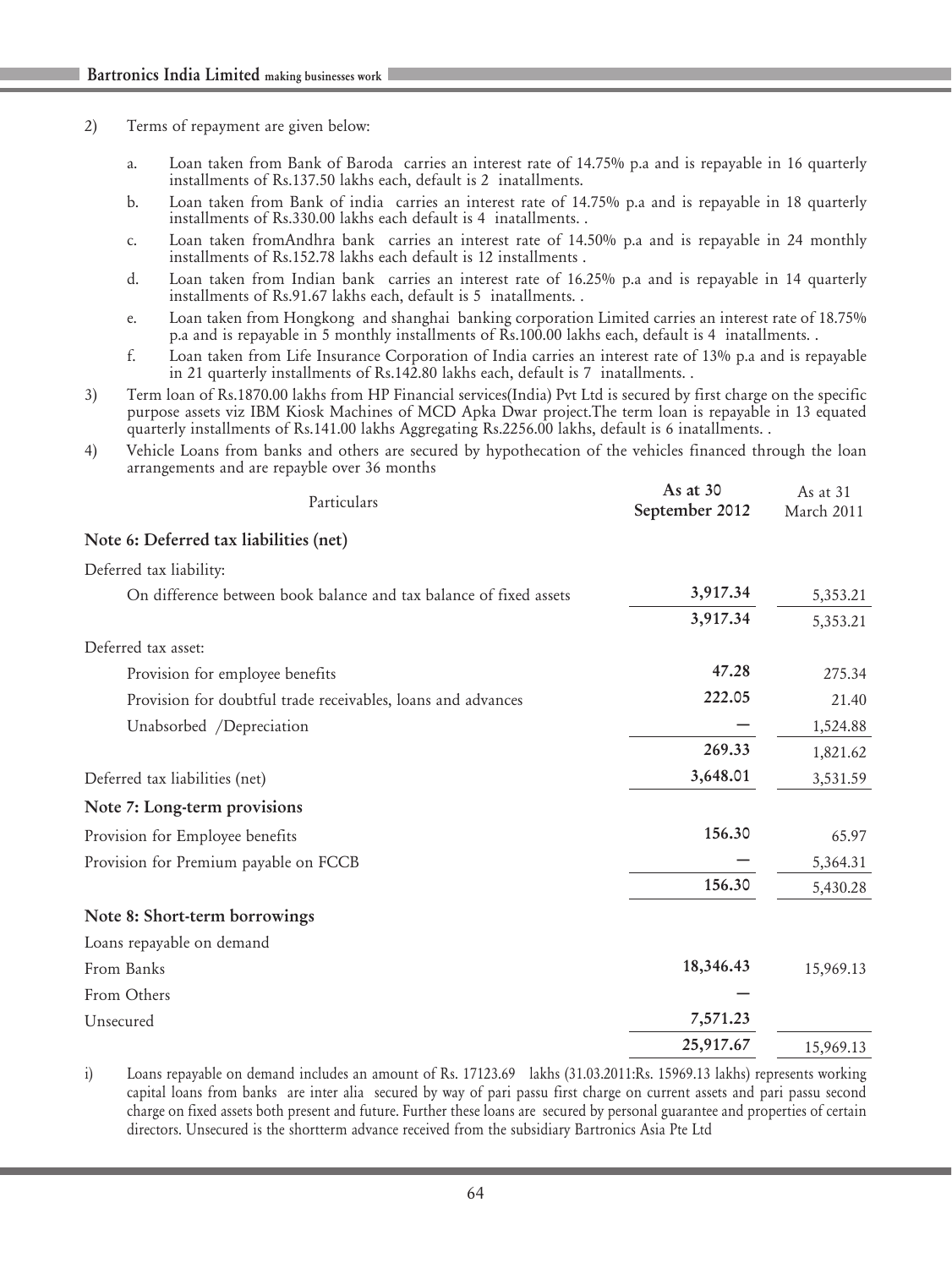| As at 30<br>As at 31<br>Particulars<br>September 2012<br>March 2011<br>Note 9: Trade payables<br>38,622.44<br>Other than acceptances<br>31,189.28<br>38,622.44<br>31,189.28<br>Note 10: Other current liabilities<br>37,963.97<br>Current maturities of long-term debt<br>7,206.95<br>35.84<br>Interest accrued but not due on borrowings<br>60.77<br>1,951.63<br>Interest accrued and due on borrowings<br>759.16<br>Other liabilities<br>1,303.81<br>13.19<br>Unclaimed dividends<br>9.57<br>4,499.93<br>Inter corporate deposits<br>192.27<br>Statutory remittances<br>103.34<br>204.42<br>Payables for Capital works<br>211.11<br>739.17<br>Advances from customers<br>2,392.59<br>46,359.60<br>11,288.14<br>Note 11: Short-term provisions<br>Provision for employee benefits<br>6,665.81<br>Provision for income tax<br>4,905.51<br>727.88<br>Provision for FBT<br>727.88<br>0.00<br>Proposed Dividend<br>340.49<br>56.56<br>Dividend Distribution Tax<br>56.55<br>9,598.43<br>Provision for Premium Payable on Redemption of FCCB<br>17,048.68<br>6,030.43<br>Note 13: Non-current investments (At Cost unless otherwise stated)<br>Note 14: Long-term loans and advances<br>(Unsecured and considered good)<br>$\mathbf{i}$<br>8,312.07<br>Capital Advances<br>15,053.43<br>a)<br>3,504.92<br>Security deposits<br>b)<br>3,442.26<br>23.38<br>Loans and advance to related parties<br>c)<br>1,777.52<br>MAT credit entitlement<br>$\epsilon$ )<br>1,777.52<br>2.55<br>Deposits with government authorities<br>2.55<br>g) |
|----------------------------------------------------------------------------------------------------------------------------------------------------------------------------------------------------------------------------------------------------------------------------------------------------------------------------------------------------------------------------------------------------------------------------------------------------------------------------------------------------------------------------------------------------------------------------------------------------------------------------------------------------------------------------------------------------------------------------------------------------------------------------------------------------------------------------------------------------------------------------------------------------------------------------------------------------------------------------------------------------------------------------------------------------------------------------------------------------------------------------------------------------------------------------------------------------------------------------------------------------------------------------------------------------------------------------------------------------------------------------------------------------------------------------------------------------------------------------------------------------------------------------------|
|                                                                                                                                                                                                                                                                                                                                                                                                                                                                                                                                                                                                                                                                                                                                                                                                                                                                                                                                                                                                                                                                                                                                                                                                                                                                                                                                                                                                                                                                                                                                  |
|                                                                                                                                                                                                                                                                                                                                                                                                                                                                                                                                                                                                                                                                                                                                                                                                                                                                                                                                                                                                                                                                                                                                                                                                                                                                                                                                                                                                                                                                                                                                  |
|                                                                                                                                                                                                                                                                                                                                                                                                                                                                                                                                                                                                                                                                                                                                                                                                                                                                                                                                                                                                                                                                                                                                                                                                                                                                                                                                                                                                                                                                                                                                  |
|                                                                                                                                                                                                                                                                                                                                                                                                                                                                                                                                                                                                                                                                                                                                                                                                                                                                                                                                                                                                                                                                                                                                                                                                                                                                                                                                                                                                                                                                                                                                  |
|                                                                                                                                                                                                                                                                                                                                                                                                                                                                                                                                                                                                                                                                                                                                                                                                                                                                                                                                                                                                                                                                                                                                                                                                                                                                                                                                                                                                                                                                                                                                  |
|                                                                                                                                                                                                                                                                                                                                                                                                                                                                                                                                                                                                                                                                                                                                                                                                                                                                                                                                                                                                                                                                                                                                                                                                                                                                                                                                                                                                                                                                                                                                  |
|                                                                                                                                                                                                                                                                                                                                                                                                                                                                                                                                                                                                                                                                                                                                                                                                                                                                                                                                                                                                                                                                                                                                                                                                                                                                                                                                                                                                                                                                                                                                  |
|                                                                                                                                                                                                                                                                                                                                                                                                                                                                                                                                                                                                                                                                                                                                                                                                                                                                                                                                                                                                                                                                                                                                                                                                                                                                                                                                                                                                                                                                                                                                  |
|                                                                                                                                                                                                                                                                                                                                                                                                                                                                                                                                                                                                                                                                                                                                                                                                                                                                                                                                                                                                                                                                                                                                                                                                                                                                                                                                                                                                                                                                                                                                  |
|                                                                                                                                                                                                                                                                                                                                                                                                                                                                                                                                                                                                                                                                                                                                                                                                                                                                                                                                                                                                                                                                                                                                                                                                                                                                                                                                                                                                                                                                                                                                  |
|                                                                                                                                                                                                                                                                                                                                                                                                                                                                                                                                                                                                                                                                                                                                                                                                                                                                                                                                                                                                                                                                                                                                                                                                                                                                                                                                                                                                                                                                                                                                  |
|                                                                                                                                                                                                                                                                                                                                                                                                                                                                                                                                                                                                                                                                                                                                                                                                                                                                                                                                                                                                                                                                                                                                                                                                                                                                                                                                                                                                                                                                                                                                  |
|                                                                                                                                                                                                                                                                                                                                                                                                                                                                                                                                                                                                                                                                                                                                                                                                                                                                                                                                                                                                                                                                                                                                                                                                                                                                                                                                                                                                                                                                                                                                  |
|                                                                                                                                                                                                                                                                                                                                                                                                                                                                                                                                                                                                                                                                                                                                                                                                                                                                                                                                                                                                                                                                                                                                                                                                                                                                                                                                                                                                                                                                                                                                  |
|                                                                                                                                                                                                                                                                                                                                                                                                                                                                                                                                                                                                                                                                                                                                                                                                                                                                                                                                                                                                                                                                                                                                                                                                                                                                                                                                                                                                                                                                                                                                  |
|                                                                                                                                                                                                                                                                                                                                                                                                                                                                                                                                                                                                                                                                                                                                                                                                                                                                                                                                                                                                                                                                                                                                                                                                                                                                                                                                                                                                                                                                                                                                  |
|                                                                                                                                                                                                                                                                                                                                                                                                                                                                                                                                                                                                                                                                                                                                                                                                                                                                                                                                                                                                                                                                                                                                                                                                                                                                                                                                                                                                                                                                                                                                  |
|                                                                                                                                                                                                                                                                                                                                                                                                                                                                                                                                                                                                                                                                                                                                                                                                                                                                                                                                                                                                                                                                                                                                                                                                                                                                                                                                                                                                                                                                                                                                  |
|                                                                                                                                                                                                                                                                                                                                                                                                                                                                                                                                                                                                                                                                                                                                                                                                                                                                                                                                                                                                                                                                                                                                                                                                                                                                                                                                                                                                                                                                                                                                  |
|                                                                                                                                                                                                                                                                                                                                                                                                                                                                                                                                                                                                                                                                                                                                                                                                                                                                                                                                                                                                                                                                                                                                                                                                                                                                                                                                                                                                                                                                                                                                  |
|                                                                                                                                                                                                                                                                                                                                                                                                                                                                                                                                                                                                                                                                                                                                                                                                                                                                                                                                                                                                                                                                                                                                                                                                                                                                                                                                                                                                                                                                                                                                  |
|                                                                                                                                                                                                                                                                                                                                                                                                                                                                                                                                                                                                                                                                                                                                                                                                                                                                                                                                                                                                                                                                                                                                                                                                                                                                                                                                                                                                                                                                                                                                  |
|                                                                                                                                                                                                                                                                                                                                                                                                                                                                                                                                                                                                                                                                                                                                                                                                                                                                                                                                                                                                                                                                                                                                                                                                                                                                                                                                                                                                                                                                                                                                  |
|                                                                                                                                                                                                                                                                                                                                                                                                                                                                                                                                                                                                                                                                                                                                                                                                                                                                                                                                                                                                                                                                                                                                                                                                                                                                                                                                                                                                                                                                                                                                  |
|                                                                                                                                                                                                                                                                                                                                                                                                                                                                                                                                                                                                                                                                                                                                                                                                                                                                                                                                                                                                                                                                                                                                                                                                                                                                                                                                                                                                                                                                                                                                  |
|                                                                                                                                                                                                                                                                                                                                                                                                                                                                                                                                                                                                                                                                                                                                                                                                                                                                                                                                                                                                                                                                                                                                                                                                                                                                                                                                                                                                                                                                                                                                  |
|                                                                                                                                                                                                                                                                                                                                                                                                                                                                                                                                                                                                                                                                                                                                                                                                                                                                                                                                                                                                                                                                                                                                                                                                                                                                                                                                                                                                                                                                                                                                  |
|                                                                                                                                                                                                                                                                                                                                                                                                                                                                                                                                                                                                                                                                                                                                                                                                                                                                                                                                                                                                                                                                                                                                                                                                                                                                                                                                                                                                                                                                                                                                  |
|                                                                                                                                                                                                                                                                                                                                                                                                                                                                                                                                                                                                                                                                                                                                                                                                                                                                                                                                                                                                                                                                                                                                                                                                                                                                                                                                                                                                                                                                                                                                  |
|                                                                                                                                                                                                                                                                                                                                                                                                                                                                                                                                                                                                                                                                                                                                                                                                                                                                                                                                                                                                                                                                                                                                                                                                                                                                                                                                                                                                                                                                                                                                  |
|                                                                                                                                                                                                                                                                                                                                                                                                                                                                                                                                                                                                                                                                                                                                                                                                                                                                                                                                                                                                                                                                                                                                                                                                                                                                                                                                                                                                                                                                                                                                  |
| 6,745.83<br>Other Advances<br>h)<br>3,655.81                                                                                                                                                                                                                                                                                                                                                                                                                                                                                                                                                                                                                                                                                                                                                                                                                                                                                                                                                                                                                                                                                                                                                                                                                                                                                                                                                                                                                                                                                     |
| 20,366.27<br>23,931.57                                                                                                                                                                                                                                                                                                                                                                                                                                                                                                                                                                                                                                                                                                                                                                                                                                                                                                                                                                                                                                                                                                                                                                                                                                                                                                                                                                                                                                                                                                           |
| Note 15: Current investments (At lower of cost and fair value)                                                                                                                                                                                                                                                                                                                                                                                                                                                                                                                                                                                                                                                                                                                                                                                                                                                                                                                                                                                                                                                                                                                                                                                                                                                                                                                                                                                                                                                                   |
| Investment in mutual funds (Unquoted)                                                                                                                                                                                                                                                                                                                                                                                                                                                                                                                                                                                                                                                                                                                                                                                                                                                                                                                                                                                                                                                                                                                                                                                                                                                                                                                                                                                                                                                                                            |
| In PNB- Principal Large Cap Fund- Growth Plan<br>25.00                                                                                                                                                                                                                                                                                                                                                                                                                                                                                                                                                                                                                                                                                                                                                                                                                                                                                                                                                                                                                                                                                                                                                                                                                                                                                                                                                                                                                                                                           |
| 25.00                                                                                                                                                                                                                                                                                                                                                                                                                                                                                                                                                                                                                                                                                                                                                                                                                                                                                                                                                                                                                                                                                                                                                                                                                                                                                                                                                                                                                                                                                                                            |
| 25.00<br>Aggregate Book Value of Quoted Investments                                                                                                                                                                                                                                                                                                                                                                                                                                                                                                                                                                                                                                                                                                                                                                                                                                                                                                                                                                                                                                                                                                                                                                                                                                                                                                                                                                                                                                                                              |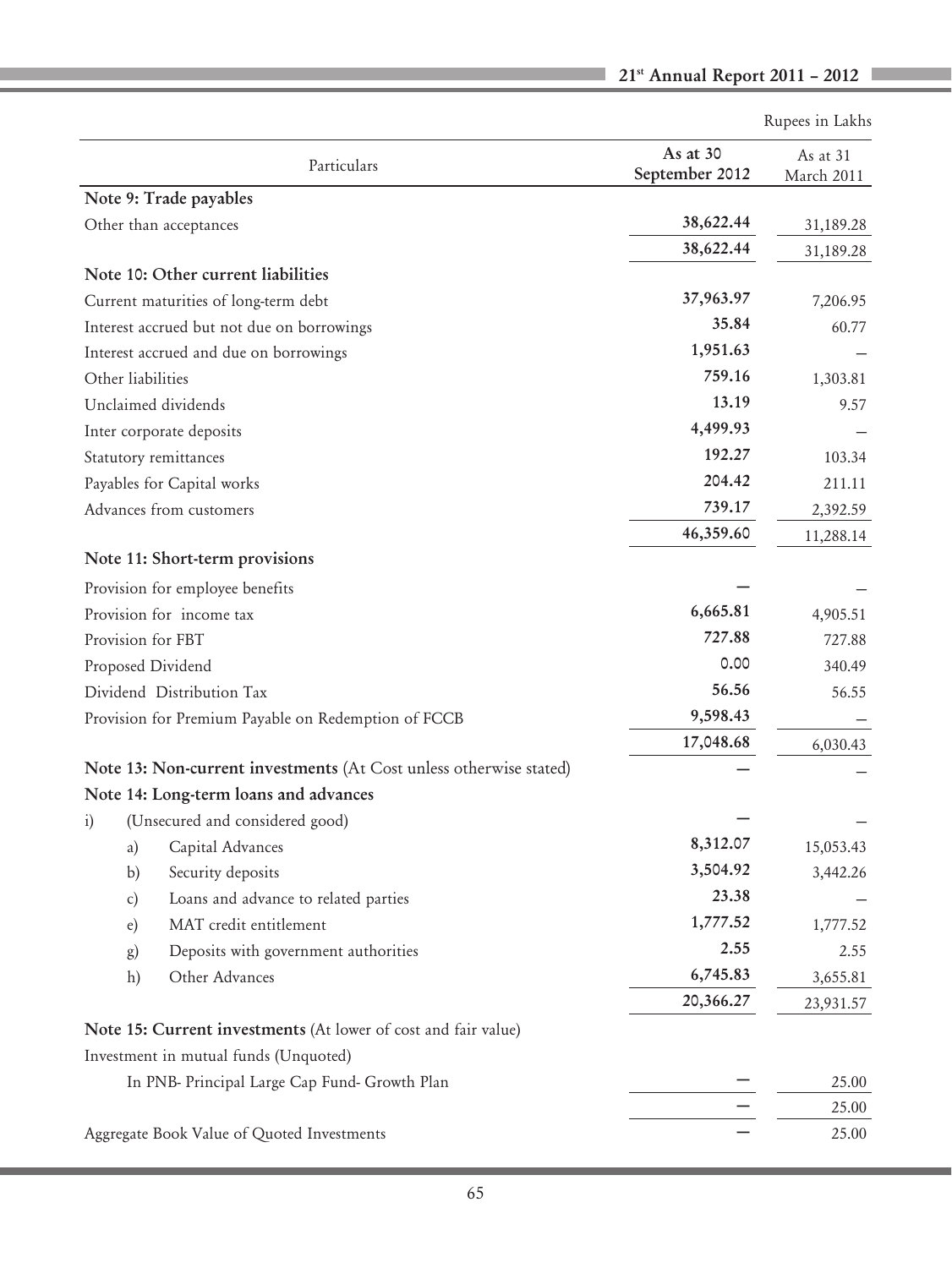| Bartronics India Limited making businesses work |  |  |  |  |  |
|-------------------------------------------------|--|--|--|--|--|
|-------------------------------------------------|--|--|--|--|--|

 $\mathbb{R}^n$ 

| Note : 12 A             |                         |                       |              |                         |                         |                   |              |                         |                   |                   |
|-------------------------|-------------------------|-----------------------|--------------|-------------------------|-------------------------|-------------------|--------------|-------------------------|-------------------|-------------------|
| Tangible Assets         |                         | GROSS BLOCK (At Cost) |              |                         |                         |                   | DEPRECIATION |                         | NET BLOCK         |                   |
| Particulars             | April 2011<br>As at 1st | Additions             | Del/Adj      | Ast at 30th<br>Sep 2012 | April 2011<br>As At 1st | For the<br>Period | Del/Adj      | Ast at 30th<br>Sep 2012 | 30.09.12<br>As on | 31.03.11<br>As on |
| Tangible                |                         |                       |              |                         |                         |                   |              |                         |                   |                   |
| Land                    | 41.92                   | 0.00                  | 0.00         | 41.92                   | 0.00                    | 0.00              | 0.00         | 0.00                    | 41.92             | 41.92             |
| Buildings               | 303.84                  | 2.14                  | 0.00         | 305.98                  | 23.23                   | 15.37             | 0.00         | 38.60                   | 267.38            | 280.61            |
| Plant And Machinery     | 7,127.45                | 6.17                  | 0.00         | 7,133.62                | 1,397.20                | 797.22            | 0.00         | 2,194.43                | 4,939.19          | 5,730.25          |
| Electrical Installation | 426.74                  | 0.24                  | 0.00         | 426.98                  | 83.80                   | 44.46             | 0.00         | 128.26                  | 298.72            | 342.94            |
| Computers               | 11,144.07               | 121.80                | 0.00         | 11,264.18               | 4,257.25                | 2,593.69          | 0.00         | 6,850.94                | 4,413.54          | 6,885.47          |
| Office Equipment        | 62.54                   | 5.54                  | 0.00         | 68.09                   | 25.45                   | 3.14              | 0.00         | 28.60                   | 39.49             | 37.09             |
| Furniture& Fixtures     | 358.14                  | 65.16                 | 0.32         | 422.98                  | 219.43                  | 22.31             | 0.00         | 241.59                  | 181.39            | 138.85            |
| Vehicles                | 338.27                  | 44.39                 | 16.07        | 366.59                  | 100.76                  | 78.57             | 11.95        | 167.38                  | 199.21            | 237.51            |
| Leasehold Improvements  | 47.92                   | 0.79                  | $0.00$       | 48.71                   | 1.78                    | 14.57             | $0.00\,$     | 16.35                   | 32.36             | 46.14             |
| Total(A)                | 19,850.90               | 246.23                | 16.39        | 20,079.05               | 6,108.91                | 3,569.33          | 11.95        | 9,666.15                | 10,413.21         | 13,740.78         |
| Previous Year           | 19,447.76               | 419.9                 | 16.76        | 19,850.90               | 3706.94                 | 2418.58           | 16.61        | 6108.91                 | 13741.99          | 15740.82          |
| Note: 12B               |                         |                       |              |                         |                         |                   |              |                         |                   |                   |
| Intangible              |                         |                       |              |                         |                         |                   |              |                         |                   |                   |
| Goodwill                | 13,453.89               |                       | $\mathbf{I}$ | 13,453.89               |                         | r.                |              |                         | 13,453.89         | 13,453.89         |
| Patents                 | 6,875.75                |                       |              | 6,875.75                | 880.05                  |                   |              | 880.05                  | 5,995.71          | 5,995.71          |
| Software                | 17,751.65               | 142.74                | $\mathbf{r}$ | 17,894.39               | 6,930.92                | 3,783.98          | $\mathbf{r}$ | 10,714.88               | 7,179.51          | 10,820.75         |
| Total (B)               | 38,081.30               | 142.74                |              | 38,224.03               | 7,810.97                | 3,783.98          | ٠            | 11,594.93               | 26,629.11         | 30,270.35         |
| Previous Year           | 38,068.69               | 12.61                 |              | 38,081.30               | 3,988.47                | 3,822.49          |              | 7,810.96                | 30,270.34         | 34,080.22         |
| Grand $Total (A+B)$     | 57,932.19               | 388.97                | 16.39        | 58,303.09               | 13,919.87               | 7,353.32          | 11.95        | 21,261.08               | 37,042.32         | 44,011.13         |
| Previous Year           | 57,516.45               | 432.51                | 16.76        | 57,932.20               | 7,695.41                | 6,241.07          | 16.61        | 13,919.87               | 44,012.33         | 49,821.04         |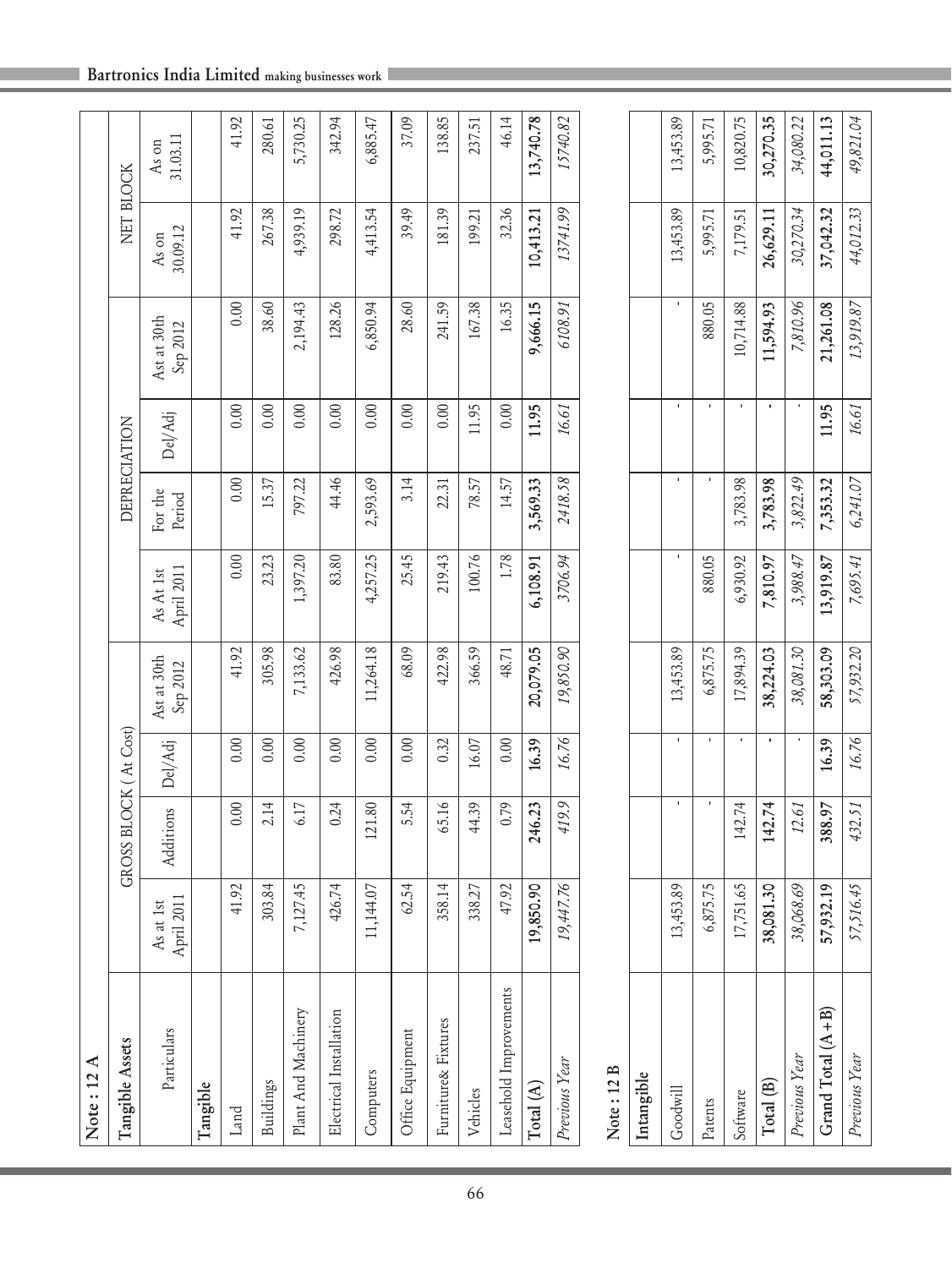I.

|                                                                                                            | Rupees in Lakhs |
|------------------------------------------------------------------------------------------------------------|-----------------|
| As at $30$                                                                                                 | As at 31        |
| September 2012                                                                                             | March 2011      |
| Note 16: Inventories (At lower of cost and net realisable value)                                           |                 |
| 268.32<br>Raw Materials                                                                                    | 412.57          |
| 206.66<br><b>Finished Goods</b>                                                                            | 459.40          |
| 32.86<br>Stock in Progress                                                                                 | 112.12          |
| Export Software                                                                                            | 950.08          |
| 507.84                                                                                                     | 1,934.17        |
| Note 17: Trade receivables (Unsecured)                                                                     |                 |
| Trade receivables outstanding for a period exceeding six months from the date                              |                 |
| they were due for payment                                                                                  |                 |
| 77,640.81<br>Considered Good                                                                               | 45,113.86       |
| [Include amount due from a subsidiary of Rs.3161.00 Lacs (31.03.2011:<br>Rs.1601.50 Lakhs)]                |                 |
| 582.63<br>Considered Doubtful                                                                              | 534.60          |
| 78,223.43                                                                                                  | 45,648.46       |
| (582.63)<br>Less: Provision for doubtful trade receivables                                                 | (534.60)        |
| 77,640.81<br>(A)                                                                                           | 45,113.86       |
| Trade receivables outstanding for a period less than six months from the date<br>they were due for payment |                 |
| 34,113.08<br>Considered Good                                                                               | 31,114.98       |
| Considered Doubtful                                                                                        |                 |
| 34,113.08                                                                                                  | 31,114.98       |
| Less: Provision for doubtful trade receivables                                                             |                 |
| 34,113.08<br>(B)                                                                                           | 31,114.98       |
| 111,753.88<br>$(A+B)$                                                                                      | 76,228.84       |
| Note: All the outstanding Trade Receivables are subject to Confirmation<br>Note 18: Cash and bank balances |                 |
| Cash and cash equivalents                                                                                  |                 |
| 1,871.17<br>Cash on Hand                                                                                   | 2.66            |
| Balances with Banks:                                                                                       |                 |
| 781.97<br>In current accounts                                                                              | 886.24          |
| 0.24<br>In EEFC account                                                                                    | 0.40            |
| In Deposit accounts                                                                                        | 26.42           |
| Other bank balances                                                                                        |                 |
| In Ear marked Accounts                                                                                     |                 |
| 274.44<br>Margin Money deposits                                                                            | 196.83          |
| 13.20<br>'- In Dividend Account                                                                            | 9.57            |
| Balance held as margin monies (Refer note below)                                                           |                 |
| 2,941.02                                                                                                   | 1,122.12        |

## Note:

Balances with banks include margin monies amounting to Rs39. 90lakhs (31.03.2011:.99 lakhs) which have an original maturity of more than 12 months.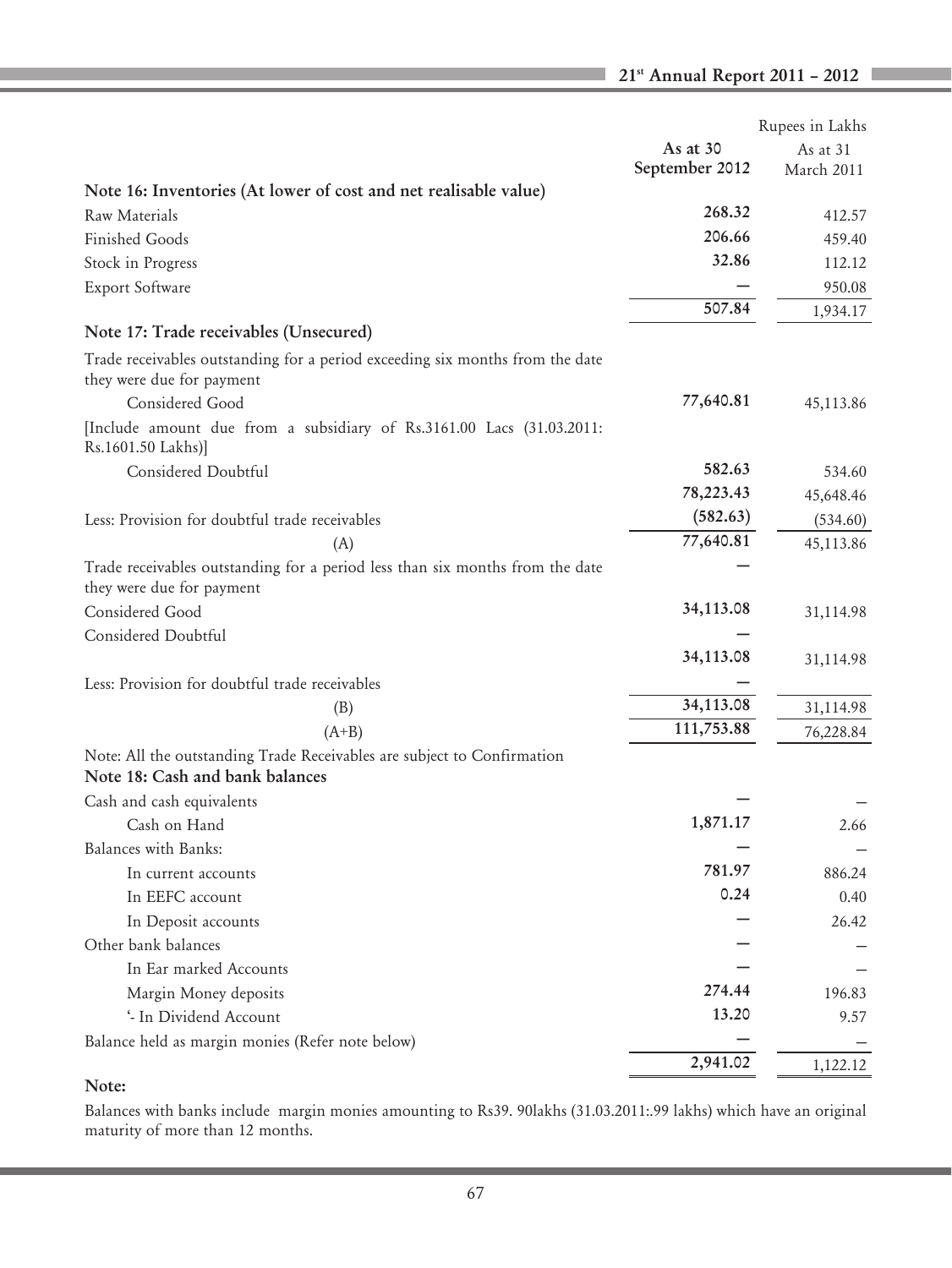|                                                        |                              | Rupees in Lakhs        |
|--------------------------------------------------------|------------------------------|------------------------|
|                                                        | As at $30$<br>September 2012 | As at 31<br>March 2011 |
| Note 19: Short-term loans and advances                 |                              |                        |
| Loans and advances to related parties                  |                              |                        |
| Security deposits                                      | 193.65                       | 126.09                 |
| Loans and advances to employees                        | 24.34                        | 14.04                  |
| Prepaid expenses                                       | 363.42                       | 589.08                 |
| <b>MAT Credit Receivable</b>                           |                              |                        |
| CENVAT credit receivable                               | 0.09                         | 61.78                  |
| Service tax credit receivable                          | 0.03                         |                        |
| TDS receivable                                         | 113.22                       |                        |
| Advances for supply of goods and rendering of services | 1,273.69                     | 12,587.83              |
| Others                                                 | 1,754.94                     | 158.34                 |
| Less: Provision for Doubtful Advances                  | (14.08)                      | (14.08)                |
|                                                        | 3,709.31                     | 13,523.08              |
| Note 20: Other current assets                          |                              |                        |
| Interest accrued but not due on deposits               | 96.99                        | 7.62                   |
| Advance tax                                            | 3,383.12                     | 2,634.70               |
|                                                        | 3,480.10                     | 2,642.32               |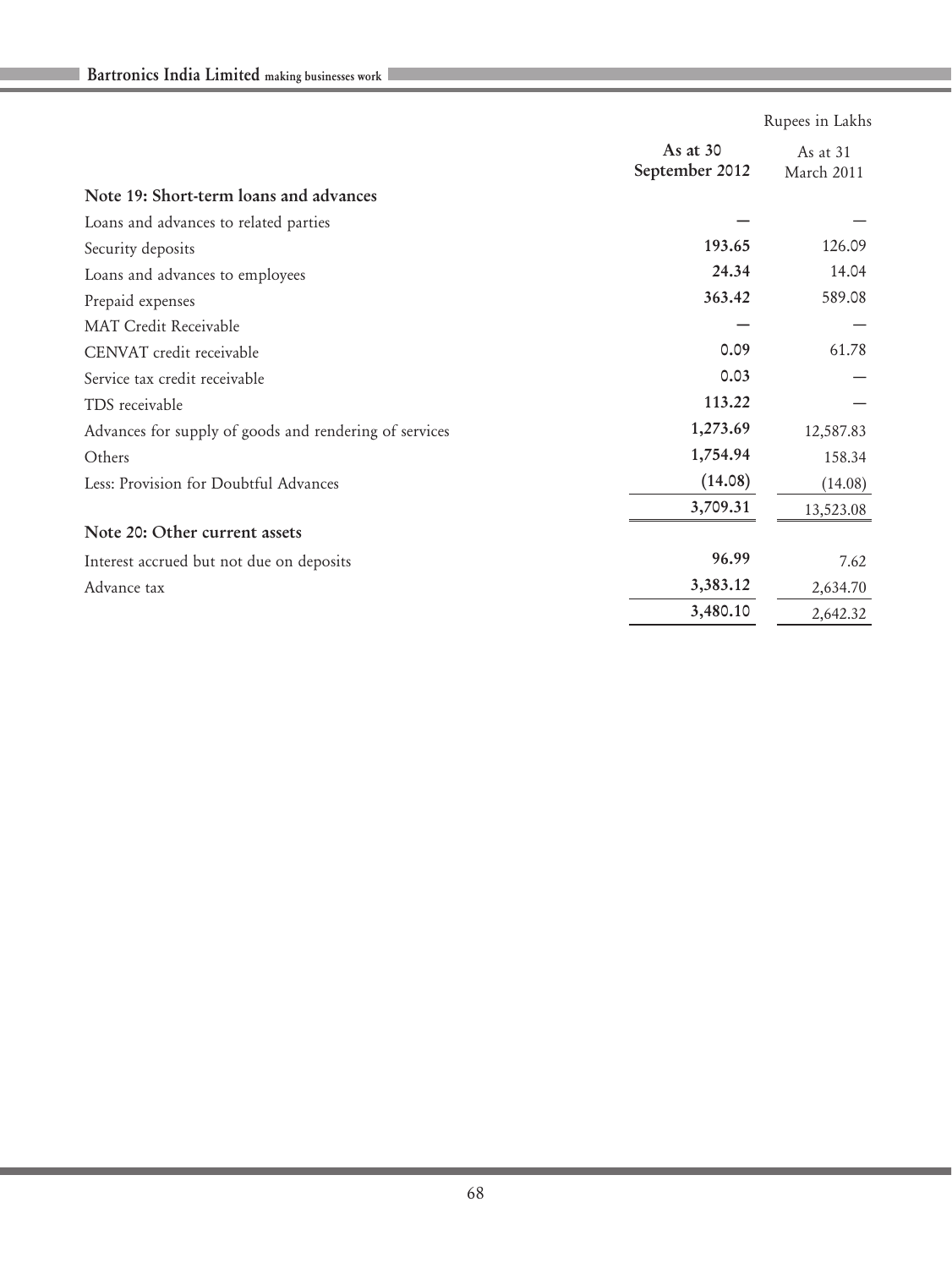|               |                                  |                                                    |                                        |                     | Rupees in Lakhs             |
|---------------|----------------------------------|----------------------------------------------------|----------------------------------------|---------------------|-----------------------------|
|               | Particulars                      |                                                    | <b>Eighteen Months</b><br>Period Ended |                     | Year Ended<br>31.03.2011    |
|               | Note 21: Revenue from operations |                                                    |                                        |                     |                             |
| A)            | Exports-Software                 |                                                    |                                        |                     |                             |
|               | Value Added                      | Domestic                                           |                                        | 4,229.51            | 6,880.31                    |
|               | Self Developed                   | Exports                                            |                                        | 9,550.85            | 12,618.94                   |
| B)            | Manufacturing                    |                                                    |                                        | 1,124.53            | 2,281.94                    |
| $\mathcal{C}$ | Trading                          |                                                    |                                        |                     |                             |
|               | Software                         |                                                    |                                        |                     | 24,567.37                   |
|               | Hardware                         |                                                    |                                        | 72,304.48           | 27,028.93                   |
| D)            | Services                         |                                                    |                                        | 29,107.32           | 15,441.39                   |
| E)            | Other Operating Revenuew         |                                                    |                                        |                     |                             |
|               | Sale of scrap                    |                                                    |                                        | 3.64                |                             |
|               | Total                            |                                                    |                                        | 116,320.33          | 88,818.88                   |
|               |                                  | <b>Eighteen Months Period</b><br>ended 30 Sep 2012 |                                        |                     | Year Ended 31 March<br>2011 |
|               | Particulars of sale of products  | Qty<br>( Nos.)                                     | Rupees in<br>Lakhs                     | Qty<br>$($ Nos. $)$ | Rupees<br>in Lakhs          |
| A             | Manufactured goods               |                                                    |                                        |                     |                             |
|               | Cards & RFID                     | 7,966,794                                          | 1,124.53                               | 19,963,330          | 2,282                       |
|               | Total                            | 7,966,794                                          | 1,124.53                               | 19,963,330          | 2,282                       |
| B             | Traded goods                     |                                                    |                                        |                     |                             |
|               | High sea sales                   |                                                    | 38,870.68                              |                     | 24,567.37                   |
|               | Others                           |                                                    | 33,433.81                              |                     | 27,028.93                   |
|               | Total                            |                                                    | 72,304.49                              |                     | 51,596.30                   |
| $\mathsf{C}$  | <b>Export Sales</b>              |                                                    |                                        |                     |                             |
|               | Value added software             |                                                    | 4229.51                                |                     | 6880.31                     |
|               | Self Deeloped Software           |                                                    | 9550.85                                |                     | 12618.94                    |
|               | Total                            |                                                    | 13,780.36                              |                     | 19,499.25                   |
|               | Total                            |                                                    | 87209.37                               |                     | 73377.49                    |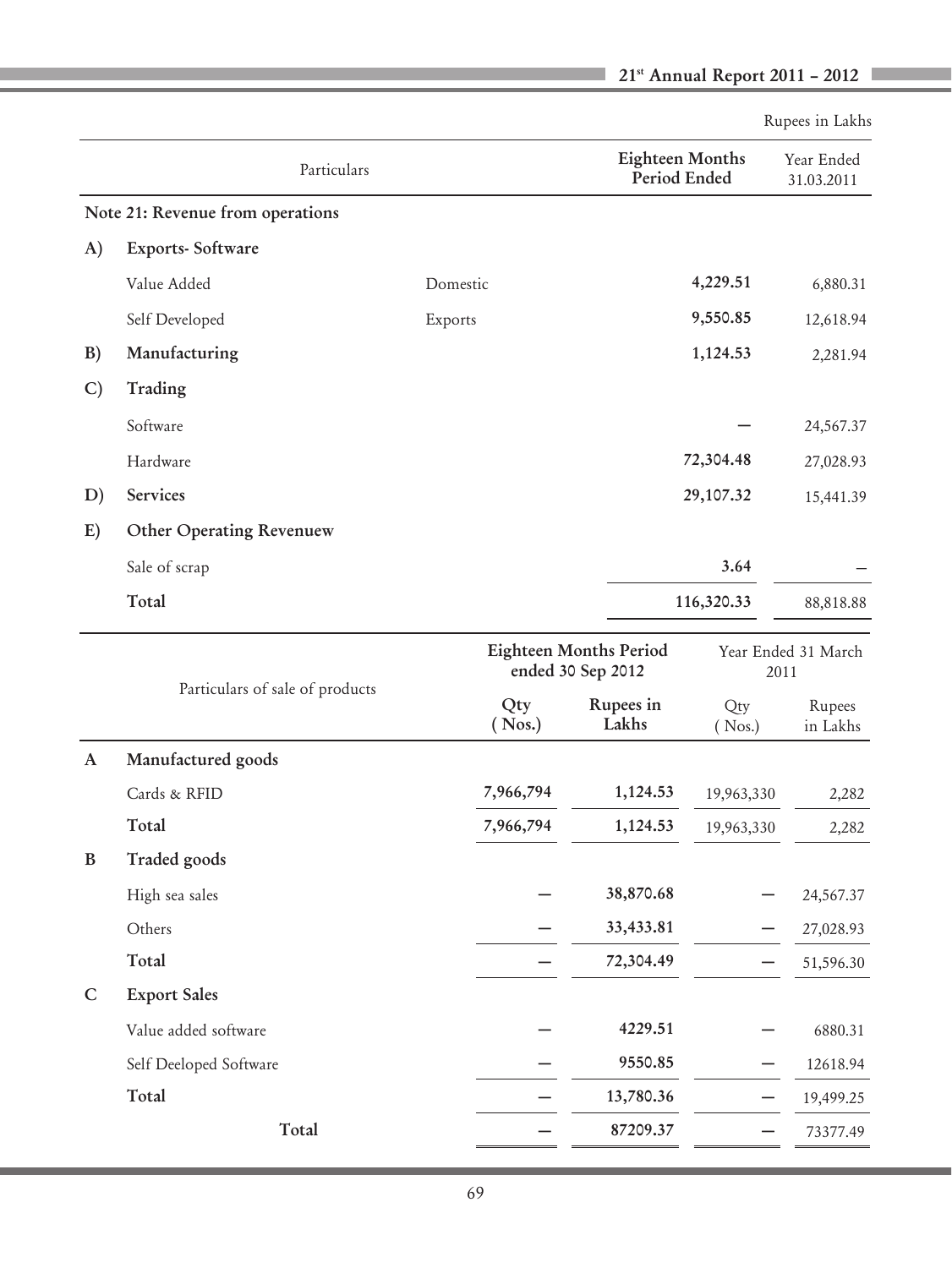|    |                                           |                                        | Rupees in Lakhs          |
|----|-------------------------------------------|----------------------------------------|--------------------------|
|    | Particulars                               | <b>Eighteen Months</b><br>Period Ended | Year Ended<br>31.03.2011 |
|    | Note 22: Other Income                     |                                        |                          |
| a) | Interest on deposit with banks and others | 100.51                                 | 18.10                    |
| b) | Exchange gain(net)                        | 2,791.56                               | 837.20                   |
| c) | Creditors no longer payable               | 173.92                                 |                          |
| d) | Miscellaneous income                      | 309.58                                 | 87.82                    |
|    |                                           | 3,375.57                               | 943.12                   |
|    | Note 23.a: Cost of materials consumed     |                                        |                          |
|    | Opening Stock                             | 1,362.65                               | 1,444.78                 |
|    | Add: Purchases                            | 3,262.70                               | 7,595.24                 |
|    |                                           | 4,625.35                               | 9,040.02                 |
|    | Less : Closing stock                      | 268.32                                 | 1,362.65                 |
|    | Details of raw materials consumed         | 4,357.03                               | 7,677.37                 |

|                                                   | <b>Eighteen Months Period</b><br>ended 30 Sep 2012 |                    | Year ended 31 March 2011 |                    |
|---------------------------------------------------|----------------------------------------------------|--------------------|--------------------------|--------------------|
| Particulars                                       | Units<br>$($ Nos./Kgs $)$                          | Rupees in<br>Lakhs | Units<br>Nos./Kgs        | Rupees in<br>Lakhs |
| Cards/RFID                                        | 7,153,864                                          | 998                | 19,964,990               | 1,819              |
| Sofware                                           |                                                    | 3,359              |                          | 5,858              |
| Total                                             | 7,153,864                                          | 4,357              | 19,964,990               | 7,677              |
| Note 23.b: Details of purchase of traded<br>goods |                                                    |                    | 74807                    | 42951              |
| High sea purchases                                |                                                    | 35,685.08          |                          | 20,482.38          |
| Others                                            |                                                    | 39,122.19          |                          | 22,468.93          |
| Total                                             |                                                    | 74,807.27          |                          | 42,951.31          |

| Particulars                                                                                 | <b>Eighteen Months</b><br>Period Ended | Year Ended<br>31.03.2011 |
|---------------------------------------------------------------------------------------------|----------------------------------------|--------------------------|
| Note 23.c: Changes in inventories of finished goods, work in progress<br>and stock-in-trade |                                        |                          |
| Inventories at the beginning of the year:                                                   |                                        |                          |
| Finished goods                                                                              | 459.40                                 | 397.63                   |
| Work in progress                                                                            | 112.12                                 | 127.97                   |
| Stock in trade                                                                              |                                        |                          |
|                                                                                             | 571.53                                 | 525.60                   |
| Inventories at the end of the year:                                                         |                                        |                          |
| Finished goods                                                                              |                                        | 459.40                   |
| Work in progress                                                                            | 32.86                                  | 112.12                   |
| Stock in trade                                                                              | 206.66                                 | 0.00                     |
|                                                                                             | 239.52                                 | 571.52                   |
| Net (increase) / decrease                                                                   | 332.01                                 | (45.92)                  |
|                                                                                             |                                        |                          |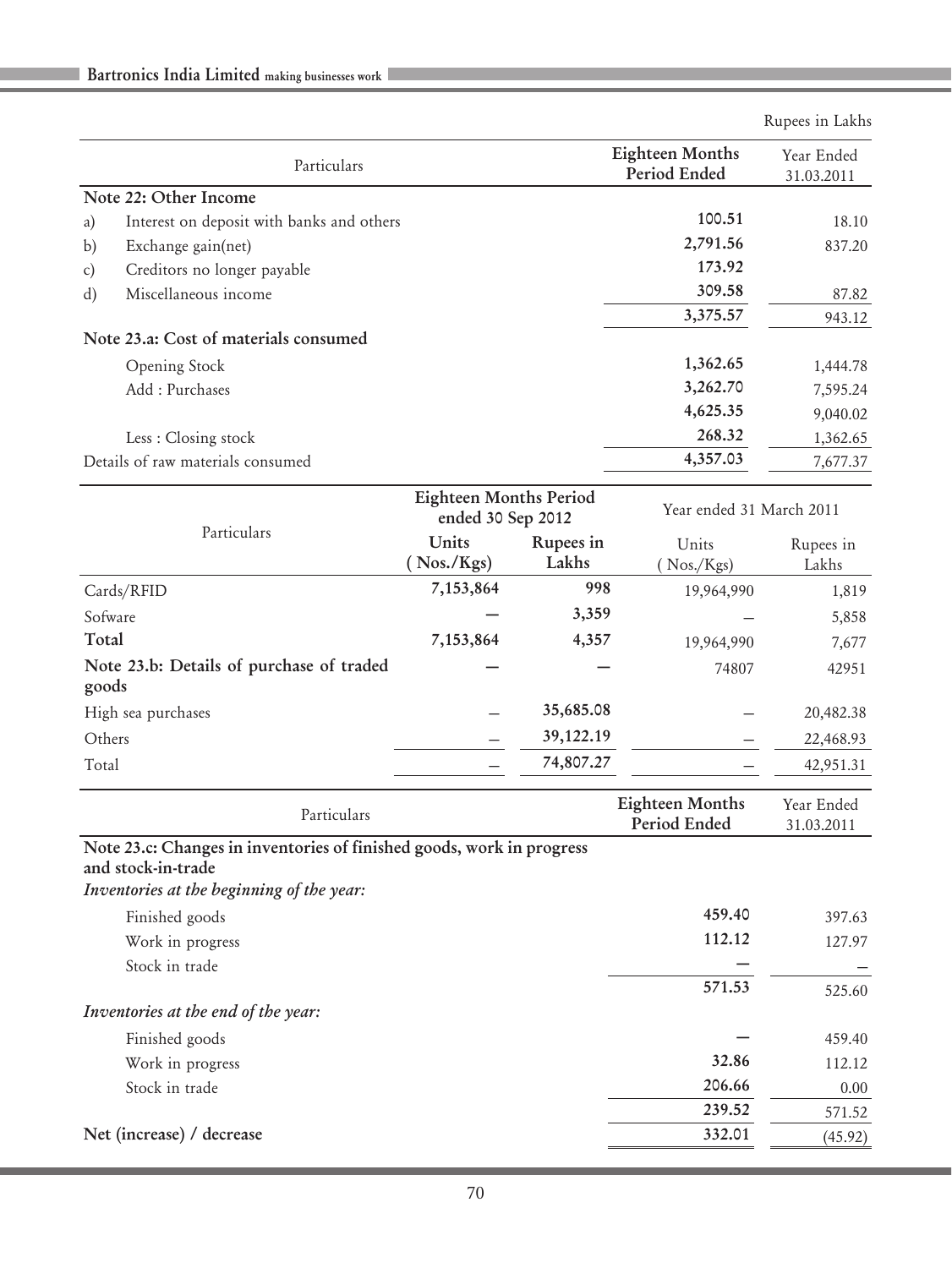|                                                              |                                        | Rupees in Lakhs          |
|--------------------------------------------------------------|----------------------------------------|--------------------------|
| Particulars                                                  | <b>Eighteen Months</b><br>Period Ended | Year Ended<br>31.03.2011 |
| Note 24: Employee benefit expense                            |                                        |                          |
| Salaries, wages and bonus                                    | 4,151.34                               | 2,713.11                 |
| Contribution to provident and other funds                    | 160.46                                 | 53.92                    |
| Staff welfare expenses                                       | 57.43                                  | 96.26                    |
|                                                              | 4,369.23                               | 2,863.29                 |
| Note 25: Finance costs                                       |                                        |                          |
| Interest expense on                                          |                                        |                          |
| Borrowings                                                   | 6,845.70                               | 50,90.27                 |
| interest on delayed payment of income tax                    | 65.60                                  | 535.95                   |
| Others                                                       | 434.60                                 | 389.96                   |
|                                                              | 7,345.90                               | 6,016.18                 |
| Note 26: Other expenses<br>Advertisement                     | 189.53                                 | 140.47                   |
| Bank charges                                                 | 47.61                                  | 101.31                   |
|                                                              | 14,796.58                              |                          |
| Service Related Expenses<br>Business promotion               | 14.54                                  | 11,691.99                |
| Communication                                                | 219.40                                 | 114.23                   |
| Directors' sitting fees                                      | 1.95                                   | 1.35                     |
| Donations                                                    | 0.13                                   | 113.45                   |
| Electricity charges                                          | 52.31                                  | 27.91                    |
| Factory maintenance                                          | 0.91                                   | 12.88                    |
| Insurance                                                    | 146.15                                 | 179.12                   |
| Job work charges                                             | 4.21                                   |                          |
| Legal and professional                                       | 349.63                                 | 348.93                   |
| Loss on sale of fixed assets                                 | 13.57                                  |                          |
| Miscellaneous expenses                                       | 202.01                                 | 158.61                   |
| Other manufacturing expenses                                 | 2.15                                   |                          |
| Exchange loss                                                | 12.10                                  | 360.19                   |
| Power and fuel                                               | 35.36                                  | 42.62                    |
| Payments to auditors (Refer Note (i) below)                  | 150.86                                 | 94.85                    |
| Maintenance Charges-MCD                                      | 2.93                                   |                          |
| Printing and stationery                                      | 27.47                                  | 54.09                    |
| Project Expenses                                             | 65.07                                  |                          |
| Provision for doubtful trade receivables, loans and advances | 96.56                                  | 474.04                   |
| <b>Bad Debts</b>                                             | 4,793.87                               |                          |
| Rates and taxes                                              | 66.69                                  | 15.64                    |
| Rent                                                         | 423.66                                 | 458.15                   |
| Lease rentals                                                | 724.23                                 |                          |
| Repairs and Maintenance-Machinery                            | 4.47                                   |                          |
| Impairment of carrying cost of CWIP                          | 4,093.40                               |                          |
| Repairs and Maintenance-Others                               | 43.06                                  | 64.49                    |
| <b>RSBY</b> Enrolment Expenses                               | 481.35                                 |                          |
| Security Charges                                             | 139.16                                 |                          |
| Travelling and conveyance                                    | 660.38                                 | 473.99                   |
|                                                              | 2,7861.30                              | 14,928.31                |
|                                                              |                                        |                          |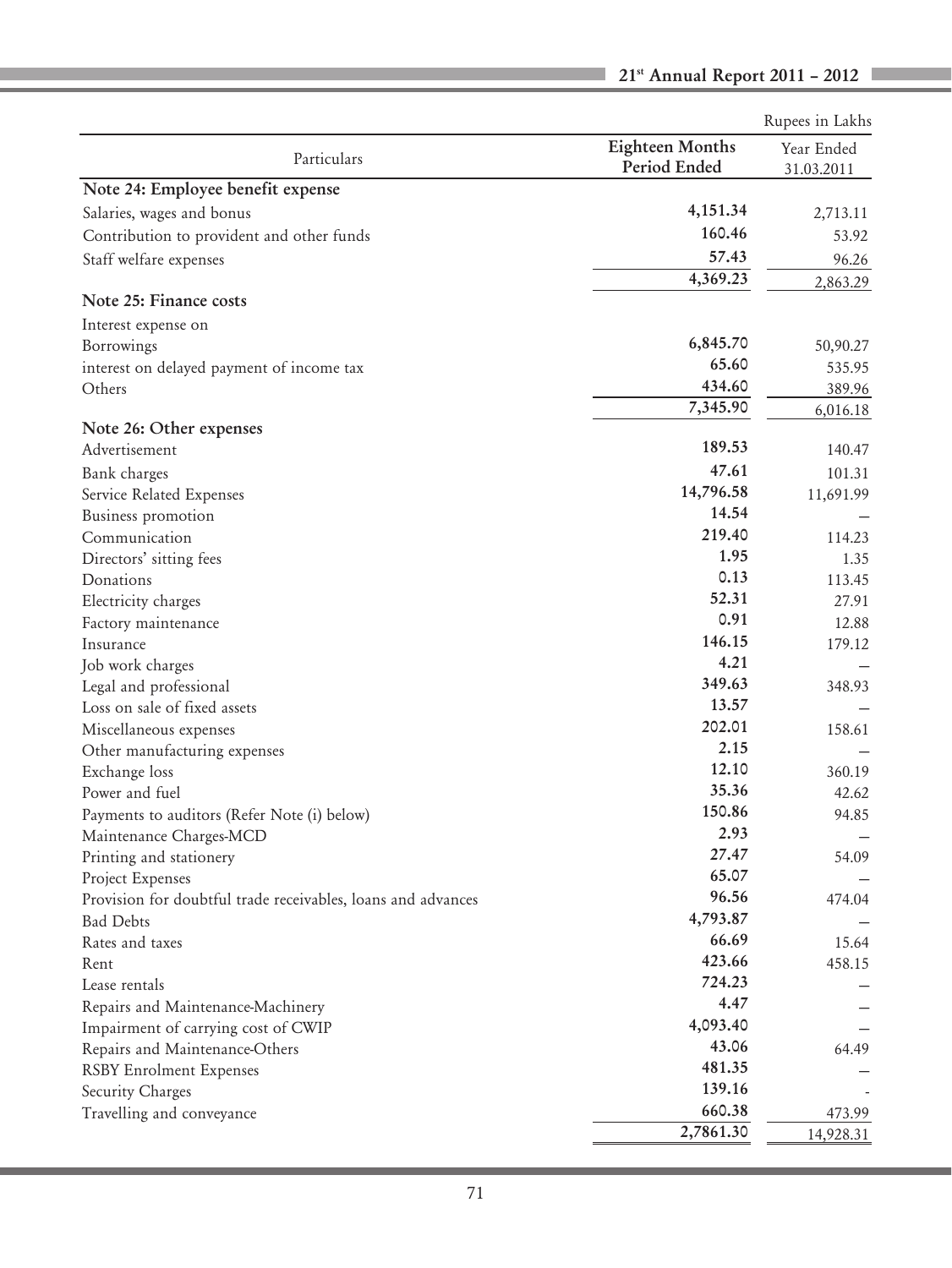#### 27. Disclosure of Particulars regarding subsidiaries in terms of AS-21 are as follows:-

| Name of the Entity         | Country of<br>Incorporation | Ownership in % either directly or<br>through subsidiaries |
|----------------------------|-----------------------------|-----------------------------------------------------------|
| Bartronics Asia Pte Ltd.   | Singapore                   | 100%                                                      |
| Bartronics Middle East FZE | UAE                         | 100%                                                      |

#### 28. Contingent Liabilities:  $\qquad \qquad$  Rs&USD. In Lakhs

| <b>Particulars</b>                         | As At<br>30.09.2012 | As At<br>31, 03, 2011 |
|--------------------------------------------|---------------------|-----------------------|
| Counter Guarantees Given To Banks Towards: |                     |                       |
| -Bank Guarantees Issued                    | Rs. 573.83          | 497 97                |
| Corporate Guarantees                       | \$150               |                       |

# 29. Claims Against The Company Not Acknowledged As Debts:

| Disputed Taxes | As At<br>30.09.2012 | As At<br>31.03.2011 |
|----------------|---------------------|---------------------|
| Income Tax     | 2,111.02            | 297.74              |
| Sales Tax      | 5.95                | 54.25               |

30. Estimated amount of contracts remaining to be executed on capital account and not provided for [Net of advance Rs.8,312.07 lakhs (31.03.2011 Rs. 15,265.87 lakhs)] Rs. 1555.54 lakhs (31.03.2011: Rs. 29,643.67 lakhs )

#### 31. Share Warrants:

The Company has issued 6,300,000 Convertible Share Warrants of Rs 10 each at a premium of Rs. 222 per warrant belonging to the promoter and promoter group and 2,000,000 Compulsory Convertible Warrants of Rs.10 each at a premium of Rs.152.25 per warrant to non-promoter group during February, 2010.These are convertible into equity shares at a later date but before expiry of 18 months from the date of issue in one or more tranches. As per the terms of issue, the Company has received 25% value of the Compulsory Convertible Warrants aggregating to Rs.4,465.25 Lakhs. The advance amount has been capitalized as the warrant holder had intimated the company about their non-exercise of their right of conversion.

#### 32. Reserves & Surplus:

# Securities Premium:

a. As stated in Significant Accounting Policies No. 15 of Schedule 20, the Company charges the premium payable on redemption of Foreign Currency Convertible Bonds to the securities premium account over the life of the bond. Had the Company provided the full liability of premium payable on redemption of bonds in terms of the provisions of Accounting Standard-29 'Provisions, Contingent Liabilities & Contingent Assets' in Securities Premium Account in the year of issue, the additional liability would have been Rs. 789.79 Lakhs (31.03.10 Rs 3,581.92 Lakhs).

# 33. Unsecured Loans:

# Foreign Currency Convertible Borrowings (FCCB):

The Company raised US\$ 50 Million ('FCCB') on 04.01.2008 through the issue of zero coupon Foreign Currency Convertible Bonds. The Bond holders have an option to convert each bond of US\$ 100000 into shares of Rs. 10/- each at the conversion price of Rs.290/-. These bonds are redeemable with a yield to maturity of 6.65%. The bonds unless converted will be redeemed on 4th February, 2013.

FCCB Price Reset: Pursuant to the terms and conditions of FCCB Bond issue the conversion price has been reset from Rs.290 to Rs.232 on 6 July, 2009 and further to Rs.191.25 on 4 January, 2010.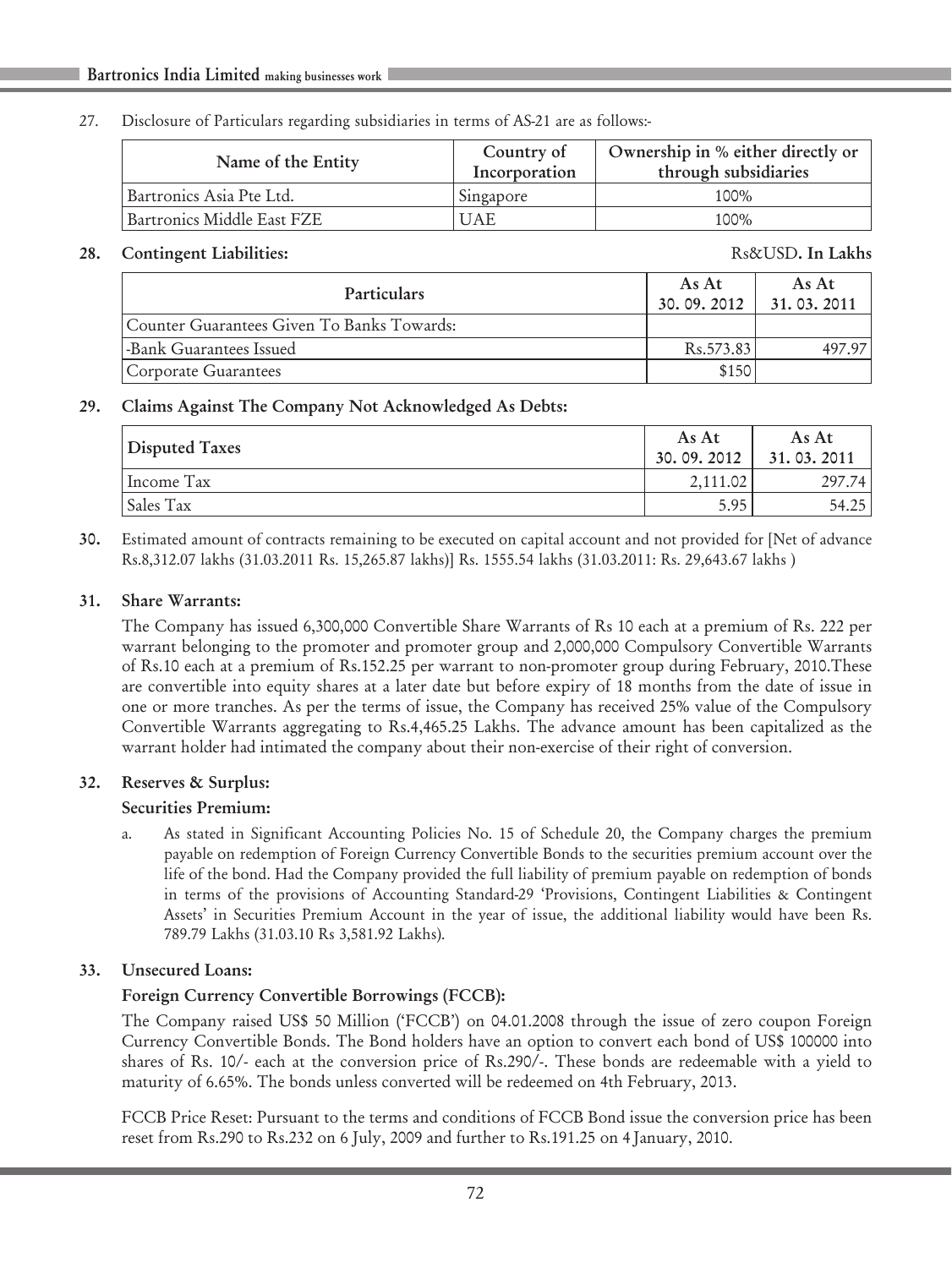|                                   |                         | As At 30.09.2012 |                         | As At 31.03.2011 |  |  |
|-----------------------------------|-------------------------|------------------|-------------------------|------------------|--|--|
|                                   | <b>FCCB</b>             |                  | <b>FCCB</b>             |                  |  |  |
|                                   | (Redeemable in<br>2013) | Total            | (Redeemable in<br>2013) | Total            |  |  |
| <b>Opening Balance</b>            | 22,670.80               | 22,670.80        | 22,450.00               | 22,450.00        |  |  |
| Add: FCCB raised during the year. |                         |                  |                         |                  |  |  |
| Add: Foreign Exchange Loss (net)  | 3654.2                  |                  | 220.8                   | 220.8            |  |  |
| Less: Foreign Exchange Gain (net) |                         |                  |                         |                  |  |  |
| Closing Balance                   | 26,325.00               |                  | 22,670.80               | 22,670.80        |  |  |

Movement of Foreign Currency Convertible Bonds is given below:

# 34. Sales:

# Self Developed Software

The Development cost for self-developed software's has been charged to the profit & loss accounts in the earlier years

# 35. Related Party Disclosures:

#### 1. Key Management Personnel

Mr. Sudhir Rao – Managing Director

#### A. Related Party Transactions: Rs. in Lakhs

|                                                   | <b>Subsidiaries</b> |         | Key Management Personnel |         |
|---------------------------------------------------|---------------------|---------|--------------------------|---------|
| Transactions                                      | 2011-12             | 2010-11 | 2011-12                  | 2010-11 |
| Diminution in value of Investment.<br>Investments |                     |         |                          |         |
| ROI Public Relations Pvt Ltd.                     |                     |         |                          |         |
| <b>Advances Written-Off</b>                       |                     |         |                          |         |
| ROI Public Relations Pvt Ltd.                     |                     | 6.50    |                          |         |
| Advances to                                       |                     |         |                          |         |
| ROI Public Relations Pvt Ltd.                     |                     | 6.50    |                          |         |
| <b>Remuneration Paid</b>                          |                     |         |                          |         |
| Mr. Sudhir Rao                                    |                     |         | 82.18                    | 82.18   |

# 36. Auditors' Remuneration Research Research Research Research Research Rs in Lakhs

| Particulars                     | 2011-12 | $2010 - 11$ |
|---------------------------------|---------|-------------|
| Audit Fees                      | 15.00   | 32.50       |
| <b>Limited Reviews</b>          | 35.00   | 35.00       |
| <b>Other Services</b>           |         | 25.00       |
| <b>Auditors of Subsidiaries</b> |         |             |
| Audit fees                      | 3.21    | 2.35        |
| Total                           | 150.86  | 94.85       |

The above excludes applicable service tax and cess thereon.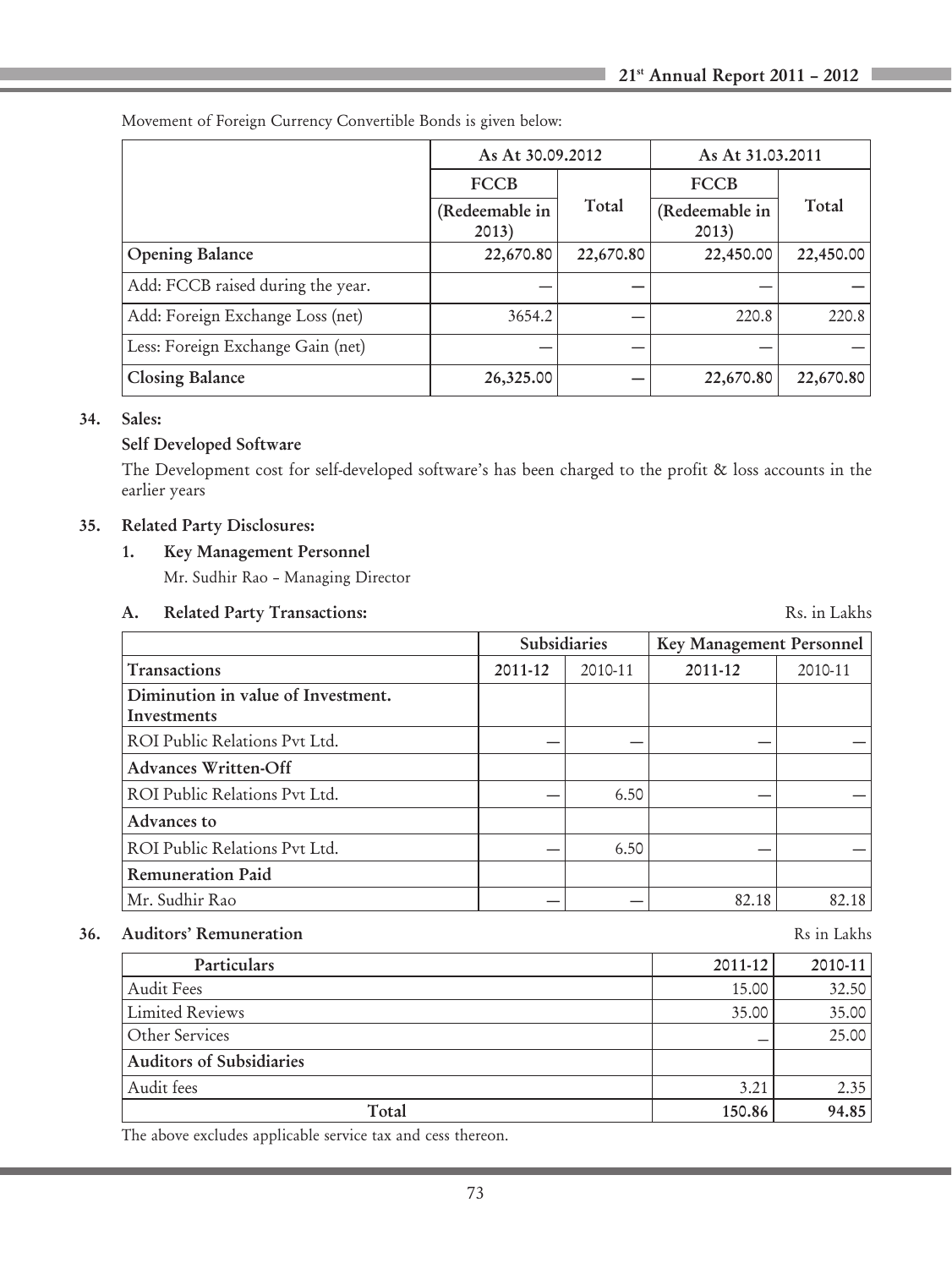#### 37. Segment Reporting

- a. The activities of the Company relate to only one business segment i.e. the business of providing Automatic Identification & Data Capture (AIDC) solutions.
- b. Information relating to Secondary Segment based on geographical location

Rs. in Lakhs

| Particulars                      | 2011-2012   | 2010-2011  |
|----------------------------------|-------------|------------|
| <b>Segment Revenue</b>           |             |            |
| - Within India                   | 3,703.00    | 3,102.93   |
| - Outside India                  | 1,12,617.28 | 85,715.95  |
| <b>Total Revenue</b>             | 1,16,320.33 | 88,818.88  |
| <b>Segment Assets</b>            |             |            |
| - Within India                   | 41,663.91   | 61,644.71  |
| - Outside India                  | 1,38,390.57 | 106,522.18 |
| <b>Total Assets</b>              | 1,80,054.48 | 168,166.89 |
| <b>Segment Liabilities</b>       |             |            |
| - Within India                   | 56, 121. 75 | 23,714.85  |
| - Outside India                  | 75,571.90   | 23,016.33  |
| <b>Total Liabilities</b>         | 1,31,693.65 | 46,731.18  |
| Capital Expenditure              |             |            |
| Tangible Assets:                 |             |            |
| - Within India                   | 135.55      | 346.39     |
| - Outside India                  | 110.68      | 73.51      |
| <b>Intangible Assets:</b>        |             |            |
| - Within India                   | 90.09       | 12.61      |
| - Outside India                  | 52.65       |            |
| <b>Total Capital Expenditure</b> | 388.97      | 432.51     |

#### 38. Composition of Deferred Tax Liability: Rs. in Lakhs

| Particulars                                        | As At<br>31.03.2011 | Movement<br>During the Year | As At<br>30.09.2012 |
|----------------------------------------------------|---------------------|-----------------------------|---------------------|
| Deferred Tax Liability:                            |                     |                             |                     |
| Relating to Fixed Assets                           | 5,353.21            | $-1435.87$                  | 3,917.34            |
| Total                                              | 5,353.21            | $-1435.87$                  | 3,917.34            |
| <b>Deferred Tax Assets:</b>                        |                     |                             |                     |
| Provision for Doubtful Debts / Advances / Deposits | 275.34              | $-228.05$                   | 47.28               |
| Disallowances under Section 43B                    | 21.40               | 200.64                      | 222.05              |
| Unabsorbed Depreciation                            | 1,524.88            | $-1524.88$                  |                     |
| Total                                              | 1,821.62            | $-1552.92$                  | 269.33              |
| Net Deferred Tax Liability                         | 3,531.59            | 116.42                      | 3,648.01            |

Note: The Company based on expert opinion the deferred tax expense in the previous year has been recognized using previous year applicable effective tax rate being Minimum Alternate Tax (MAT) rate and in the current year calculated at the regular tax rate enacted at the balance sheet date.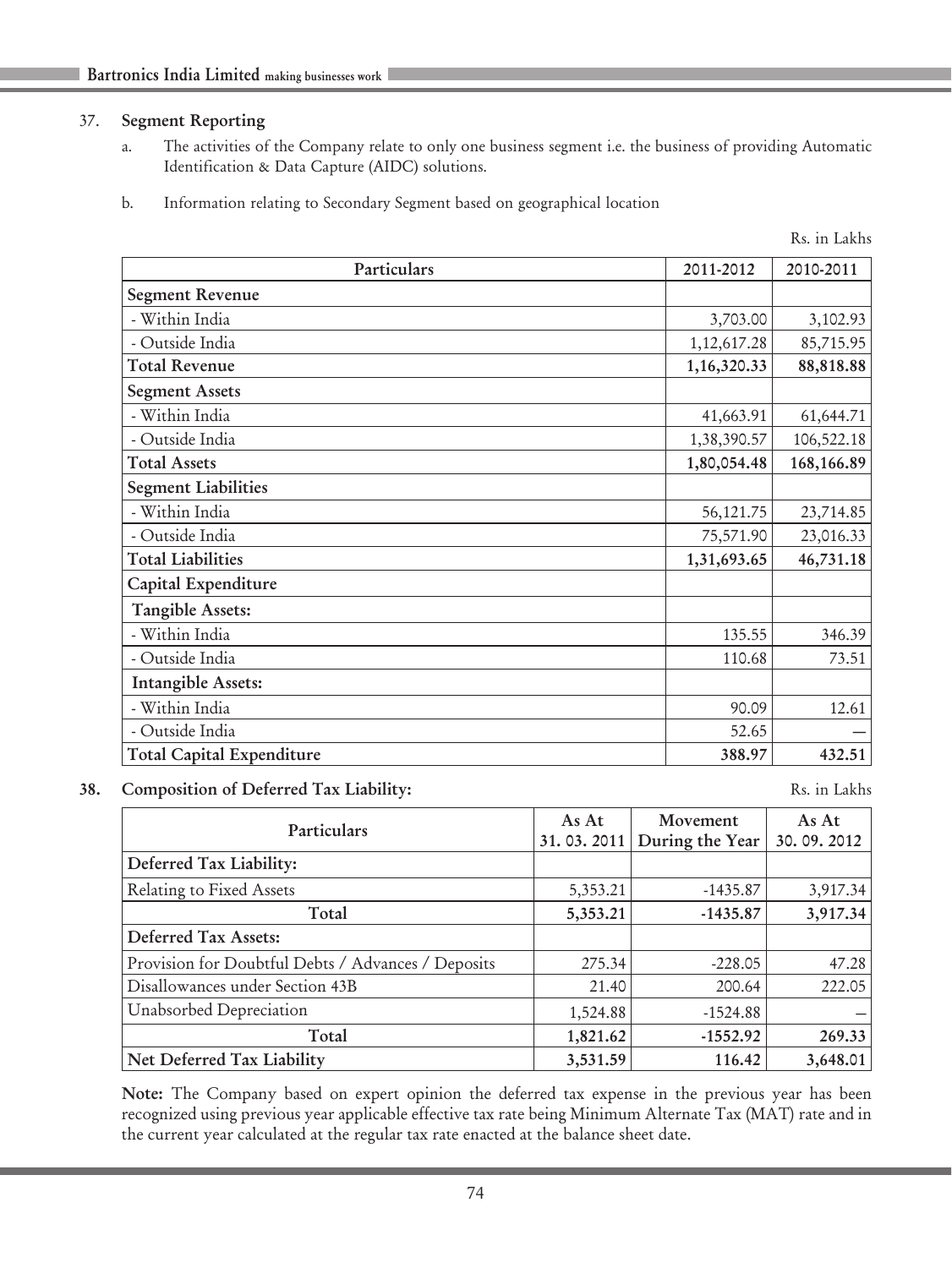# 39. Earnings Per Share:

| Particulars                                                                              | 2011-2012   | 2010-2011  |
|------------------------------------------------------------------------------------------|-------------|------------|
| Profit after Taxation (Rs. in Lakhs)                                                     | $-7,137.10$ | 10,998.61  |
| Profit attributable to Equity shareholders for Basic and Diluted EPS (Rs. in<br>Lakhs)   | $-7,137.10$ | 10,998.61  |
| Weighted average number of equity shares used in computing Basic Earnings<br>Per Share   | 34,048,861  | 34,048,861 |
| Add: Effect of potential equity shares on conversion of FCCB and Warrants<br>outstanding | 17,575,387  | 18,645,098 |
| Weighted average number of equity shares used in computing Diluted Earnings<br>Per Share | 51,624,248  | 52,693,959 |
| Earnings per share – Face Value: Rs.10/- each                                            |             |            |
| - Basic                                                                                  | $-20.96$    | 32.30      |
| - Diluted                                                                                |             | 20.87      |

# 40. Disclosures as required under Accounting Standard AS-15

*The company liability on account of Employee benefits comprising Gratuity- a defined benefit scheme and compensated absences has been determined in accordance with the requirements of Accounting Standard (AS)-15 notified by the Companies (Accounting Standards) Rules, 2006. Disclosures required in terms of the requirement of AS-15.*

(Rupees in lakhs)

| Expenses recoginsed in statement of profit and loss account |          |                         |        |
|-------------------------------------------------------------|----------|-------------------------|--------|
| Particulars                                                 | Gratuity | Compensated<br>Absences | Total  |
| <b>Current Service Cost</b>                                 | 47.64    | 39.35                   | 86.99  |
|                                                             | 10.45    | 14.25                   | 24.70  |
| <b>Interest Cost</b>                                        | 5.48     | 2.64                    | 8.12   |
|                                                             | 2.79     | .44                     | 3.23   |
| Actuarial (Gains)/Losses                                    | (2.12)   | (2.64)                  | (4.76) |
|                                                             | (12.49)  | 4.23                    | (8.24) |
| Total expense included in the Statement of Profit & Loss    | 50.99    | 39.35                   | 90.34  |
|                                                             | .75      | 18.94                   | 19.69  |
| Net Liability recognized in Balance Sheet                   |          |                         |        |
|                                                             | 44.46    | 60.85                   | 105.31 |
| Present Value of Defined Benefit Obligation                 | 46.47    | 21.5                    | 65.97  |
| Fair Value on Plan Assets                                   |          |                         |        |
|                                                             |          |                         |        |
|                                                             | 95.45    | 60.85                   | 156.3  |
| Net Liability recognised in Balance Sheet                   | 44.47    | 21.50                   | 65.97  |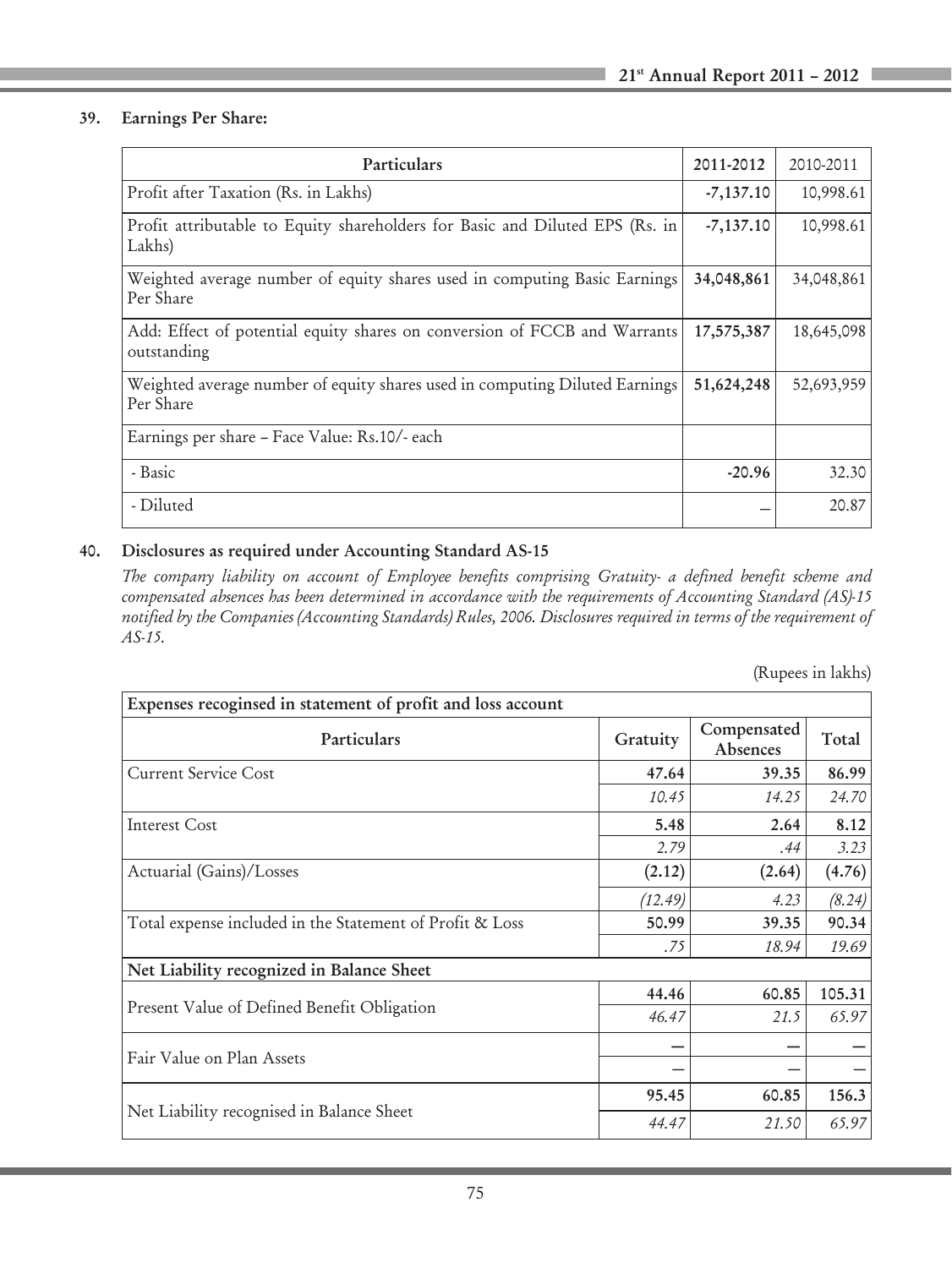| Change in Defined Benefit Obligations (DBO)        |         |        |        |
|----------------------------------------------------|---------|--------|--------|
|                                                    | 44.46   | 21.50  | 65.96  |
| Present Value of DBO at Beginning of Period / Year | 46.47   | 7.25   | 53.72  |
| <b>Current Service Cost</b>                        | 47.64   | 39.35  | 86.99  |
|                                                    | 10.45   | 14.25  | 24.70  |
|                                                    | 5.47    | 2.64   | 8.11   |
| Interest Cost                                      | 2.79    | 0.44   | 3.23   |
| Actuarial (Gains)/Losses                           | (2.12)  | (2.64) | (4.76) |
|                                                    | (12.49) | 4.25   | 8.24   |
| <b>Benefits Paid</b>                               |         |        |        |
|                                                    | (2.75)  | (4.69) | (7.44) |
| Present Value of DBO at the End of Period/Year     | 95.45   | 60.85  | 156.3  |
|                                                    | 44.46   | 21.50  | 65.96  |
| Assumptions                                        |         |        |        |
| Interest / Discount Rate                           |         |        | 8.50%  |
|                                                    |         |        | 8.00%  |

Rate of escalation in salary  $\vert$  7.00%

*7.00%*

*4.00%*

Attrition Rate 4.00%

*Note: Figures in italics relate to previous year*

*Note: Only Provisions has been Made in the books but no payments were made.*

#### i) Discount Rate

The discount rate is based on the prevailing market yield on Indian Government Securities as at the balance sheet date for the estimated term of the obligations.

#### ii) Salary Escalation Rate

The estimates of future salary increase considered takes into account the inflation, seniority and other relevant factors

| Net Asset/(Liability) recognised in Balance Sheet |                             |         |         |         |         |
|---------------------------------------------------|-----------------------------|---------|---------|---------|---------|
| Particulars                                       | 2011-2012                   | 2010-11 | 2009-10 | 2008-09 | 2007-08 |
|                                                   | Gratuity                    |         |         |         |         |
| Present value of defined benefit obligation       | 95.45                       | 44.47   | 46.47   | 18.59   | 13.96   |
| Fair value of plan assets                         |                             |         |         |         |         |
| Status [Surplus / (Deficit)]                      | (95.45)                     | (44.47) | (46.47) | (18.59) | (13.96) |
|                                                   | <b>Compensated Absences</b> |         |         |         |         |
| Present value of defined benefit obligation       | 60.85                       | 21.5    | 7.25    | 14.71   | 20.72   |
| Fair value of plan assets                         |                             |         |         |         |         |
| Status [Surplus / (Deficit)]                      | (60.85)                     | (21.5)  | (7.25)  | (14.71) | (20.72) |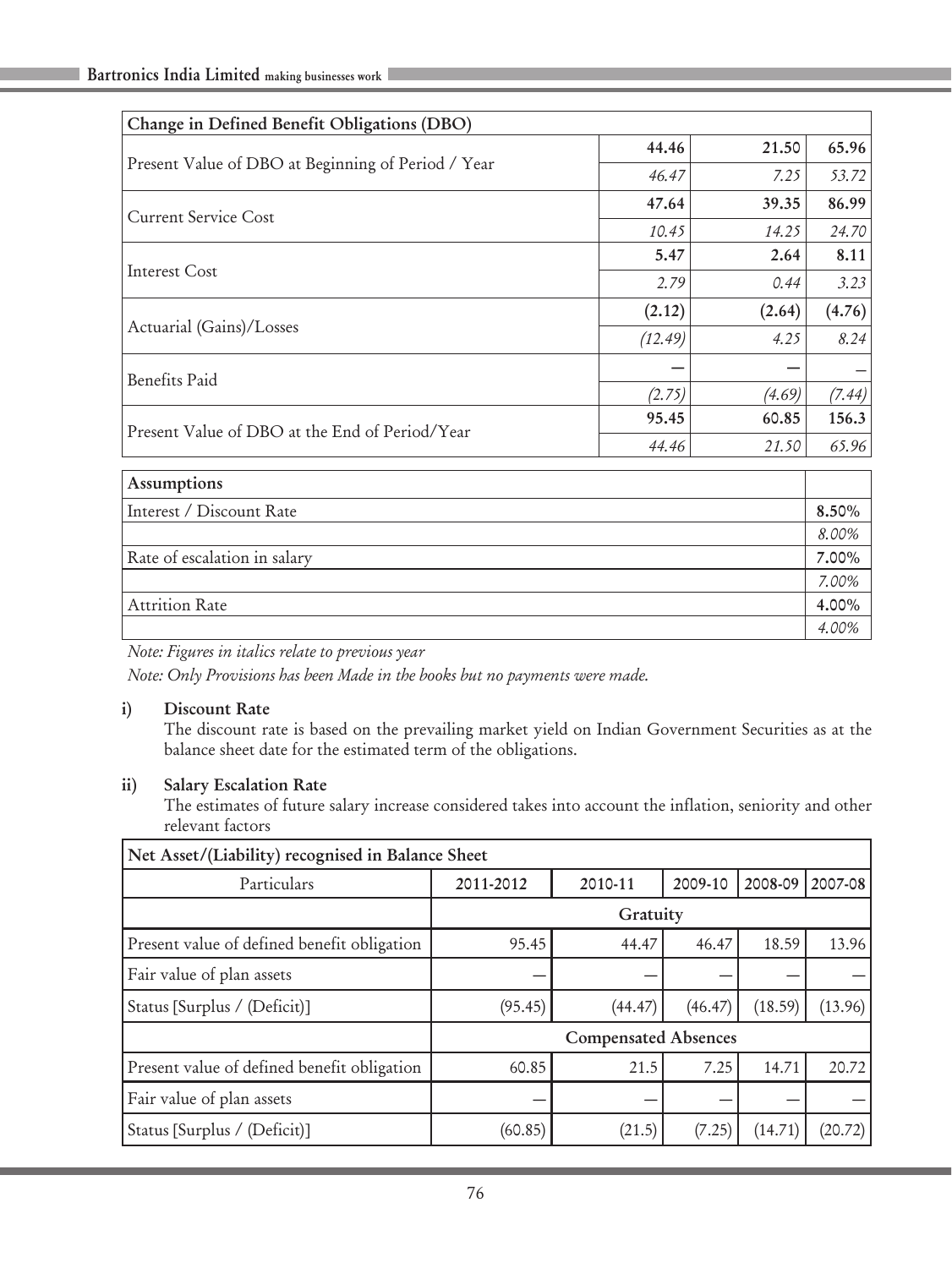#### 41. Current Income Tax:

Current tax represents income tax payable as per relevant tax laws for the foreign operation in the countries in which they are domiciled.

- 42. Adjustment represents the difference in the net profit after tax between management accounts and audited accounts of the previous year relating to a subsidiary to the extent of Rs.1,408.29 lakhs (31.03.2011: Rs. 880.05 lakhs). Had this amount been accounted as current year expenditure the profit after tax would have been lower by Rs.1,408.29 lakhs (31.03.2010: Rs.880.05 lakhs). The basic earnings per share would be lower by Rs.4.14.
- 43. The Company's significant leasing arrangements are in respect of operating leases for premises (offices, equipments etc.). The leasing arrangements, which are not non-cancellable, range between eleven months and five years generally, and are usually renewable by mutual consent on agreed terms. The aggregate lease rentals payable are charged as rent expense to the profit and loss account.
- 44. The Company was awarded the "Aapke Dwar" Project in 2009 by the Municipal Corporation of Delhi (MCD). The project envisages availment of various Government to Citizen (G2C) services The Company is required to install and operate 2,000 kiosks at various locations in the city to facilitate the above. The Company has also the right to display advertisements on the external walls of the kiosks
- 45. As at the balance sheet date 300 kiosks have been constructed and for the balance 1,700 kiosks, allotment of clear sites by MCD is awaited. Capital Work-in-progress includes the amounts expended on such construction which aggregates to Rs.1,426.34 Lakhs(2010-2011 : Rs. 4,112.58 lakhs). Further amounts aggregating to Rs. 13,474.47 Lakhs(2010-2011:Rs. 14,893.10 lakhs )has been advanced for work to be carried out.
- 46. In view of the unseemly delays in the allocation of sites by the MCD, the Company has filed a petition in the High Court of Delhi which has initiated the process of arbitration. The Company is confident of arriving at an amicable solution shortly.
- 47. The Financial Statements have been prepared for 18 months i.e. 01 April 2011 to 30 Sep 2012 and are not strictly comparable with previous period's figures as the same is for 12 months period i.e. from 1 April 2010 to 31 March 2011.
- 48. The Revised Schedule VI has become effective from 1 April 2011 for the preparation of financial statements. This has significantly impacted the disclosure and presentation of made in the statements. Previous period's figures have been regrouped/reclassified wherever necessary to correspond with the current year's classification/disclosure.

For and on behalf of the Board of Directors

Sudhir Rao A.B.S.Reddy Managing Director **Director** 

 A. Chand Basha Company Secretary

Place: Hyderabad Date: 24.11.12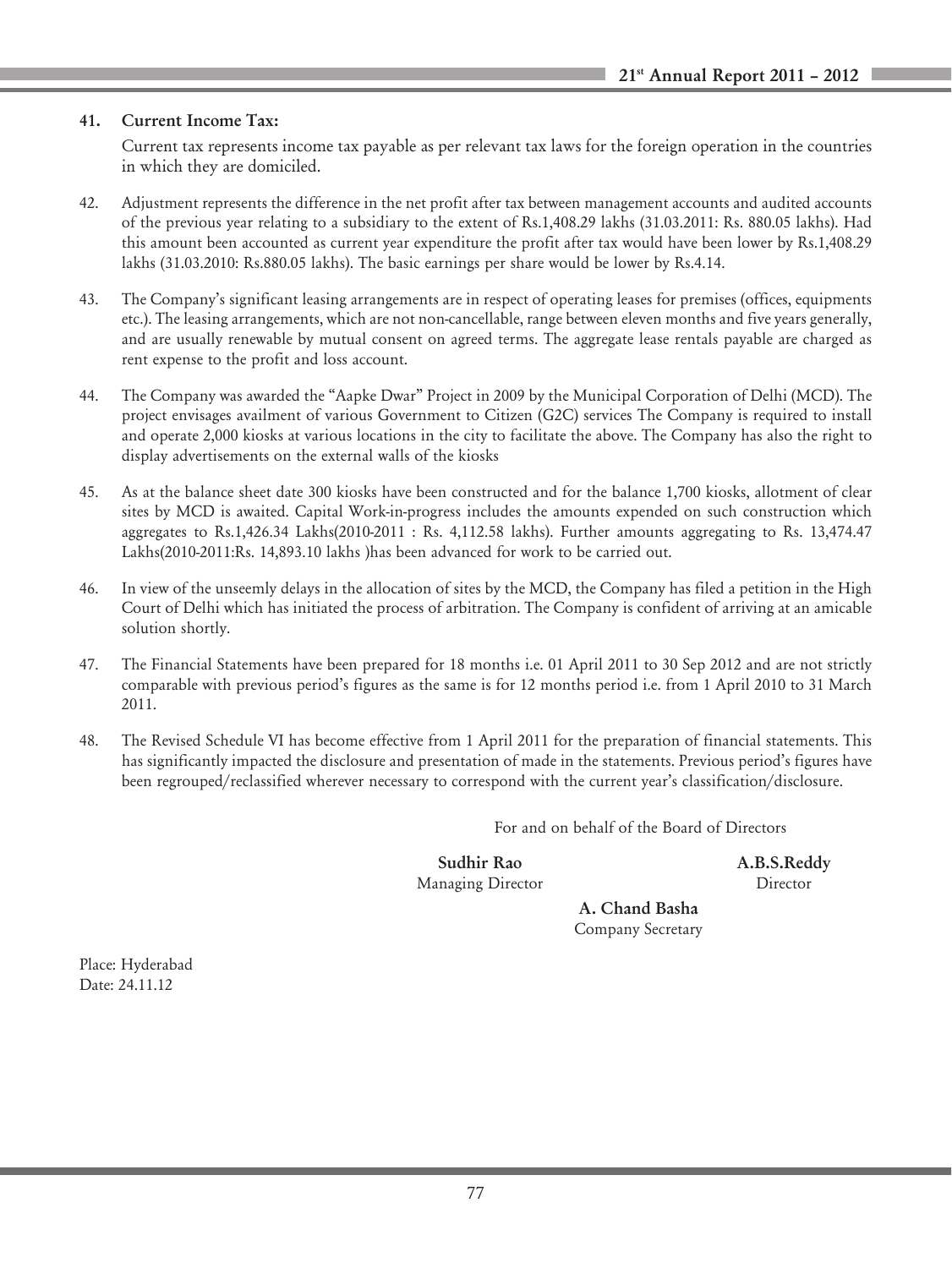# BALANCE SHEET ABSTRACT AND COMPANY`S GENERAL BUSINESS PROFILE

(Amount in Lakhs)

| $\mathbf I$  | <b>REGISTRATION DETAILS</b>                                           |                       |
|--------------|-----------------------------------------------------------------------|-----------------------|
|              | CIN Number                                                            | L29309AP1990PLC011721 |
|              | <b>Balance Sheet</b>                                                  | 30.09.2012            |
|              | State Code                                                            | 01                    |
| $\mathbf{I}$ | <b>CAPITAL RAISED DURING THE YEAR</b>                                 |                       |
|              | Public Issue                                                          | <b>NIL</b>            |
|              | Rights Issue                                                          | NII.                  |
|              | <b>Bonus</b> Issue                                                    | <b>NIL</b>            |
|              | Private Placement                                                     | <b>NIL</b>            |
| III          | POSITION OF MOBILISATION OF AND DEPLOYMENT OF FUNDS                   |                       |
|              | <b>Total Liabilities</b>                                              | 150,752.08            |
|              | <b>Total Assets</b>                                                   | 150,752.08            |
|              | Sources of Funds                                                      |                       |
|              | Paid up Capital                                                       | 3,404.89              |
|              | Share Application Money                                               |                       |
|              | Reserves & Surplus                                                    | 33,271.62             |
|              | Deferred Tax Liability                                                | 3,693.34              |
|              | Secured Loans                                                         | 3,575.41              |
|              | Un-Secured Loans                                                      | 4.26                  |
|              | Application of Funds                                                  |                       |
|              | Net Fixed Assets                                                      | 17,146.70             |
|              | Capital Work in Progress                                              | 1,555.54              |
|              | Investments                                                           | 30,217.99             |
|              | Net Current Assets                                                    | 87,855.17             |
|              | Misc. Expenditure                                                     | NIL                   |
|              | <b>Accumulated Losses</b>                                             | NIL                   |
| IV           | PERFORMANCE OF THE COMPANY                                            |                       |
|              | Total Turnover                                                        | 58,735.88             |
|              | Total Expenditure                                                     | 70,536.20             |
|              | Profit before Tax                                                     | (11,800.32)           |
|              | Profit after Tax                                                      | (12, 182.81)          |
|              | Earnings per Share in Rs.                                             |                       |
|              | - Basic                                                               | (35.78)               |
|              | - Diluted                                                             |                       |
|              | Dividend rate %                                                       |                       |
| V            | GENERIC NAMES OF THREE PRINCIPAL PRODUCTS/SERVICES OF COMPANY (AS PER |                       |
|              | <b>MONETARY TERMS)</b>                                                |                       |
|              | ITEM CODE (IT CODE NO.)                                               | N.A.                  |
|              | PRODUCT DESCRIPTION                                                   | COMPUTER SOFTWARE     |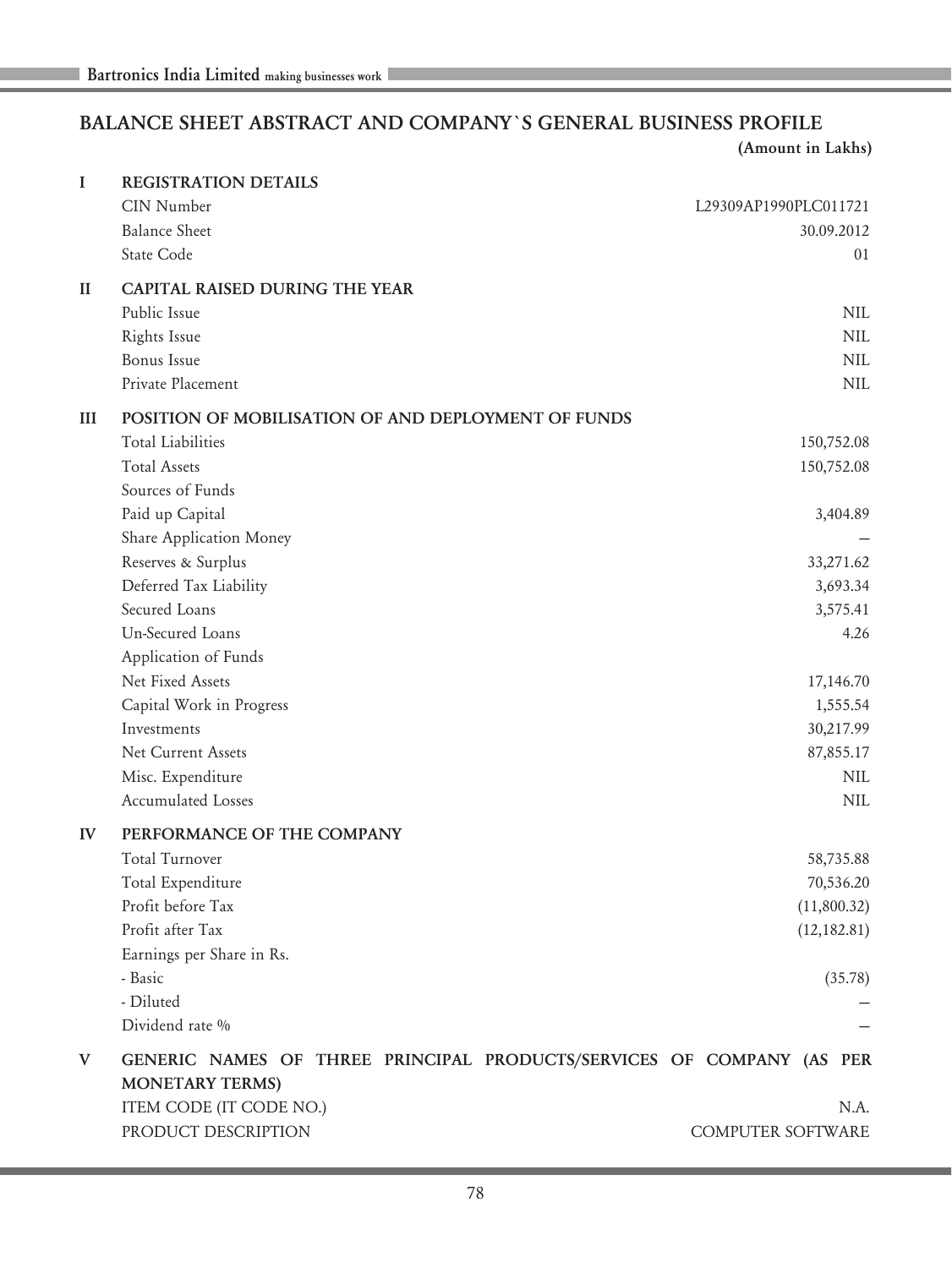|                                                                                                                                                       | <b>PROXY FORM</b>                                                                                                                 |  |
|-------------------------------------------------------------------------------------------------------------------------------------------------------|-----------------------------------------------------------------------------------------------------------------------------------|--|
|                                                                                                                                                       |                                                                                                                                   |  |
|                                                                                                                                                       |                                                                                                                                   |  |
|                                                                                                                                                       |                                                                                                                                   |  |
|                                                                                                                                                       |                                                                                                                                   |  |
| our bahalf at the 21st Annual General Meeting of the Company to be held on Monday, December 24, 2012 at<br>11.00 A.M. and at any adjournment thereof. |                                                                                                                                   |  |
|                                                                                                                                                       |                                                                                                                                   |  |
|                                                                                                                                                       |                                                                                                                                   |  |
| eight) hours before the time for holding the Meeting.                                                                                                 | Note: The instrument of proxy shall be deposited at the Registered Office of the Company not less than 48 (forty                  |  |
| PROXY NEED NOT BE A MEMBER                                                                                                                            |                                                                                                                                   |  |
|                                                                                                                                                       | - - - - - - - - -                                                                                                                 |  |
|                                                                                                                                                       | <b>BARTRONICS INDIA LIMITED</b><br>Survey No. 351, Raj Bollaram Village,<br>Medchal Mandal, R.R. Dist., Andhra Pradesh - 501 401. |  |
|                                                                                                                                                       |                                                                                                                                   |  |
|                                                                                                                                                       | <b>ATTENDANCE SLIP</b><br>(21st AGM)                                                                                              |  |
| This Attendance Slip duly filled in to be handed over at the entrance of the Meeting Hall.                                                            |                                                                                                                                   |  |
|                                                                                                                                                       |                                                                                                                                   |  |
|                                                                                                                                                       | I hereby record my presence at the 21st Annual General Meeting held on Monday, December 24, 2012 at 11.00                         |  |

 $\overline{\phantom{a}}$  $\overline{\phantom{a}}$ I  $\overline{\phantom{a}}$ 

 $\overline{\phantom{a}}$ I

> J I

Member's / Proxy's Signature